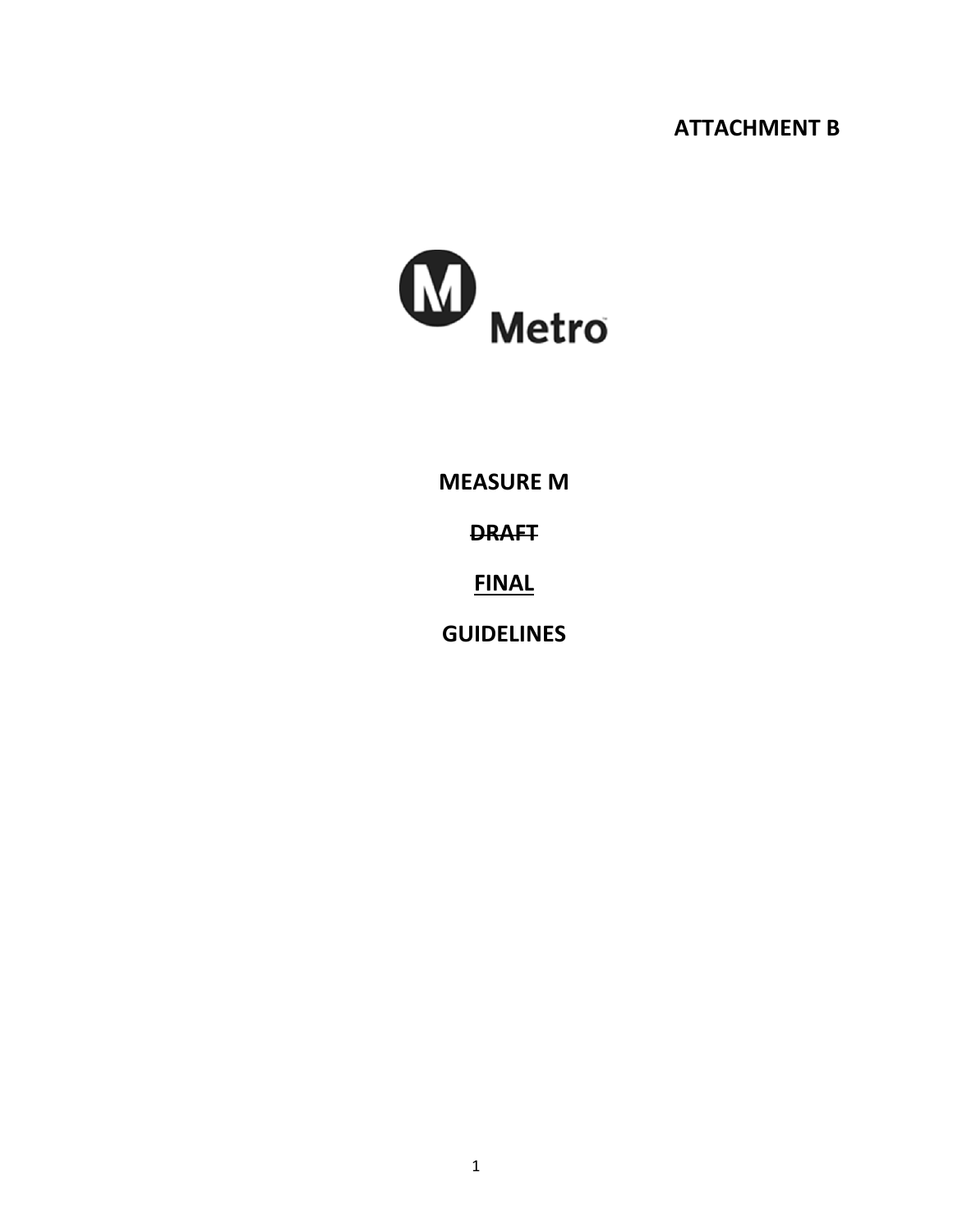*On June 23, 2016, the Metro Board of Directors approved the Los Angeles County Traffic Improvement Plan Ordinance (#16-01, the "Ordinance"). This Ordinance, known as Measure M, was approved by more than 71% of voters at the November 8, 2016 general election. As a result, the projects and programs in the Expenditure Plan of the Ordinance have been approved and must now be implemented accordingly.* 

*Measure M is far more comprehensive and ambitious than Measure R. The Guidelines must address all aspects of administering and overseeing Measure M. For this reason the oversight of Measure M is also more complex. The attached master guidance was prepared for a comprehensive and balanced approach for all elements of Measure M. Primary topics include: Administration and Oversight; Audits; Assessments and Amendments; Cashflow; Transit Operations and Other Designated Operational Funding; Multi-year Subregional Programs; Local Return; and State of Good Repair.* 

*The success of Measure M will be built upon the diverse and committed coalition that supported its passage, and efficacy of the Measure M plan provisions as they impact our various constituencies. The Metro Board and its staff are ultimately accountable to the people of Los Angeles County. It is with this consideration, that we present these Measure M Guidelines.*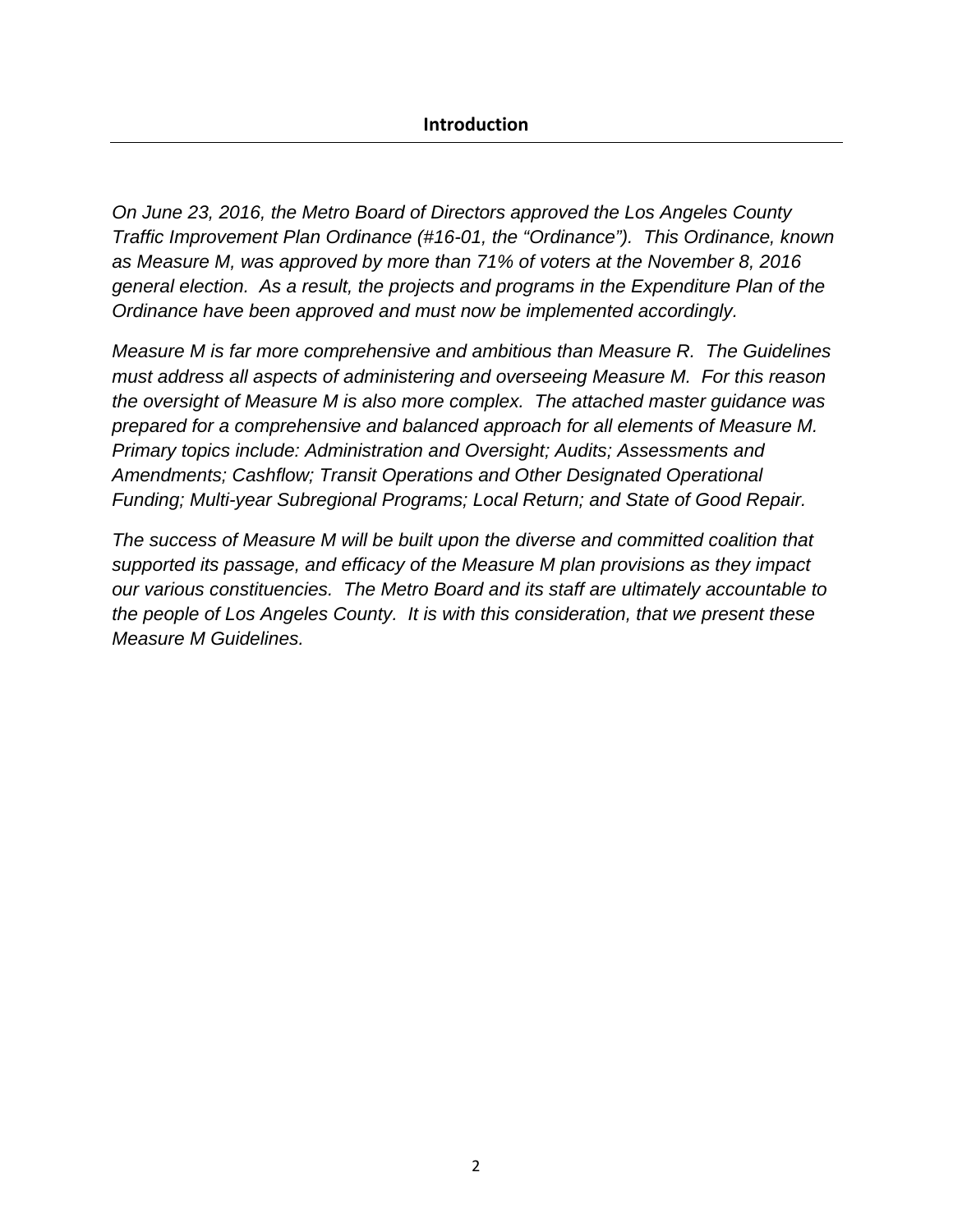## **Contents**

| $\mathbf{L}$   |                                                                                  |  |
|----------------|----------------------------------------------------------------------------------|--|
| $\mathsf{II}.$ |                                                                                  |  |
| III.           |                                                                                  |  |
| IV.            |                                                                                  |  |
| V.             |                                                                                  |  |
| VI.            |                                                                                  |  |
| VII.           |                                                                                  |  |
| VIII.          |                                                                                  |  |
| IX.            |                                                                                  |  |
| х.             |                                                                                  |  |
| XI.            | INTELLIGENT TRANSPORTATION SYSTEMS AND TRANSPORTATION TECHNOLOGY                 |  |
|                |                                                                                  |  |
| XII.           |                                                                                  |  |
|                |                                                                                  |  |
|                |                                                                                  |  |
|                |                                                                                  |  |
| XIII.          |                                                                                  |  |
| XIV.           |                                                                                  |  |
| XV.            | 2% SYSTEM CONNECTIVITY PROJECTS (HIGHWAY CONSTRUCTION SUBFUND)  48               |  |
| XVI.           | 2% SYSTEM CONNECTIVITY PROJECTS (TRANSIT CONSTRUCTION SUBFUND)  51               |  |
| XVII.          |                                                                                  |  |
| XVIII.         |                                                                                  |  |
| XIX.           |                                                                                  |  |
| XX.            |                                                                                  |  |
| XXI.           |                                                                                  |  |
| XXII.          | 20% TRANSIT OPERATIONS (Metro and Included and Eligible Municipal Providers) 66  |  |
| XXIII.         | 2% ADA PARATRANSIT FOR THE DISABLED; METRO DISCOUNTS FOR SENIORS AND STUDENTS.70 |  |
|                |                                                                                  |  |
| XXV.           |                                                                                  |  |
|                |                                                                                  |  |
|                |                                                                                  |  |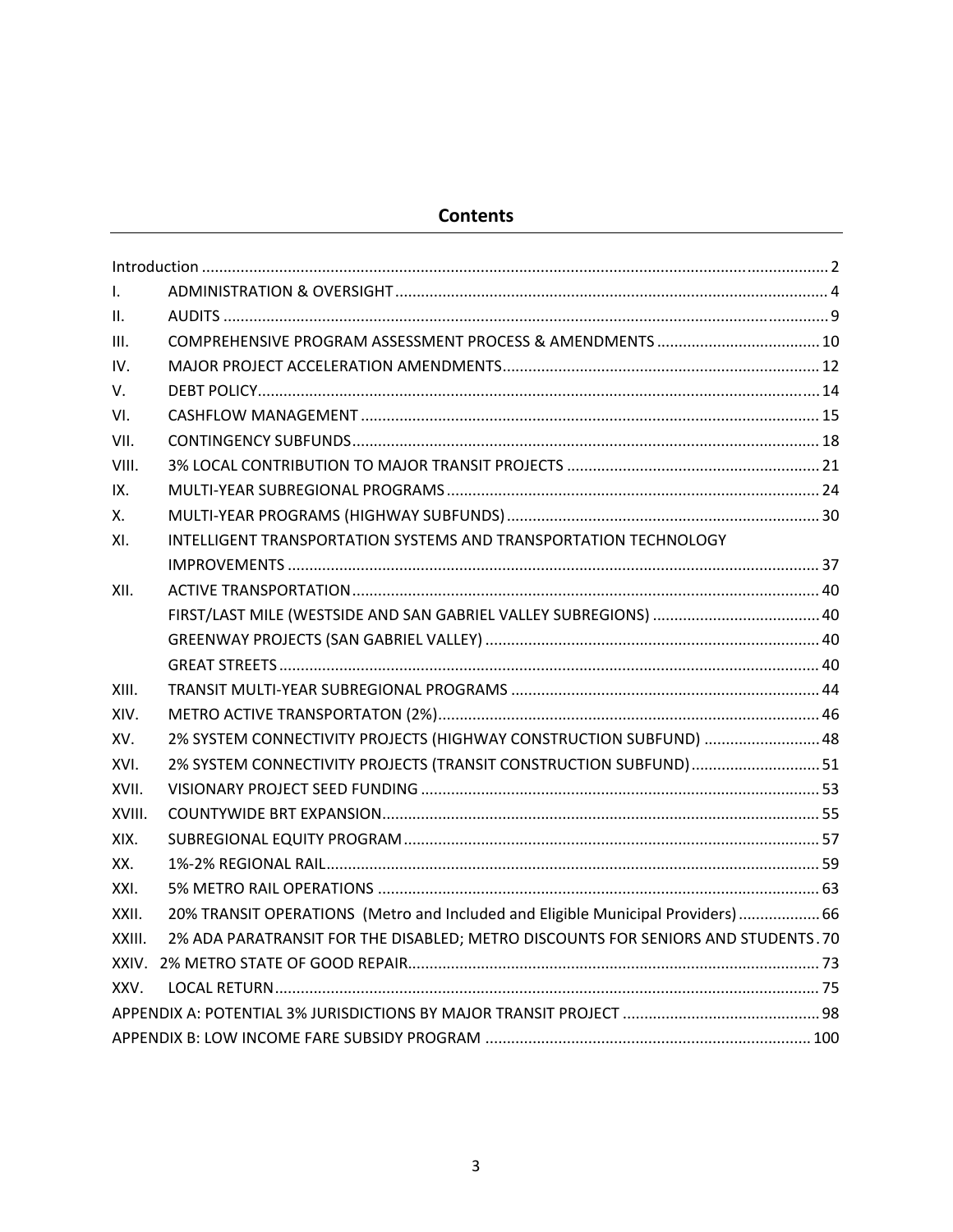### **Evolving framework**

As master guidance, this document provides the overarching framework for the management and oversight of Measure M and its component elements. In several cases, more detailed processes and/or procedures will need to be developed for the actual administration of the program elements, and timelines for those details are noted throughout. Those detailed processes/procedures will be developed and revised amended separately, as required to adjust to changing circumstances over time.

The Guidelines recognize the potential cross benefits and synergies between the different funding programs and will encourage a comprehensive approach to project development and delivery to ensure maximum benefits.

#### **Ordinance background**

Measure M was approved by the voters of Los Angeles County on November 8, 2016 to improve transportation and ease traffic congestion consistent with the Measure M Ordinance #16‐01.

### **OVERSIGHT**

Metro staff developed a Selection Process to address the Measure M Ordinance requirements for the Independent Taxpayer Oversight Committee, comprised of seven voting members representing the following areas of expertise:

- A. A retired federal or state judge.
- B. A professional from the field of municipal/public finance and/or budgeting with a minimum of ten (10) years of relevant experience.
- C. A transit professional with a minimum of ten (10) years of experience in senior‐level decision making in transit operations and labor practices.
- D. A professional with a minimum of ten (10) years of experience in management and administration of financial policies, performance measurements, and reviews.
- E. A professional with demonstrated experience of ten (10) years or more in the management of large‐scale construction projects.
- F. A licensed architect or engineer with appropriate credentials in the field of transportation project design or construction and a minimum of ten (10) years of relevant experience.
- G. A regional association of businesses representative with at least ten (10) years of senior‐ level decision making experience in the private sector.

Additional information is available on the Metro website.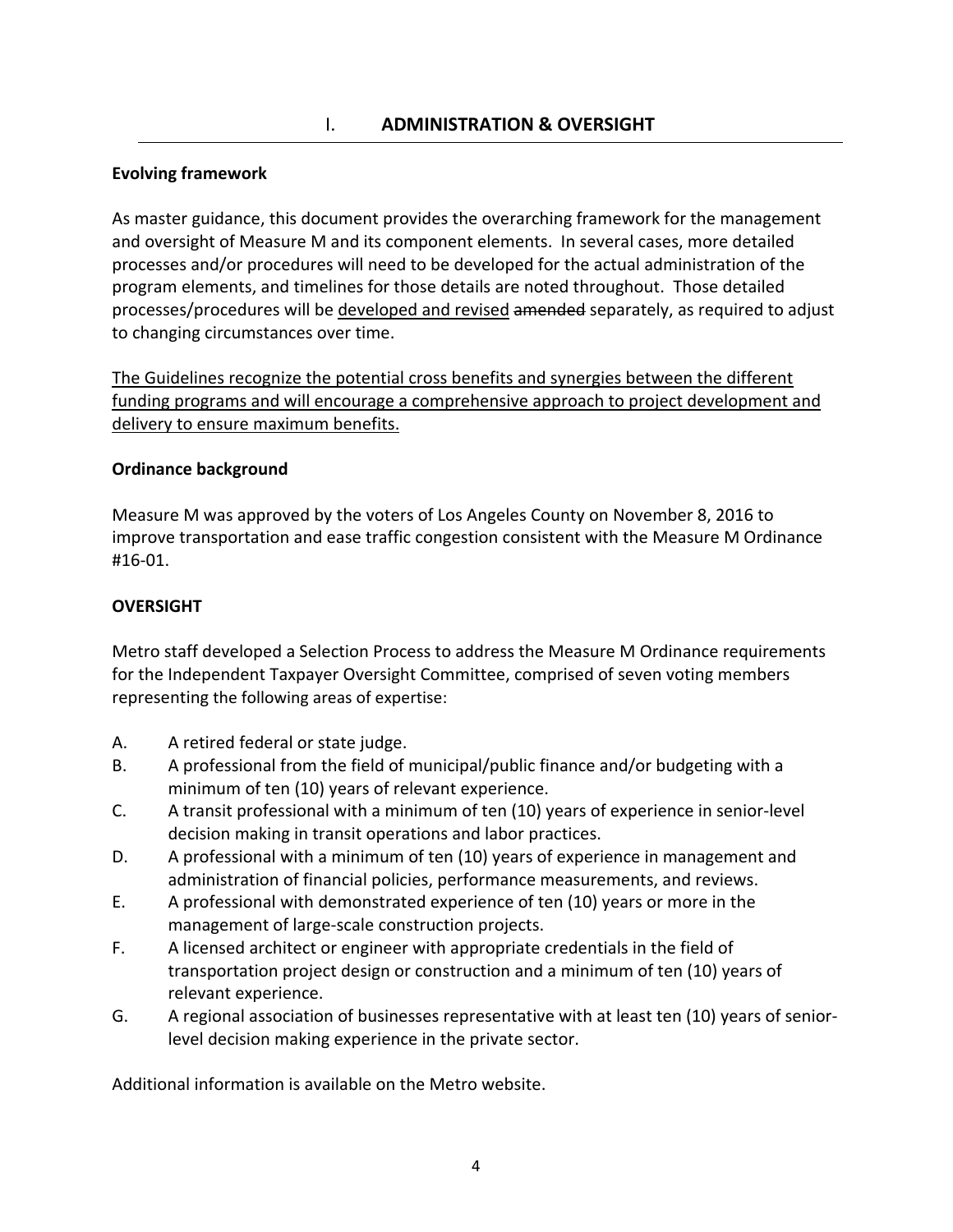#### **TIMELY USE OF FUNDS**

Given the objective of Measure M to improve transportation, transit service and ease traffic congestion in the region, the timely use of funds is a foundational principle throughout these Guidelines. It is the fiscal responsibility of Metro to ensure that Measure M sales tax revenues are spent according to the requirements of the Ordinance as quickly as possible to realize the benefits of the Measure M Expenditure Plan as promised for the people of Los Angeles County.

### **Project Readiness**

Part of Metro's obligation to ensure timely use of Measure M funds is to define and encourage project readiness in order to move projects forward in a timely manner. Because sales tax revenues are accrued over time, the capacity to fund multiple projects and programs necessitates sequencing over multiple years. This sequencing is reflected in the project and programs lists that comprise the Measure M Expenditure Plan.

That said, individual projects will need to move forward within a managed cashflow process as outlined in the Cashflow Management section of these Guidelines. Part of that process is built on an assumption that projects or programs will obligate Measure M funds at the time they are ready to use them. As a result, "project readiness" criteria have been established for several Measure M programs, and are noted as such in the Guidelines.

The most direct way to incorporate **additional** acceleration to deliver projects more quickly relates to Metro's "Operation Shovel Ready," detailed in January 2016. As part of this program, Metro will aggressively move forward in bringing transit, highway and regional rail projects closer to the implementation stage. Bringing these projects to a "shovel ready" state allows Metro to take advantage of potential opportunities that may develop and allow the projects to advance into the design and construction stages sooner rather than later. As stated in the report to the Board:

*"'Operation Shovel Ready' potential opportunities may include those related to funding, grants, private sector participation and local community support. If these projects are not advanced to a shovel‐ready state, Metro may not be able to take advantage of future, unexpected opportunities. Moving these projects closer to a shovel‐ready state does not necessarily mean that they will all move immediately into the construction stage. However, they will get done sooner when funding becomes available and are ready to start quickly."*

#### **Lapsing Requirements**

Once funds are obligated, they need to be expended for the purposes assigned. Recipients must comply with specific lapsing requirements, like those set forth in the Local Return Guidelines. When not specifically set forth in the Guidelines, fund‐lapsing rules will be adopted by the Metro Board hereafter. Processes for lapsing will also include an option for extensions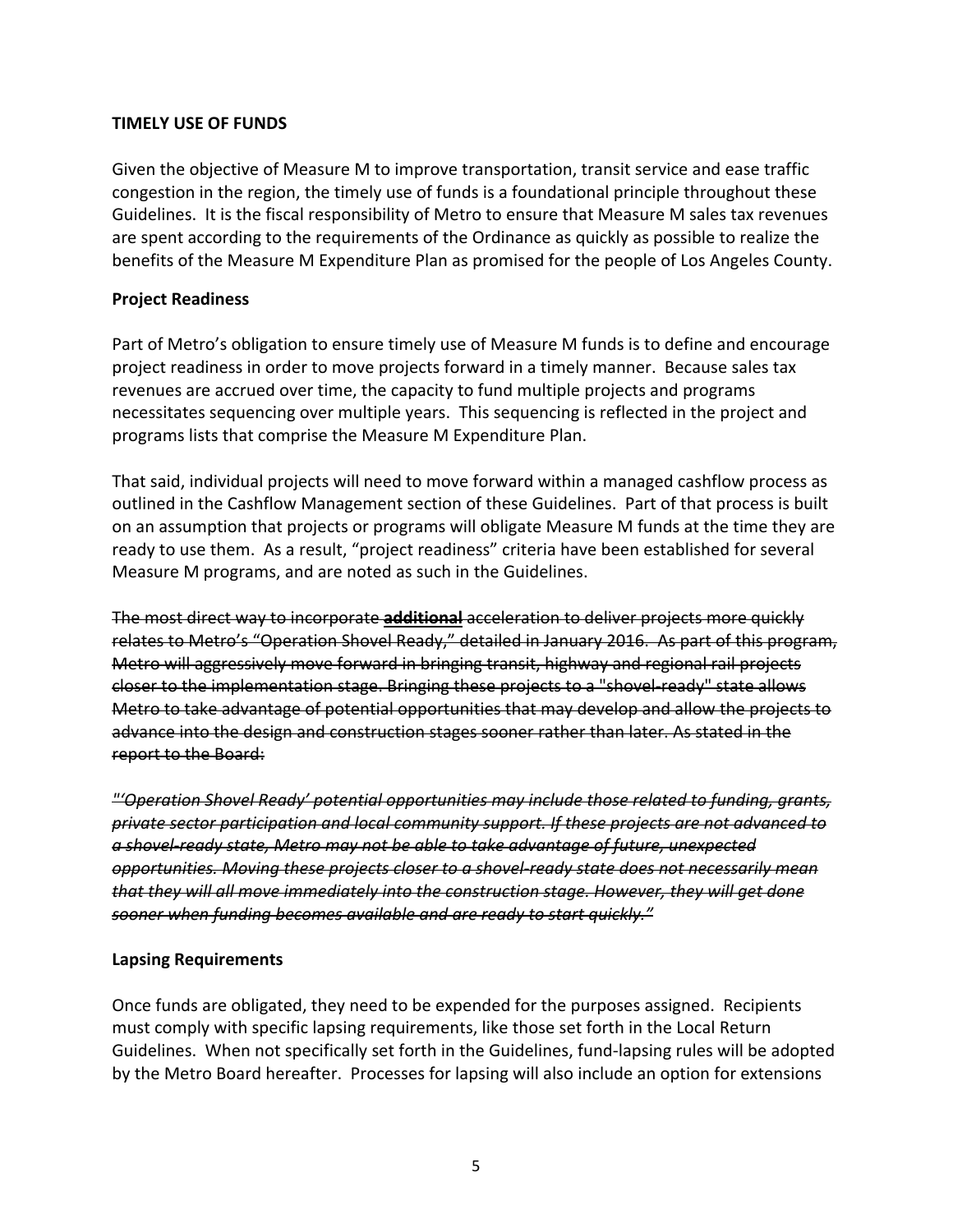on a case‐by‐case basis, accompanied by adequate documentation of justification of the need for the extension request. .

## **PROJECT ACCELERATION**

The Ordinance allows for project acceleration. As compared to projects that are delayed due to unavailable funding, environmental clearance issues, litigation, or other considerations Project acceleration can be considered by the Metro Board based uponmay consider project accelerationconsiderations, as compared to projects that are delayed due to funding, environmental clearance issues, litigation, or other considerations which, includebased on, but not limited to the following:

- Available local funding such as supplemental local sales tax ballot measure, local toll/farebox revenues or special district tax increment financing;
- Available private investment when funding assumes such P3 investment;
- Elements that determine use of available federal/state discretionary funding;
- Opportunity to combine two or more projects to achieve economy of scale and minimize impacts of multiple back‐to‐back construction over a long period of time;
- ; and
- Ease of property acquisition or use due to available rights‐of‐way and/or municipal or Metro‐owned properties.

Additional acceleration, discussed hereinafter, requires the approval by 2/3 vote of the Metro Board and cannot delay any other Expenditure Plan project or program beyond the dates contained in the Expenditure Plan.

The most direct way to incorporate **additional** acceleration to deliver projects more quickly than the schedules listed in the Ordinance Attachment A relates to Metro's "Operation Shovel Ready," detailed in January 2016. As part of this program, Metro will aggressively move forward in bringing major transit and highway projects closer to the implementation stage. Bringing these projects to a "shovel‐ready" state allows Metro to take advantage of potential opportunities that may develop and allow the projects to advance into the design and construction stages sooner rather than later. As stated in the report to the Board:

*"'Operation Shovel Ready' potential opportunities may include those related to funding, grants, private sector participation and local community support. If these projects are not advanced to a shovel‐ready state, Metro may not be able to take advantage of future, unexpected opportunities. Moving these projects closer to a shovel‐ready state does not necessarily mean that they will all move immediately into the construction stage. However, they will get done sooner when funding becomes available and are ready to start quickly."*

This concept will also be used as part of these Measure M Guidelines.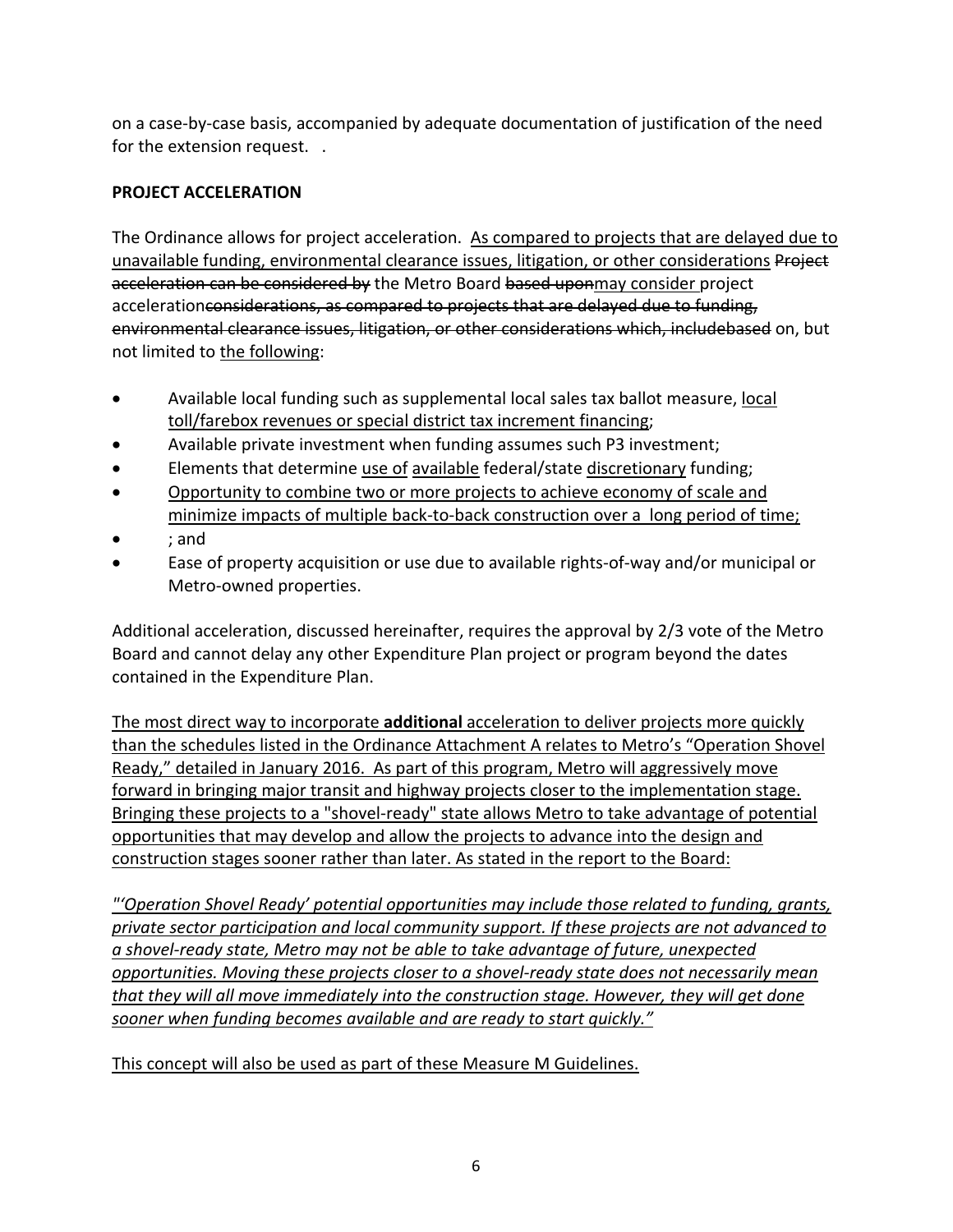### **COST CONTAINMENT POLICY FOR EXPENDITURE PLAN MAJOR PROJECTS**

It is essential that costs be managed and controlled to ensure delivery of Measure M Major Projects. It is expected that all Major Projects are managed to the approved budget and schedule within the Expenditure Plan.

The objective of the cost management policy and process is to ensure the prompt development and consideration of project cost alternatives that genuinely address the cost controls necessary to successfully deliver all Measure M transit and highway Major Projects. First and foremost is that no project will receive Measure M funds over and above the amount listed in the expenditure plan except under the following circumstances:

- A) The cost is related to inflationary pressures, and meets the requirements for the Inflation related Contingency Fund provisions provided under the Ordinance. These are addressed in the Contingency Fund Guidelines Section VII.
- B) Additional Measure M funds are provided for and consistent with amendments permitted in tandem with the Ten‐Year Comprehensive Program Assessment permitted under the Ordinance. This process is addressed in the Comprehensive Program Assessment Process & Amendments Section III.
- C) Redirection of Measure M subregional funds aligned with the project's location, so long as the project satisfies all subregional program eligibilities and procedures consistent with these guidelines, and with the agreement of jurisdictions otherwise eligible for those subregional funds.

In all of these cases, a specific Metro Board action is required to address the shortfall prior to the project proceeding.

When the aforementioned processes are not appropriate or applicable, according to these Guidelines, the shortfall will then first be addressed at the project level prior to evaluation for any additional, non‐Measure M resources using these methods in this order:

- 1. Value Engineering/Scope Reductions—these must be consistent with any prior related requirements or limitations attached to the project scope;
- 2. New Local Agency Funding Sources;
- 3. Shorter Segmentation—these must be consistent with any prior related requirements or limitations attached to the project scope;
- 4. Corridor Cost Reductions;
- 5. Subregional funding reductions from the affected subregion; and then
- 6. Countywide Cost Reductions.

If recommended sources involve any funds that are not from locally controlled sources, the planned reduction must conform to the priorities of the Long Range Transportation Plan (LRTP).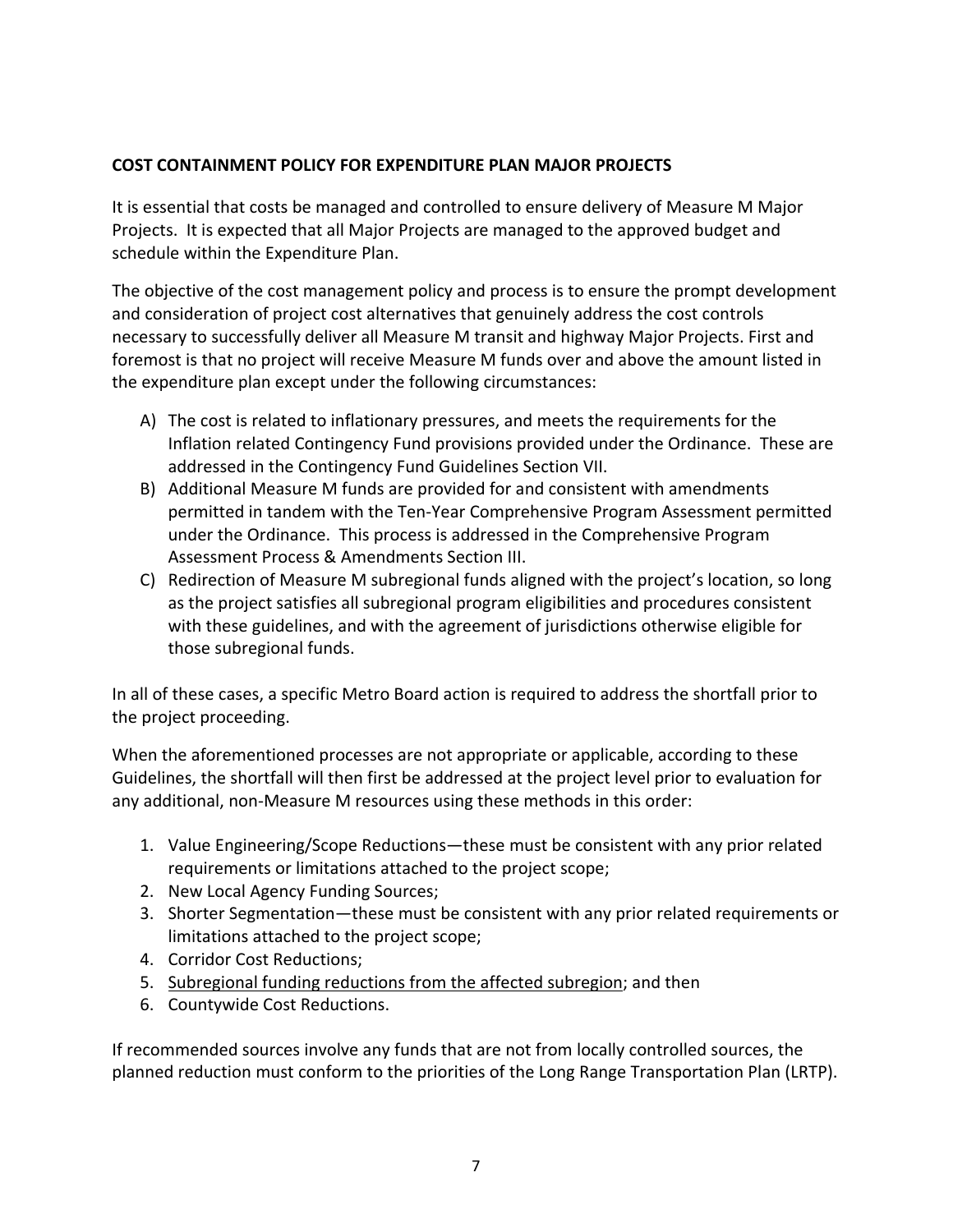### **AUDIT REQUIREMENTS**

Use of Measure M funds will be subject to audit and oversight, and all other applicable state and local laws.

#### **MEASURE M RECOGNITION**

Projects and services funded by Measure M will publicly acknowledge the use of Measure M funds through websites, flyers, or other promotional and marketing materials. The form of recognition will be left to the discretion of Metro in consultation with the recipient agency.

### **SMALL BUSINESS ENTERPRISE PROGRAM**

Measure M projects and programs are encouraged to comply with the Metro Board adopted Small Business Enterprise (SBE) Program and the Prohibition against Discrimination or Preferential Treatment by State and Other Public Entities.

#### **REVISIONS TO PROGRAM GUIDELINES**

These program guidelines may be revised by the Metro Board of Directors.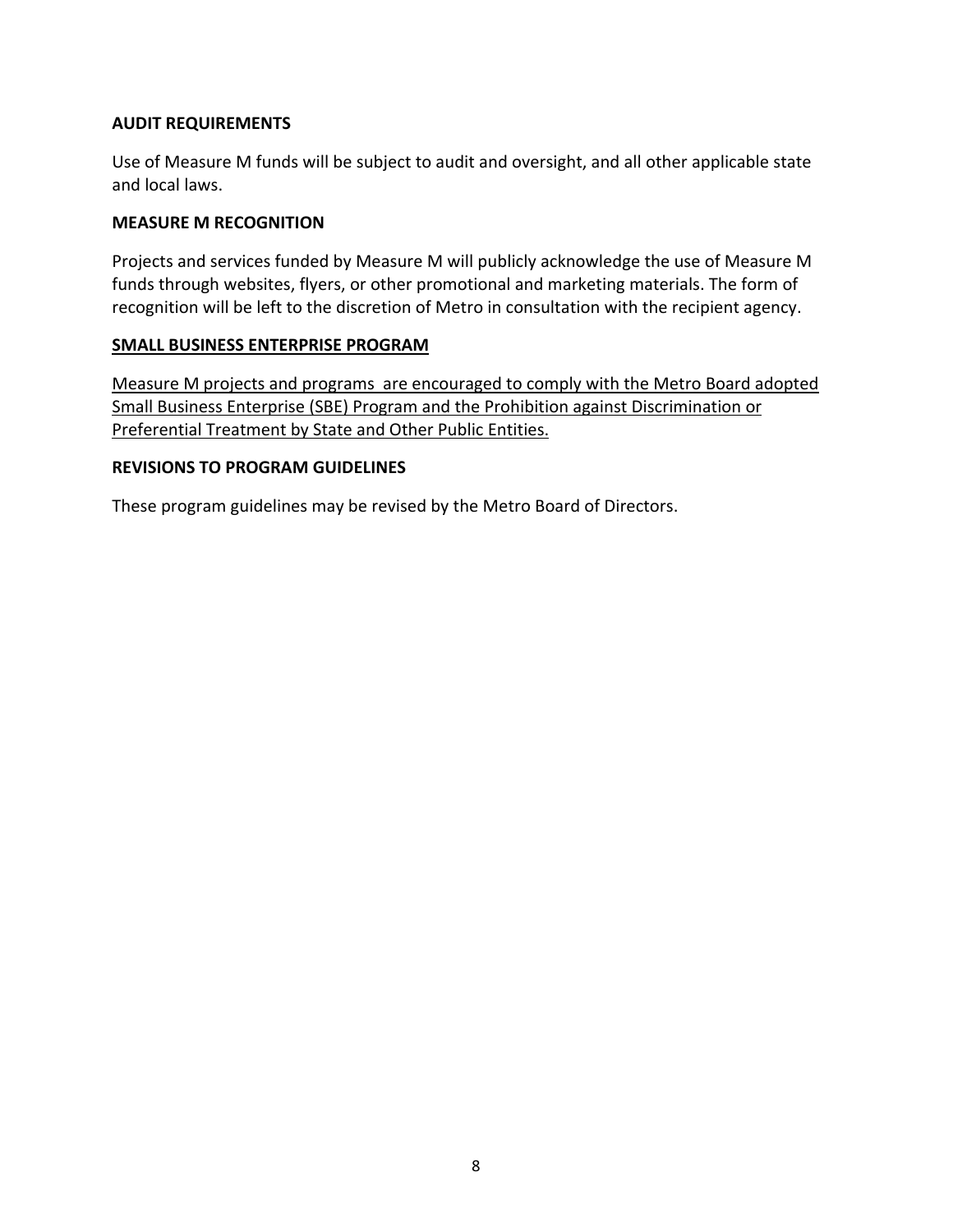### **Annual Financial and Compliance Audit and Independent Audit Firm Solicitation**

Per the Measure M Ordinance, Metro shall contract for an annual audit, to be completed within six (6) months after the end of the fiscal year being audited, for the purpose of determining compliance by Metro with the provisions of the Ordinance relating to the receipt and expenditure of Sales Tax Revenues during such fiscal year. The audit should include a determination as to whether recipients of Net Revenues allocated from these Subfunds have complied with the Ordinance and any additional guidelines developed by Metro for these Subfunds.

#### **Annual Audit Workshop**

Metro will facilitate an annual collaborative audit workshop that will be attended by the selected independent audit firms and fund recipients for the purpose of providing insight into the audit process, documentation requirements and important audit due dates. The workshop will give attendees a chance to meet representatives from the CPA Firms conducting the audits, who will provide an overview of the audit process and timelines. In addition, pertinent Metro staff will provide background information on the various funding programs included in the annual audit.

#### **Review of Annual Audit Results and Public Hearing**

Results of the annual financial and compliance audits will be presented to the Independent Taxpayer Oversight Committee which will make findings as to whether Metro is in compliance with the terms of the Ordinance. Such findings shall include a determination as to whether recipients of Net Revenues allocated and funds were expended for all the Subfunds (outlined in the Expenditure Plan) and have complied with this Ordinance and any additional guidelines developed by Metro. Audit results will also be available on the Independent Taxpayer Oversight Committee webpage which is linked to the Measure M website.

The Independent Taxpayer Oversight Committee will cause a summary of each audit to be available and accessible to the public (through various types of media) prior to the public hearing and upon request. The Independent Taxpayer Oversight Committee shall hold an annual public hearing to obtain the public's input on the audit results. All Independent Taxpayer Oversight Committee meetings shall be in accordance with the Ralph M. Brown Act.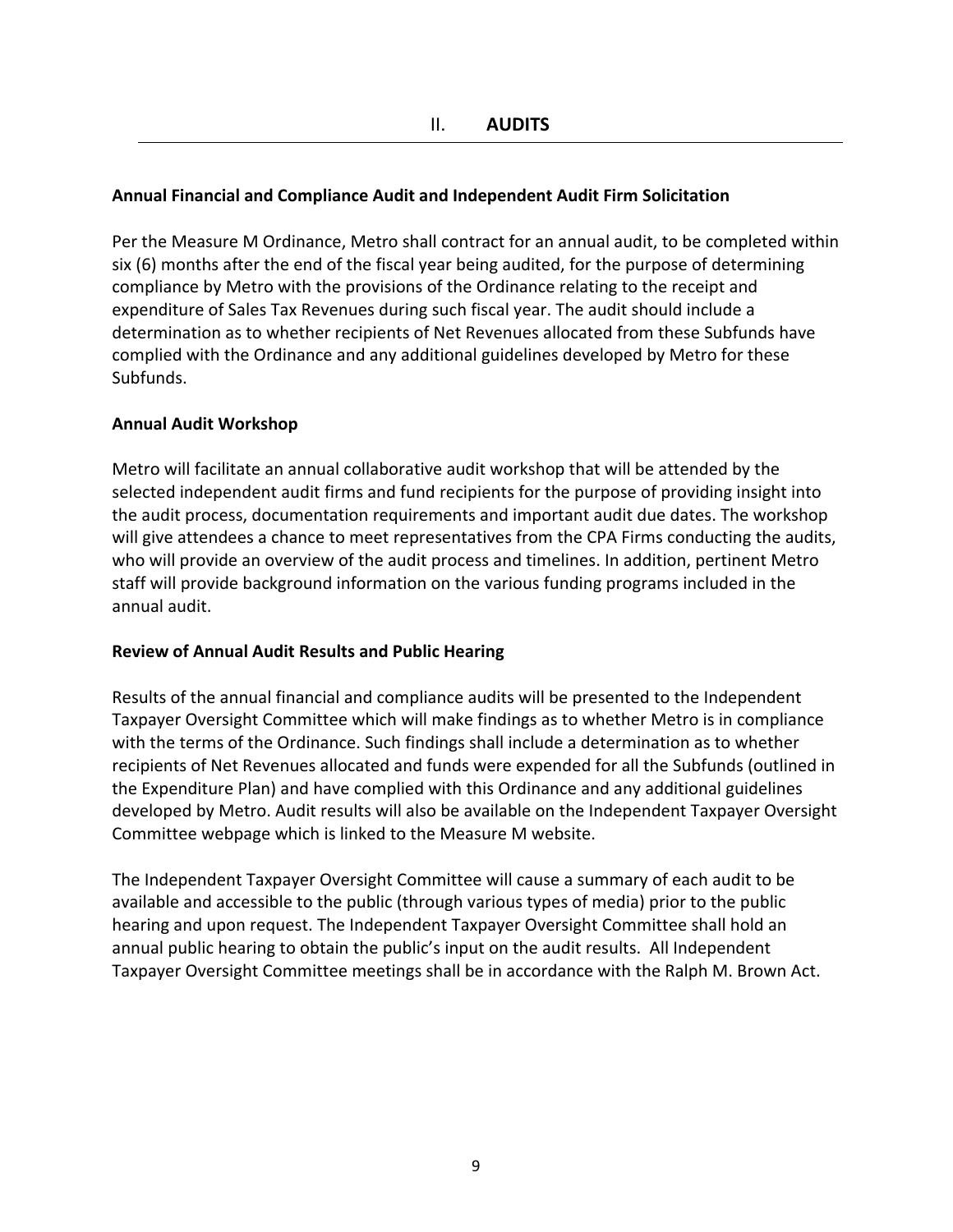## III. **COMPREHENSIVE PROGRAM ASSESSMENT PROCESS & AMENDMENTS**

#### **Five‐Year Assessment**

Commencing in calendar year 2022, and every five (5) years thereafter, the Metro Board of Directors shall adopt a Five‐Year Comprehensive Program Assessment. These assessments shall be coordinated with Metro's Short Range Transportation Plan (SRTP) and/or the Long Range Transportation Plan (LRTP) and provide a comprehensive review of all projects and programs implemented under the Measure M Expenditure Plan to evaluate the performance of the overall program and make recommendations to include, but not be limited to:

- Improvements on current practices;
- Best practices; and
- Organizational changes to improve coordination.

Specific evaluation areas, performance metrics and criteria of the Five‐Year Comprehensive Program Assessment will be approved by the Metro Board of Directors in consultation with the Measure M Independent Taxpayer Oversight Committee.

Prior to adoption, the Measure M Independent Taxpayer Oversight committee shall review the Five‐Year Comprehensive Program Assessment and make findings and/or provide recommendations for improving the program. The results of the Committee's review shall be presented to the Metro Board of Directors as part of the adoption of the Comprehensive Program Assessment.

#### **Ten‐Year Assessment**

Commencing in calendar year 2027, and every ten (10) years thereafter, the Metro Board of Directors shall adopt a Ten‐Year Comprehensive Program Assessment. These assessments shall be coordinated with Metro's Long Range Transportation Plan (LRTP) updates, including LRTP performance metrics, and provide a comprehensive review of all projects and programs implemented under the Measure M Expenditure Plan to evaluate not only all areas of the Five-Year Comprehensive Program Assessment, but those impacting the ability to amend the Measure M Ordinance and Expenditure Plan. These evaluation areas include, but are not limited to:

- Projects/programs completed;
- Projects/programs anticipated for completion in the next ten years; and
- Changes in circumstances affecting the delivery of projects/programs within their schedules as identified in the Measure M Expenditure Plan.

Specific evaluation areas, performance indicators for project delivery, and criteria of the Ten‐ Year Comprehensive Program Assessment will be developed by the Metro Board of Directors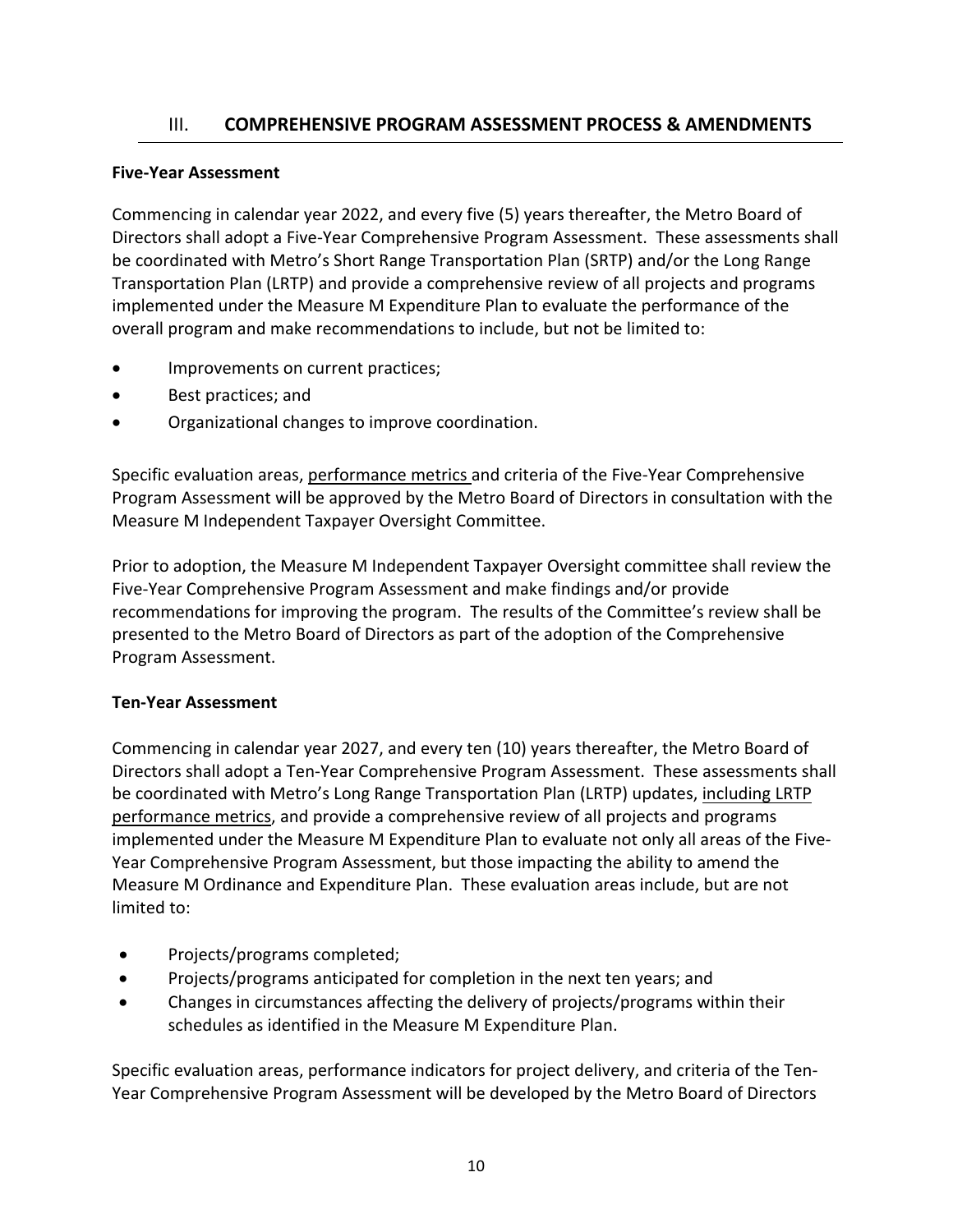through the Long Range Transportation Plan in consultation with the Measure M Independent Taxpayer Oversight Committee.

## Amendment Opportunities

As part of its approval of the Ten‐Year Comprehensive Program Assessment the Metro Board of Directors may adopt amendments to the Measure M Ordinance and Expenditure Plan to: (1) add Major Projects and/or Multi‐Year Subregional Programs; (2) transfer funds between capital project/program subfunds; and (3) change subregional boundaries (limited to no earlier than 2047 by the Measure M Ordinance). The Measure M Independent Taxpayer Oversight Committee shall review and provide comment on the assessment to the Metro Board of Directors. Prior to action on any amendment the Metro Board of Directors shall hold a public meeting on proposed amendments. Notice of the public meeting shall be provided at least 60 days in advance of the meeting to the Los Angeles County Board of Supervisors, the city council of each city in Los Angeles County, and the public, and shall include a copy of the proposed amendments. All amendments must be passed by a 2/3 vote of the Metro Board of Directors.

- 1. Add Major Projects and/or Multi‐Year Subregional Programs "Expenditure Plan Major Projects" and "Multi‐Year Subregional Programs" may be added to the Expenditure Plan provided that such additions do not delay the "Groundbreaking Start Date," "Expected Opening Date," or amount of "Measure M Funding 2015\$" of any other "Expenditure Plan Major Projects" or "Multi‐Year Subregional Program." Changes in circumstances affecting the delivery of projects/programs will be evaluated through the Ten‐Year Comprehensive Program Assessment to confirm and update actual project delivery schedules.
- 2. Transfer Funds Between Capital Project/Program Subfunds The Metro Board of Directors may adopt an amendment transferring Net Revenues between the Transit, First/Last Mile (Capital) Subfund and the Highway, Active Transportation, Complete Streets (Capital) Subfund. The Metro Board of Directors shall not adopt any amendment to the Measure M Ordinance or Expenditure Plan that reduces total Net Revenues allocated to the sum of the Transit, First/Last Mile (Capital) Subfund and the Highway, Active Transportation, Complete Streets (Capital) Subfund.
- 3. Change Subregional Boundaries Not sooner than 2047, the Metro Board of Directors may amend the boundaries of the subregional planning areas as identified in Attachment B of the Measure M Ordinance.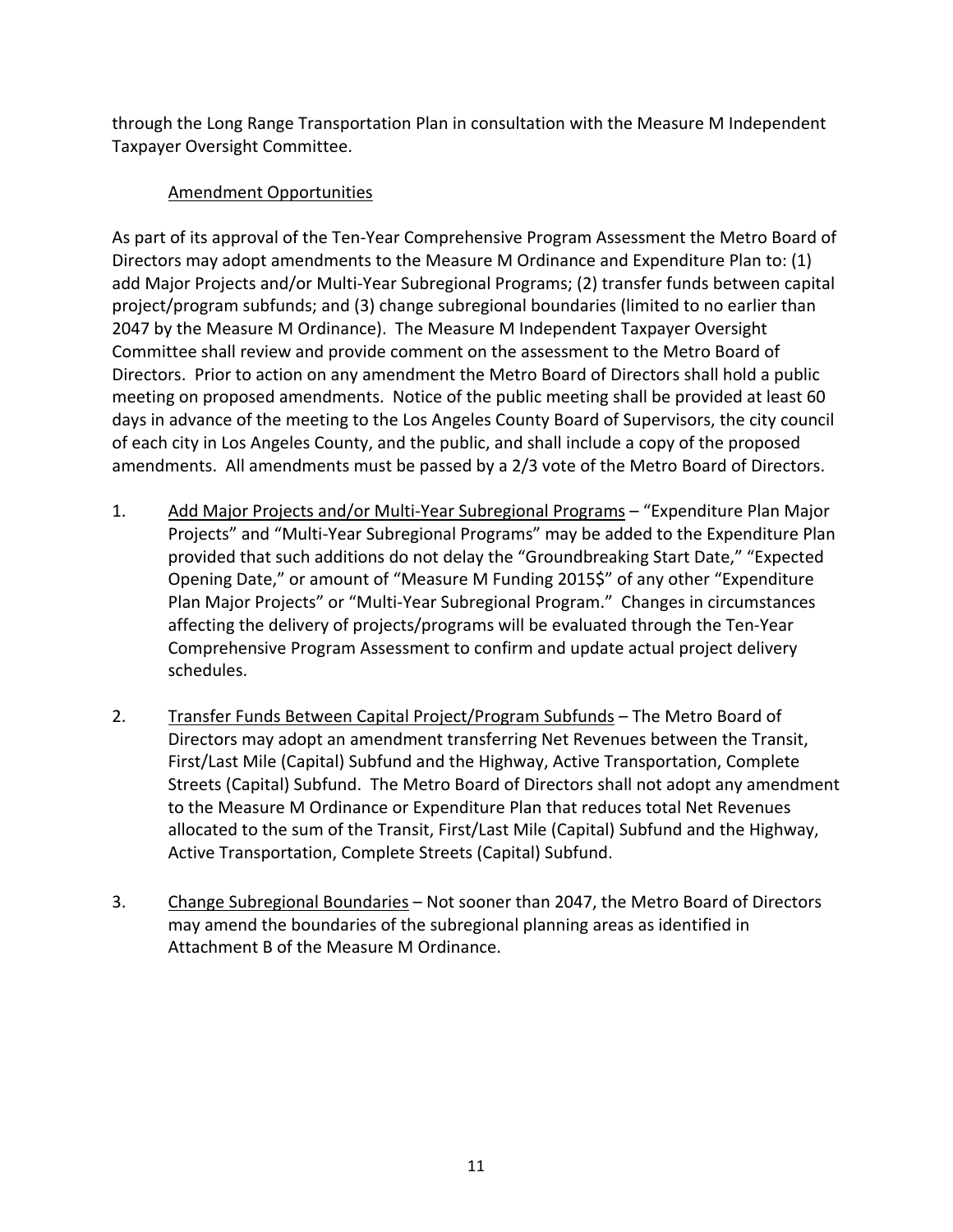The Metro Board of Directors may consider an amendment of the "Schedule of Funds Available" to accelerate an "Expenditure Plan Major Project" at any time over the Measure M program provided that such amendment shall not:

- Reduce the amount of funds assigned to any other project or program as shown in the "Measure M Funding 2015\$" column of the Measure M Expenditure Plan;
- Delay the "Schedule of Funds Available" for any other project or program; or
- Negatively impact Metro ability to meet FTA requirements for maintaining existing service levels.

Acceleration is defined as advancing major projects ahead of the identified "Groundbreaking Start Date" identified in the Measure M Expenditure Plan. Acceleration of projects may be triggered by events including, but not limited to:

- Unsolicited proposals from the private sector deemed to have technical or financial merit;
- Changes in technology that reduce project costs and improves project delivery;
- Unforeseen state and/or federal funding opportunities; and
- Unanticipated, unmitigated, and unavoidable delays in other project/program delivery schedules.

The Metro Board of Directors shall perform an assessment of any major project acceleration proposal, including financial feasibility and other performance metrics. Major projects proposed for acceleration can be considered "Shovel Ready" such that they:

- Have attained all required state and federal environmental clearances as applicable; and
- Have attained 30% design plans if to be delivered under design‐build procurement; or
- Have attained 100% design plans, permits essential to begin construction, and all right‐ of‐way clearances\* if to be delivered under design‐bid‐build procurement; or
- Have a full funding plan, including an appropriate contingency, of committed/reasonably assumed funds consistent with the proposed acceleration schedule.

\*Right‐of‐way clearance includes right‐of‐way work‐arounds during construction as certified by the California Department of Transportation.

Changes in circumstances affecting the delivery of other projects/programs will be evaluated through the Ten-year Comprehensive Program Assessment to confirm and update actual project delivery schedules.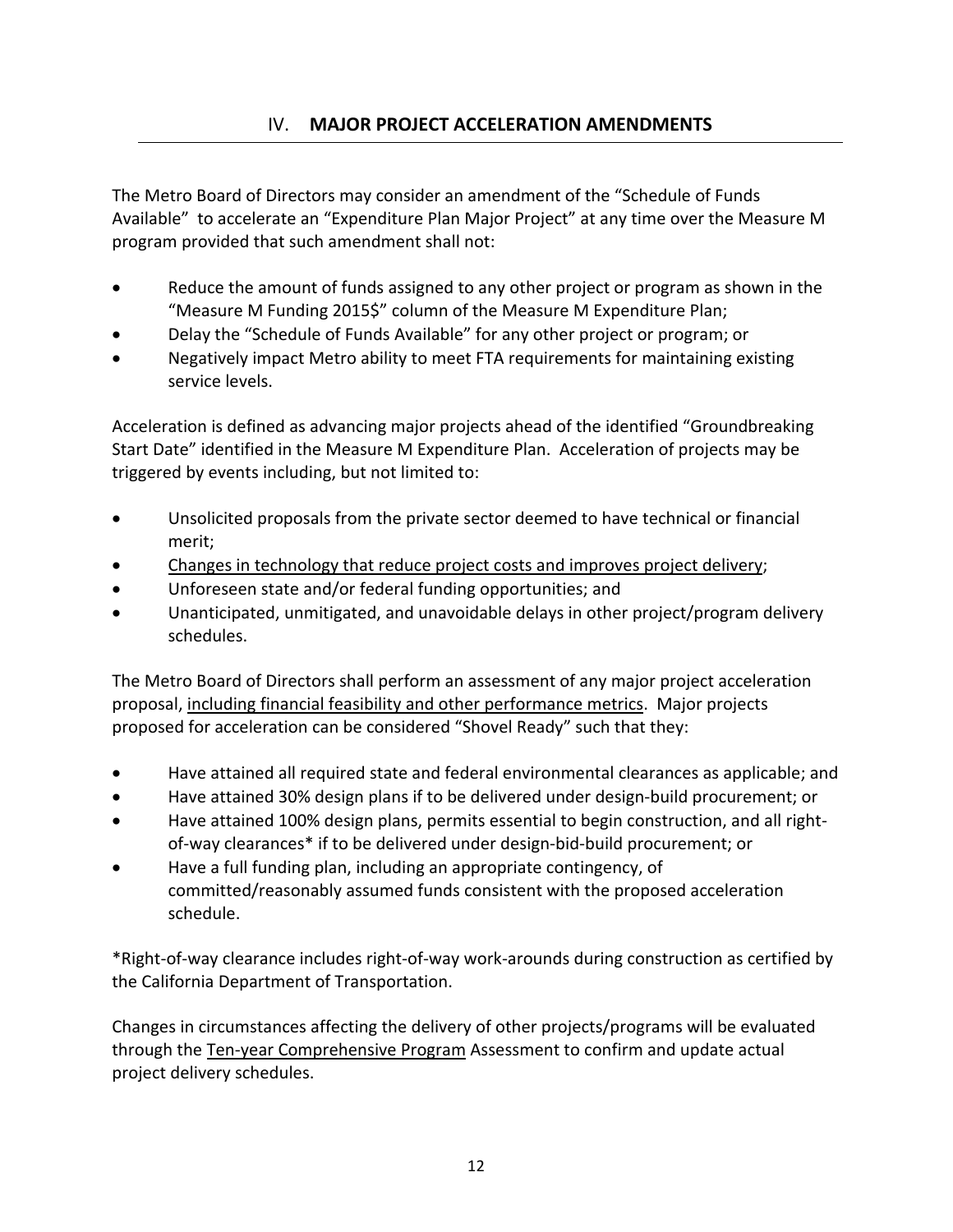The Measure M Independent Taxpayer Oversight Committee shall review and provide comment on the Ten‐year Comprehensive Program Assessment to the Metro Board of Directors. Prior to action on any amendment the Metro Board of Directors shall hold a public meeting on proposed amendments. Notice of the public meeting shall be provided at least 60 days in advance of the meeting to the Los Angeles County Board of Supervisors, the city council of each city in Los Angeles County, and the public, and shall include a copy of the proposed amendments. All amendments must be passed by a 2/3 vote of the Metro Board of Directors.

### **General Amendments**

The Metro Board of Directors shall develop procedures for general amendments to the Measure M Ordinance and Expenditure Plan in consultation with the Measure M Independent Taxpayer Oversight Committee, and will be included as an addendum to these Guidelines within one year of adoption of these Guidelines. The procedures will cover all other areas of amendments beyond those identified in the 2017 Measure M Guidelines and be added to the 2017 Measure M Guidelines by adoption of the Metro Board of Directors. These areas include, but are not limited to:

- Timing of amendments;
- Exclusions Ordinance provisions that cannot be amended without vote of the public;
- Exceptions Ordinance provisions that change without amendment requirements; and
- Metro Board action requirements, including public outreach and Measure M Independent Taxpayer Oversight Committee involvement.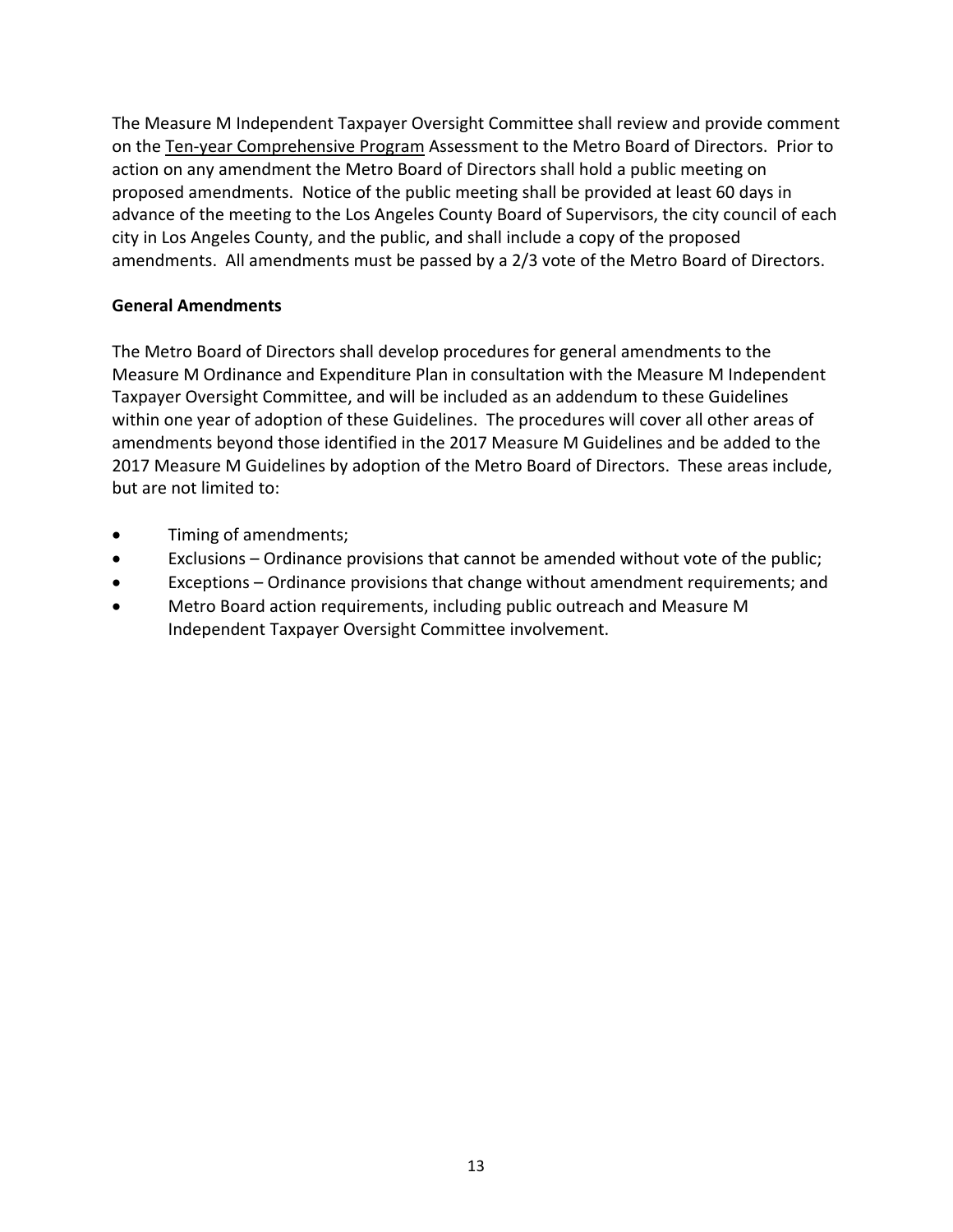### **INTRODUCTION**

In April 2015, the Metro Board adopted Metro's Debt Policy, incorporating affordability policy limits, types of financing products, structural features and the debt issuance process at Metro. This policy covers local sales taxes and debt related to Proposition A, Proposition C, and Measure R.

### **PROGRAM OBJECTIVES**

The guidelines for Measure M debt will be included in the next iteration of Metro's Debt Policy which is scheduled for 2017. Once completed, the 2017 Metro Debt Policy will provide formal guidance for debt issuance under Measure M.

### **PROGRAM AMOUNT AND ALLOCATION PERIOD**

The debt guidelines and affordability targets for Measure M will be developed by Finance/Treasury with input from Planning as part of the 2017 update for the Metro Debt Policy and various guidelines related to Measure M. Debt issued will determine cashflow priorities according to bond covenant requirements. No language set forth in these Guidelines is meant to circumvent bond obligations related to these funds.

#### **REPORTING REQUIREMENTS**

Metro will provide annual reports to the Measure M Independent Taxpayer Oversight Committee describing how funds associated with the Measure M debt are contributing to accomplishing the program objectives.

#### **AUDIT REQUIREMENTS**

Use of these funds will be subject to audit and oversight as determined by Measure M and all other applicable federal, state and local laws. Metro will retain all documents and records related to this program and the use of funds according to Metro's records and disposition policies in force at the time of the debt issuance.

#### **REVISIONS TO PROGRAM GUIDELINES**

These program guidelines may be revised by the Metro Board of Directors, including by adoption of future revisions to Metro's Debt Policy.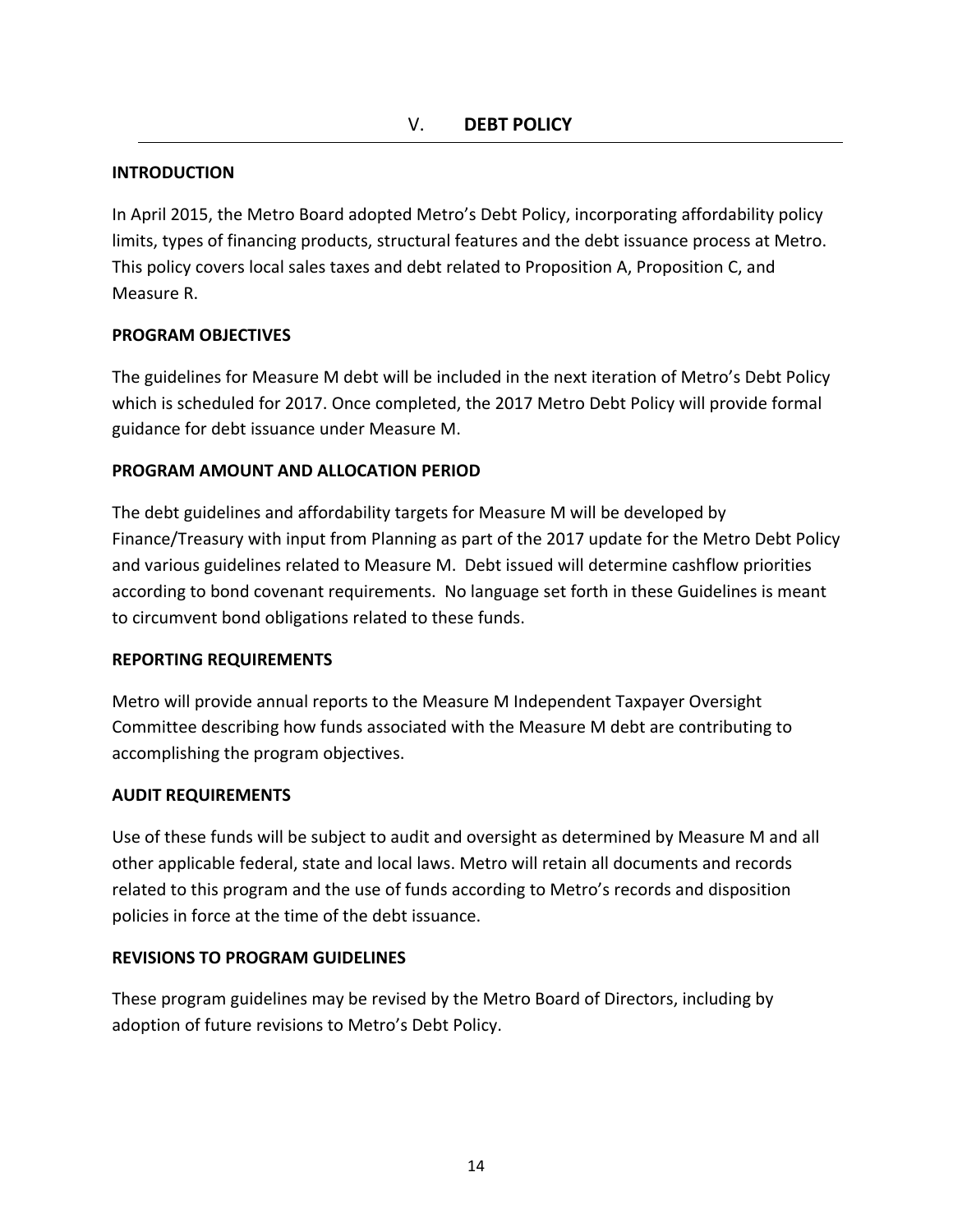#### **INTRODUCTION**

The purpose of the Cashflow Management Guidelines is to identify the forecasted five‐year cashflow availability and needs for operating and capital uses on an annual basis. This will be done through the Transportation Finance Plan (TFP) Model, originally developed to support the **LRTP and SRTP.** The annual needs for all operating and capital uses are determined in coordination with the Metro Office of Management and Budget, Metro Program Management and Construction, Caltrans, and other project sponsors and service providers as appropriate. The TFP model is Cashflow determinations will consider a comprehensive forecast for the duration of the Long Range Transportation Plan period. This model forecasts all revenue sources available to Metro needed to finance the costs of operating and maintaining the transit system, as well as the capital program and project commitments made over that period, including all voter approved expenditure plans. The TFP directly supports and satisfies the analytical requirements imposed by the Federal Transit Administration for full funding grant agreements. It also supports the Southern California Association of Governments (SCAG) Regional Transportation Plan and similar requirements from the State of California.

#### **PROGRAM OBJECTIVES**

On an annual basis, Metro will develop a five‐year forecast to identify how much revenue will be generated from Measure M tax receipts. Measure M receipts can be calculated for funding Transit Operating & Maintenance, and the Local Return/Regional Rail subfund as a percentage of this revenue number, net of administration (1.5%). Surplus or deficit amounts will be adjusted based on financial year actual receipts as reported in Metro's Comprehensive Annual Financial Report (CAFR). Cashflow needs for the project and program purposes included within the Transit and Highway Capital Subfunds defined in the Ordinance programs will be forecast identified in the Long Range Transportation Plan, Program Management Plan, Annual Budget, or other appropriate processes. Cashflow in the TFP Model, and may include funding from other local, state, federal sources, including revenue from debt issuanceinstruments.

#### **PROGRAM AMOUNT AND ALLOCATION PERIOD**

The TFP Model outputs identify annual programmed funding for the LRTP period, as defined above. Cashflow will be identified to fund theseprojects and programs within those capacitiesafter allocations to the Transit Operating & Maintenance, and the Local Return/Regional Rail subfunds, per the Ordinance. All Highway and Transit Capital projects and programs will be funded based on the schedules established in the Measure M Expenditure Plan as supported by the Program Management Plan and Ten‐Year Capital and annual Metro budget processes. If Measure M cash receipts for capital projects or programs are insufficient based on the annual receipts then bond proceeds may be used to maintain the schedule set forth in the Expenditure Plan. If bond proceeds are insufficient to maintain the Expenditure Plan schedule, then other local, state, and federal funding may be programmed for project completion in the TFP Model. The Expected Opening Date identified in the Expenditure Plan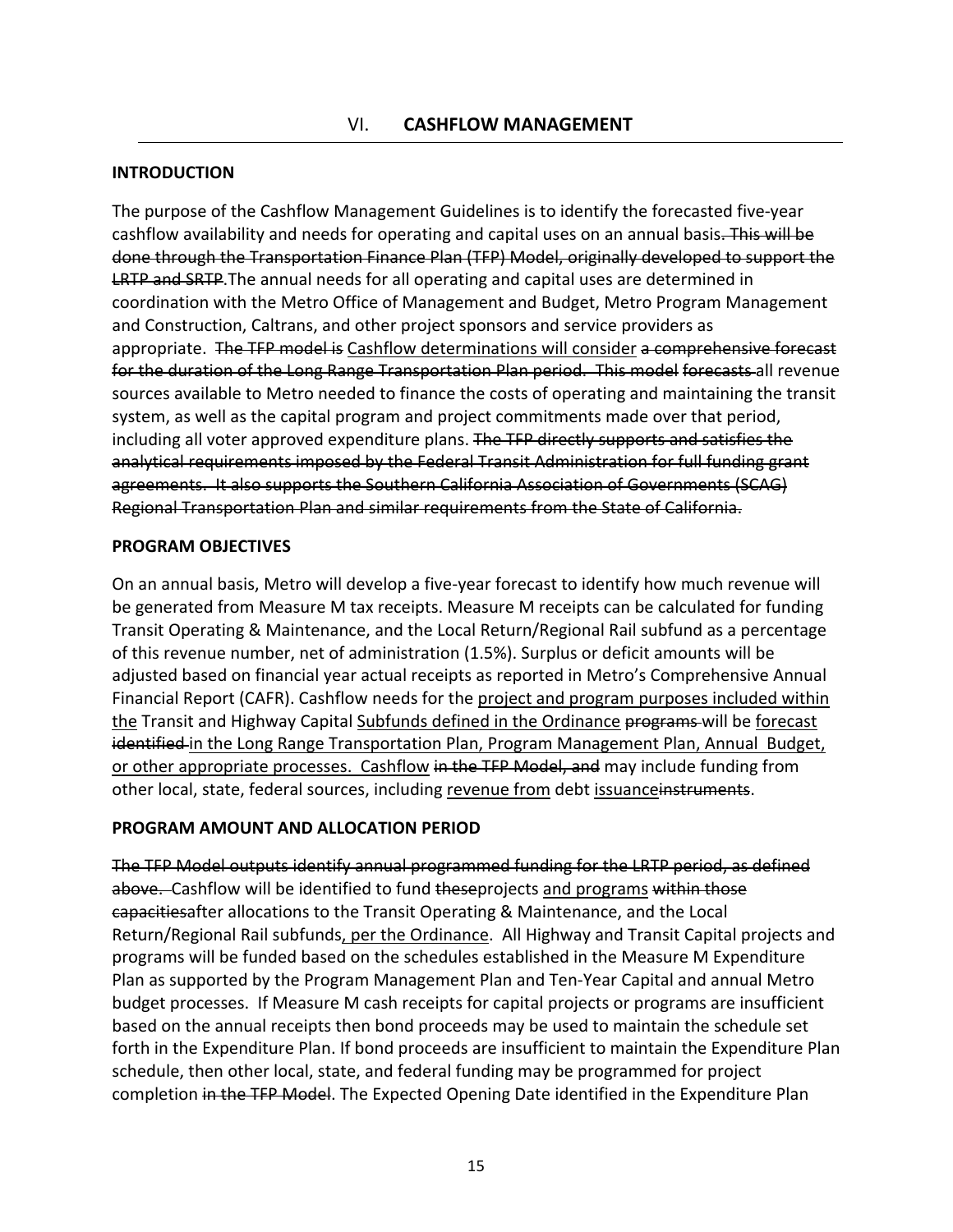represents the first year of a three‐year window, so Measure M funding may extend beyond the Expected Opening Date.

## **ALLOCATION METHODOLOGY**

Shortages in the cashflows will need to be addressed by borrowing (i.e., debt issuance) or delaying capital projects to later in their three‐year opening date range permitted by the Ordinance. Other cashflow shortages will be addressed at the project level and will require Board approval as appropriate. Surpluses in the cashflow profile may be used to fund the Highway and Transit Contingency subfund or any other uses permitted by the Ordinance, and consistent with the TFP Model forecast developed for use with the LRTP and other long-term capital planning needs.

## **RESERVE/CARRYOVER REQUIREMENTS**

Given the objective of the program to identify cashflow needs, Metro encourages capital projects to draw down these funds in a timely manner for transportation improvements and services for the traveling public. However, Metro may reserve or carryover any excess surplus to the next fiscal year, provided such carryover is coordinated and consistent with the TFP Model, with the purposes of achieving its Long Range Transportation Plan goals.

### **ADVANCING MULTI‐YEAR SUBREGIONAL PROGRAM PROJECTS WITH LOCAL FUNDS**

One of the major challenges in accessing the Multi‐Year Subregional Measure M funding is that the Measure M Expenditure Plan identifies the availability of these funds ("Groundbreaking Start Date") broadly over the first 40 years. Across all nine subregions, there are 45 Multi‐Year Subregional Programs covering multiple categories/modes of transportation investments. In many cases the "Groundbreaking Start Date" and "Expected Opening Dates" stretch from 2018 to 2057; and the "Groundbreaking Start Date" can vary from as early as fiscal year 2018 to as late as fiscal year 2048.

Multi‐Year Subregional projects will be identified in a five year plan, pursuant to Section IX. At the start of each year included in the 5 year plan, Metro will request notice from Multi-Year Subregional Program (MSP) project sponsors seeking funding to identify project readiness together with funding requests, no less than four months prior to the beginning of each Metro fiscal year. When notice is not provided, project sponsors will be "subject to a first-come, firstserved" fund availability requirement within each fiscal year.

However, where funds may not yet be available, and to support the immediate delivery of high priority projects within the Multi‐Year Subregional Programs, the Metro Board of Directors will consider various tools to promote delivery of these projects as quickly as possible, including, but not limited to subregional requests for a Letter of No Prejudice (LONP), allowing the local project sponsor to move forward with the delivery of the project using other local funds while requesting eligibility for future reimbursement of Measure M funds when such funding is available.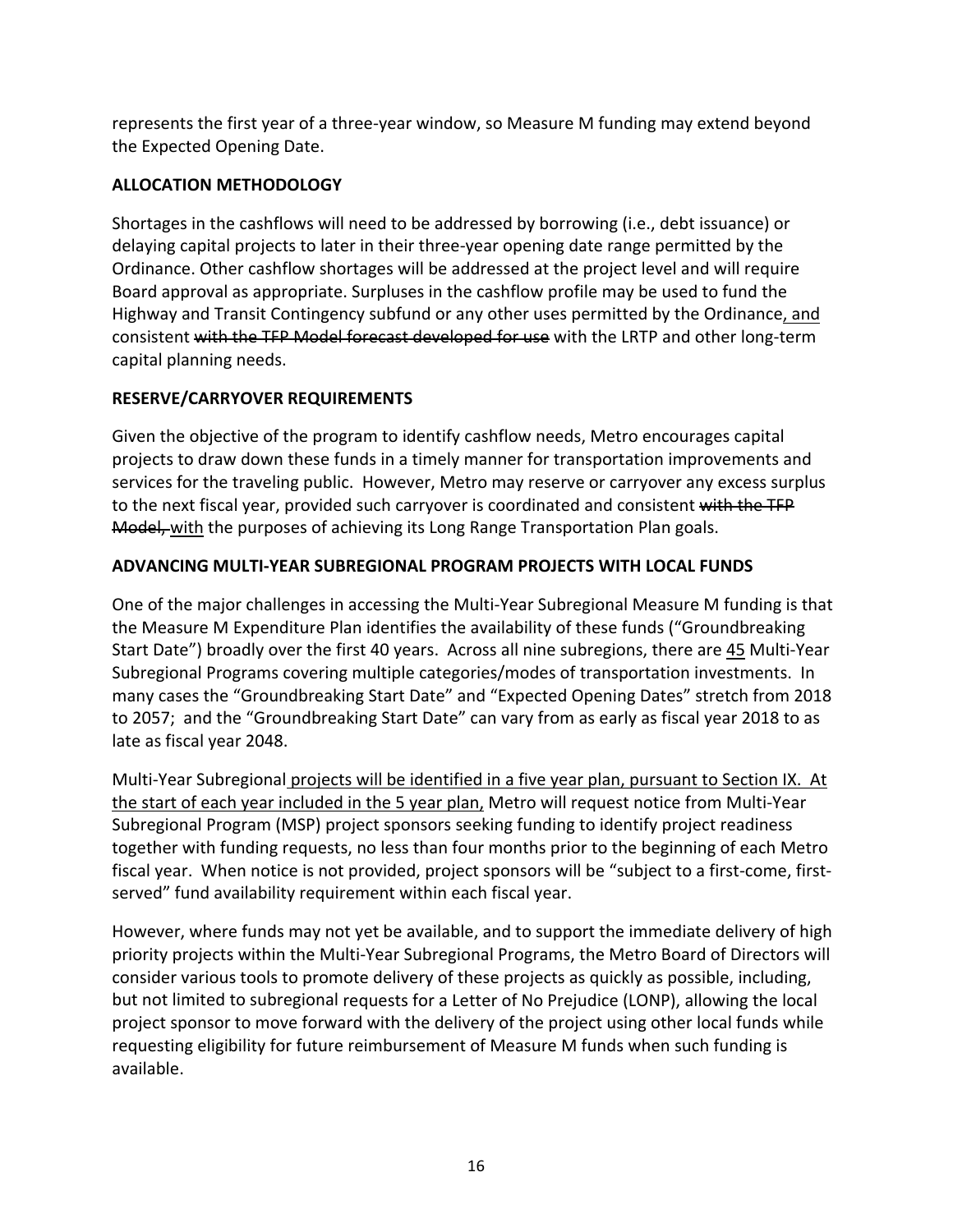Another available tool will allow subregional project sponsors to elect to borrow from one MSP fund amount to accelerate a project in another MSP fund of a different type that may not be available until a later year. This type of inter-program borrowing within the MSP requires Metro Board approval and consent by the affected subregion(s). The process for this, as well as the process for requesting funds will be developed within one yearsix months of the adoption of these Guidelines. The process will include criteria for resolving conflicting requests for funding in any given fiscal year.

### **REPORTING REQUIREMENTS**

Metro will provide as needed reports to the Measure M Independent Taxpayer Oversight Committee describing how cashflow management is contributing to accomplishing the overall program objectives. Measure M funds may be used to supplement existing state, federal and local transit funds in order to maintain the provision of the existing highway and transit services in the event of a current or projected funding shortfall.

#### **REVISIONS TO PROGRAM GUIDELINES**

These program guidelines may be revised by the Metro Board of Directors.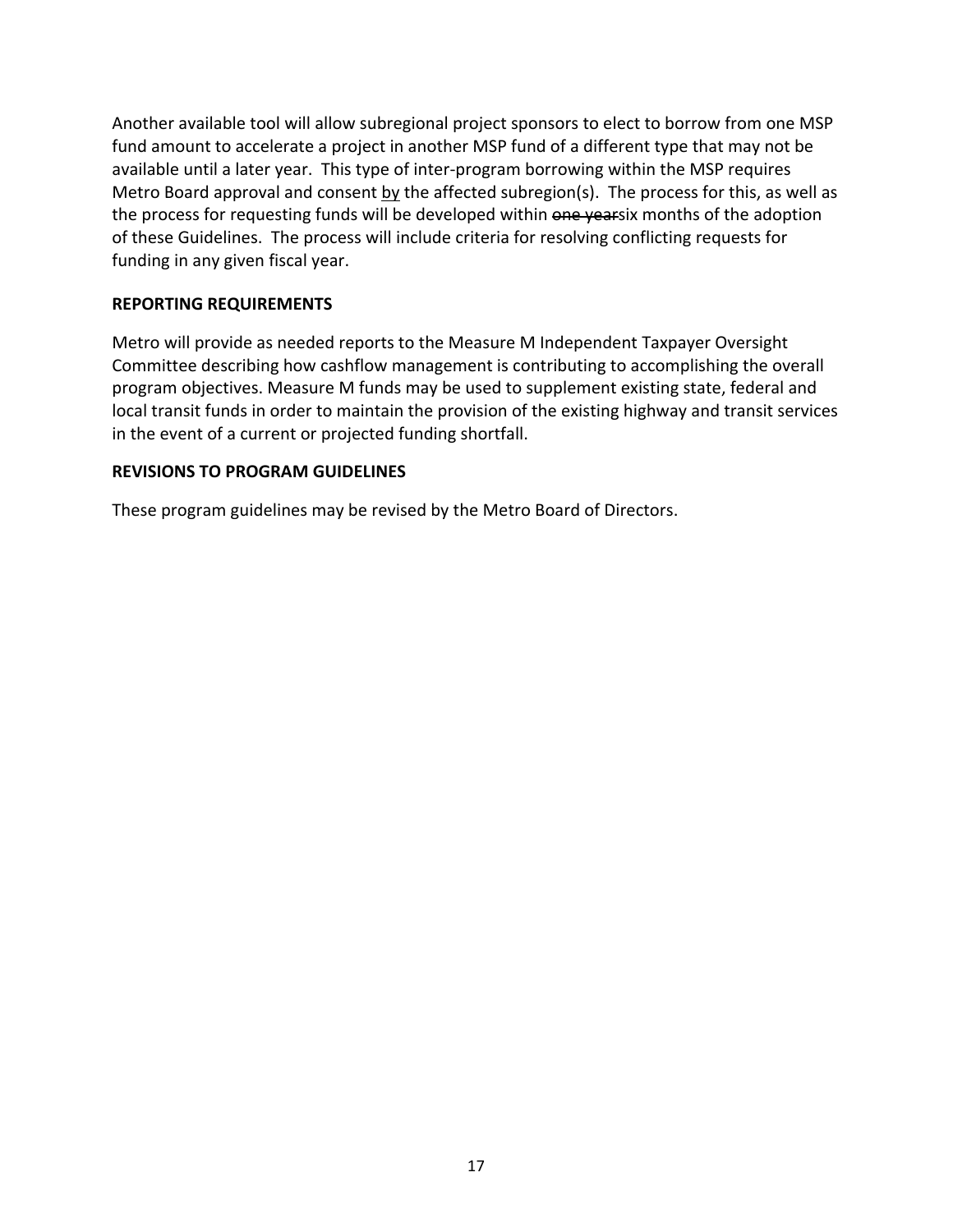#### **INTRODUCTION**

The Measure M contingency subfunds are established to help identify resources necessary to accommodate the requirements of the Transit and Highway Contingency Subfunds as identified in the Measure M Ordinance. Specifically, the Ordinance states:

### *Section 7 (2) A:*

*Metro may expend funds from the Contingency Subfunds for inflation adjustments for any project identified in the "Expenditure Plan Major Projects" section of Attachment A if less than two‐thirds (2/3) of the amount allocated in the "Measure M Funding 2015\$" column has been expended prior to the first day of Fiscal Year 2027. Such expenditures shall be deducted from the Highway Contingency Subfund if the project is coded "H" in the "modal code" column of Attachment A or from the Transit Contingency Subfund if the project is coded "T" in the "modal code" column of Attachment A. Such expenditures shall not exceed the actual amount of inflation since 2015 as determined by an index selected by the Metro Board of Directors.*

#### **PROGRAM OBJECTIVES**

The contingency subfund is designed to allow greater funding flexibility for projects that are programmed later in the Expenditure Plan (i.e., after FY2026). Qualifying Major Projects have a super‐majority (more than 2/3) of their funding programmed after FY2026 and Multi‐Year Programs that extend past FY2026. The post FY2026 Projects and Programs can use contingency funds to help pay for cost increases due to inflation. The Cashflow Management guidance in Section VI provides additional details regarding the methodology for determining how much money should be set aside for the contingency subfund each year.

#### **PROGRAM AMOUNT AND ALLOCATION PERIOD**

Projects that occur in the first 10 years are to be identified in the Transportation Finance Plan (TFP) Model. The TFP Model with annual updates and five year forecasts will be used to make contingency fund eligibility determinations described herein. The Expenditure Plan identifies the following Major Projects that may be eligible for contingency funding in the first 10 years, in so far as their projected Measure M funding needs in the first 10 years are equivalent to 1/3 or less of the amounts listed in the Expenditure Plan:

#### **Major Projects**

- SR‐57/SR‐60 Interchange Improvements
- Green Line Extension to Crenshaw Boulevard in Torrance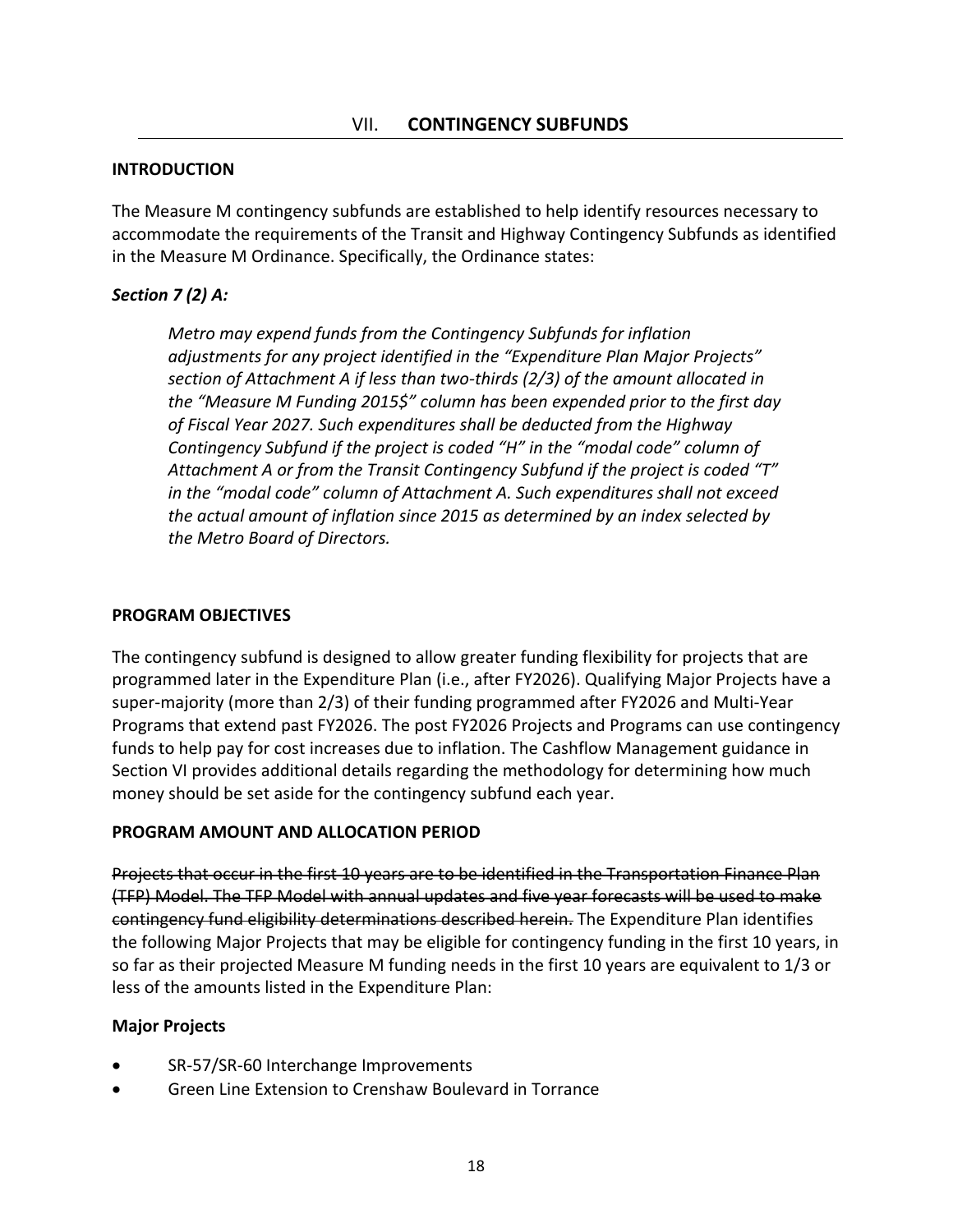- I-710 South Corridor Project (Phase 1)
- I‐105 Express Lane from I‐405 to I‐605
- Sepulveda Pass Transit Corridor (Phase 2)

For the first 10 years of Measure M, projects eligible for contingency will be reassessed with annual cashflow forecasts and as part of the five-year assessmentsupdates of the TFP Model.

All other Major Projects are eligible for contingency funds based on the Schedule of Funds Available timeline identified in the Expenditure Plan. Major Projects that are accelerated for any reason may risk access to the contingency funds if more than 2/3 of the project funding is advanced prior to FY2027.

### **Multi‐Year Programs**

Projects funded from All Multi‐Year Programs in the Expenditure Plan are eligible for contingency funds starting in FY2027. Exceptions include: (1) Street Car and Circulator Projects; (2) North San Fernando Valley Bus Rapid Transit Improvements; and (3) Countywide BRT Projects Phase 1, since their programming allocations end prior to FY2027 as identified in the Expenditure Plan. Within the Contingency Subfunds no money is available for inflation until after FY2026 at which time funds for inflation may be available. Metro Planning and Finance staff will identify the escalation amount associated with construction costs annually using an index which is to be approved by the Metro Board of Directors. The Expenditure Plan identifies the following Multi‐Year Programs whose projects may be eligible for contingency funding in the first 10 years:

### **Multi‐Year Programs**

- Metro Active Transportation, Transit 1st/Last Mile Program
- Visionary Project Seed Funding
- **•** Street Car and Circulator Projects
- **•** Transportation System and Mobility Improvement Projects
- Active Transportation 1st/Last Mile Connections Program
- **•** Active Transportation Program (nc)
- Active Transportation Program (Including Greenway Projects)
- Active Transportation, 1st/Last Mile, & Mobility Hubs
- Active Transportation, Transit, and Technology Program
- Highway Efficiency Program
- Bus System Improvement Program
- First/Last Mile and Complete Streets
- Highway Demand Based Program (HOV Extention & Connection)
- 1-605 Corridor "Hot Spot" Interchange Improvements
- Modal Connectivity and Complete Streets Projects
- **•** South Bay Highway Operational Improvements
- Transit Program (nc)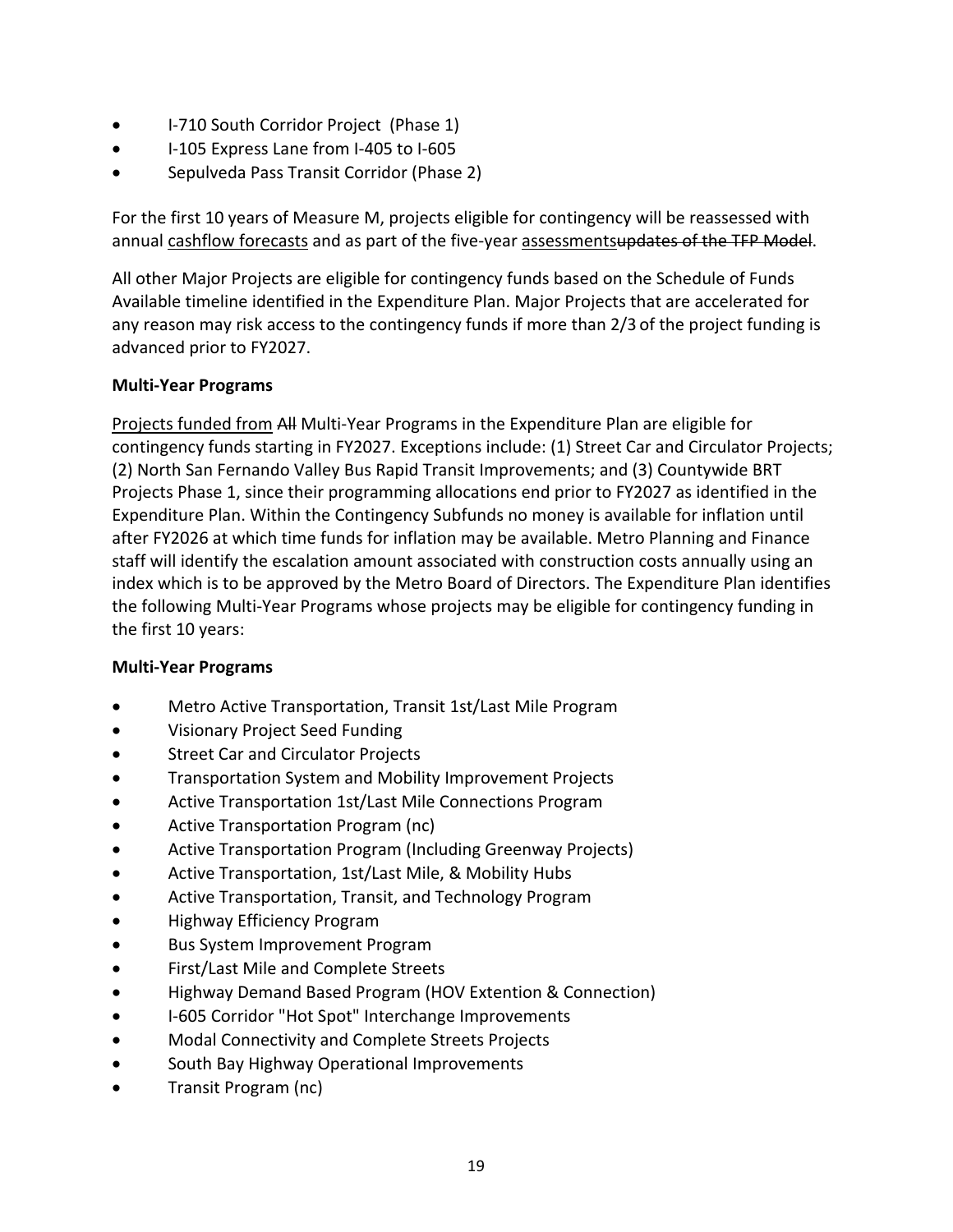- Transit Projects (av)
- **•** Transportation System and Mobility Improvement Program

Note: Additional projects funded from these multi-year programs that draw down funds in advance of 2027 will not be eligible to utilize contingency funds.

#### **RESERVE/CARRYOVER REQUIREMENTS**

Given the objective of the program to address capital needs, Metro intends to spend these funds in a timely manner. However, Metro may reserve or carryover its allocation to the next fiscal year or to pay down other debts related to Measure M project delivery.

#### **REPORTING REQUIREMENTS**

Metro will provide annual reports to the Measure M Independent Taxpayer Oversight Committee describing how uses of the Contingency Funds are contributing to accomplishing the program objectives.

#### **AUDIT REQUIREMENTS**

Use of these funds will be subject to audit and oversight as determined by Measure M and all other applicable state and local laws.

#### **REVISIONS TO PROGRAM GUIDELINES**

These program guidelines may be revised by the Metro Board of Directors. Details about how these Contingency Subfund accounts will be created and accessed will be further developed and adopted within one year of the adoption of these Guidelines.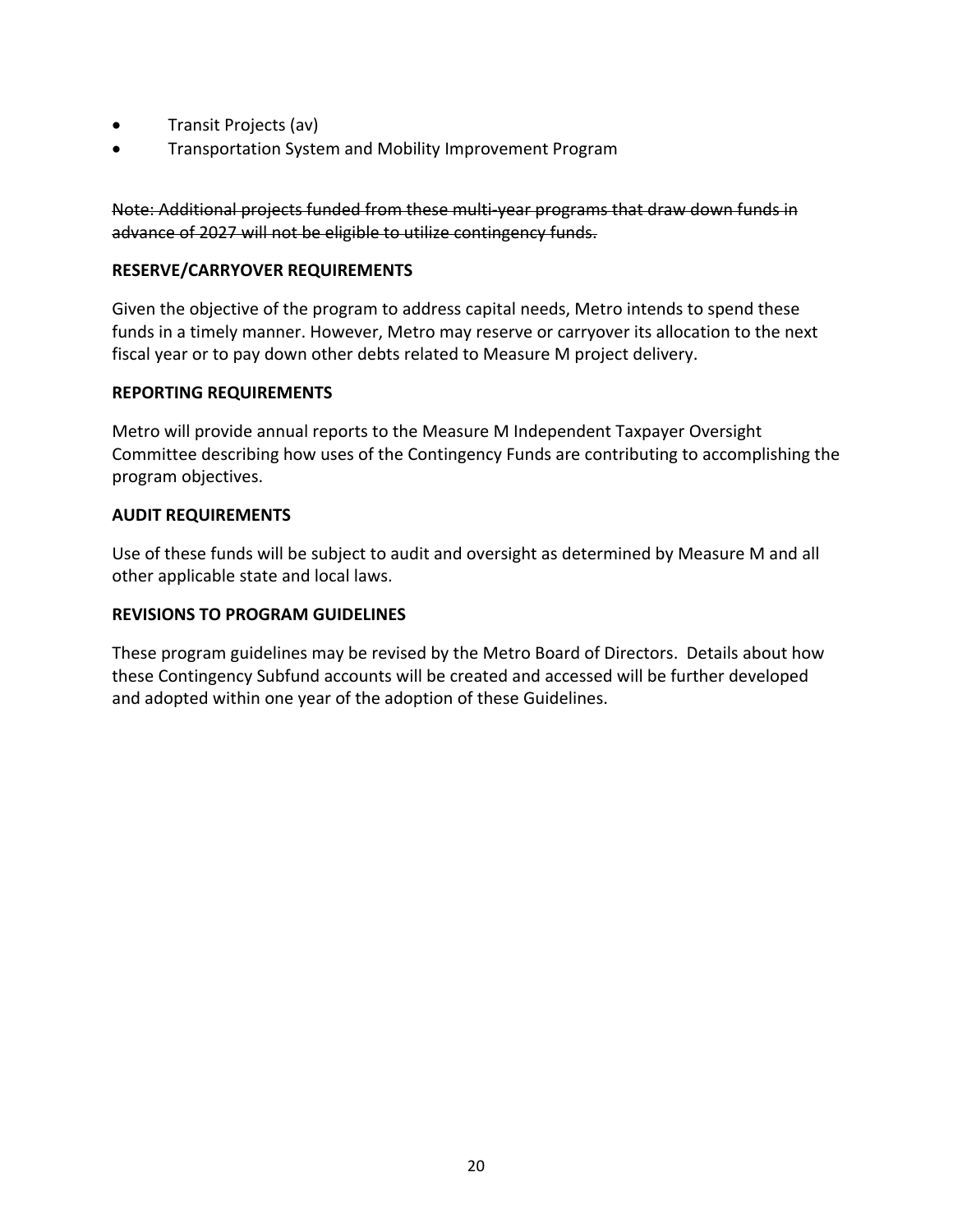#### **INTRODUCTION**

The Measure M Ordinance includes a provision for 3% local contribution to major rail transit capital projects. The rationale for the contribution is that local communities with a fixed guideway rail station receive a direct benefit due to the increased access to high-quality transit service that is above and beyond the project's benefit to the County as a whole. Countywide, the 3% local funding contribution represents approximately \$1 billion in funding to support the project delivery identified in the Expenditure Plan. The 3% local funding contribution is a critical element of a full funding plan for these rail transit projects. The Ordinance includes provisions that allow development of a mutual agreement between a jurisdiction and Metro, and a default penalty if such an agreement cannot be reached. The agreements shall be in accordance with these guidelines.

#### **PROGRAM METHODOLOGY**

The Ordinance calculates the local contribution based on the centerline track miles within a local jurisdiction with a new station in those jurisdictions. These guidelines reflect the nexus between mobility benefits provided to a jurisdiction based on the location and proximity of a new station. The local contribution will be calculated by dividing 3% of the project's total cost, estimated after the conclusion of preliminary engrineering (30% plans)thirty percent (30%) of final design, by the number of new rail stations constructed on the line. For purposes of this section, determination of the local jurisdiction borders will be a new station located within one‐ half mile of the jurisdiction. Building on the Metro Board adopted First/Last Mile policy in 2016, which defines the "walk-shed" around each station as a half-mile radius, the 3% local contribution requirement will be proportionately shared by all local agencies based upon the local agency's land area within a one‐half mile radius of a new station. Other arrangements agreed upon by every local jurisdiction in a project corridor with a local contribution obligation are also acceptable, provided that the total of all jurisdictions' contributions equals 3% of the estimated project cost. A list of jurisdictions that may be affected, subject to changes determined by the environmental process, is included as Appendix A.

An agreement approved by both Metro and the governing body of the jurisdiction shall specify the total project cost as determined at the conclusion of preliminary engineering (30%) plans)thirty percent (30%) of final design, the amount to be paid by the local jurisdiction, and a schedule of payments. Once approved, the amount to be paid by the local jurisdiction shall not be subject to future cost increases. The jurisdiction may request a betterment for a project. The jurisdiction, however, shall incur the full cost of any such betterment without credit towards the required 3% local contribution. A betterment is defined as a change that will improve the level of service and/or capacity, capability, appearance, efficiency or function over that which is required by the Metro Design Criteria and the environmental document at the time the project is advertised for any construction related bid. This definition can be revised by the Metro Board through revisions to these Guidelines.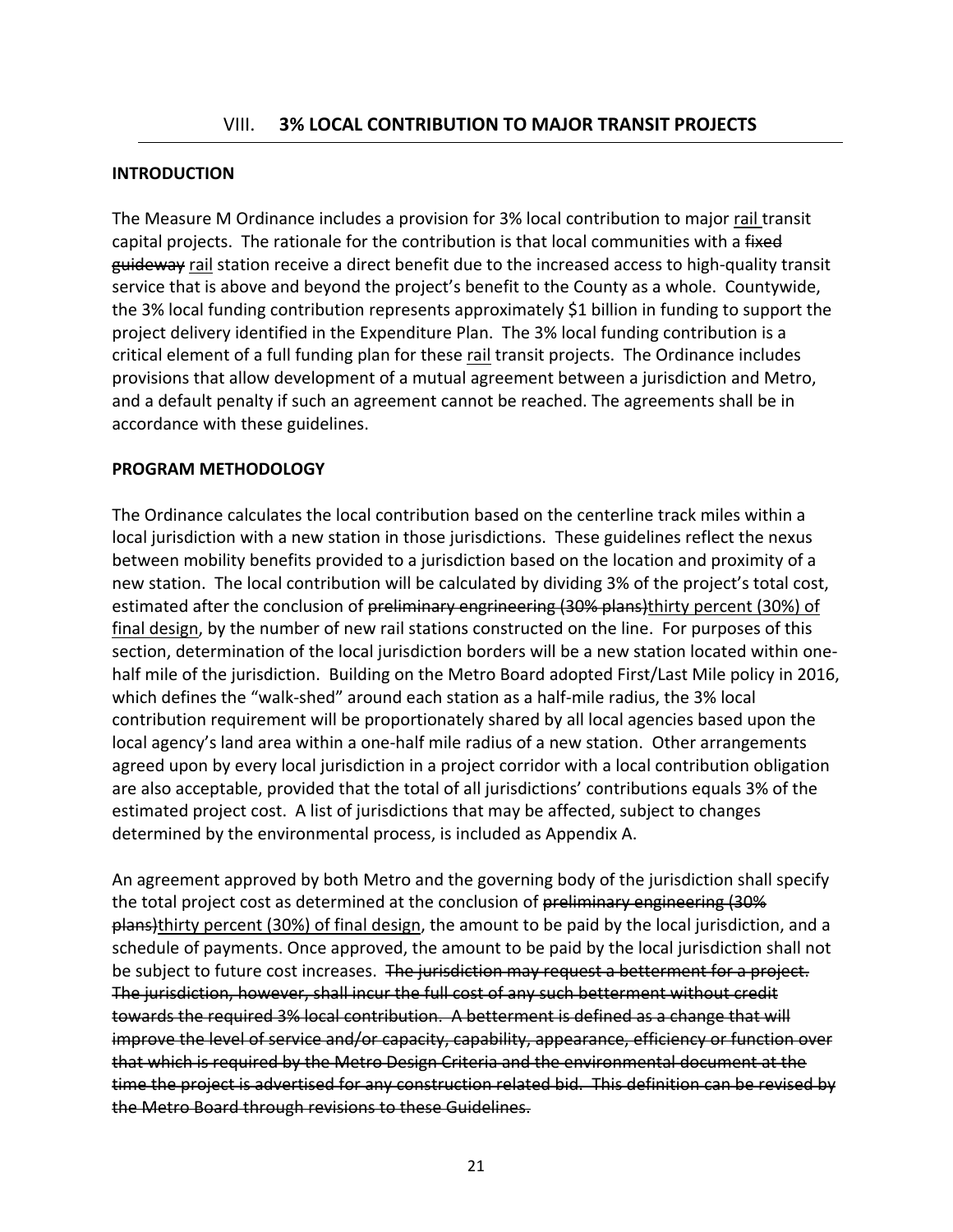### **Eligible Fund Contributions**

Eligible fund sources to satisfy 3% local contribution include any funds controlled by the local agency or local agencies (e.g., General Fund, State Gas Tax Subventions, Prop. A, Prop. C and Measure R and M Local Return Funds, Measure M Subregional Program Funds), or any funds awarded from non‐Metro competitive grant process funding. Measure M Subregional Program Fund contributions must be accompanied by documented agreement from all jurisdictions that would otherwise be eligible for those sub‐regional funds. In‐kind contributions eligible to satisfy 3% local contribution include, but not limited to, project specific right-of-way and waiver of permitting fees, local agency staff time (incurred and forecast) if, those costs are specifically included calculated in the project cost and contribution amount by the conclusion of thirty percent (30%) of final design.

### **Betterments**

Betterments are defined consistent with existing policy adopted by the Metro Board on Supplemental Modifications to Transit Projects ( October 2013). A "betterment" is defined "as an upgrade of an existing city or utility's facility or the property of a Third Party, be it a public or private entity, that will upgrade the service capacity, capability, appearance, efficiency or function of such a facility or property of a third party." Once the 30% design project scope and cost have been determined as the basis of the 3% contribution calculation, subsequent betterments cannot be included in that calculation, nor counted toward a jurisdiction's eligible contribution. However, they may be included in the project scope if carried at the jurisdiction's expense.

### **Active Transportation Capital Improvement Contributions**

These guidelines reflect provisions adopted by the Board that allow for local jurisdictions to meet all or a portion of their 3% local contribution obligation through active transportation capital improvements and first/last mile investments that are included in the project scope and cost estimate at the conclusion of preliminary engineering (30% plans)thirty percent (30%) of final design. All local first/last improvements must be consistent with station area plans that will be developed by Metro in coordination with the affected jurisdiction(s). The criteria for local first/last mile investments for first/last mile contributions are being developed by Metro, specifically to carry out integration of first/last mile within transit capital projects. First/Last mile improvements consistent with this section and included in project scope at conclusion of 30% of final design will not be considered "betterments" for the purposes of these Guidelines, and are eligible for local contribution obligations.

### **Local Contribution Limits**

The 3% local contribution will only be calculated against the overall project scope and cost determined at the conclusion of -preliminary engineering (30% plans) thirty percent (30%) of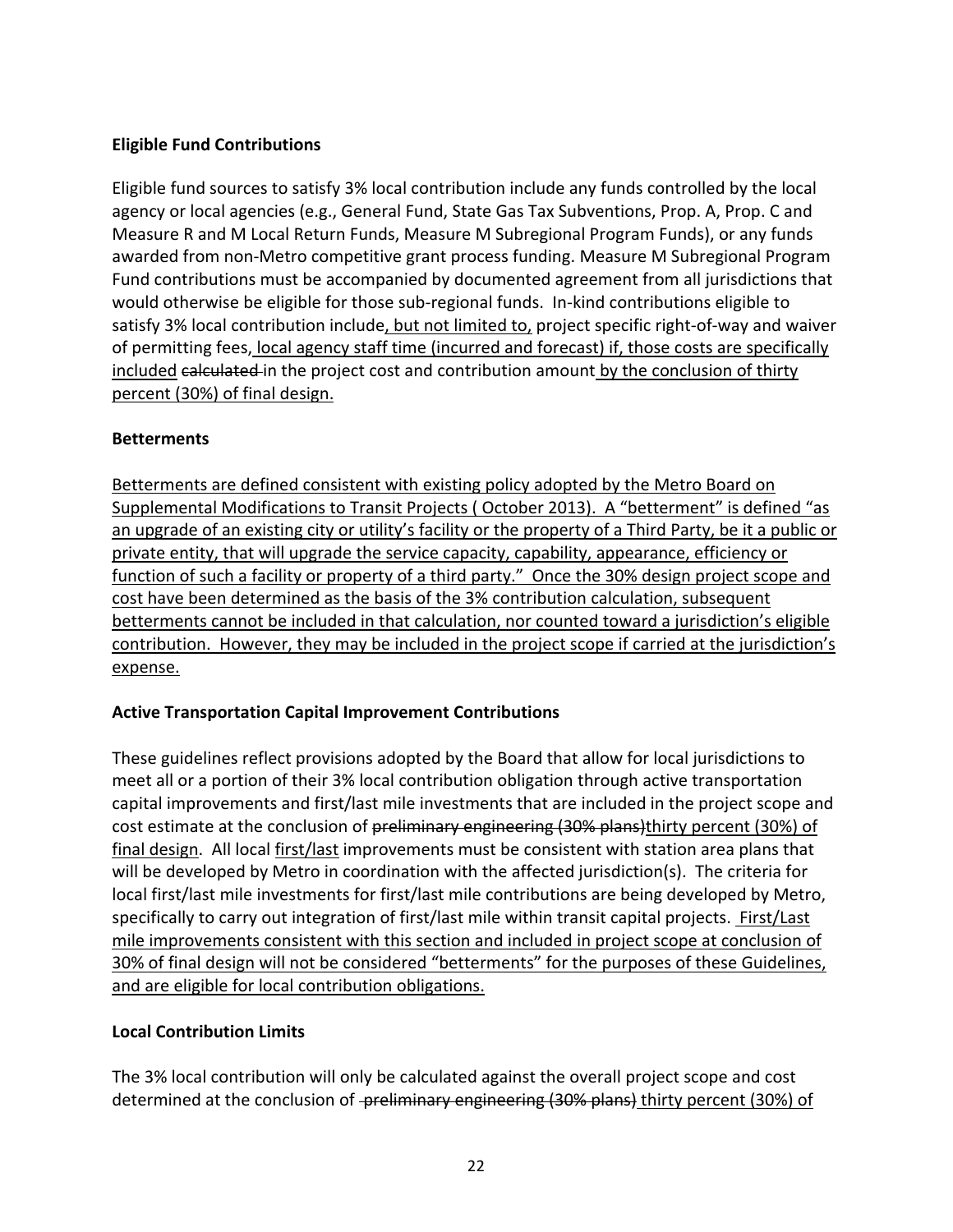final design. Local agencies cannot count other transportation investments that are not included in the project scope and cost estimate after the conclusion of -preliminary engineering (30% plans) thirty percent (30%) of final design. Metro staff will provide written notice to the affected jurisdiction(s) and a report to the Metro Board at the completion of thirty percent (30%) of final design 30% engineering.

Contributions for calculations assigned to the County of Los Angeles are to be determined by the County; this may include assignment of this obligation to the Supervisorial District in which the project is located.

## Opt‐Out Option

Metro will withhold up to 15 years of Measure M Local Return Funds for local agencies that fail to reach a timely agreement with Metro on their 3% contribution prior to the award of any contract authorizing construction of the project within the borders of that jurisdiction. Local return funds from Proposition A, Proposition C, and Measure R are not subject to withholding. In some cases, principally in smaller cities, the default withholding of 15 years of local return from only Measure M Local Return Funds will be less than a formal 3% contribution. In these cases, the cities which default on making their full 3% contribution will suffer no further impact.

### **AUDIT REQUIREMENTS**

Use of Measure M funds will be subject to audit and oversight, and all other applicable state and local laws.

### **REPORTING REQUIREMENTS**

Metro will provide annual reports to the Measure M Independent Taxpayer Oversight Committee describing how uses of the Measure M Funds are contributing to accomplishing the program objectives.

### **REVISIONS TO PROGRAM GUIDELINES**

These program guidelines may be revised by the Metro Board of Directors.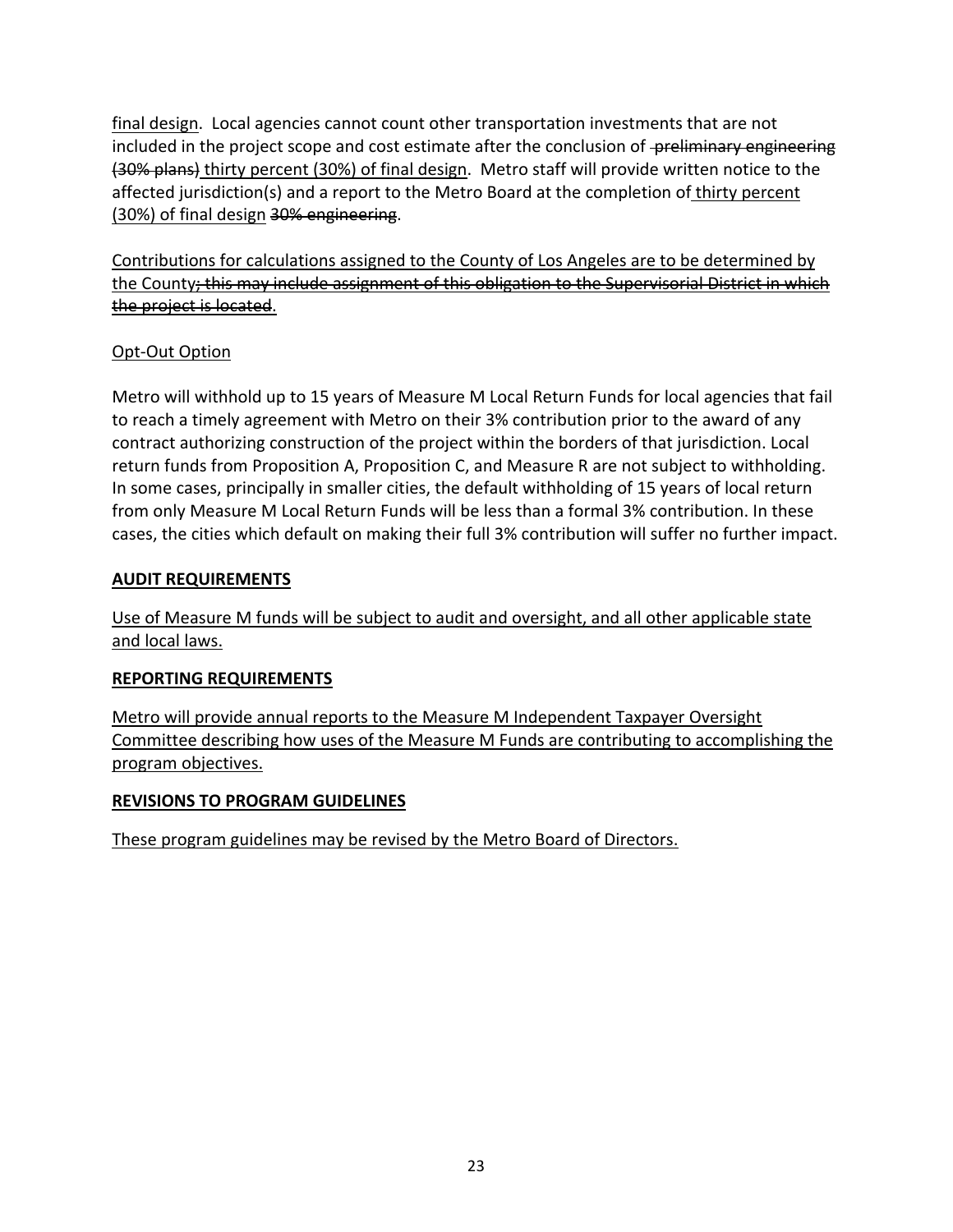#### **INTRODUCTION**

Multi‐Year Subregional Programs are included in Measure M on page 3 of Attachment A, known as the Expenditure Plan. Measure M requires Guidelines for the Multi‐Year Subregional Programs (MSP), including definitions for specific types of these projects, pursuant to Section 7c of the Ordinance. Projects submitted for these programs are subject to these definitions, which are provided in these Guidelines. All of the Multi‐Year Subregional Program funds are limited to capital projects.

#### **READINESS**

Given the objective of the Measure M to improve transportation, transit service and ease traffic congestion in the region, the timely use of funds is a foundational principle throughout these Guidelines. As previously stated, it is the fiscal responsibility of Metro to ensure that the taxpayer funds are spent according to the requirements of the Ordinance, but also as quickly as possible to realize the benefits of the Measure M Expenditure Plan as promised for the people of Los Angeles County.

The Timely Use of Funds principle also applies to the Multi‐Year Subregional Programs, where amounts vary over a series of years, depending on sequencing in the Expenditure Plan. They are subject to Measure M Cashflow parameters, and require establishing project readiness to be able to access program funds. In general, project funds can be requested for pre‐ construction and construction phase of a project. Criteria that will indicate project readiness include:

For both the pre‐construction and construction phase:

- o Project Location/Physical limits ‐ enumeration of the exact intersections, street or other appropriate locations in which work will be performed. The pre‐ construction phase may include exploratory examinations of such, if applicable and appropriate.
- o Project description ‐ description of deficiency or issue the project will address, including work to be performed, existing constraints to be addressed and identification of the relevant parties or jurisdictions involved in the project.
- o Funding plan funds to complete the project including phases that will be funded by Measure M funds and those that will be funded by any other fund sources to complete the project.
- o Community/Council Support Inclusion in a current local agency adopted CIP or equivalent. Documentation must be provided.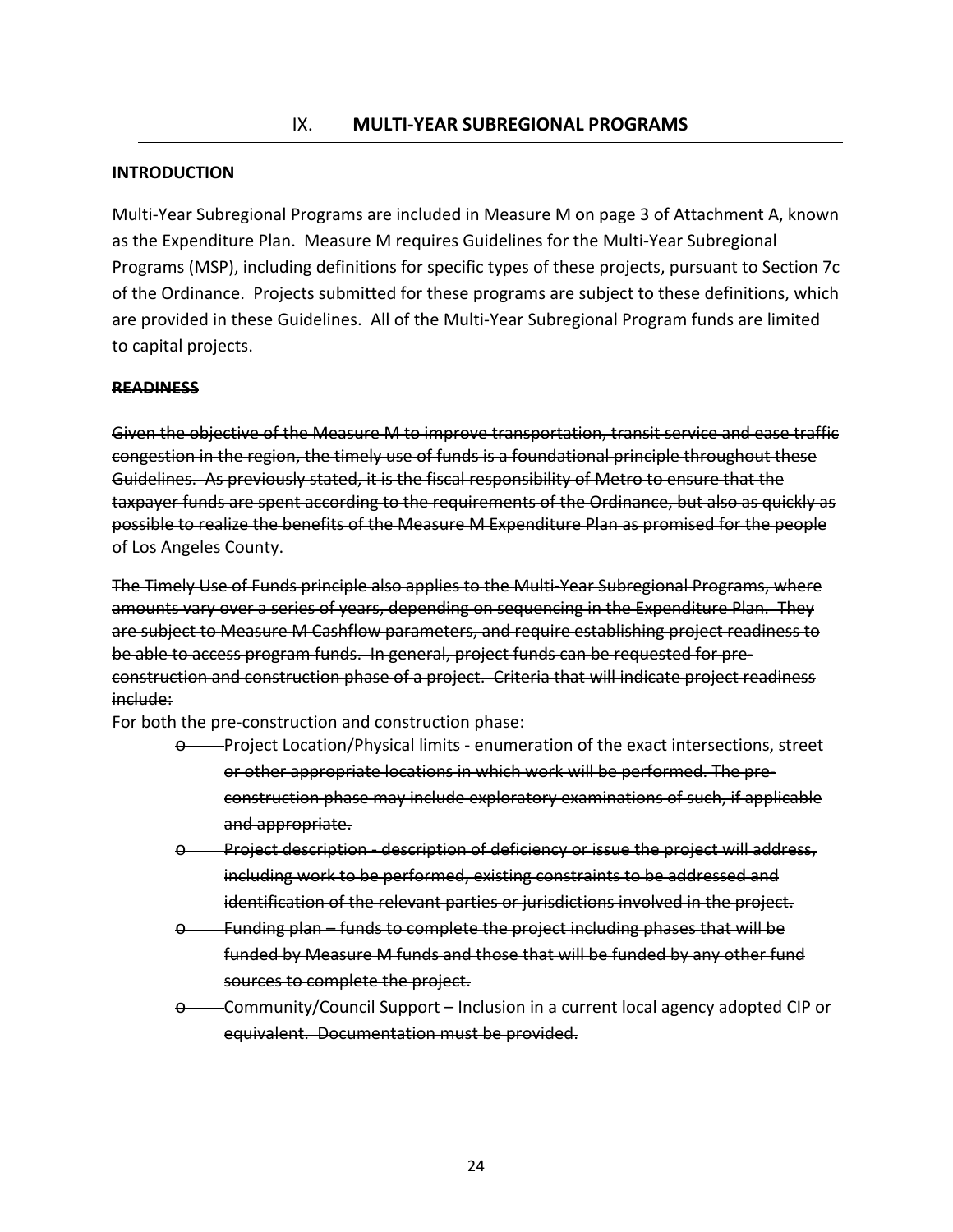#### For the Construction Phase, the following additional criteria will also apply:

- o Have attained all required state and federal environmental clearances as applicable; and
- $\Theta$  Have attained 30% design plans if to be delivered under design build procurement; or
- o Have attained 100% design plans, permits essential to begin construction, and all right‐of‐way clearances\* if to be delivered under design‐bid‐build procurement; or
- Schedule list of phases completed, and proposed schedule for funded phases.

Procedures for determining project readiness will be established within one year of the adoption of these Guidelines. Procedures will include a requirement that project sponsors notify Metro by last day of February of each year of the amount of Measure M subregional funding they plan to use, by project, in the subsequent fiscal year, which for Metro begins July 1 each year. When notice is not provided, fund availability will be on a first‐come, first‐served basis in the subsequent fiscal year.

#### **USE OF MEASURE M FUNDS**

The subregional funds within the MSP are subject to the cashflow parameters within these Guidelines. Per the Cashflow provisions in Section - , Metro Board will consider tools that allow for expediting projects within and among subregional programs. Subregional project sponsors can elect to borrow from one MSP fund amount to accelerate a project in another MSP fund of a different type that may not be available until a later year. This type of inter‐ program borrowing within the MSP requires approval from Metro and the affected subregion(s).

The Multi‐year Subregional Programs were based, in part, on projects identified during the Mobility Matrix process prior to the passage of Measure M. Those projects submitted to the Mobility Matrix process are still considered foundational considerations to the Multi-year Subregional Program. Specifically, the projects submitted to the Mobility Matrices are eligible, and the subregions or jurisdictions within the subregions are considered eligible project sponsors. MSP funds can be used to supplement Local Return allocations to support smaller cities subject to the eligibility, process, and availability of funds as described hereafter.

#### **Process**

Unless otherwise indicated in these Guidelines, any Multi‐year Subregional Program not coded "SC" in Measure M on page 3 of the Expenditure Plan will go through a subregional program development process. The administrative and procedural details for the process will be developed within six months of the adoption of these Guidelines, and will be included with other MSP administrative requirements, including "Readiness" detailed hereafter. However, generally, the development process will follow the steps provided in the following table: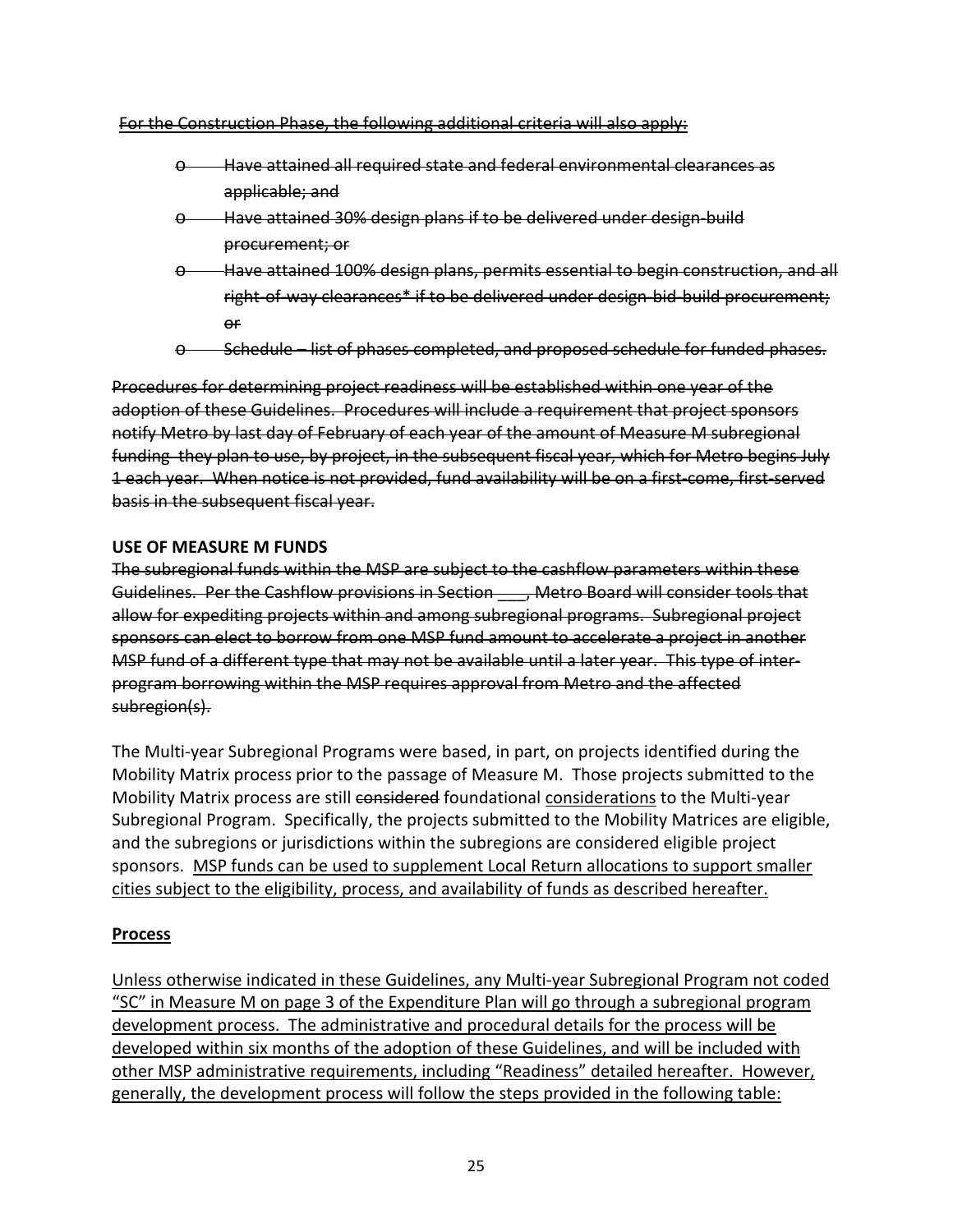### **Table IX: Multi‐Year Subregional Program (MSP) Project Development Process**

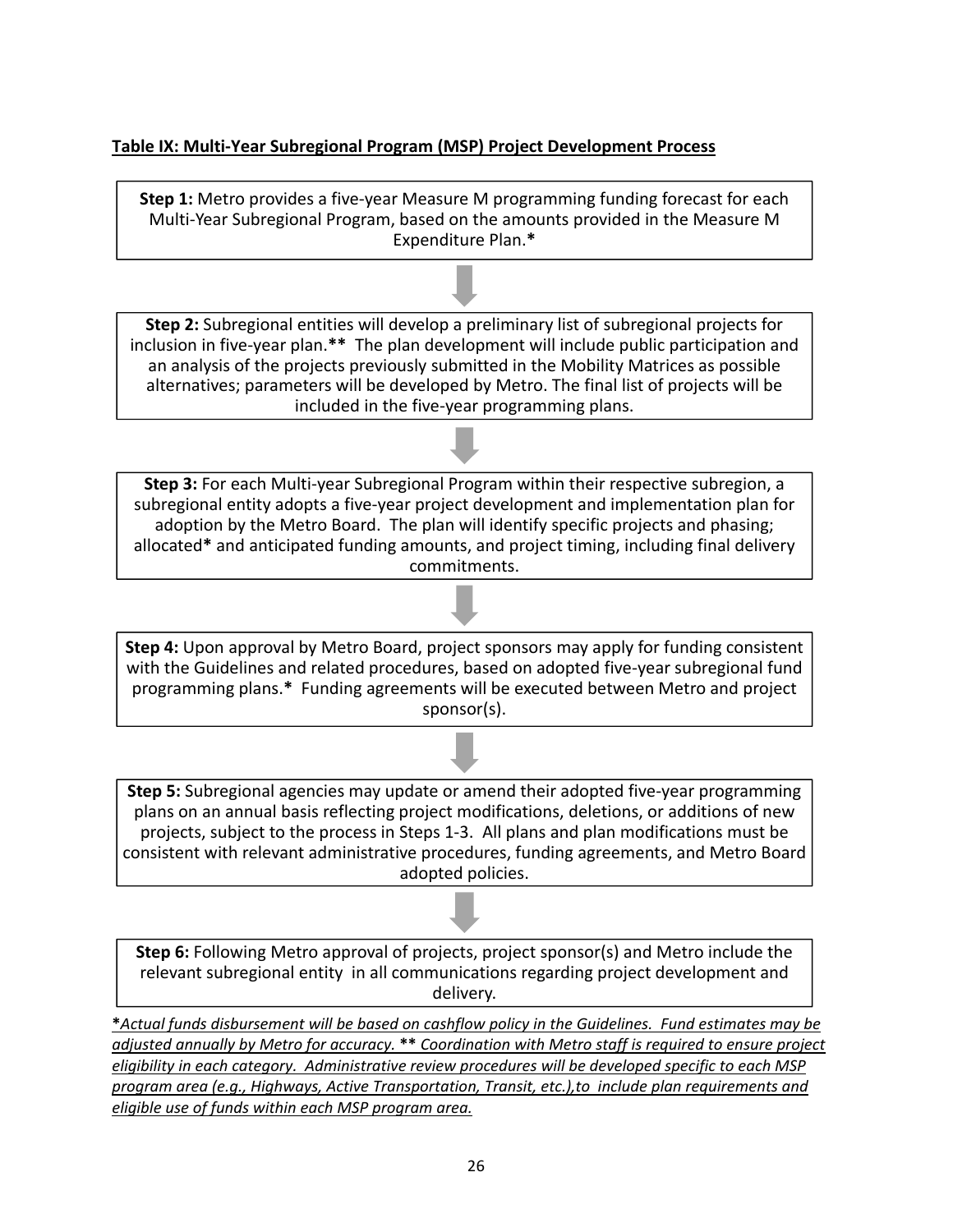### The plans will:

- Build on prior Mobility Matrix projects as a foundation; with provisions to reconsider the relevance and performance of existing Matrix projects, and the addition of new ones;
- Include meaningful public outreach, which is essential to the success of Multi-year Subreigonal program development; Metro will develop baseline parameters for effective community engagement; and
- Be adopted by the Metro Board, with provisions for periodic updates/modifications.

Resources to support the steps listed in Table IX can be drawn from MSP funds, not to exceed 0.5% of the amounts for any single year determined in Step 1 of Table IX. Any additional resources to support the steps in Table IX must be drawn from resources under the control of the subregion or its constituent cities.

### **Supplemental Funds Requirements**

If project sponsors are able to fully fund use the Multi-Year Subregional Program funds for projects identified in their 5 year plans, consistent with procedures established within these Guidelines a Mobility Matrix project that is within the available planned funding, and matches the definitions within these Guidelines, then with MSP funds, the project sponsor may proceed to request disbursement of those funds with the project. However, if the project requires supplemental Metro support or funding, including Metro staff resources, then the project must comply with all requirements attached to Metro‐sponsored or controlled fund sources and policies, as appropriate. For example, if a project using Measure M subregional funds is matched with discretionary fund programs managed by Metro, the project is subject to all evaluation criteria, reporting requirements or other provisions of that discretionary program. This includes any Metro‐sponsored Measure M programs identified in these Guidelines (coded as "SC"), as set forth herein. There is no minimal amount of additional Metro investment that would prevent additional Measure M policy requirements. The only exception to this rule is use of Local Return funding from Measures A, C, R or M. Once the Metro supplemental funding request is made, staff will notify project sponsors of policy implications.

As an examplean illustration, subregional Active Transportation Programs projects that would request supplemental funds from a Metro managed ATP eligible funding source would need to be consistent with board‐adopted/approved policies in mobility, accessibility, safety, community, and sustainability. These include:

- Complete Streets Policy
- Active Transportation Strategic Plan (ATSP)
- First/Last Mile Strategic Plan (FLMSP)
- Urban Greening Plan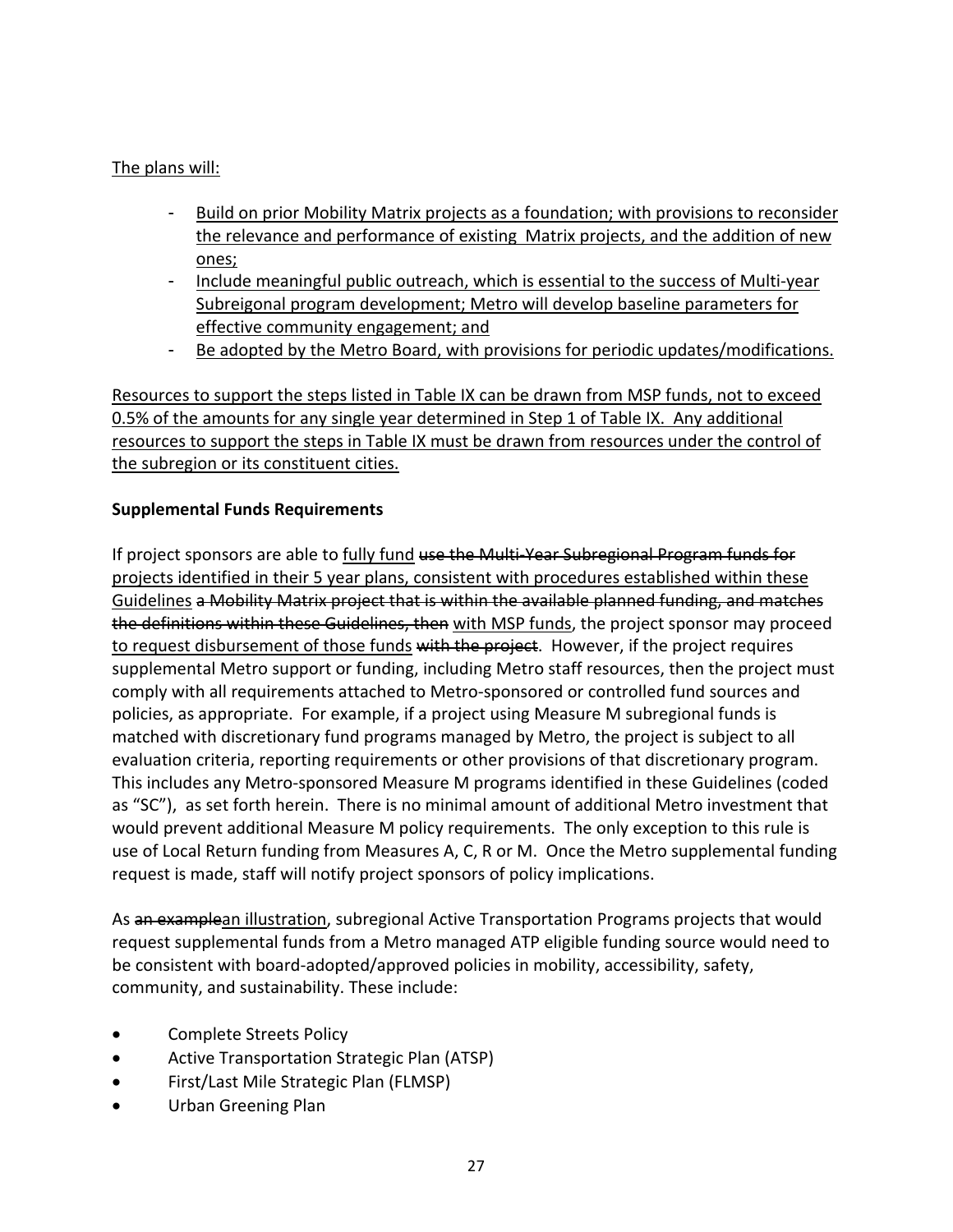Projects and programs utilizing additional assistance or funding are encouraged to comply with the Metro Board adopted Small Business Enterprise (SBE) Program and the Prohibition against Discrimination or Preferential Treatment by State and Other Public Entities.

### **READINESS**

The merits and priority of any project funded by the Multi‐year Subregional Program funds not coded "sc" will be determined by the process outlined in Table IX. However, the timing of the actual availability of funds will be determined based on project readiness. The Timely Use of Funds principle applies to the Multi‐Year Subregional Programs, where amounts vary over a series of years, depending on sequencing in the Expenditure Plan. They are subject to Measure M Cashflow parameters, and require establishing project readiness to be able to access program funds.

Project readiness will apply to separate phases of a project. Readiness thresholds will be determined for planning, environmental, right of way, and construction, and will be defined as appropriate for each funding category (i.e., Highway, Transit, Active Transportation, etc.). Administrative procedures for determining project readiness will be established within six months of the adoption of these Guidelines.

### **PROGRAM MANAGEMENT CONSIDERATIONS**

The subregional funds within the MSP are subject to the cashflow parameters within these Guidelines. Procedures will include a requirement that project sponsors notify Metro by last day of February of each year of the amount of Measure M subregional funding they plan to use, by project, in the subsequent fiscal year, which for Metro begins July 1 each year. When notice is not provided, fund availability will be on a first‐come, first‐served basis in the subsequent fiscal year.

Per the Cashflow provisions in Section VI, Metro Board will consider tools that allow for expediting projects within and among subregional programs. Subregional project sponsors can elect to borrow from one MSP fund amount to accelerate a project in another MSP fund of a different type that may not be available until a later year. This type of inter‐program borrowing within the MSP requires approval from Metro and the affected subregion(s).

All MSP program areas are subject to the following requirements: Audit(s); Measure M Recognition; Reporting; and Revision of Program Guidelines.

### **AUDIT REQUIREMENTS**

Use of Measure M funds will be subject to audit and oversight, and all other applicable state and local laws.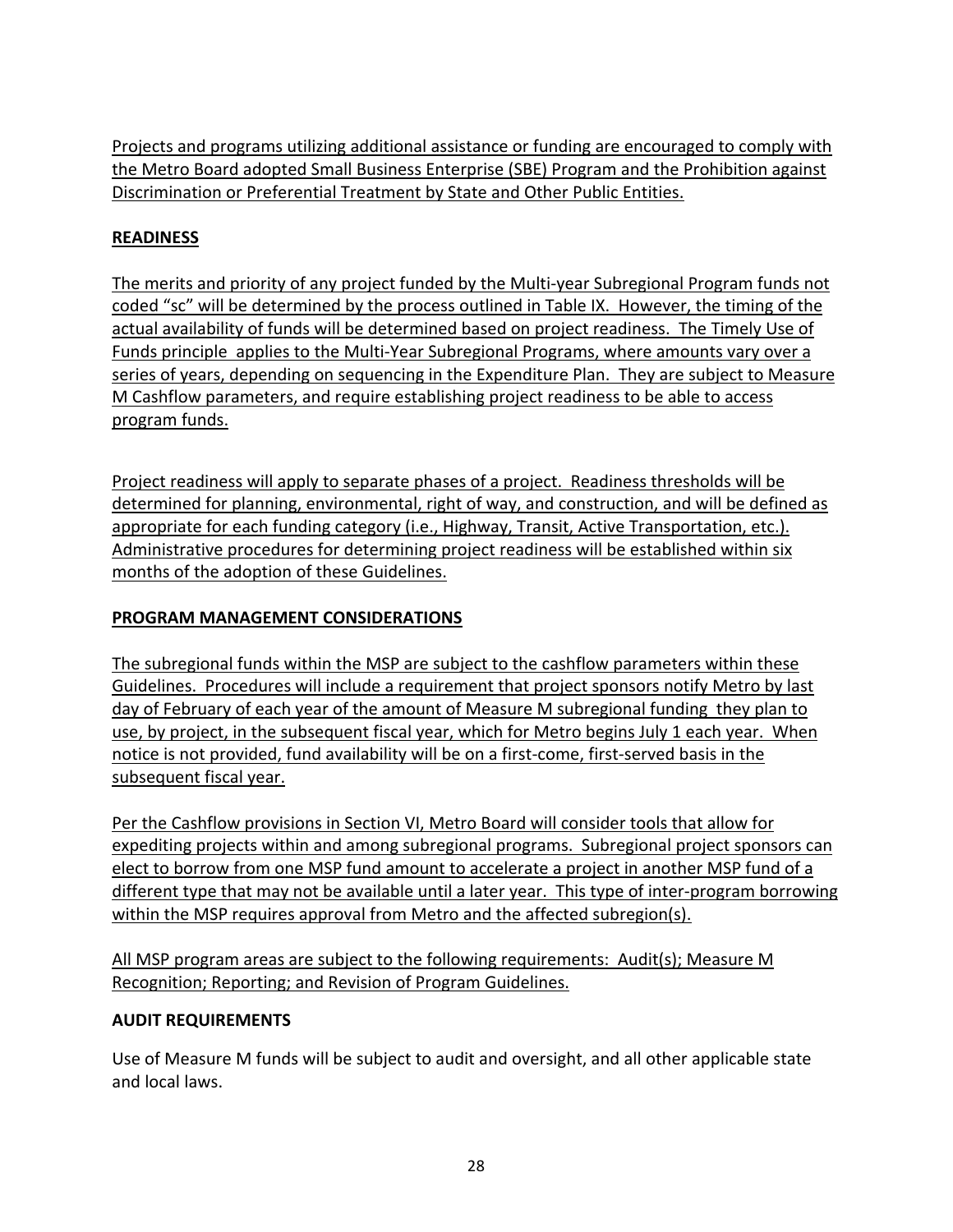#### **MEASURE M RECOGNITION**

Projects and services funded by Measure M will publicly acknowledge the use of Measure M funds through websites, flyers, signs at projects sites and/or other promotional and marketing materials. The form of recognition will be left to the discretion of Metro in consultation with the recipient agency.

### **REPORTING REQUIREMENTS**

Metro will provide annual reports to the Measure M Independent Taxpayer Oversight Committee describing how uses of the Measure M Funds are contributing to accomplishing the program objectives.

### **REVISIONS TO PROGRAM GUIDELINES**

These program guidelines may be revised by the Metro Board of Directors at any time.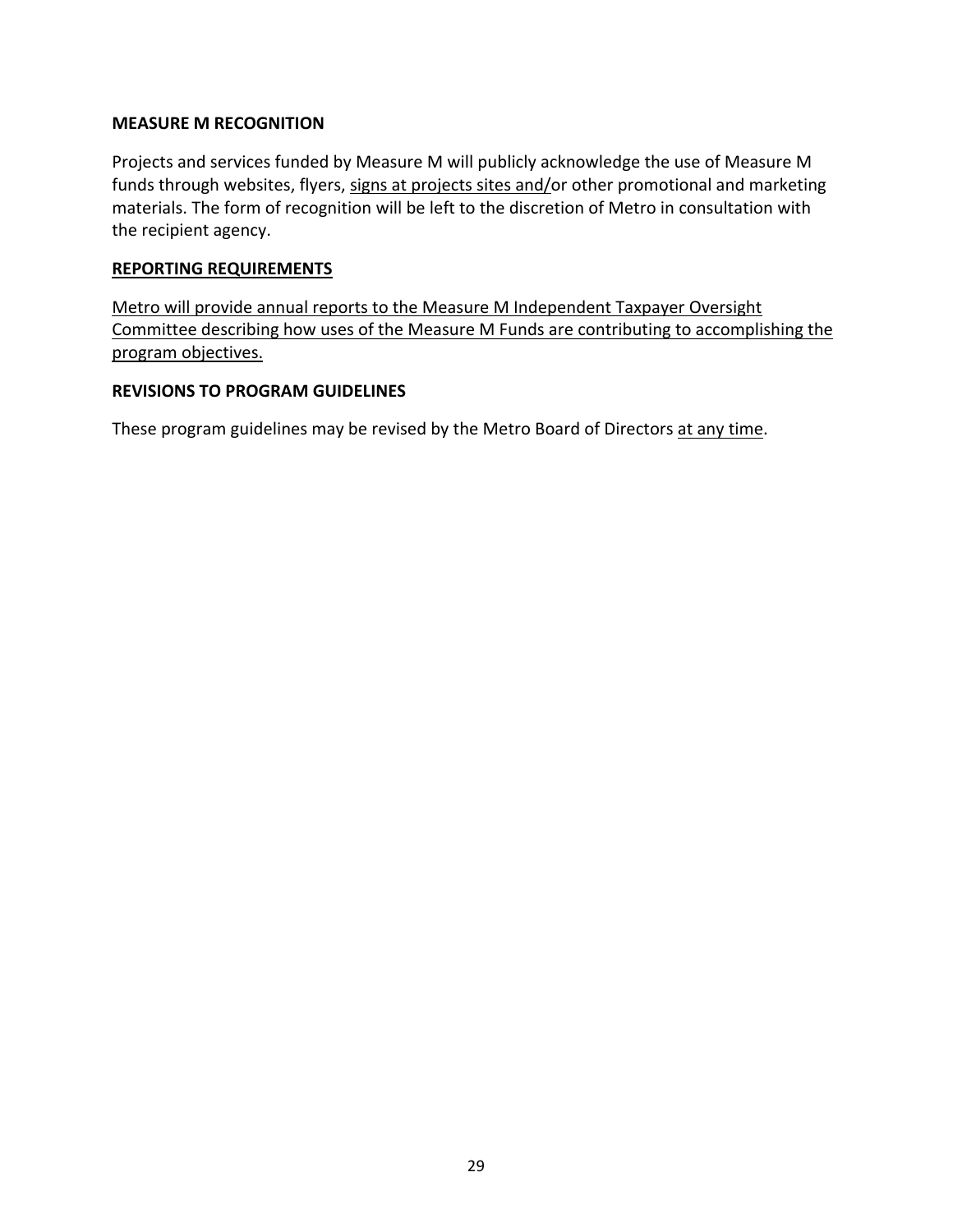### X. **MULTI‐YEAR PROGRAMS (HIGHWAY SUBFUNDS)**

Multi–Year Highway Subfund Program categories of The Measure M Ordinance under Section 7.c. (Page 13, Lines 13 through 24), identified in the Expenditure Plan (Attachment A to the Ordinance), directs the Metro Board of Directors to "adopt guidelines regarding Multi‐Year Subregional Programs identified in Attachment A." Pertinant to the purposes attached to the Highway Subfund, this section provides detailed definitions for the categories below: The guidelines shall, at a minimum, specify definitions." for the categories below

| Highway Subfund Program                         | Subregion          |  |
|-------------------------------------------------|--------------------|--|
| Highway Efficiency and Operational Improvements | AV, SG, LVM NC, SB |  |
| Highway Demand-Based programs (such as HOV      | SG                 |  |
| connections/extensions)                         |                    |  |
| Multi-Modal Connectivity Projects               | AV                 |  |
| Freeway Interchange Improvements                | CC                 |  |
| <b>Arterial Street Improvements</b>             | <b>NC</b>          |  |
| Transportation System and Mobility Improvements | SB                 |  |

Detailed definitions are provided in this section.There are several overlapping themes within the Multi‐Year Subregional Programs (MSP) and individual projects are not defined in the Ordinance. The Guidelines assign a uniform eligible project definition when applicable to MSP programs with consistent or similar themes.The following activities will need to be undertaken to better define the scope and schedule of future Measure M projects, and must be incorporated into the 5 year plan detailed in Section IX:

*Pre‐construction* **activities** such as preliminary studies, project initiation documents, environmental clearance, design and right of way, to define the purpose and need, project limits and actual total project cost. In the case of highway projects, preliminary/planning studies are limited to development of Project Initiation Documents (PID) for focused projects with the intent to complete the subsequent phases: PAED, PS&E, and complete construction.

*Construction‐activities* derived from completed pre‐construction activities. In many cases, total project costs will not be covered by the allocated multi-year subregional program amounts. There may also be insufficient financial resources identified in the expenditure plan to fund all the needs of the proposed subregional improvements. It is expected that local jurisdictions will contribute to total project costs.

Subfunds can be used for both pre-construction and construction activities. Highway subfunds are eligible for pre‐construction and construction related project phases as referenced in Section IX, and are subject to eligibility criteria and phasing thresholds that will be developed within 6 months as part of the applicable administrative procedures. State of good repair, maintenance and/or beautification projects are not eligible for Highway subfunds.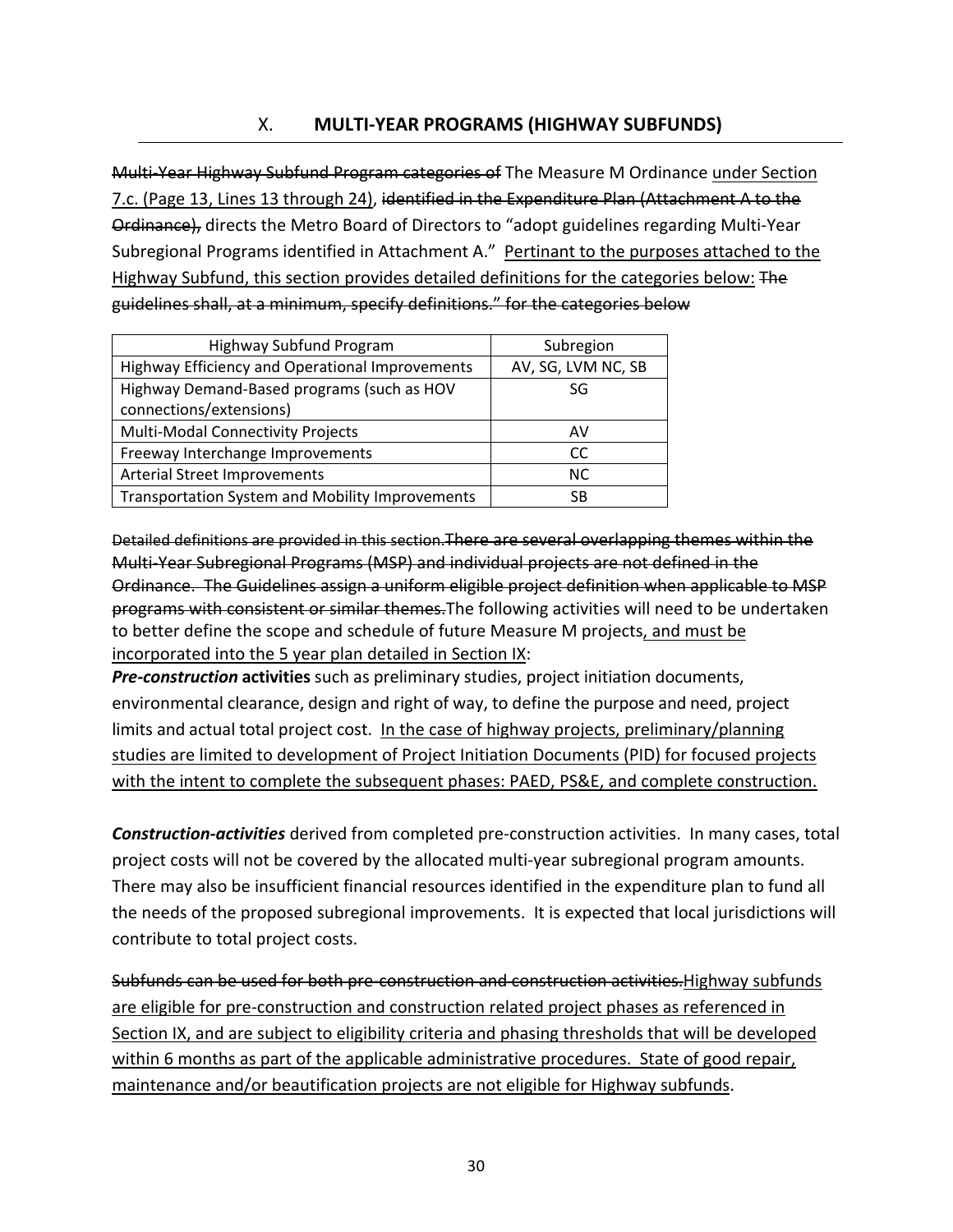## *Submittal, review, and approval of projects*

All MSP projects (not coded "sc" in the Ordinance Attachment A) funded from the Highway Subfund must be included in the 5 year plans to be developed under the process in Section IX. In order to conform to project readiness requirements under the Timely Use of Funds provisions of these Guidelines, information will be sought in the following areas prior to programming funds from the Highway Subfund.

- Project sponsor must define the following:
	- o Project Location/Physical limits ‐ enumeration of the exact intersections, street or other appropriate locations in which work will be performed.
	- o Project description ‐ description of deficiency or issue the project will address, including work to be performed, existing constraints to be addressed and what relevant parties or jurisdictions will be involved in the project.
	- $\circ$  Funding plan funds to complete the project include phases that will be funded by Measure M funds and those that will be funded by any other fund sources to complete the project.
	- o Community/Council Support Inclusion in a current local agency‐adopted CIP or equivalent. Documentation must be provided.
	- o Schedule list of phases completed, and proposed schedule for funded phases.
- Project must have been included on the subregions mobility matrix ; or
- If not included on the Mobility Matrix, council of government must adopt the project as a subregional project eligible for Measure M funding;
- Metro will review the project application and clarify any items necessary with the project sponsor to determine project readiness and eligibility for pre‐construction or construction activities.

## A. *"Highway Efficiency and Operational Improvements"* definition:

Highway Efficiency and Operational Improvements includes those projects, which upon implementation, would improve regional mobility and system performance; enhance safety by reducing conflicts; improve traffic flow, trip reliability, travel times; and reduce recurring congestion and operational deficiencies on State Highways. Similarly, improvements on major/minor arterials or key collector roadways, which achieve these same objectives, within one mile of a State Highway, are also eligible under this category. Highway subfunds are eligible for pre-construction and construction related project phases as referenced in Section IX, and are subject to eligibility criteria and phasing thresholds that will be developed within 6 months as part of the applicable administrative procedures. State of good repair, maintenance and/or beautification projects are not eligible for Highway subfunds.

## **Example of Eligible Projects**:

- System and local interchange modifications
- Ramp modifications/improvements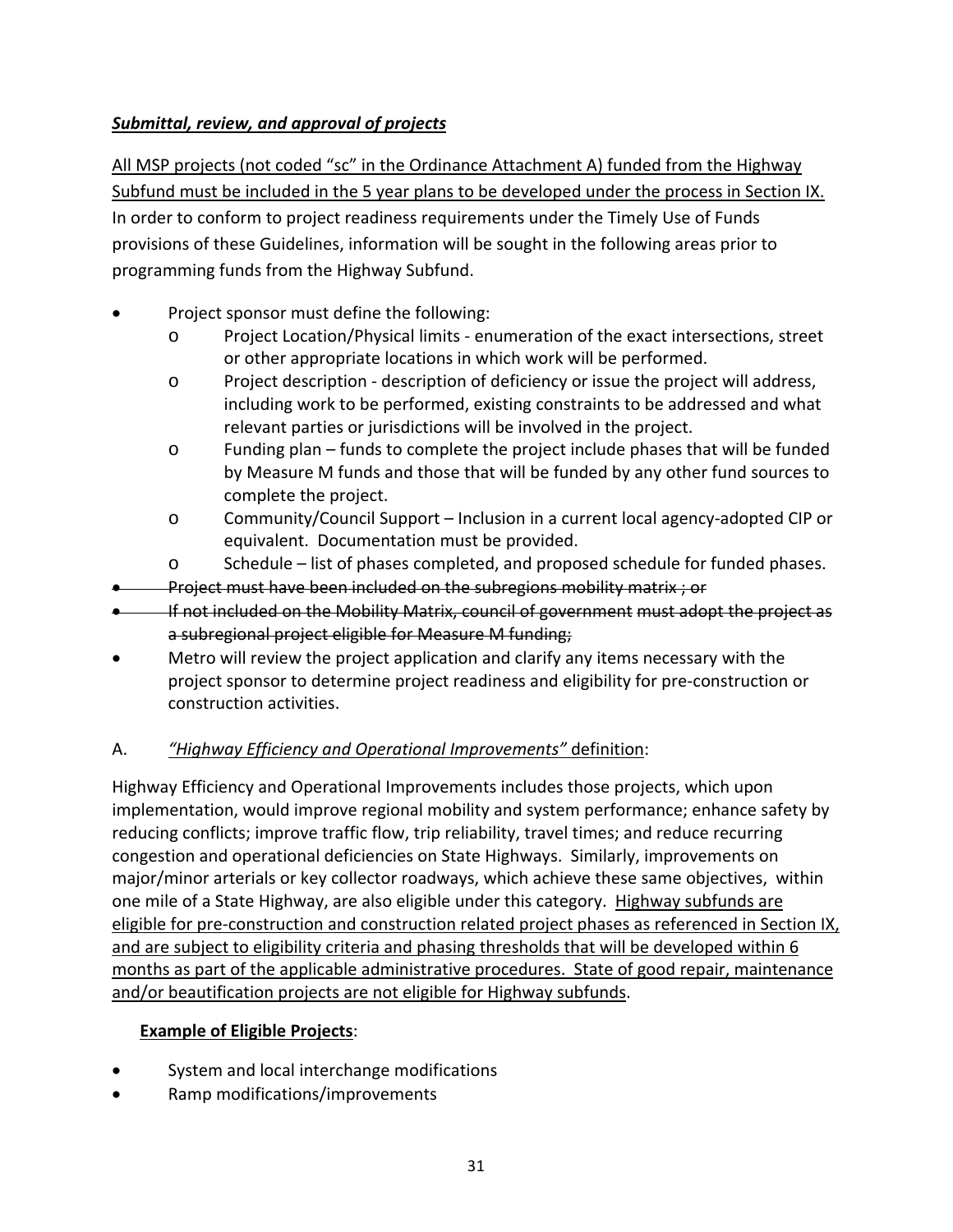- Auxiliary lanes for merging or weaving between adjacent interchanges
- Alignment/geometric design improvements
- Left-turn or right-turn lanes on state highways or arterials
- Intersection and street widening/improvements on a State Conventional Highway or within one mile of a state highway
- Turnouts for safety purposes
- Shoulder widening/improvements for enhanced operation of the roadway
- Safety improvements that reduce incident delay
- **•** Freeway bypass/freeway to freeway connections facilitating providing traffic detours in case of incidents, shutdowns or emergency evacuations
- ExpressLanes
- B. "*Highway Demand‐Based programs"* definition:

Highway Demand‐Based programs (such as HOV connections/extensions) include managed‐ lane projects, which once implemented, would improve regional mobility and enhance safety on the Freeway system. Managed lane projects include high‐occupancy vehicle (HOV) lanes, access control or special use lanes, direct access ramps, and high occupancy toll (HOT) lanes, Active Traffic Management (ATM) projects such as Dynamic Lane Control, Hard Shoulder Running, Junction Control, Queue Warning, and related strategies as defined by FHWA. "Managed lanes" are defined as highway facilities or a set of lanes where operational strategies are proactively implemented and managed in response to changes in traffic/demand conditions. Managed‐lane projects should provide motorist with viable travel options/solutions for mobility improvements through managed lanes concepts in congested corridors. Highway subfunds are eligible for pre-construction and construction related work project phases as referenced in Section IX, and are subject to eligibility criteria and phasing thresholds that will be developed within 6 months as part of the applicable administrative procedures.  $\theta$ demonstrated completion of pre-construction activities. State of good repair, maintenance and/or beautification projects are not eligible for Highway subfunds.

## **Example of Eligible Projects:**

- Freeway‐to‐freeway HOV/HOT lane connectors
- Extension of HOV lanes on interstates or state freeways
- Access control of exit and entry points
- Grade‐separated ramps
- Conversion of HOV lanes to HOT lanes

## C. "*Multi‐Modal connectivity"* definition:

Multi‐Modal connectivity projects include those projects, which upon implementation, would improve regional mobility, network performance, provide network connections, reduce congestion, queuing or user conflicts and encourage ridesharing. Project should encourage and provide multi‐modal access based on existing demand and/or planned need and observed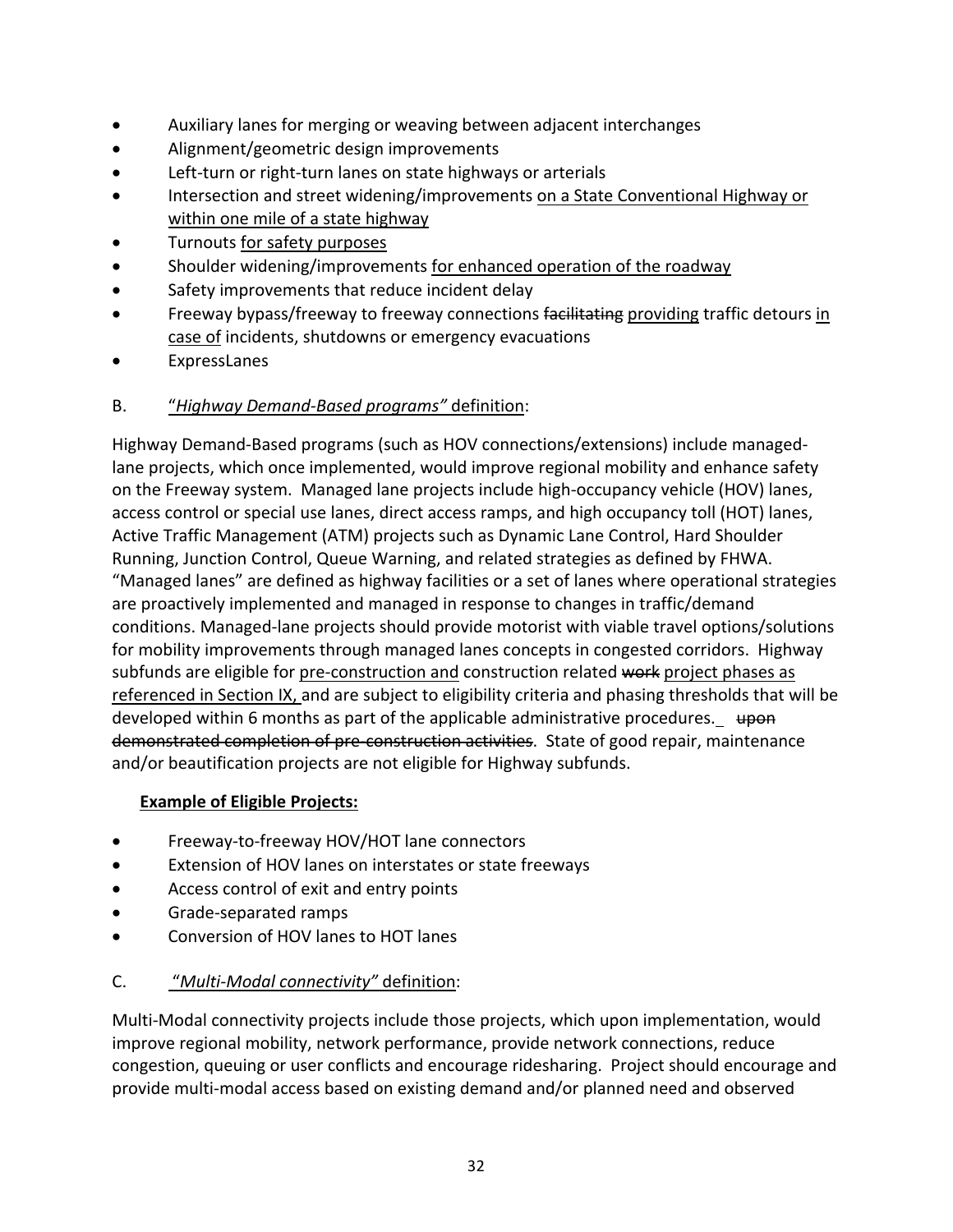safety incidents or conflicts. Subfunds are eligible for pre‐construction and construction related work phases of projects with the restriction outlines under "Pre-Construction Activities" title under Readiness in Section IX. upon demonstrated completion of pre-construction activities State of good repair, maintenance and/or beautification projects are not eligible for Highway subfunds.

## **Example of Eligible Projects:**

- **•** Transportation Center expansions
- Park and Ride expansions
- Multi-modal access improvements
- New mode and access accommodations

## D. *"Freeway Interchange Improvements"* definition:

Freeway Interchange Improvements includes those projects, which upon implementation, would improve regional mobility, system performance, enhance safety by reducing conflicts, improve traffic flow, trip reliability, travel times, and reduce recurring congestion and operational deficiencies on State Highways. Similarly, improvements on major/minor arterials or key collector roadways which achieve these same objectives, within one mile of the State Highway, are also eligible under this category. Highway subfunds are eligible for pre‐ construction and construction related work phases of projects with the restriction outlines under "Pre-Construction Activities"title under Readiness in Section IX. upon demonstrated completion of pre-construction activities.. State of good repair, maintenance improvements and/or beautification projects are not eligible for Highway subfunds.

## **Example of Eligible Projects:**

- Interchange modification/improvements
- Ramp modifications
- Auxiliary lanes for merging or weaving between adjacent interchanges
- Curve corrections/improve alignment
- Two way left turn or right turn lanes

### **Intersection and street widening**

- **•** Turnouts
- Shoulder widening/improvements
- Safety improvements that reduce incident delay

## E. *"Arterial Street Improvements"* definition:

Arterial Street improvements include those projects, which upon implemented, would improve regional mobility, system performance, enhance safety by reducing conflicts, improve traffic flow, trip reliability, travel times, and reduce recurring congestion and operational deficiencies. Projects must be located on a principal arterial, minor arterial or key collector roadway. The context and function of the roadway should be considered (i.e., serves major activity center(s),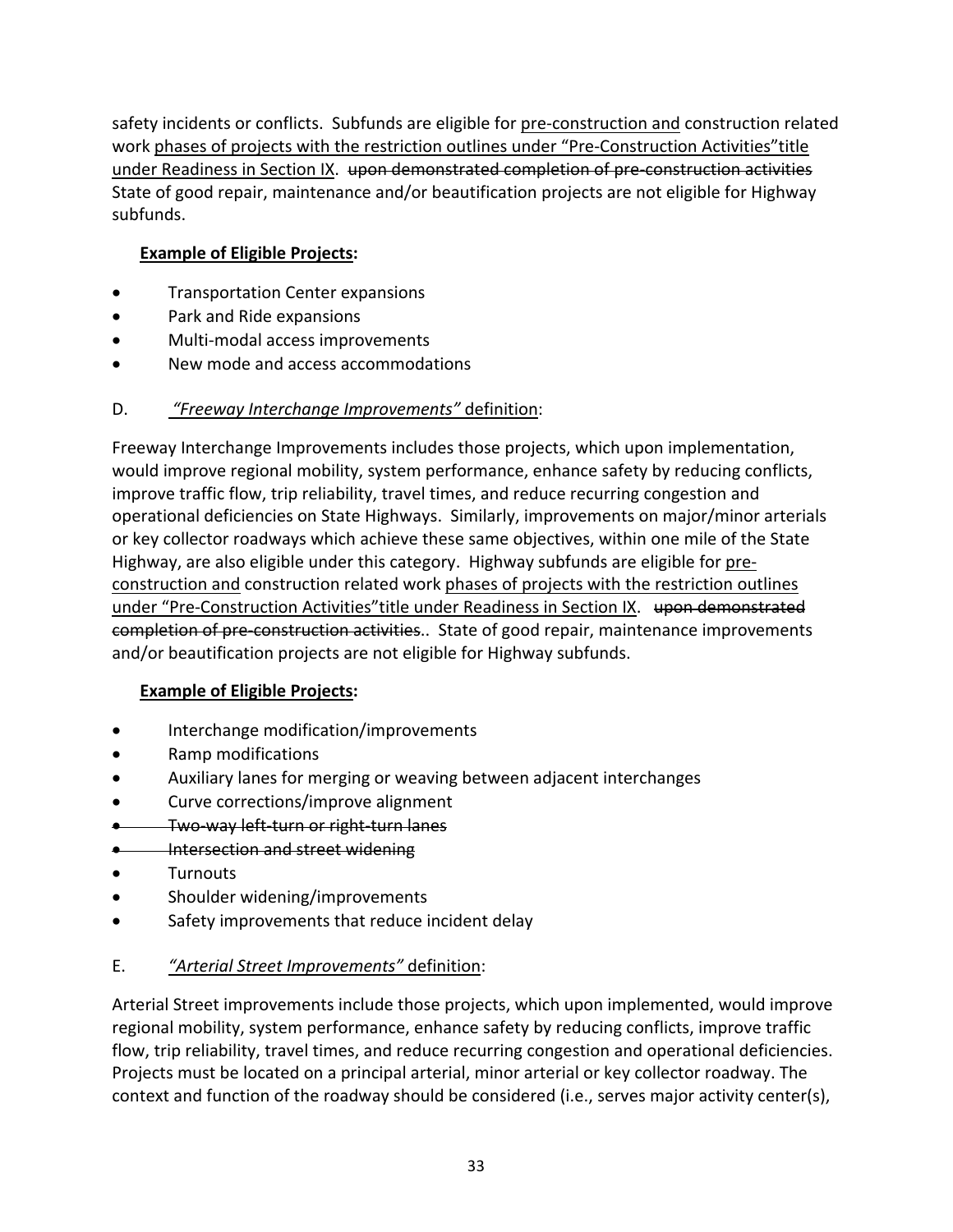accommodates trips entering exiting the jurisdiction, serves intra‐area travel) and adopted in the City's general plan. Highway subfunds are eligible for pre‐construction and construction related work phases of projects with the restriction outlines under "Pre‐Construction Activities" title under Readiness in Section IX. upon demonstrated completion of preconstruction activities. State of good repair, maintenance improvements and/or beautification projects are not eligible for Highway subfunds.

## **Example of Eligible Projects:**

- Intersection or street widening
- Two-way left-turn or right turn lanes
- **Curve** Sight distance corrections/improve alignment
- **Two-way left-turn or right turn lanes**
- **•** Turnouts
- Safety improvements that reduce incident delay
- Network connectivity multiple modes

### F. *"Transportation System and Mobility Improvements"*

Transportation System and Mobility Improvements include those projects that once implemented, would improve regional mobility, enhance trip reliability, system performance, and network connectivity between modes, reduce user conflicts, and encourage ridesharing. Projects must be located on a principal arterial, minor arterial or key collector roadway. The context and function of the roadway should be considered (i.e., serves major activity center(s), accommodates trips entering exiting the jurisdiction, serves intra‐area travel) and adopted in the City's general plan. Highway subfunds are eligible for pre‐construction and construction related project phases as referenced in Section IX, and are subject to eligibility criteria and phasing thresholds that will be developed within 6 months as part of the applicable administrative procedures. State of good repair, maintenance and/or beautification projects are not eligible for Highway subfunds.

Additional definitions required by the Ordinance for the Guidelines include:

**Safe routes to schools:** Projects that remove the barriers that currently prevent children from walking or bicycling to school. Those barriers include, but are not limited to, lack of infrastructure (sidewalks, safe passageways), unsafe infrastructure, lack of crosswalks, lack of signalized intersections at or near schools that would provide for safe crossing, and similar deficiencies. There is a State-legislated program referred to as **SR2S** and a Federal Program referred to as SRTS.

### **Highway and transit noise mitigations**

Highway noise mitigations: Planning, engineering and construction of retrofit noise barriers/soundwalls along the freeways through residential areas to reduce the level of freeway traffic noise exceeding the State and federal thresholds that impact the adjacent properties deemed eligible for soundwalls by Caltrans and federal policies and guidelines.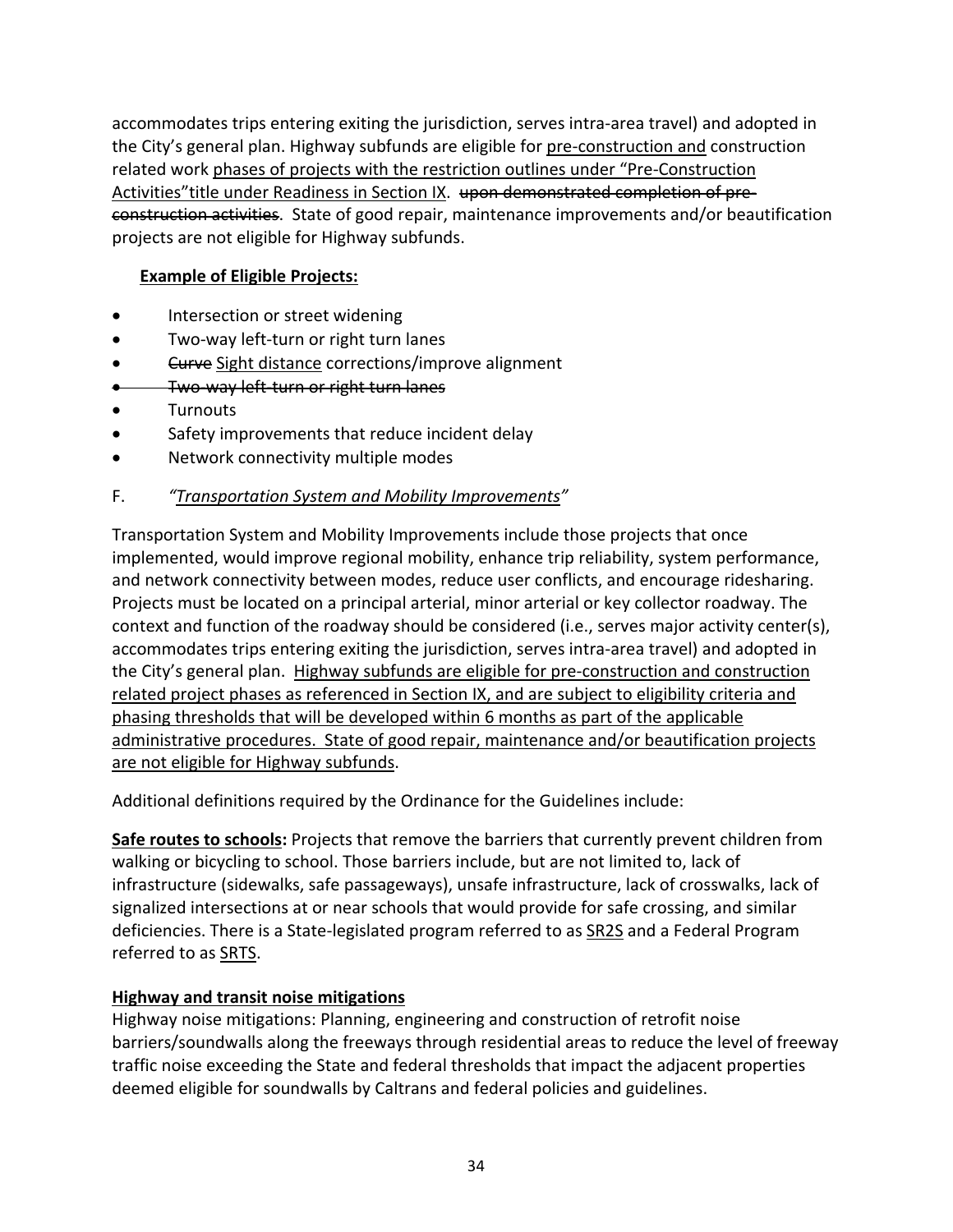Transit noise mitigations: similar noise barriers as highway, but along fixed‐transit guideway routes.

**Streetscape Enhancements and Great Streets:** Great Streets concept was initiated by the City of Los Angeles to: 1) Build strong partnerships between communities and the City of Los Angeles; 2) Design streets with a community's vision of how to improve neighborhoods for all people; and 3) Implement projects that transform streets into safe, accessible, and vibrant public spaces in alignment with adopted City of Los Angeles policies.

**Traffic Congestion Relief Improvements:** Transportation projects that would relieve congestion, improve mobility/level of service, and result in operational improvements along the State Highway System and arterial roadways. These projects include but are not limited to roadway widening, geometric corrections, substantial signal synchronization, carpool lanes, park and ride facilities near freeways served by commuter transit service, dedicated right‐ and left-turn lanes at major signalized intersections, and other projects with verifiable benefits.

## **Other Highway Efficiency Program and Traffic Congestion Relief Programs definition may include:**

**ExpressLanes:** LA County's High Occupancy Managed Lanes or priced‐managed lanes where HOV lanes are converted to HOT lanes enabling Solo drivers to ride in the lanes by paying a toll while HOVs with the appropriate vehicle occupancy travel free of charge.

Eligibility for ExpressLanes:

All aspects of ExpressLanes projects including design, planning, development, outreach, construction and implementation of ExpressLanes and connectors consistent with the Metro Countywide ExpressLanes Strategic Plan are eligible. The Strategic Plan may be updated on an ongoing basis to reflect changes including project acceleration and funding availability. Proposed projects must be coordinated with Metro's Congestion Reduction Department. Once constructed, the ExpressLanes will be operated by Metro based on adopted business rules.

All freeway-to-freeway interchange projects and major freeway improvement project initiation documents and PAEDs funded through Measure M must consider an ExpressLanes alternative for corridors identified in the Metro Countywide ExpressLanes Strategic Plan.

**Freeway Service Patrol (FSP)** ‐ This is a congestion mitigation program with roving tow and service trucks which assist and/or remove disabled vehicles off the freeway to a designated safe location. The program maximizes safety by reducing the incidence of secondary accidents and minimizes delay through quick removal of disabled vehicles.

## Eligibility: Freeway Service Patrol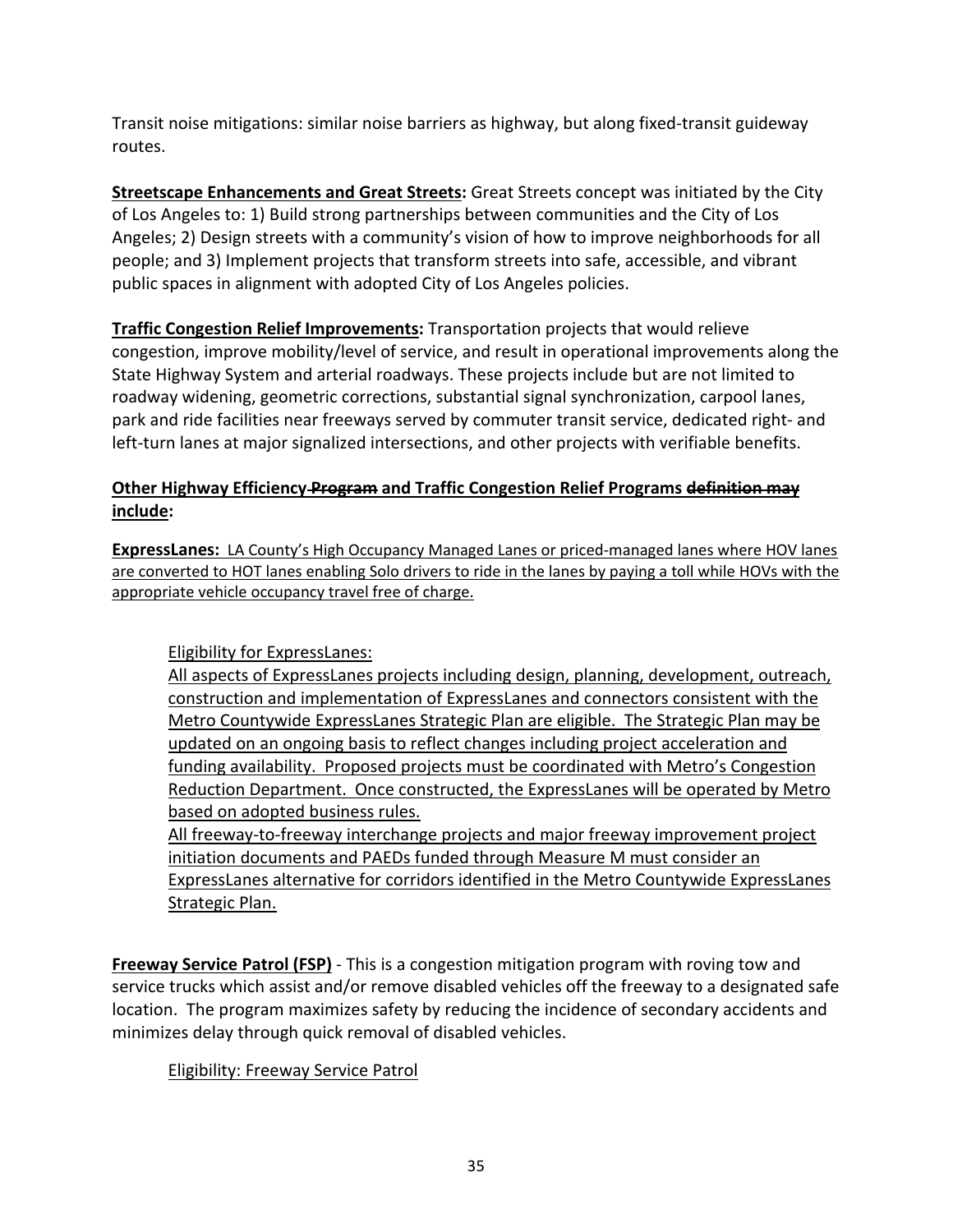- Expansion of the Freeway Service Patrol (regular and big rig) programs beyond current corridors and hours of operation.
- Provision of FSP services within corridors under construction to facilitate safety.

### **I‐605 CORRIDOR HOT SPOT INTERCHANGE IMPROVEMENTS (GATEWAY COG) I‐605/I‐10 INTERCHANGE (SAN GABRIEL VALLEY COG) OR SOUTH BAY HIGHWAY OPERATIONAL IMPROVEMENTS**

#### **Definitions may include:**

ExpressLanes LA County's High Occupancy Managed Lanes or priced managed lanes where HOV lanes are converted to HOT lanes enabling Solo drivers to ride in the lanes by paying a toll while HOVs with the appropriate vehicle occupancy travel free of charge.

#### Eligibility for ExpressLanes:

All aspects of ExpressLanes projects including design, planning, development, outreach, construction and implementation of ExpressLanes and connectors consistent with the Metro Countywide ExpressLanes Strategic Plan are eligible. The Strategic Plan may be updated on an ongoing basis to reflect changes including project acceleration and funding availability. Proposed projects must be coordinated with Metro's Congestion Reduction Department. Once constructed, the ExpressLanes will be operated by Metro based on adopted business rules.

All freeway‐to‐freeway interchange projects and major freeway improvement project initiation documents and PAEDs funded through Measure M must consider an ExpressLanes alternative for corridors identified in the Metro Countywide ExpressLanes Strategic Plan.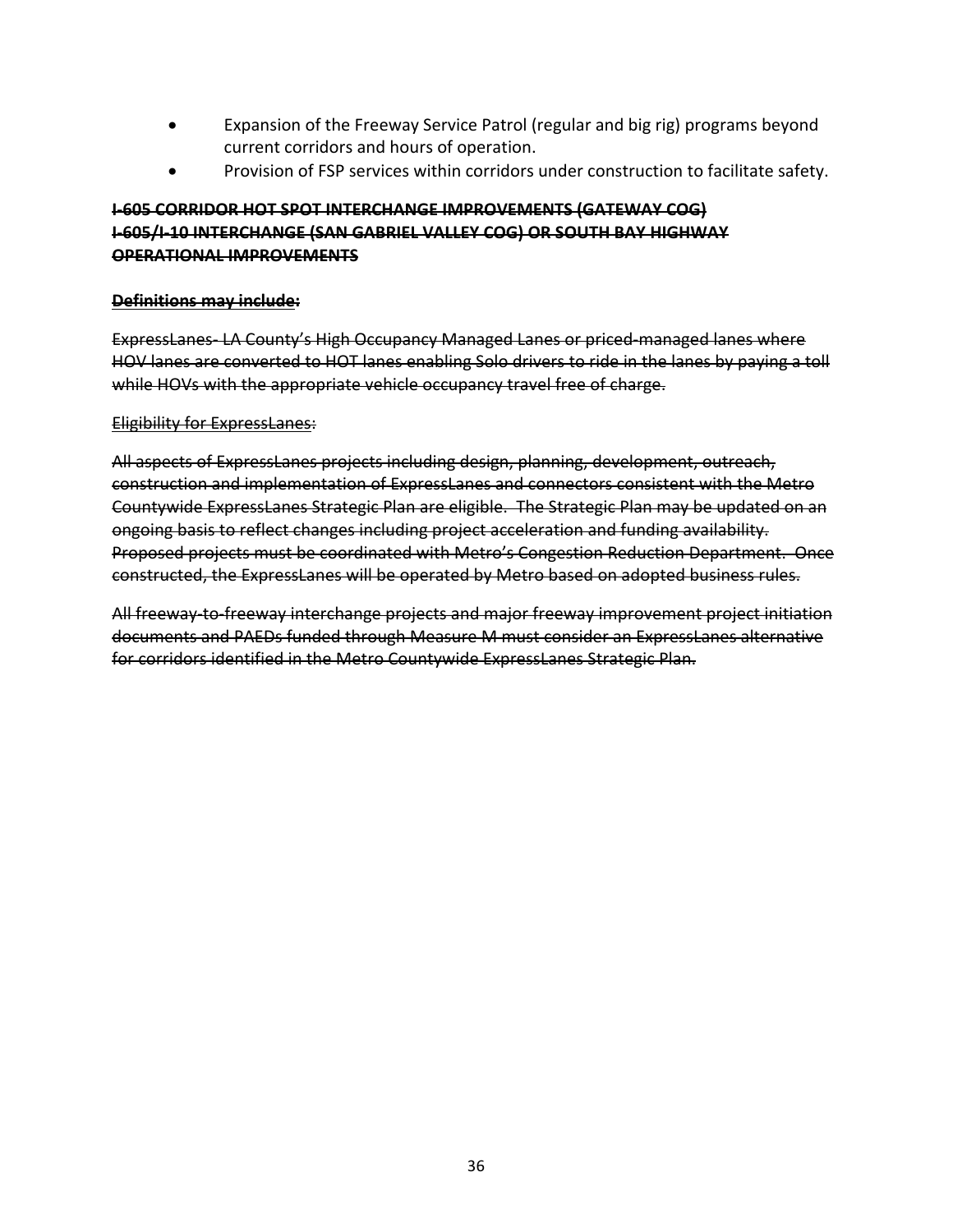The following are Policy and Procedure guidelines for Intelligent Transportation Systems (ITS) and Transportation Technology Improvements listed under Section 7.c (Page 13, Lines 13 through 24) and Multi‐Year Subregional Program #84 (ITS/Transportation Technology – San Gabriel Valley) in Attachment A of the Measure M ‐ Los Angeles County Traffic Improvement Plan.

# **Definition:**

ITS elements provide a set of strategies that include technology systems, communications, and information technology applications to the transportation system for alleviating traffic congestion, improving transit operations, enhancing safety, improving mobility, and promoting environmental sustainability. ITS elements are often installed on vehicles (e.g., passenger car, transit, freight/commercial trucks), arterials/highways (infrastructure), and/or provided to individuals through handheld devices. [Note: Since the Ordinance does not clearly stipulate a difference between ITS and Transportation Technology projects, they will be viewed similarly and the requirements for each category will be the same.]

The National ITS Architecture provides best practice guidance on ITS projects, and also identifies a set of eight bundled user services for ITS strategies (travel and traffic management, public transportation management, electronic payment, commercial vehicle operation, emergency management, advanced vehicle safety systems, information management, and maintenance and construction management).

# **Requirements:**

ITS and Transportation Technology projects will be eligible for funding under multiple transit and highway multi‐year subregional programs, and therefore, must also conform to the general Highway and Transit Subregional Programs Measure M policies and procedures as well as any additional specific guidelines developed to support Measure M (Attachment A).

# *Eligible Projects*

Examples of eligible ITS and Transportation Technology projects include:

- Multi-agency/jurisdiction system integration to improve coordination and responsiveness, and promote information sharing for highway/arterial and/or transit systems;
- Advanced Traveler Information Systems (ATIS) that increase efficiency of the transportation network through congestion management, driver/person information, freight optimization, or public transportation management;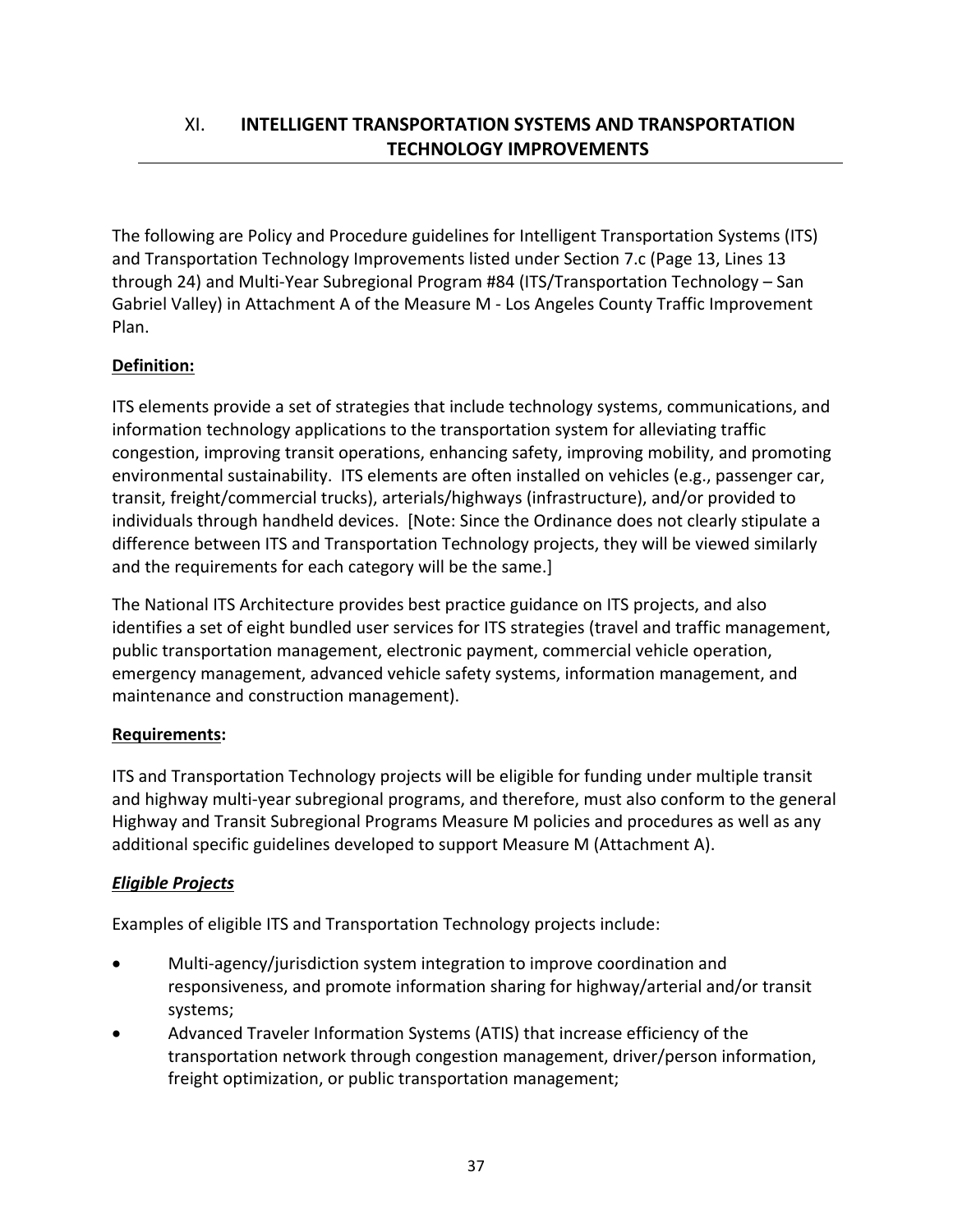- Integrated Corridor Management (ICM) deployment (e.g., changeable message signs, CCTV, communications) to improve multi‐agency coordination and responsiveness, promote information sharing, and enhance operations in the event of incidents;
- Transportation technology applications/solutions/systems for passenger cars, transit, freight/goods movement, infrastructure, and persons to enhance the transportation network;
- Connected vehicle concepts (Vehicle to vehicle [V2V], vehicle to infrastructure [V2I], vehicle to person [V2P]) to enhance mobility, safety, and operations of the highway/arterial and/or transit system;
- ITS or Transportation Technology projects consistent with the National ITS Architecture (travel and traffic management, public transportation management, electronic payment, commercial vehicle operation, emergency management, advanced vehicle safety systems, information management, and maintenance and construction management);
- Other ITS or Transportation Technology projects deemed qualified by Metro; and
- Pilot/demonstration projects that promote innovative and advanced technology on the highway/arterial system and/or transit reviewed and approved by Metro on a case-bycase basis.

All ITS and Transportation Technology projects shall comply with the latest version of the Los Angeles County Regional ITS Architecture to ensure institutional agreement and maximize technical integration opportunities. In addition, all Connected Vehicle projects shall reference the latest version of Connected Vehicle Reference Implementation Architecture (CVRIA) for industry standards.

# *Project Initiation and Delivery Requirements*

ITS and Transportation Technology projects shall conform to the following requirements to ensure consistency with regional/state/national ITS policy and guidelines and industry standards and procedures.

- All projects shall be delivered using a generally accepted systems engineering approach to maintain the integrity and quality of completed projects.
- Operations and maintenance plans shall be developed for all ITS projects. For multi‐ jurisdictional projects, multi‐agency agreements shall be executed committing to the long-term operations and maintenance of shared project elements.
- Data derived from ITS system projects shall be shared through the Regional Integration of ITS (RIITS) network to support regional transportation planning and operations.
- Projects shall adhere to existing Metro guidelines for specific subprograms as applicable.
- Traffic control projects shall connect to the Los Angeles County Information Exchange Network (IEN) to facilitate multi‐jurisdictional traffic management and coordination.
- Projects will be coordinated through the Arterial ITS Committee, the Coalition for Transportation Technology, the Regional Integration of ITS Configuration Management Committee, and/or other appropriate and recognized forums to ensure consistency with local, subregional and regional ITS plans.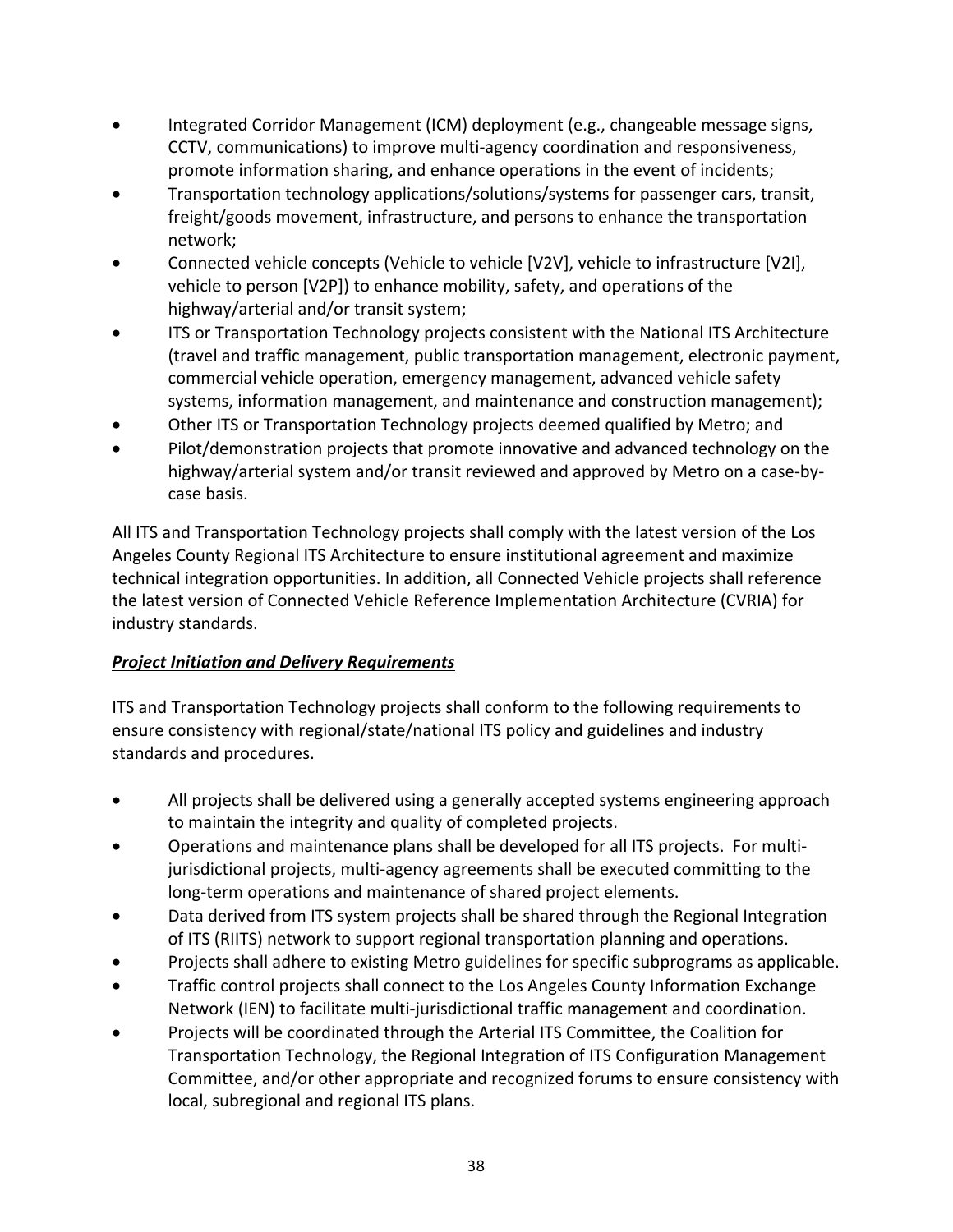- Through the implementation process and upon completion of projects funded by Measure M funds, project sponsors will work with Metro to document project delivery risks, design and implementation challenges, institutional requirements, and lessons learned to enhance project implementation success countywide.
- ITS and Transportation Technology pilot projects implementing new and innovative concepts will be closely monitored by Metro and will require a "Before and After" study to assess overall benefits achieved.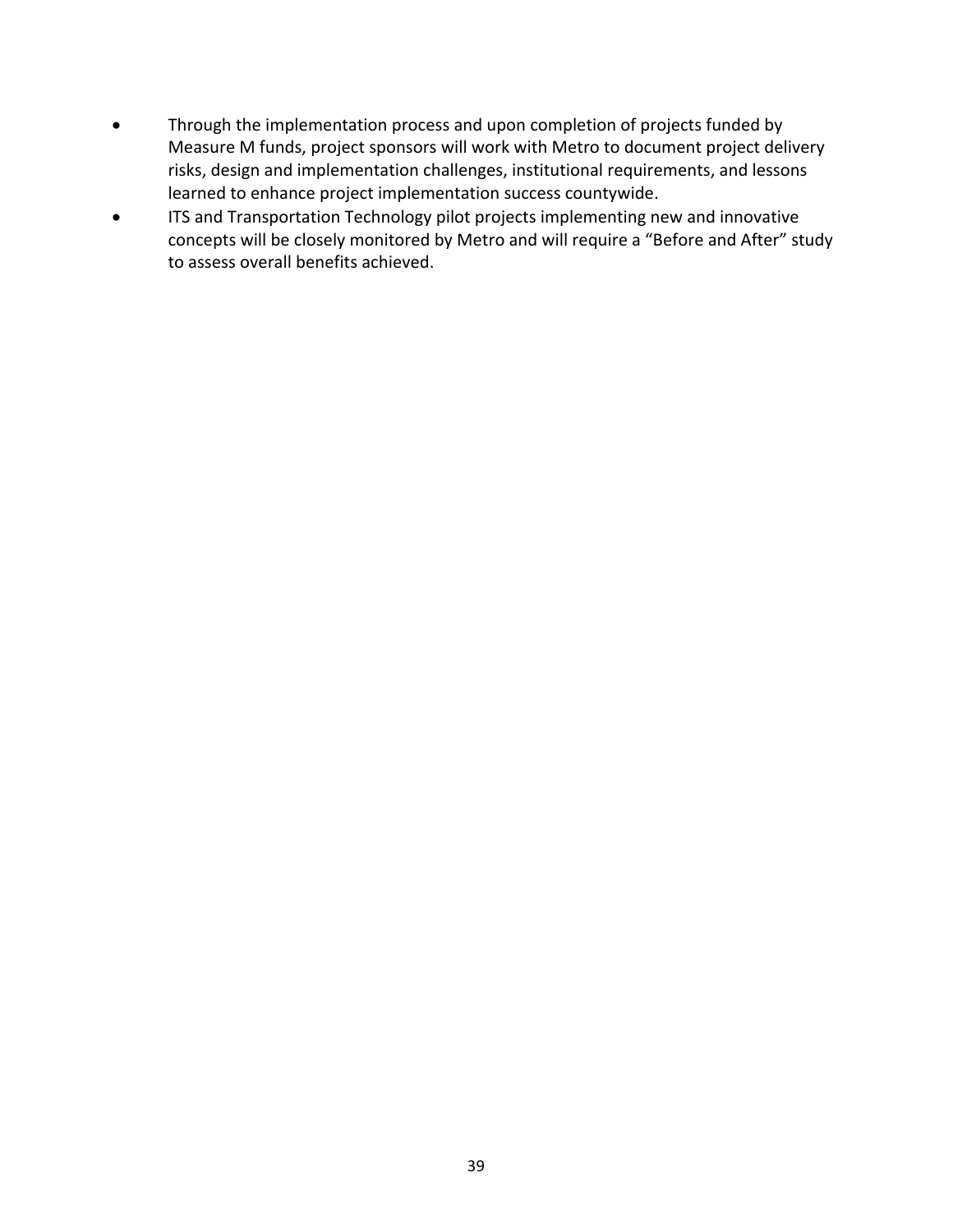# XII. ACTIVE TRANSPORTATION **(NORTH COUNTY, GATEWAY CITIES, LAS VIRGENES, MALIBU)**

# **FIRST/LAST MILE (WESTSIDE AND SAN GABRIEL VALLEY SUBREGIONS)**

# **GREENWAY PROJECTS** (SAN GABRIEL VALLEY)

### **GREAT STREETS**

#### **POLICY CONSIDERATIONS**

The subregional programs were based, in part, on projects identified during the Mobility Matrix process prior to the passage of Measure M. Those projects submitted to the Mobility Matrix process are still considered foundational to the Multi‐year Subregional Program. Specifically, the projects submitted to the Mobility Matrix are eligible, and the subregions or jurisdictions within the subregions are considered eligible project sponsors.

Metro encourages the The above-referenced Subregional Programs to considershall comply with the Metro Policies listed below. Note especially that the Supplemental Fund provisions listed on page apply to these MSP funds.

| <b>Metro Board</b><br><b>Policy or Plan</b> | <b>Relevance</b>                                  | Date Approved/<br><b>Adopted</b> |
|---------------------------------------------|---------------------------------------------------|----------------------------------|
| Active                                      | Defines Regional Active Transportation            | May 2016                         |
| Transportation                              | Network.                                          |                                  |
| Strategic Plan                              | Provides data and tools for planning, project     |                                  |
| (ATSP)                                      | identification, and implementation.               |                                  |
|                                             | Commits regional support programs including       |                                  |
|                                             | metrics.                                          |                                  |
| Complete                                    | Creates requirement for local Complete Streets    | Oct 2014                         |
| <b>Streets Policy</b>                       | policies applicable capital grant programs.       |                                  |
|                                             | Establishes Complete Streets commitments          |                                  |
|                                             | and planning process for Metro.                   |                                  |
|                                             | Provides for Metro training of local agencies.    |                                  |
| Countywide                                  | Defines sustainability principles and priorities, | Dec 2012                         |
| Sustainability                              | concepts, planning framework,<br>kev<br>and       |                                  |
| <b>Planning Policy</b>                      | evaluation metrics.                               |                                  |
| (CSPP)                                      | Requires Sustainable Design Plan for Call for     |                                  |
|                                             | Projects recipients.                              |                                  |
| First/Last Mile                             | Describe rationale, benefits for First/Last Mile  | Apr 2014                         |
| Strategic Plan                              | improvements.                                     |                                  |
|                                             | Establishes planning methodology, case            |                                  |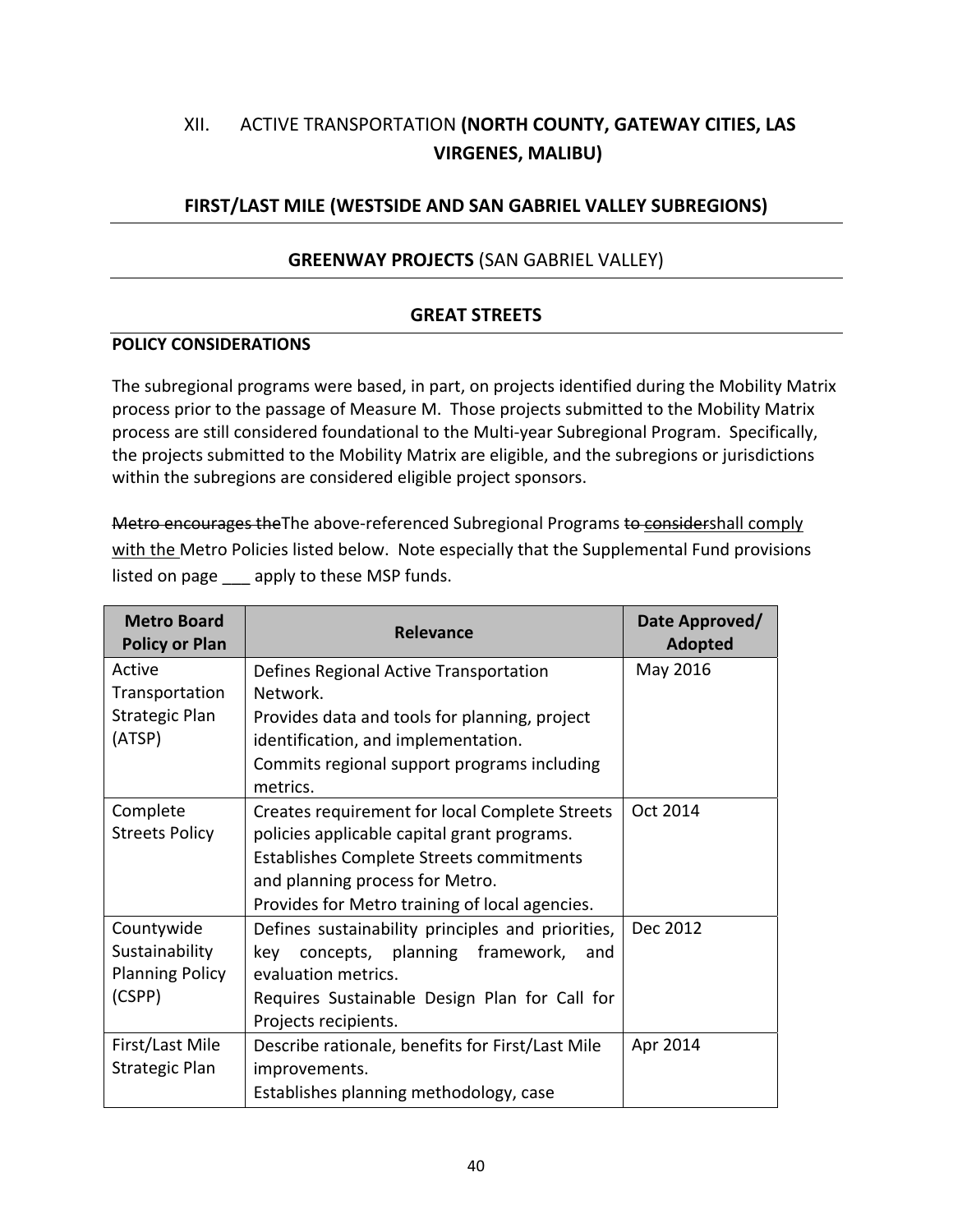| <b>Metro Board</b><br><b>Policy or Plan</b>                                                    | <b>Relevance</b>                                                                                                                                                                                                                                                    | Date Approved/<br><b>Adopted</b>                             |
|------------------------------------------------------------------------------------------------|---------------------------------------------------------------------------------------------------------------------------------------------------------------------------------------------------------------------------------------------------------------------|--------------------------------------------------------------|
|                                                                                                | studies, toolkit of improvements.                                                                                                                                                                                                                                   |                                                              |
| Motion 14.1<br>(First/Last Mile)                                                               | Designates streets within the Active<br>Transportation Strategic Plan's (ATSP) 661<br>transit station areas as the Countywide<br>First/Last Mile Priority Network.<br>Directs Metro activity for First/Last Mile<br>planning and implementation.                    | May 2016                                                     |
| Motion 14.2<br>(First/Last Mile)                                                               | Allows locally funded First/Last Mile<br>improvements to be counted toward 3% match<br>requirement, subject to executed agreements,<br>a Metro-prepared plan, and subsequent<br>Guidelines governing integration of first/last<br>mile in transit capital projects. | <b>June 2016</b>                                             |
| Motion 22.1<br>Next Steps for<br>Implementing<br>the Countywide<br><b>Bikeshare</b><br>Program | Creates criteria for funding of local bikeshare<br>programs focused on inter-operability.                                                                                                                                                                           |                                                              |
| <b>Urban Greening</b><br>Plan and<br>Implementation<br><b>Action Plan</b>                      | Provides tools/best practices for pursuing<br>urban greening and place-making<br>improvements at or near transit stations.<br>Accompanied by Implementation Action Plan<br>committing further planning tools and<br>demonstration projects.                         | Implementation<br><b>Action Plan</b><br>Approved Jan<br>2016 |

### **DEFINITIONS**

**Active Transportation**: non‐motorized transportation via walking, bicycling, or rolling modes.

#### **Eligible Projects**

Capital improvements that further the goals outlined in the Metro Board‐adopted Active Transportation Strategic Plan:

- **•** Improve access to transit;
- Establish active transportation as integral elements of the countywide transportation system;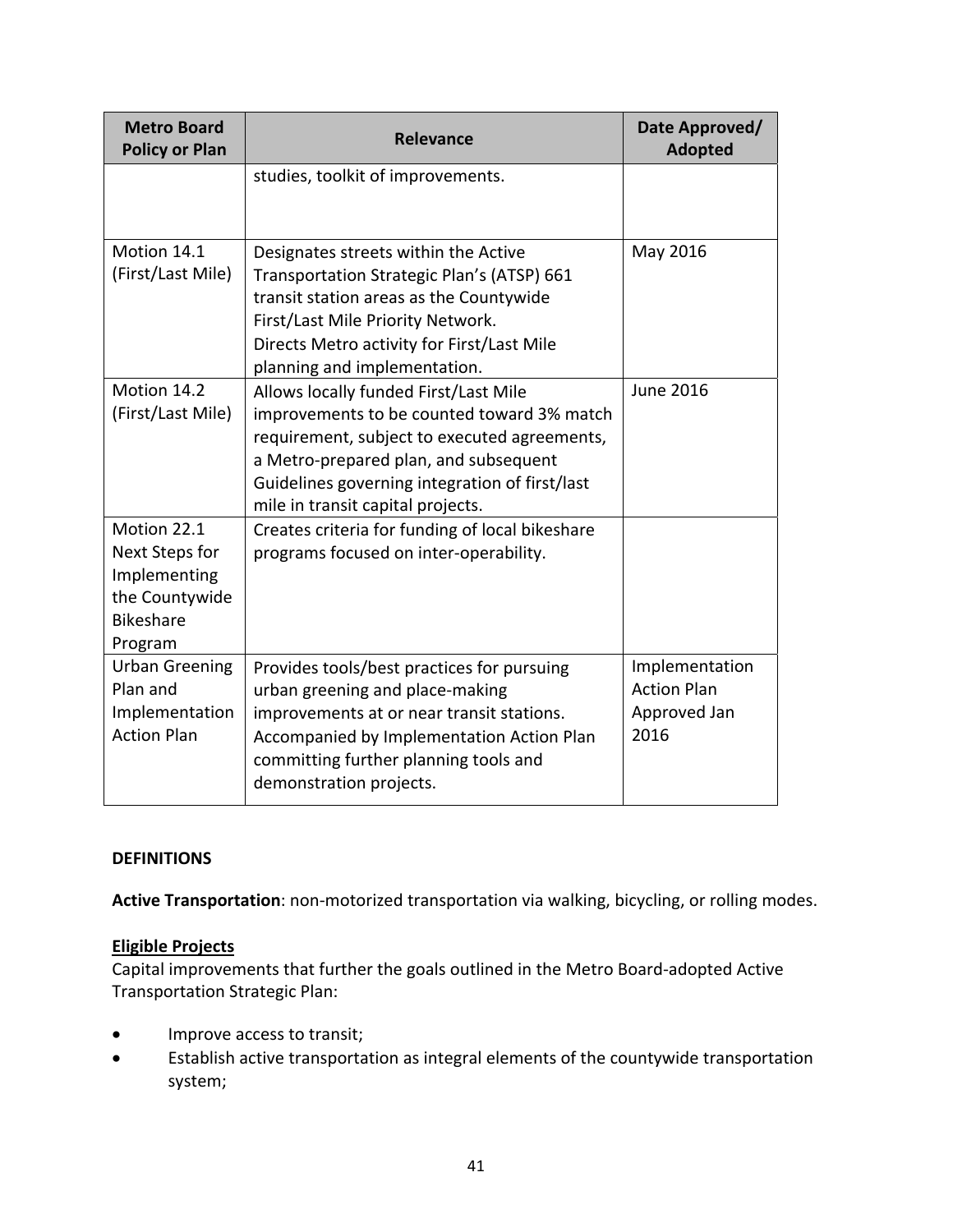- Enhance safety, remove barriers to access or correct unsafe conditions in areas of heavy traffic, high transit use, and dense bicycle and pedestrian activity;
- Promote multiple clean transportation options to reduce criteria pollutants and greenhouse gas emissions and improve air quality; and
- Improve public health through traffic safety, reduced exposure to pollutants, design infrastructure that encourage residents to use active transportation as a way to integrate physical activity in their daily lives.

**First/Last Mile (FLM)**: Infrastructure, systems and modes of travel used by transit riders to start or end their transit trips. This includes, but is not limited, to infrastructure for walking, rolling, and biking (e.g., bike lanes, bike parking, sidewalks, and crosswalks), shared‐use services (e.g., bike share and car share), facilities for making modal connections (e.g., kiss and ride and bus/rail interface), signage and wayfinding, and information and technology that eases travel (e.g., information kiosks and mobile apps).

# **Eligible Projects**

Improvements include, but are not limited to: ADA‐compliant curb ramps, crosswalk upgrades, traffic signals, bus stops, carshare, bikeshare, bike parking, context‐sensitive bike infrastructure, signage/wayfinding, crossing enhancements and connections, safety and comfort, allocation of street space, and plug‐in components.

**Green Streets**: Urban transportation rights‐of‐way integrated with stormwater treatment techniques that use natural processes and landscaping. Quantitatively demonstrate that they capture and treat stormwater runoff from their tributary watershed through infiltration or other means, and are included within the respective Enhanced Watershed Management Plan.

# **Eligible Projects**

Green Infrastructure includes: Cost-effective, resilient approach to managing wet-weather impacts that provides many community benefits. Reduces and treats stormwater at its source while delivering environmental, social, and economic benefits.

**Greenway**: A pedestrian and bicycle, nonmotorized vehicle transportation, and recreational travel corridor.

# **Eligible Projects**

Examples meet the following requirements:

- Includes landscaping that improves rivers and streams, provides flood protection benefits, and incorporates the significance and value of natural, historical, and cultural resources, as documented in the local agency's applicable planning document.
- Is separated and protected from shared roadways and is adjacent to an urban waterway, with an array of amenities.
- Is located on public lands or private lands, or a combination of both, with public access to those lands for greenway purposes.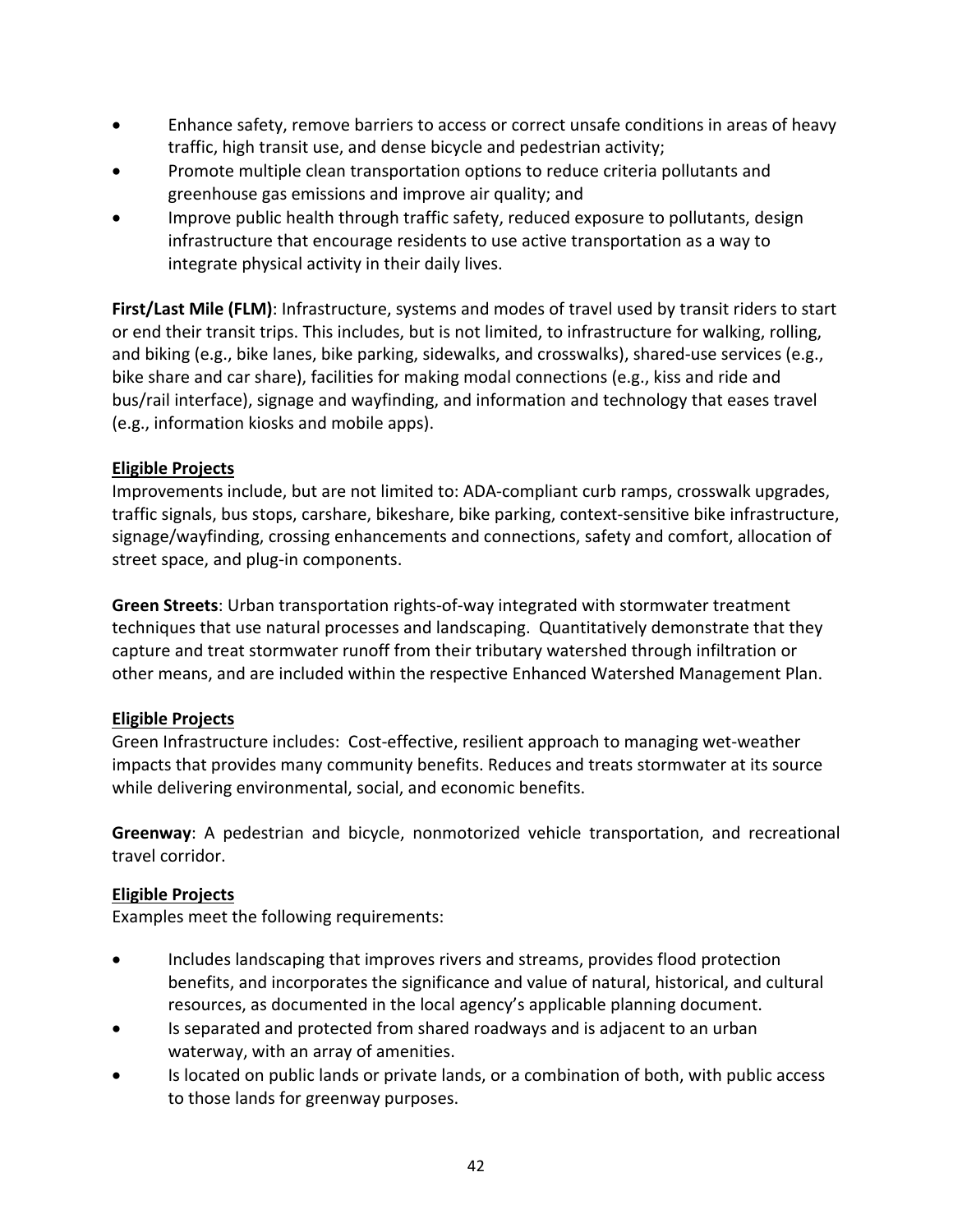- Reflects design standards that are applicable for each affected local agency, as documented in the local agency's applicable planning document.
- May incorporate appropriate lighting, public amenities, art, and other features that are consistent with a local agency's planning document.
- For purposes of these Guidelines, Greenway further refers to facilities that are planned as part of a network for a multi-jurisdictional subregional area, that are primarily offstreet.

**Mobility Hub:** Provides services that bridge the distance between a transit station and an individual's origin or destination by providing mobility options at major transit stations and stops Mobility hubs provide "on‐demand" transportation services to address first/last mile connections to public transit.

# **Eligible Projects**

Once operational, these mobility hubs offer an integrated menu of options for customers, which can include secure bicycle storage facilities, bike share, car share, personal lockers, electric vehicle charging stations, bicycle repair stations, electronic signage of real‐time transit arrival information, and departure transit information.

**Great Streets**: Definition and eligibility shall be defines as part of the administrative procedures development, and must be consistent with Metro policy and the policies of the project(s) project sponsor.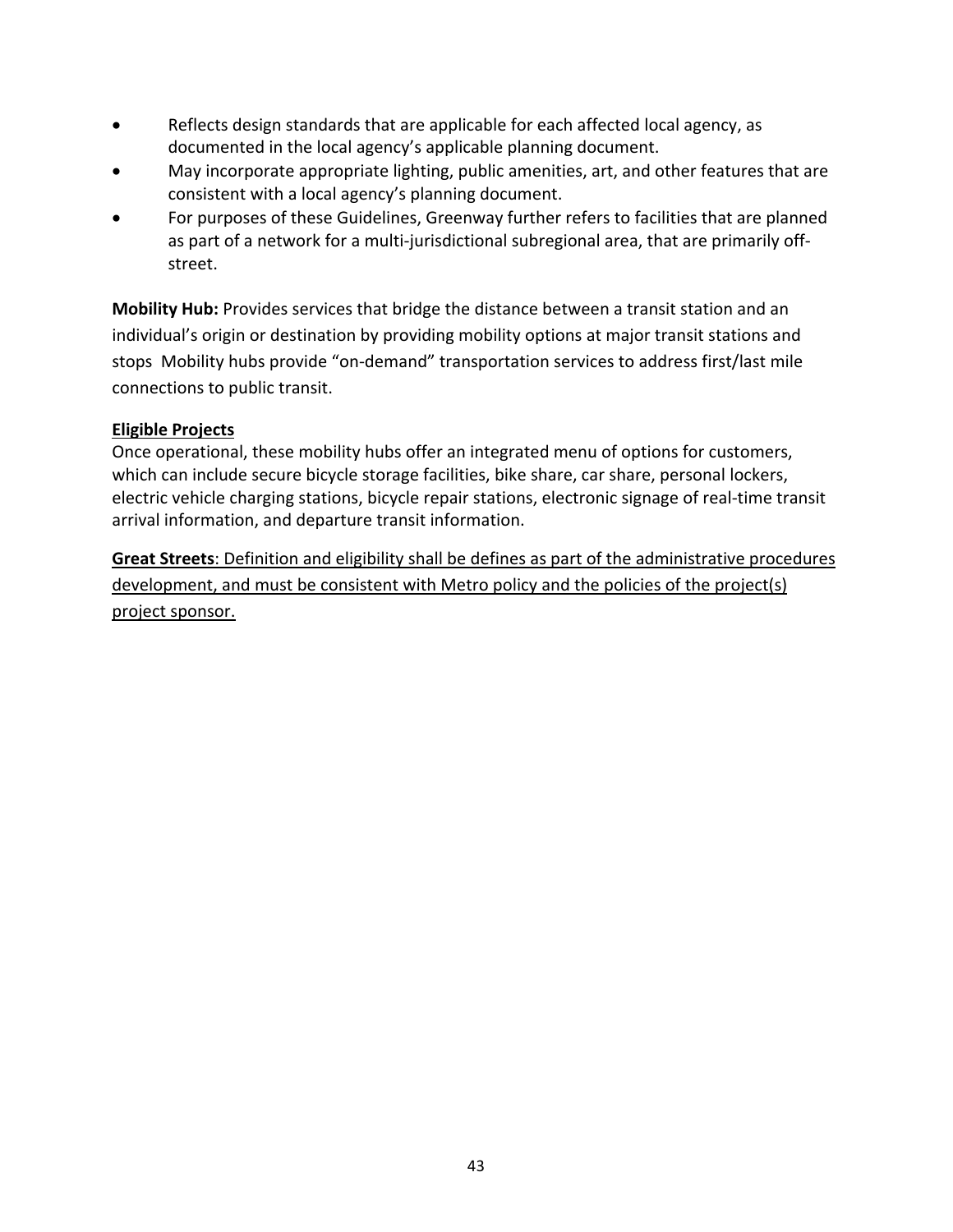### **INTRODUCTION**

These following four categories of Multi‐Year Subregional Program (MSP) are Transit: Street Car Circulator Projects (SC/Metro Administered); Bus System Improvements (SG); Bus Rapid Transit Capital Improvements (SFV); and Public Transit State of Good Repair (CC). These four programs are only distinguished from the other MSP project types in previous sections by the fund source, specifically transit fund versus highway fund. All general MSP policies, including but not limited to those detailed in Section IX, from these Guidelines apply equally to both Transit MSP and Highway MSP. All MSP funds are for capital projects.

### **STREET CAR CIRCULATOR PROJECTS (SC)**

These funds will be competitive countywide for capital projects. The project funds will not be used for operational expenses, and will not be used on any projects with incomplete funding plans. Definition of street car and circulator projects, as well as eligibility criteria will be determined as part of establishing the competitive process. The details and criteria for such a process will be drafted within one year of the adoption of these Measure M Guidelines.

### **BUS SYSTEM IMPROVEMENTS (SG)**

These funds are for bus system improvements. Consistent with provisions for other MSP projects, these improvements should be previously identified in the Mobility Matrix, and will be subject to Fund Restriction/Supplemental Fund provisions. The project will be subject to readiness requirements as noted in Sections I and IX and cashflow availability per Section VI . Additionally, eligibility applies to direct costs (excluding administration) associated with purchased transportation services needed to support a capital project.

### **BUS RAPID TRANSIT CAPITAL IMPROVEMENT**

The ordinance requires a definition for this term, but currently there is no program listed as such in the Multi-year Subregional Program portion of the Expenditure Plan. These funds are for bus rapid transit (BRT) capital improvements. For a description of BRT features and other criteria description, see subsequent Countywide BRT Expansion section of Guidelines. Metro will be the lead agency for this project, and it will be subject to Countywide BRT design criteria when adopted. The project(s) will be subject to readiness requirements and cashflow availability.

### **PUBLIC TRANSIT STATE OF GOOD REPAIR (CC)**

These funds are for public transit state of good repair in the Central City Subregion. Eligible state of good repair capital investments include: Capital Asset Replacement; Capital Asset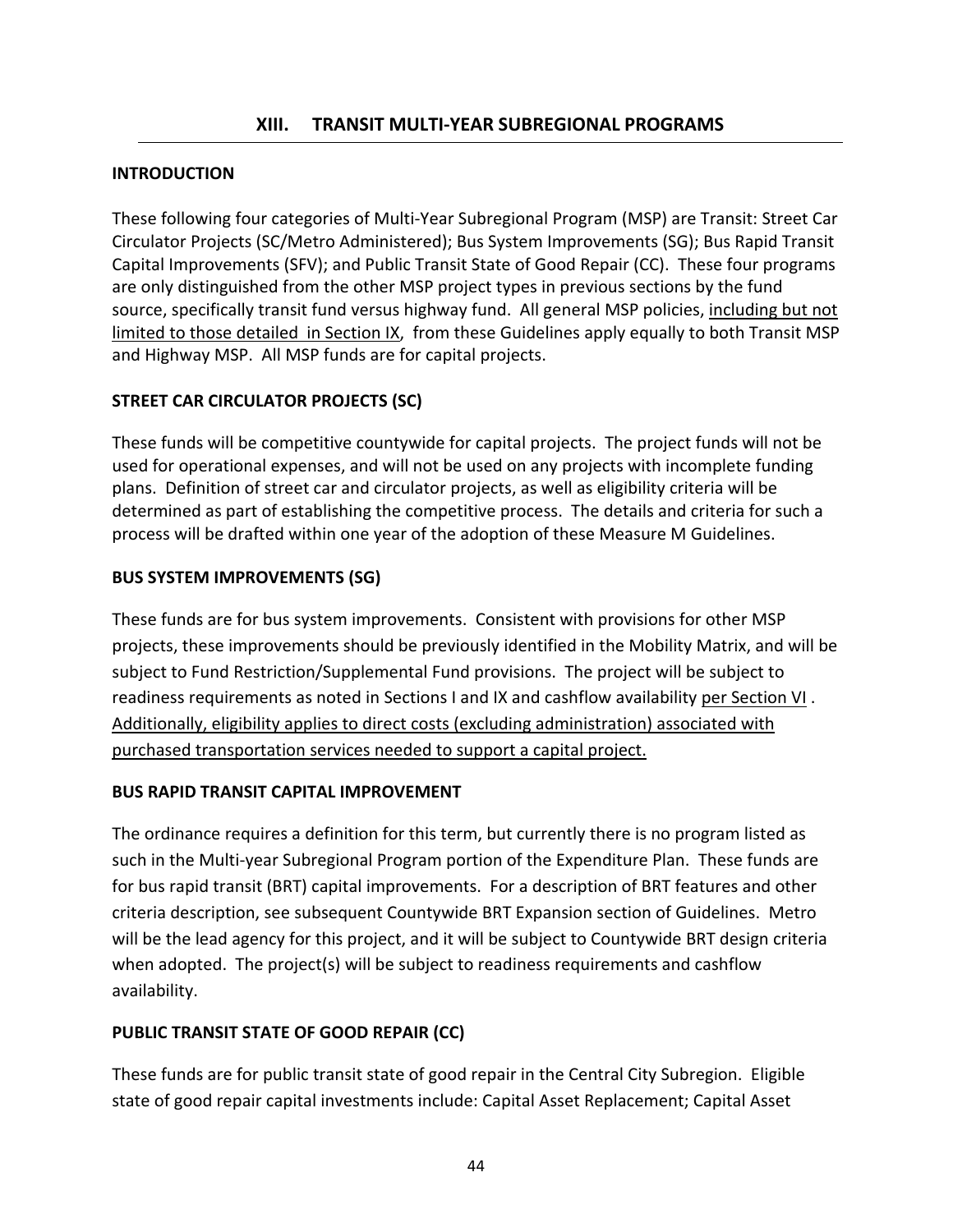Rehabilitation; and Capital Improvements when required by changed regulations and standards. MSP projects and improvements should be previously identified in the Mobility Matrix in order to avoid additional Metro restrictions on eligibility of projects. The project will be subject to readiness requirements and cashflow availability.

### **AUDIT REQUIREMENTS**

Use of Measure M funds will be subject to audit and oversight, and all other applicable state and local laws.

### **REPORTING REQUIREMENTS**

Metro will provide annual reports to the Measure M Independent Taxpayer Oversight Committee describing how uses of the Measure M Funds are contributing to accomplishing the program objectives.

### **MEASURE M RECOGNITION**

Projects and services funded by Measure M will publicly acknowledge the use of Measure M funds through websites, flyers, or other promotional and marketing materials. The form of recognition will be left to the discretion of Metro in consultation with the recipient agency.

### **REVISIONS TO PROGRAM GUIDELINES**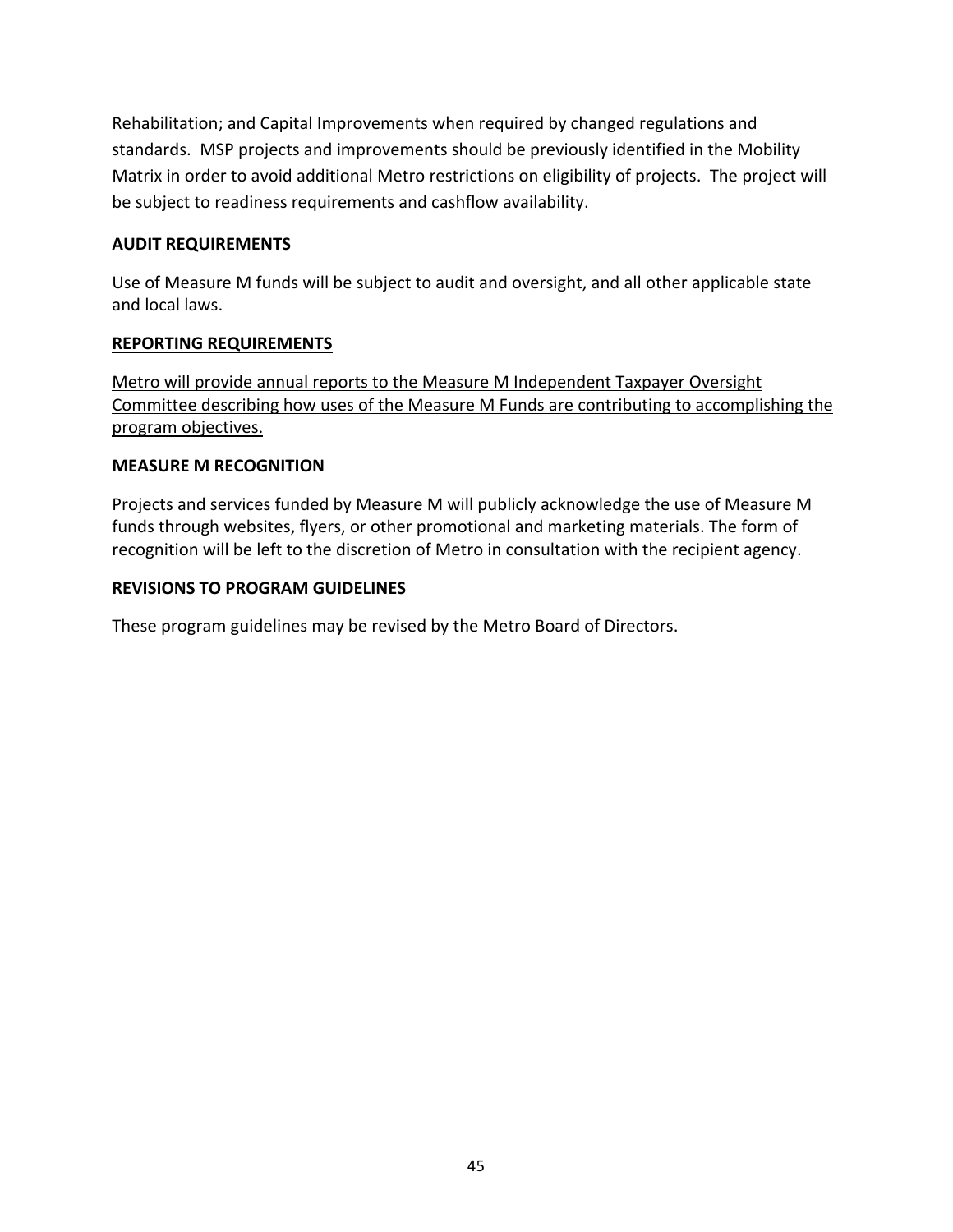# **Overarching Policies**

The following policies will be applied to administration of the Metro Active Transportation Program (2%) as part of the determination of eligibility. Specific administrative program procedures will be developed and adopted by the Metro Board within one year of the adoption of these Measure M Guidelines.

# **Active Transportation Strategic Plan**

The Active Transportation Strategic Plan identifies the Regional Active Transportation Network including specified regional corridor projects and outlines Metro's overall strategy for funding and supporting implementation of active transportation infrastructure and programs in Los Angeles County; identifies strategies to improve and grow the active transportation network, expand the reach of transit, and develop a regional active transportation network to increase travel options.

### **First/Last Mile Policies**

Metro First/Last Mile policies include the First/Last Mile Strategic Plan (2014) which describes the rationale for first/last mile improvements and proscribes an approach to plan and design improvements surrounding any transit station. Metro Board Motions 14.1 (May 2016) and 14.2 (June 2016) collectively designate locations studied in the ATSP as the First/Last Mile Priority Network and commits specific activities to implement first/last mile improvements countywide.

### **Bike Share Policies/Motion 22.1**

Board Motion 22.1 (July 2015) defines next steps for implementation of the regional bike share system.

# **Design for Safety/Vision Zero**

Projects funded with Measure M funds, including Active Transportation 2%, should support the protection of pedestrian and bicycle safety in line with "Vision Zero" or equivalent policies. The Active Transportation 2% program will include as eligible projects local road/arterial improvements that are expressly designed to enhance safety for pedestrians and bicyclists.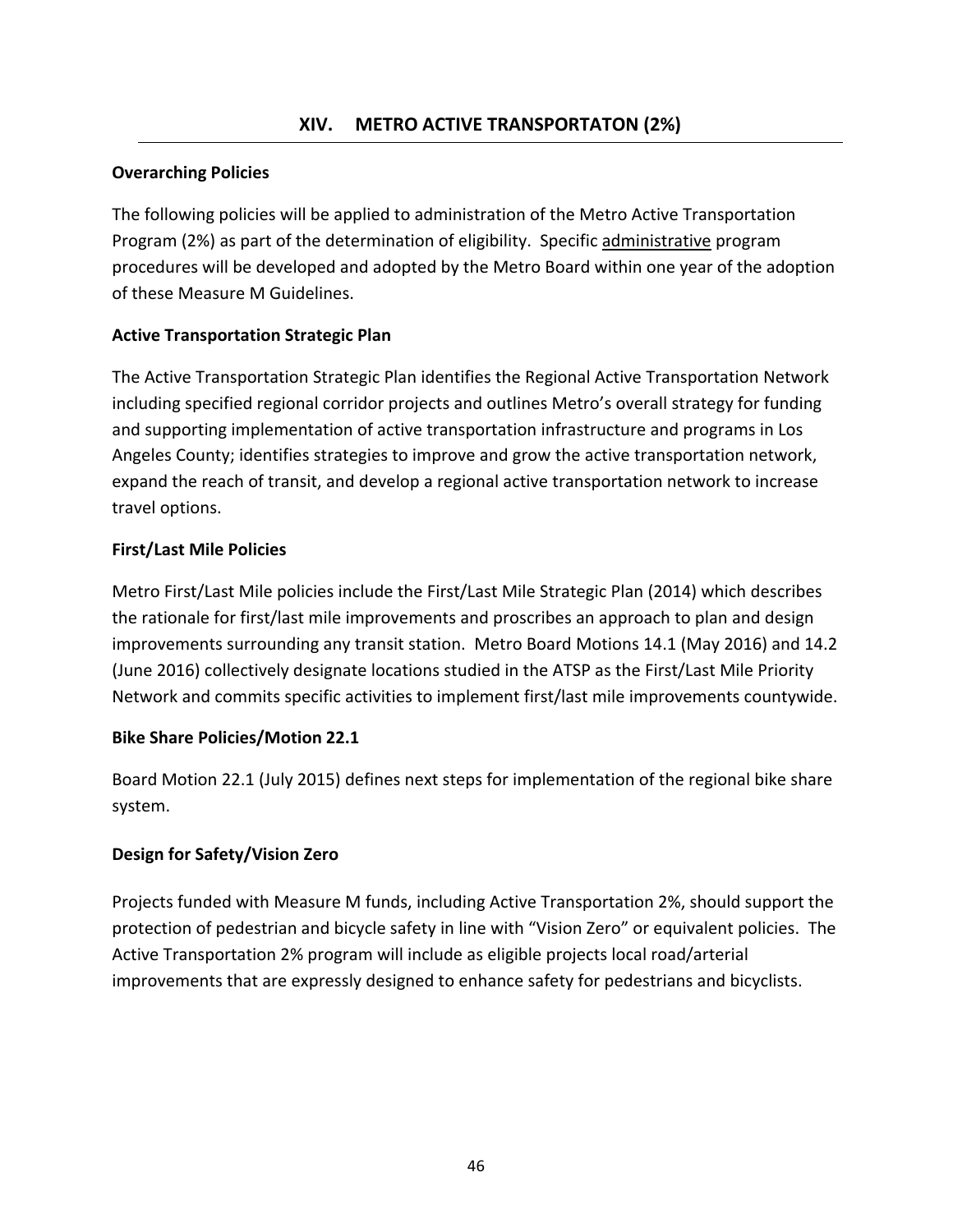# **Funding Availability**

Funding availability will be determined by the Cashflow policy, as well as the projections of the **TFP.** Criteria will be brought forth within one year of the adoption of these Guidelines, to establish a competitive process and fund schedule for award projects within this program.

The LA River Waterway and System Bikepath project is to be funded with the Active Transportation 2% funding. Any future funding in this program will include calculations based on this commitment.

# **RESERVE/CARRYOVER REQUIREMENTS**

Metro's goal will be to spend or allocate these funds in a timely manner. However, Metro may reserve or carryover some or all of its allocation to the next fiscal year if necessary.

### **REPORTING REQUIREMENTS**

Metro will provide annual reports to the Measure M Independent Taxpayer Oversight Committee describing how uses of Measure M System Active Transportation Connectivity Projects (Highway Construction(2%) funds are contributing to accomplishing the program objectives.

## **AUDIT REQUIREMENTS**

Use of these funds will be subject to audit and oversight as determined by Measure M and all other applicable state and local laws. Metro will retain all documents and records related to this program and the use of funds for a period of three years after the year in which the funds are expended.

### **REVISIONS TO PROGRAM GUIDELINES**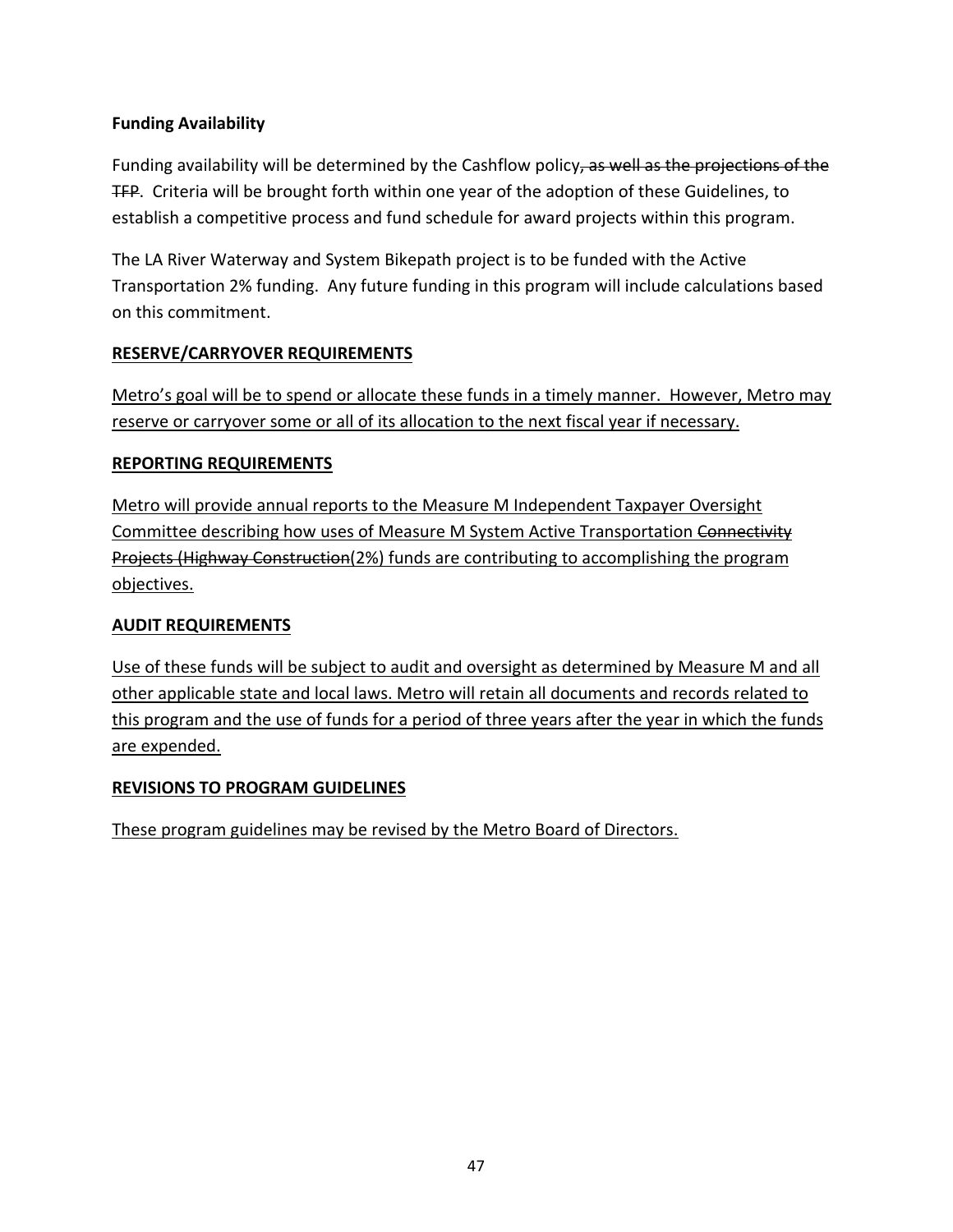# **XV. 2% SYSTEM CONNECTIVITY PROJECTS (HIGHWAY CONSTRUCTION SUBFUND)**

### **INTRODUCTION**

These guidelines summarize the funding policies and administrative procedures for Measure M 2% System Connectivity Projects (Highway Construction) for the Los Angeles County Metropolitan Transportation Authority (Metro).

### **PROGRAM OBJECTIVES**

The Measure M Ordinance references the System Connectivity Projects as part of the overall 17% Highway Construction Program. In the Measure M Ordinance the System Connectivity Projects category includes "Ports, Highway Congestion Programs, [and] Goods Movement."

The purpose of this Measure M System Connectivity Projects (Highway Construction) program is as follows:

- A. Provide a funding opportunity for cost-effective projects that are included in the Metro Goods Movement Strategic Plan with the goal of improving the movement of goods throughout the Los Angeles County transportation network, with additional consideration focused on the mitigation of environmental and highway congestion impacts associated with goods movement.
- B. Leverage additional private sector, local, state, or federal dollars for the purposes of implementing goods movement‐related projects.
- C. Because these funds are coded "SC" in the Ordinance and are under the allocation purview of Metro, the Guidelines are assigning priority to goods movement related investments, and "highway congestion programs" must have a nexus thereto.

### **ALLOCATION METHODOLOGY**

Funds will be allocated to Metro for administration, and Metro shall determine on a five‐year basis, based on cashflowand the TFP, how much funding will be made available for this program, and through an application process to eligible recipients. Funding commitments may be programmed and allocated over multiple years if necessary.

### **Funding Availability**

Funding availability for the Highway Systemwide Connectivity 2% program will be determined by the Cashflow policyincluding the projections of the TFP. Criteria will be brought forth within one year of the adoption of these Guidelines to establish a competitive process and fund schedule for award projects within this program. The Measure M Expenditure Plan already includes the I‐710 South Phase 1 and 2, and the I‐105 ExpressLane Projects which are to be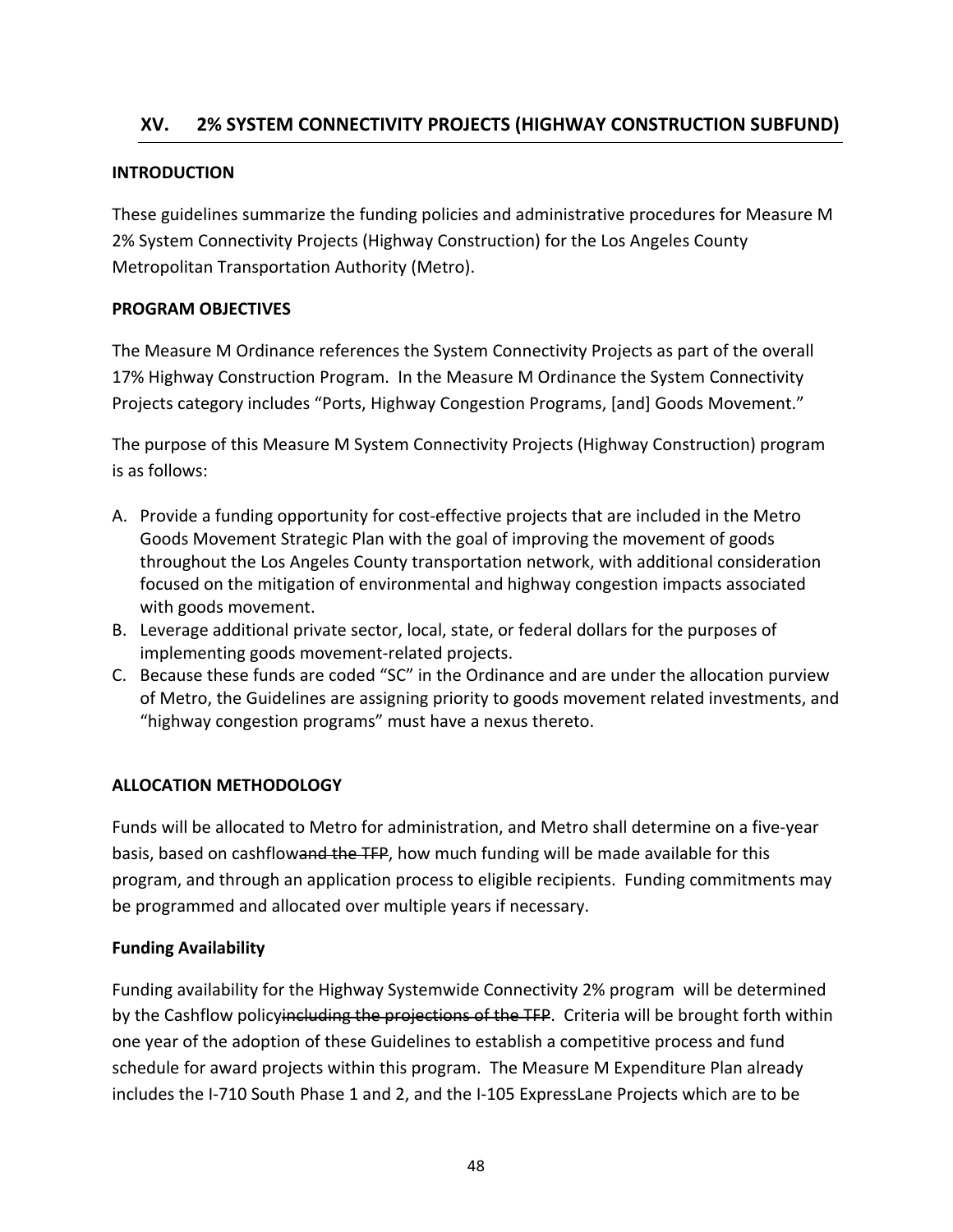funded with the Highway 2% System Connectivity program. Any future funding in this program will include the calculations necessary to meet these Expenditure Plan commitments.

## **ELIGIBLE RECIPIENTS**

All implementing public agencies are eligible to apply for available funding, including but not limited to the following:

- Port of Long Beach
- Port of Los Angeles
- Alameda Corridor-East Construction Authority
- Los Angeles County
- Cities in Los Angeles County
- Metro
- Airports

# **ELIGIBLE USES**

Metro is preparing a Goods Movement Strategic Plan which will, among other purposes, provide the foundation for a competitive program for this System Connectivity funding. Projects and programs must be included in the Metro Goods Movement Strategic Plan to be considered eligible to receive funding from the System Connectivity Projects (Highway Construction) Program. Administrative procedures for the competitive funding program will be developed within one year of adoption of the Strategic Plan.

Eligible expenses include, but are not limited to, the implementation and/or construction of the following:

- Highway or rail projects with a clearly identified goods movement purpose
- System connectivity projects linking the regional transportation system to goods movement facilities (seaports, airports, distribution/logistics centers, etc.)
- Technology or innovation projects designed to improve the movement of goods and air quality associated with goods movement
- Highway/rail‐grade separation projects
- Projects on Port-owned facilities that will improve the efficiency and capacity for the movement of freight through Los Angeles County
- Projects that promote sustainable freight practices
- Studies designed to identify challenges to, trends within, and strategic planning efforts associated with the movement of goods within Los Angeles County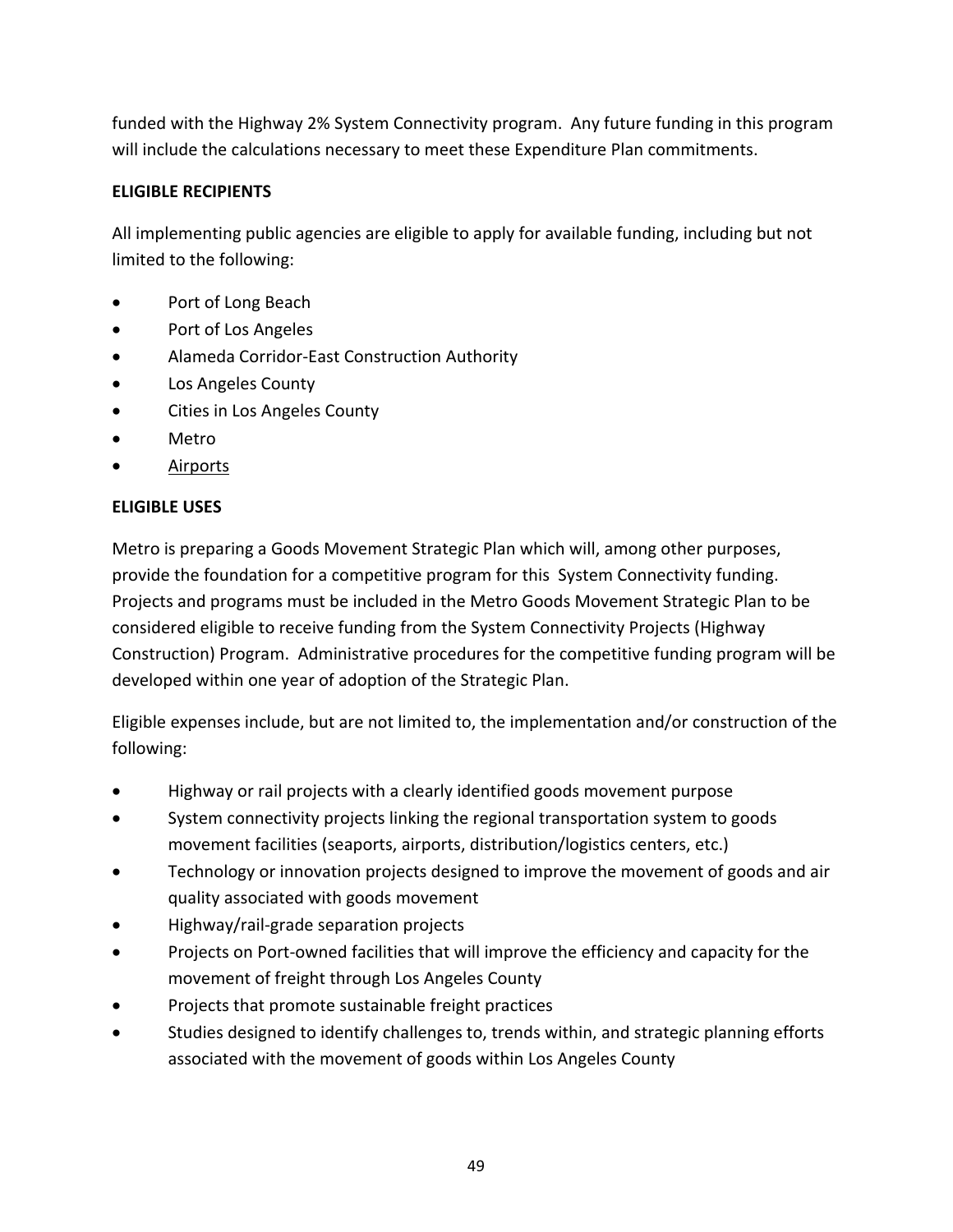- Regional Integration of Intelligent Transportation Systems (RIITS) related system improvements, integrations, platforms and connections (e.g., Metro's video wall or Southern California 511 Traveler Information Systems)
- ExpressLanes projects, where HOV lanes are converted to HOT lanes, including design, planning, development, outreach, construction and implementation of ExpressLanes and connectors consistent with the Countywide ExpressLanes Strategic Plan
- Freeway Service Patrol (FSP) ‐ a congestion‐mitigation program with roving tow and service trucks which assist and/or remove disabled vehicles off the freeway

# **RESERVE/CARRYOVER REQUIREMENTS**

Metro's goal will be to spend or allocate these funds in a timely manner. However, Metro may reserve or carryover some or all of its allocation to the next fiscal year if necessary.

# **REPORTING REQUIREMENTS**

Metro will provide annual reports to the Measure M Independent Taxpayer Oversight Committee describing how uses of Measure M System Connectivity Projects (Highway Construction) funds are contributing to accomplishing the program objectives.

# **AUDIT REQUIREMENTS**

Use of these funds will be subject to audit and oversight as determined by Measure M and all other applicable state and local laws. Metro will retain all documents and records related to this program and the use of funds for a period of three years after the year in which the funds are expended.

### **MEASURE M RECOGNITION**

Projects and services funded by Measure M will publicly acknowledge the use of Measure M funds through websites, flyers, or other promotional and marketing materials. The form of recognition will be left to the discretion of Metro in consultation with the recipient agency.

### **REVISIONS TO PROGRAM GUIDELINES**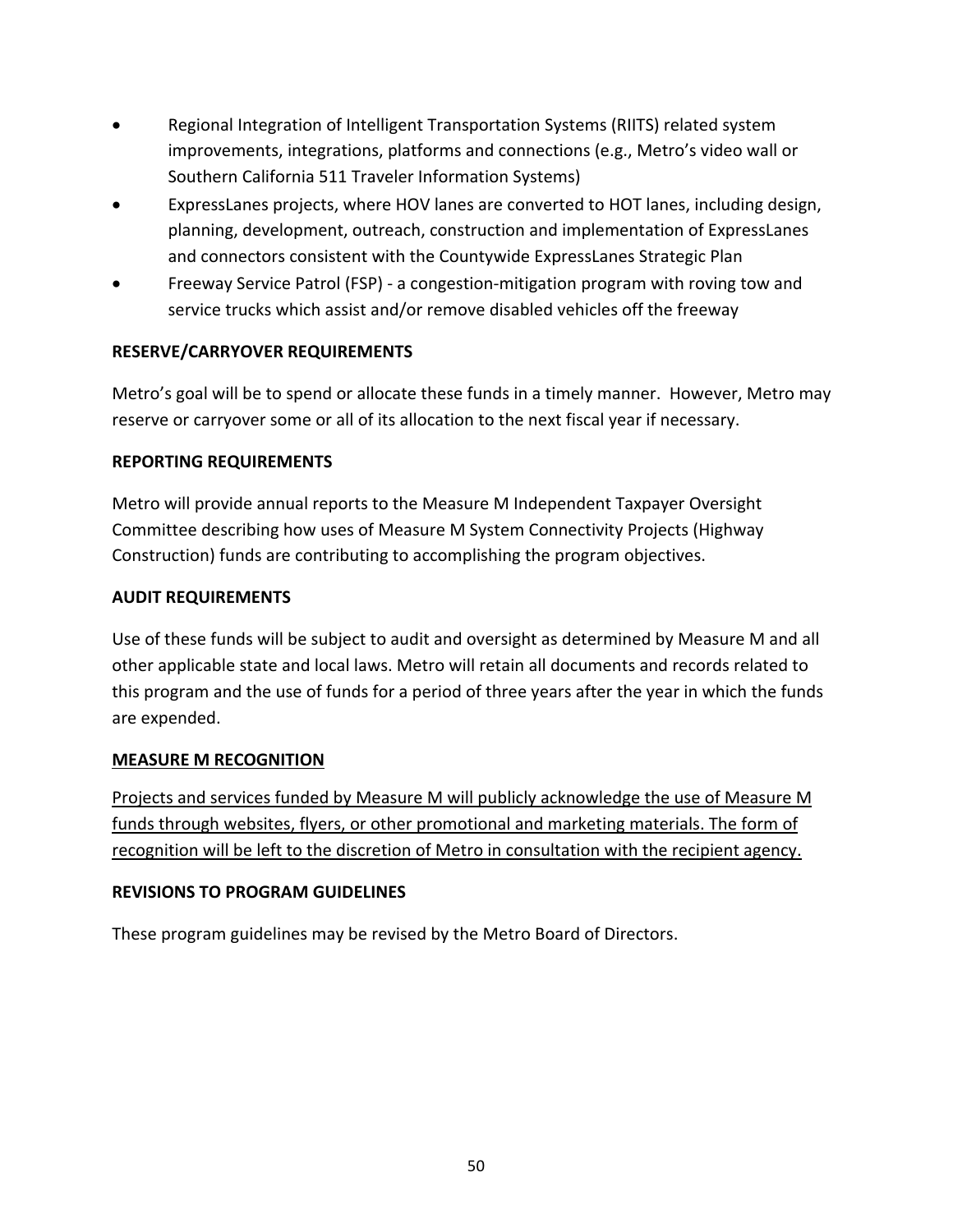# **XVI. 2% SYSTEM CONNECTIVITY PROJECTS (TRANSIT CONSTRUCTION SUBFUND)**

#### **INTRODUCTION**

These guidelines summarize the funding policies and administrative procedures for Measure M 2% System Connectivity Projects (Transit Construction) for the Los Angeles County Metropolitan Transportation Authority (Metro).

### **PROGRAM OBJECTIVES**

The Measure M Ordinance references the System Connectivity Projects as part of the overall 35% Transit Construction Program. In the Measure M Ordinance the System Connectivity Projects category includes "Airports, Union Station, and Countywide BRTs".

### **ALLOCATION METHODOLOGY**

Funds will be allocated to Metro for administration, and Metro shall determine on a five‐year basis, based on cashflow and the TFP, how much funding will be made available for this program, and through an application process to eligible recipients. Funding commitments may be programmed and allocated over multiple years if necessary.

### **Funding Availability**

Funding availability for the Transit Systemwide Connectivity 2% program will be determined by the Cashflow policy including the projections of the TFP. Criteria will be brought forth within one year of the adoption of these Guidelines to establish a competitive process and fund schedule for award projects within this program. The Measure M Expenditure Plan already includes the Airport Metro Connector, Crenshaw/LAX Track Enhancements (cap over tracks at LAX runway), North San Fernando Valley Bus Rapid Transit Improvements and the Countywide BRT Expansion projects, which are to be funded with the Transit 2% System Connectivity program. Any future funding in this program will include the calculations necessary to meet these Expenditure Plan commitments.

#### **ELIGIBLE USES**

Eligible uses, evaluation criteria, and procedures for the competitive funding program will be developed within two years of adoption of the Guidelines.

### **RESERVE/CARRYOVER REQUIREMENTS**

Metro's goal will be to spend or allocate these funds in a timely manner. However, Metro may reserve or carryover some or all of its allocation to the next fiscal year if necessary.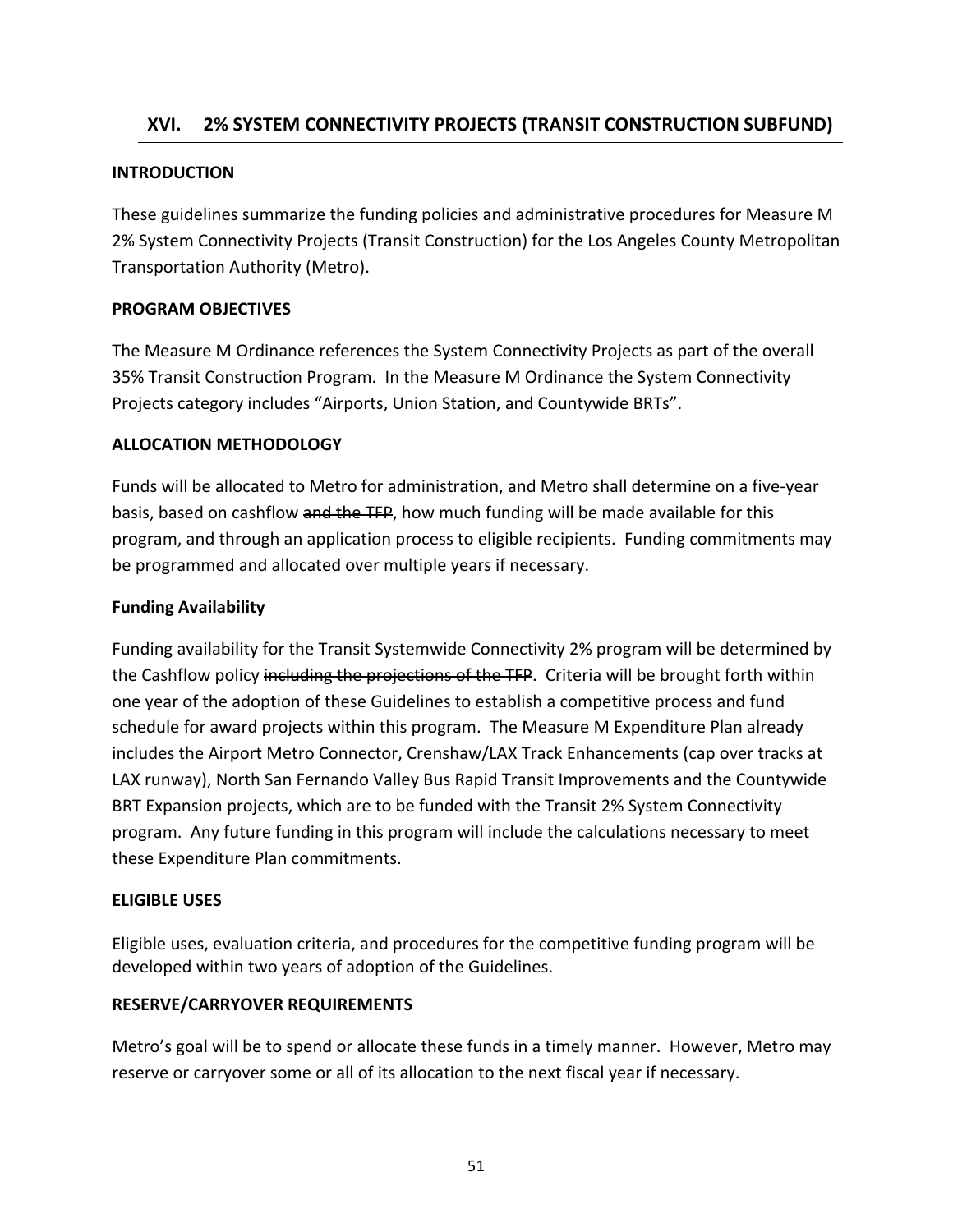#### **REPORTING REQUIREMENTS**

Metro will provide annual reports to the Measure M Independent Taxpayer Oversight Committee describing how uses of Measure M System Connectivity Projects (Highway Construction) funds are contributing to accomplishing the program objectives.

#### **AUDIT REQUIREMENTS**

Use of these funds will be subject to audit and oversight as determined by Measure M and all other applicable state and local laws. Metro will retain all documents and records related to this program and the use of funds for a period of three years after the year in which the funds are expended.

#### **REVISIONS TO PROGRAM GUIDELINES**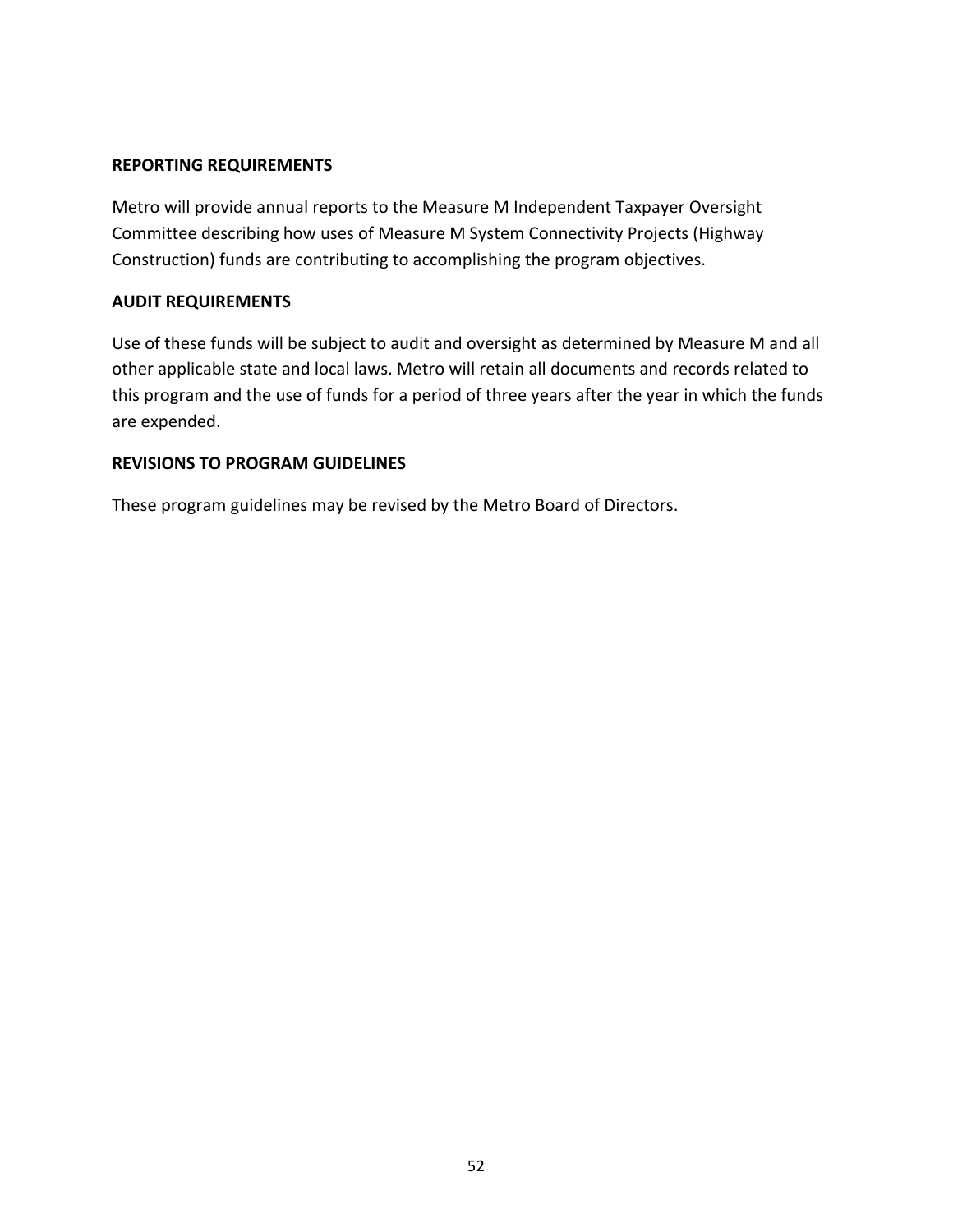Measure M makes \$20 million available over 40 years (FY2018‐FY2057) to be used for "Visionary Project Seed Funding." This document provides a set of guidelines for how that funding will be distributed.

### **Summary**

Mobility is changing rapidly. Every day there are new solutions to old transportation challenges, new innovative business models to facilitate improved services, and new technological approaches designed to improve the equity and access of mobility.

LA Metro's Visionary Project program is aimed at identifying and testing those solutions in Los Angeles County. The Visionary Project program seeks to identify the most cutting‐edge, research-based mobility solutions to our specific challenges, and to use Los Angeles County as a test-bed to prove those concepts. LA Metro is specifically interested in projects that include developing, testing, and deploying new mobility approaches and new technologies.

### **Available Funding**

LA Metro will make \$1.5 million available every three years through a competitive grant process.

### **Eligible Applicants**

LA Metro, Municipal Operators, and Local Operators are all eligible for consideration for this award. Eligible applicants should identify one or more research partner(s) to ensure rigorous analytics are applies. Applicants are also encouraged to consider additional project partners with substantial interest and involvement in the project. Eligible partners under this program may include, but are not limited to:

- Private for‐profit and not‐for‐profit organizations
- Operators of transportation services
- State or local government entities
- Academic institutions

### **Eligible Projects**

Generally, eligibility is broad, beyond the requirement that projects be visionary and innovative. Specific eligibilities will be defined as part of the project selection criteria and process. Project concepts should be developed in partnership with local research institutions but targeted towards the development and deployment of pioneering transportation solutions. Research‐ based solutions should address at least one of the following transportation goals:

- Safety or security improvements
- Substantial improvements in travel time and customer experience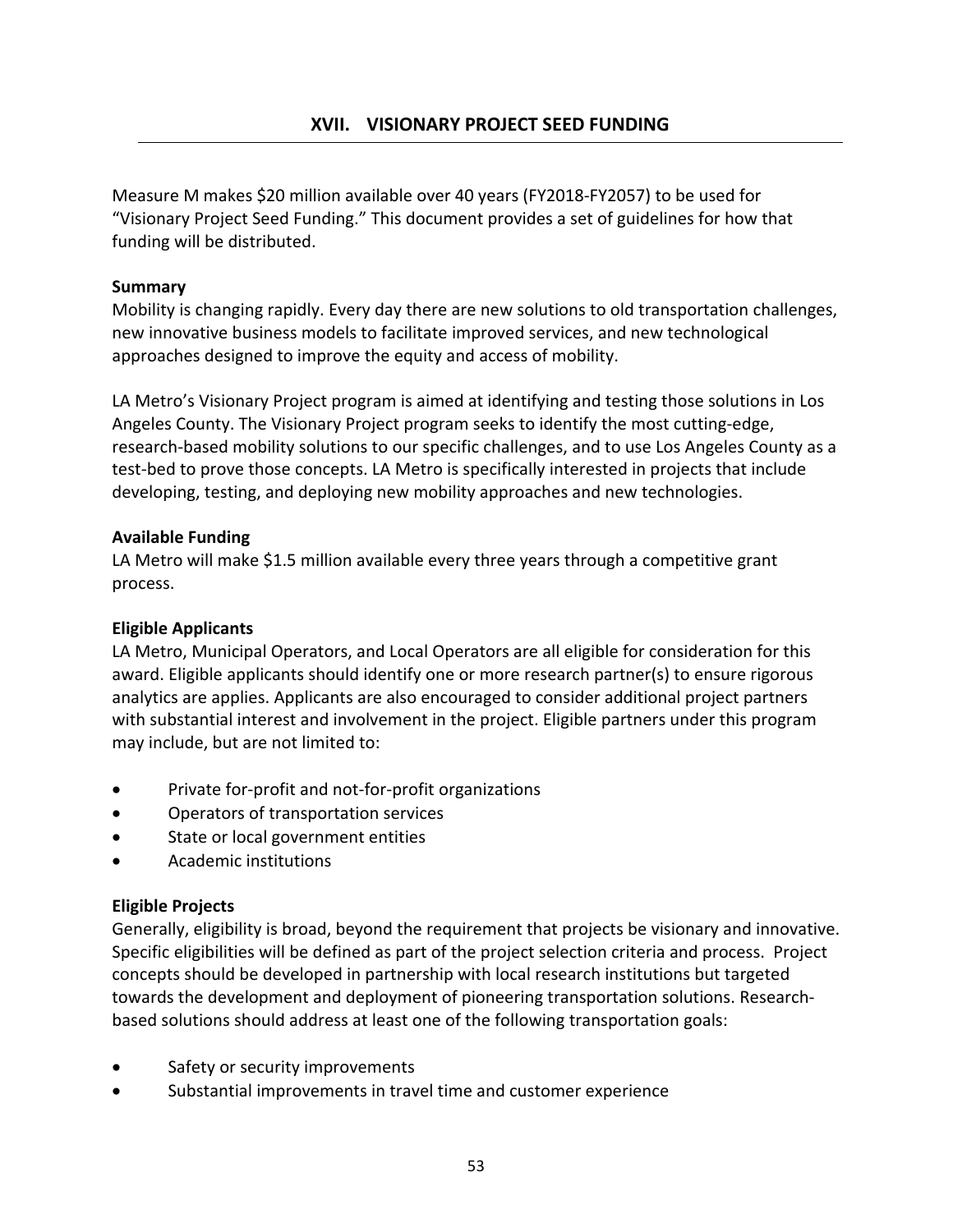- Major reductions in emissions or other environmental externalities
- Improvements in access for disadvantaged populations

### **Selection Criteria**

Criteria and selection process will be developed and adopted within one year of the adoption of these Guidelines. Criteria may consider, but is not limited to, the following:

- **1. Impact and Outcomes.** Applicants may be expected to identify goals that their project seeks to achieve for Los Angeles County.
- **2. Project Approach.** Applicants may be expected to define the scope and approach of their proposed pilot project and research.
- **3. Team Capacity and Commitment.** Applicants may be expected to detail the team and its capacity to complete the project. LA Metro will also expect a letter of commitment from participating research institutions.
- **4. Business Model Designed to Scale.** Applications should include information on how the applicant agency seeks to scale the project upon the pilot's success.

### **Cost Sharing or Matching**

The grant funded share of this project is limited to 60 percent. The transportation operator in partnership with the affiliated research institution will be expected to identify sources for a local share of net project cost in cash or in‐kind.

### **RESERVE/CARRYOVER REQUIREMENTS**

Metro's goal will be to spend or allocate these funds in a timely manner. However, Metro may reserve or carryover some or all of its allocation to the next fiscal year if necessary.

#### **REPORTING REQUIREMENTS**

Metro will provide annual reports to the Measure M Independent Taxpayer Oversight Committee describing how uses of Measure M Visonary Project Seed funds are contributing to accomplishing the program objectives.

#### **AUDIT REQUIREMENTS**

Use of these funds will be subject to audit and oversight as determined by Measure M and all other applicable state and local laws. Metro will retain all documents and records related to this program and the use of funds for a period of three years after the year in which the funds are expended.

### **REVISIONS TO PROGRAM GUIDELINES**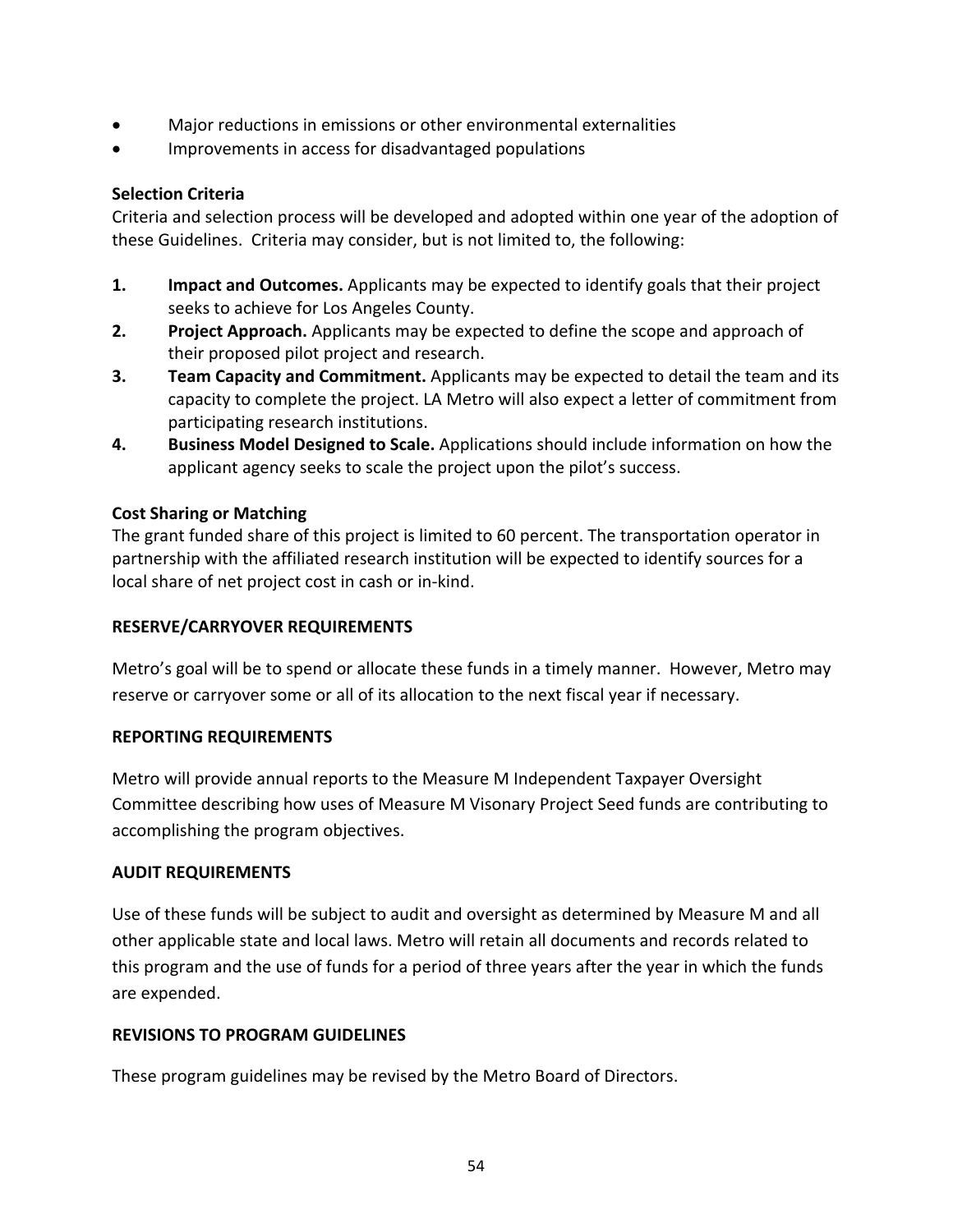# **XVIII. COUNTYWIDE BRT EXPANSION**

In December 2013, Metro completed the Los Angeles County Bus Rapid Transit (BRT) and Street Improvement Study. BRT has the potential to increase transit access, improve regional mobility, reduce transportation costs and ease commutes. Key BRT features include, but are not limited to, the following:

- More frequent service with limited stops;
- Peak-period or full-time dedicated bus lanes;
- Transit signal priority;
- Branded vehicles/stations;
- Customer friendly stations/stops;
- Real‐time bus arrival information; and
- All-door boarding.

Metro will revisit the proposed BRT corridors identified in the 2013 in an updated study to be completed within 24 months of the adoption of the Measure M Guidelines. The updated study will also evaluate additional corridors throughout Los Angeles County from the Mobility Matrix process and/or any potential corridors that may fill any missing gaps in the countywide BRT network, excluding those already funded.

#### **Eligibile Projects**

These funds are eligible for BRT projects in Los Angeles County, including non‐Metro transit providers. The updated BRT study will establish metrics for BRT system performance, including, but not limited to, corridor travel time savings, improved bus speeds, potential for ridership increases, and reduced dwell times. The study will also establish a proposed sequencing or prioritization of BRT projects based on performance, regional balance, and available funding. Metro will also establish a set of standard design guidelines/criteria as well as performance metrics. Subsequent to the completion of the updated study, Metro will adopt a Phase 1 and Phase 2 prioritized BRT project sequence list based on performance metrics, regional balance, and available funding. As part of the Phase 1 and Phase 2 list adoption, Metro will establish design guidelines and additional BRT criteria. Once finalized, the BRT study and its elements will provide the foundation for the assignment of Measure M funds made available for this program. Procedures for that assignment will be amended by reference to the Guidelines once adopted. The procedures will also include the definition of "Bus Rapid Transit (BRT) Capital" under Measure M.

#### **RESERVE/CARRYOVER REQUIREMENTS**

Metro's goal will be to spend or allocate these funds in a timely manner, once allocations are made. However, Metro may reserve or carry over some or all of its allocation to the next fiscal year if necessary.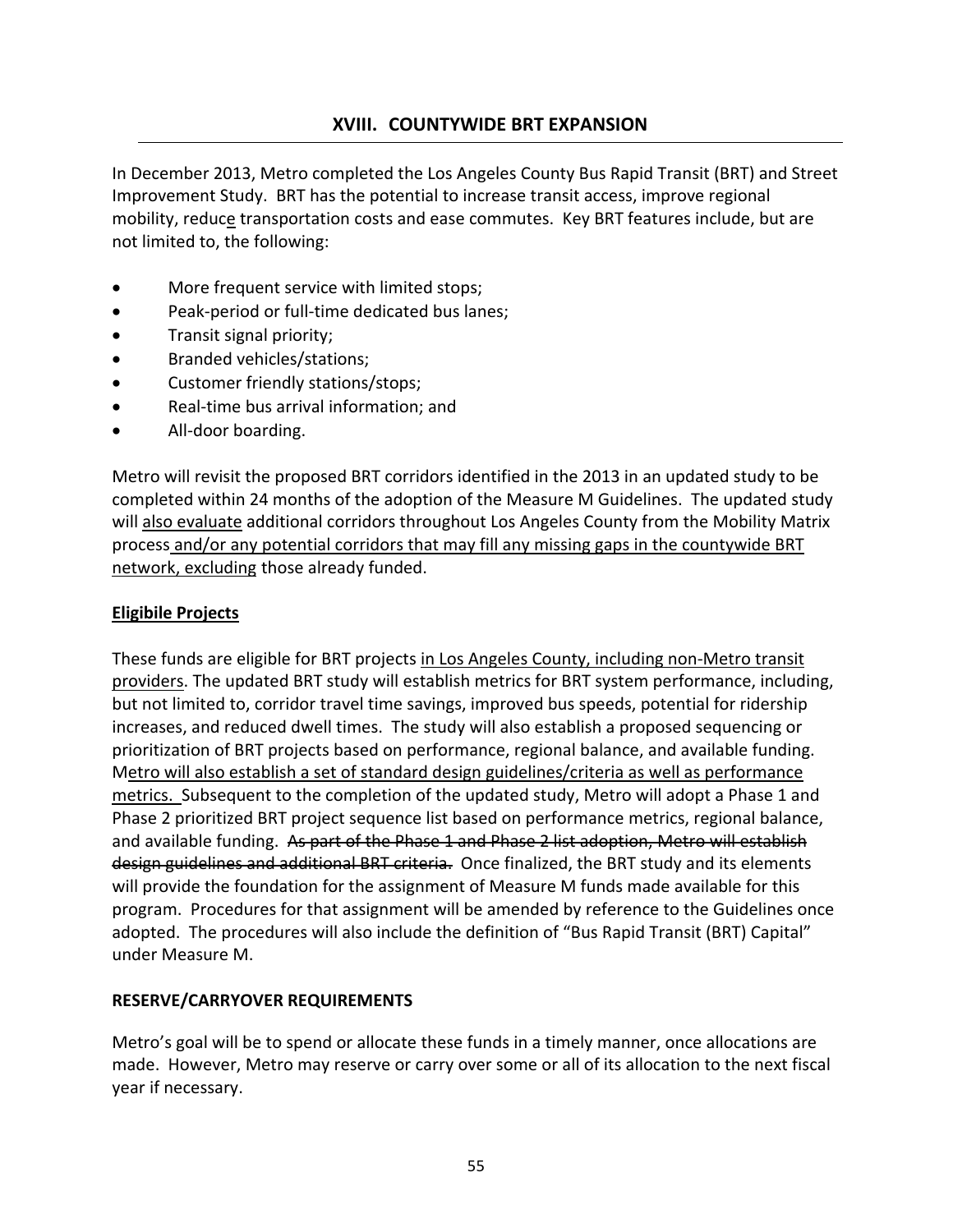#### **REPORTING REQUIREMENTS**

Metro will provide annual reports to the Measure M Independent Taxpayer Oversight Committee describing how uses of Measure M Countywide BRT Expansion funds are contributing to accomplishing the program objectives.

#### **AUDIT REQUIREMENTS**

Use of these funds will be subject to audit and oversight as determined by Measure M and all other applicable state and local laws. Metro will retain all documents and records related to this program and the use of funds for a period of three years after the year in which the funds are expended.

#### **REVISIONS TO PROGRAM GUIDELINES**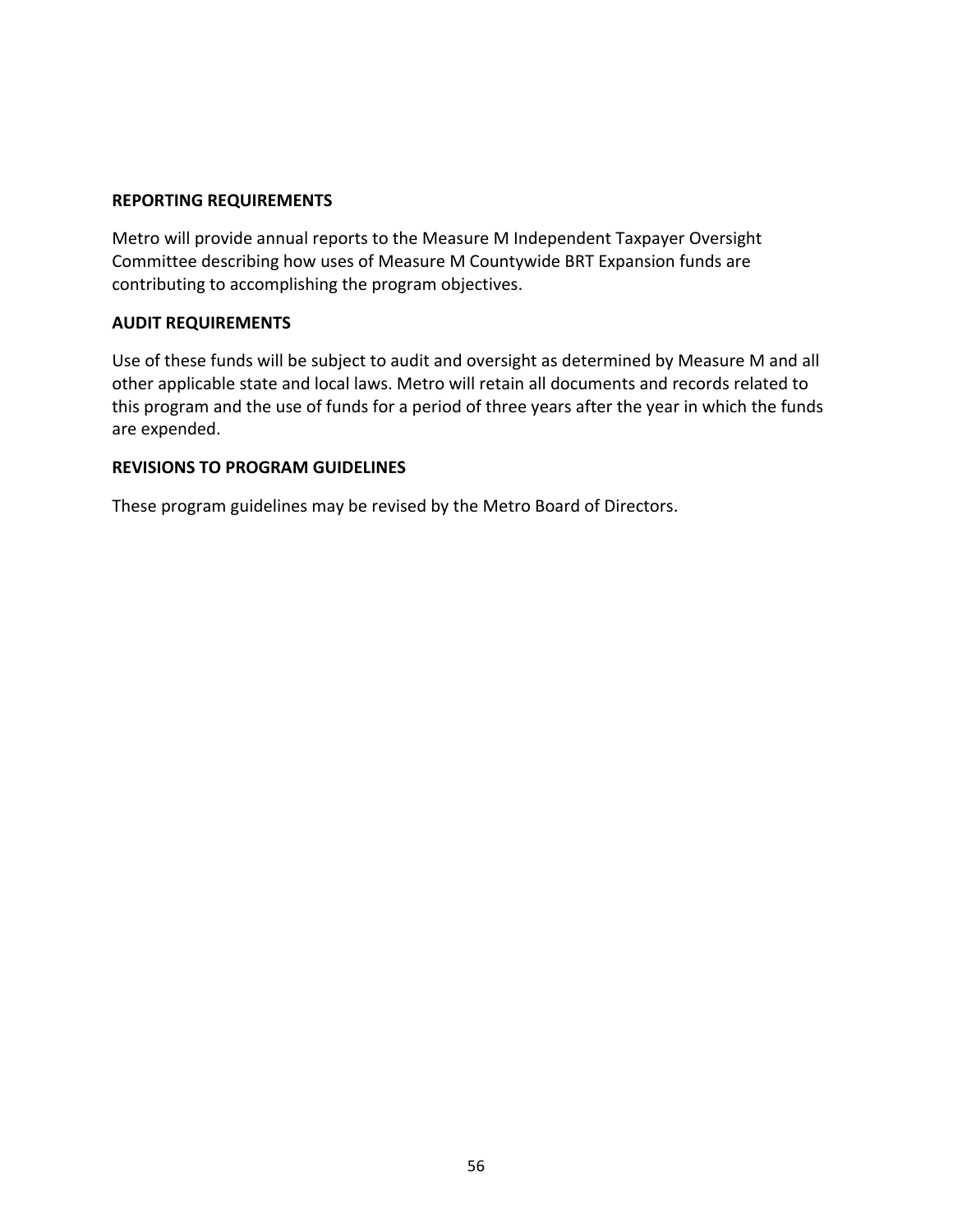### **INTRODUCTION**

At the June 2016 Board Meeting, Director Fasana introduced an amendment to the expenditure plan to provide funding to all subregions equivalent to the allocation approved by the Board for the San Fernando Valley Transit project. The San Fernando Valley project was identified as \$180 million (FY15\$).

*"FASANA AMENDMENT to Motion 49.2 (June 23, 2016): To provide equivalent funding based on the original allocation of funding (i.e., \$180 million is 13% of such funding based on the San Fernando Valley's share) to each of the other subregions to assure and maintain equitable funding (i.e., Subregional Equity Program)."*

The funding for programs in other sub-regions outside of San Fernando Valley are now collectively referred to as the Subregional Equity Program. Footnote "s" from the Measure M Ordinance provides guidance as identified below:

*" This project will increase system connectivity in the North San Fernando Valley and the Metro Transit System. Environmental plan work shall begin no later than six months after passage of Measure M. To provide equivalent funding to each subregion other than the San Fernando Valley, the subregional equity program will be provided as early as possible to the following subregions in the amounts (in thousands) specified here: AV\* \$96,000; W\* \$160,000; CC\* \$235,000; NC\* \$115,000; LVM\* \$17,000; GC\* \$244,000; SG\* \$199,000; and SB\* \$130,000."*

Considerations for developing this Program:

- 1. Funding will be identfied from either Measure M or other available sources as soon as available.
- 2. The Subregional Program Process outlined in Section IX will incorporate the Subregional Equity Program.
- 3. Other funds can be used to satisfy funding requirements with concurrence by the subregion.

### **ALLOCATION METHODOLOGY**

Funding for this program will be identified as part of the Cashflow Management evaluation. The funds identified may be any combination of federal, state, or Metro controlled funds including, but not limited to, Measure M. Prior to each five‐year review Countywide Planning will provide a forecast of the amount of funding, if any, that is forecasted to be available for this program over the subsequent five‐years. Once funding is identified, each subregion will be afforded an opportunity to submit their project to Metro staff for evaluation based on project readiness provisions outlined in these Guidelines. In the interim, projects will be considered on a first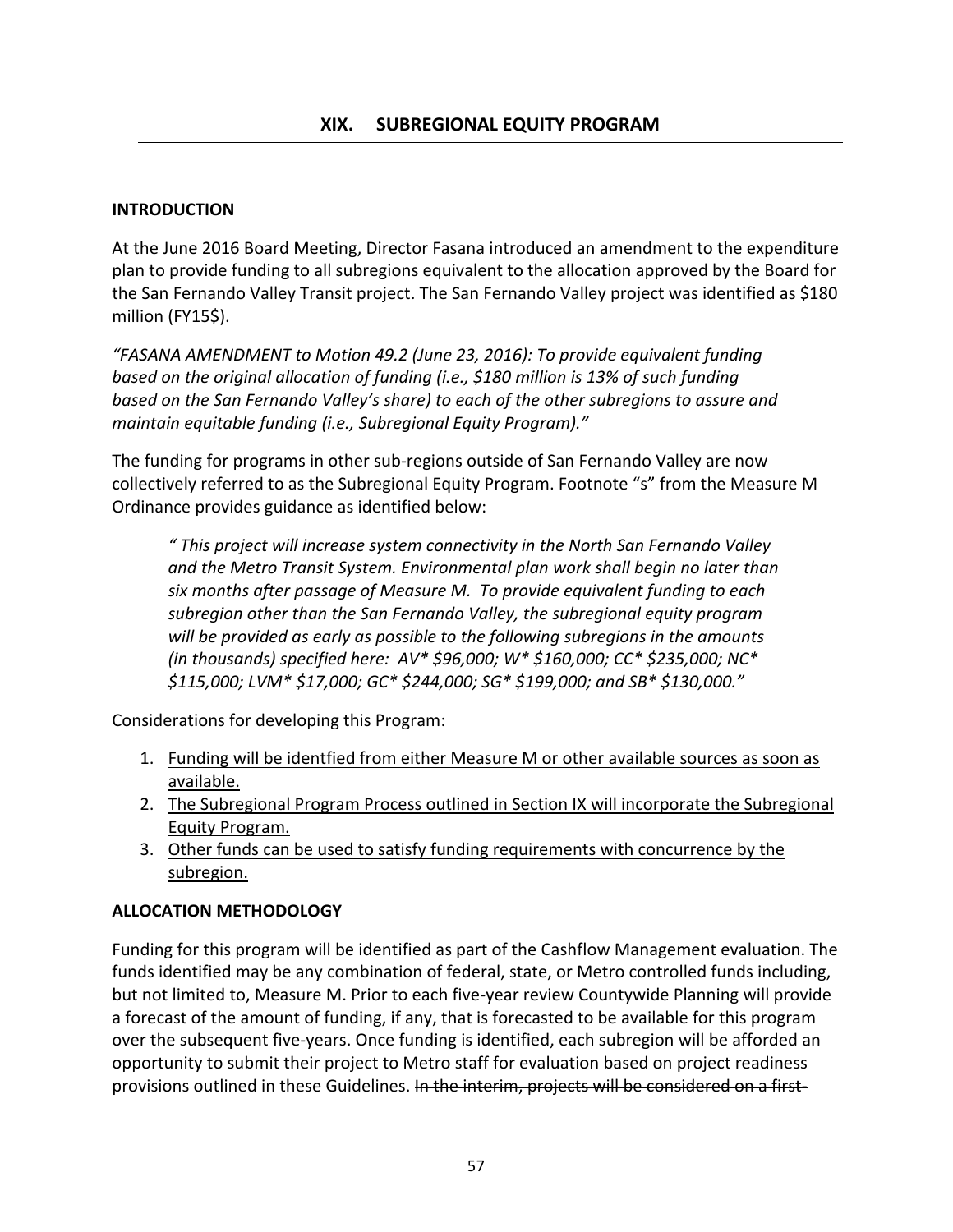come, first‐served basis provided the sponsor can prove the project is ready to go to construction.

### **REPORTING REQUIREMENTS**

Metro will provide annual reports to the Measure M Independent Taxpayer Oversight Committee describing how uses of the Subregional Equity Program funds are contributing to accomplishing the program objectives.

### **AUDIT REQUIREMENTS**

Use of these funds will be subject to audit and oversight as determined by Measure M and all other applicable state and local laws. Metro will retain all documents and records related to this program and the use of funds for a period of three years after the year in which the funds are expended.

### **MEASURE M RECOGNITION**

Projects and services funded by Measure M will publicly acknowledge the use of Measure M funds through websites, flyers, or other promotional and marketing materials. The form of recognition will be left to the discretion of Metro in consultation with the recipient agency.

### **REVISIONS TO PROGRAM GUIDELINES**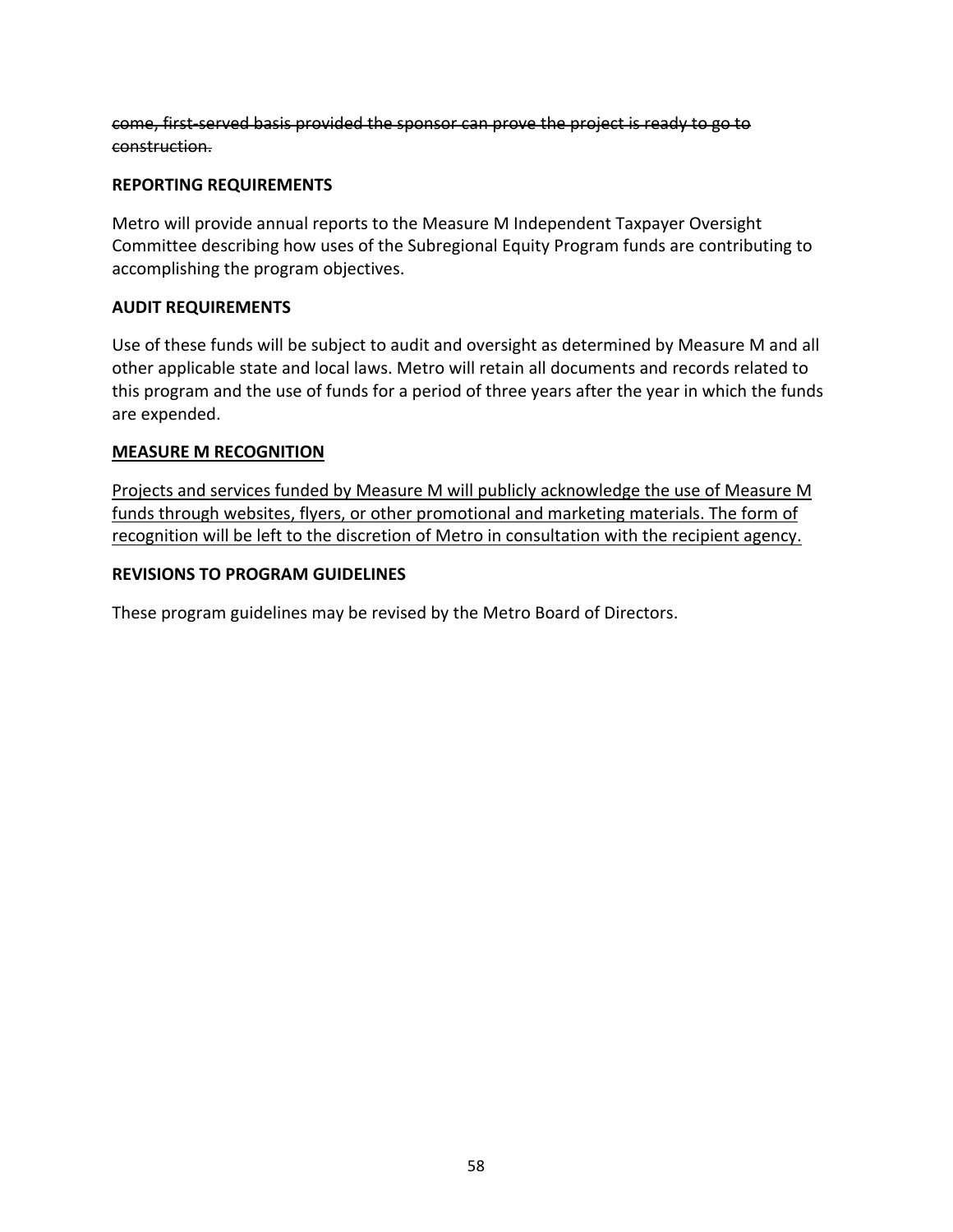#### **INTRODUCTION**

Measure M was approved by the voters of Los Angeles County on November 8, 2016 to improve transportation and ease traffic congestion consistent with the Measure M Ordinance. These guidelines summarize the funding policies and administrative procedures for the Measure M 1% Regional Rail program, including the required metrics to increase the allocation from 1% to 2% beginning in 2039. These funds shall not be eligible for Los Angeles County Metropolitan Transportation Authority (Metro) operated bus, light rail, or heavy rail transit services.

#### **PROGRAM OBJECTIVES**

As defined in Section 3 of the Measure M Ordinance, Regional Rail "means regional commuter rail service within Los Angeles County, including operating, maintenance, expansion, and state of good repair."

Regional commuter rail services in Los Angeles County are currently provided on behalf of Metro by the Southern California Regional Rail Authority (SCRRA) under the brand name Metrolink. The SCRRA is a Joint Powers Authority (JPA) representing the transportation commissions of Los Angeles, Orange, Riverside, San Bernardino and Ventura counties in which Metro is a Member Agency. Metrolink trains operate across a six‐county network, which includes a portion of northern San Diego County.

#### **PROGRAM AMOUNT AND ALLOCATION PERIOD**

This is a program funded by the Measure M sales tax with no sunset, beginning on July 1, 2017. Every year Metro shall allocate 1% of all net revenues derived from the tax for investment in regional commuter rail activities.

#### **ALLOCATION METHODOLOGY**

Funds will be allocated annually at the discretion of, and in amounts determined by, the Metro Board of Directors.

#### **ELIGIBLE RECIPIENTS**

The Los Angeles County Metropolitan Transportation Authority for Commuter Rail Investments in or benefitting Los Angeles County, and the Southern California Regional Rail Authority, or its successor.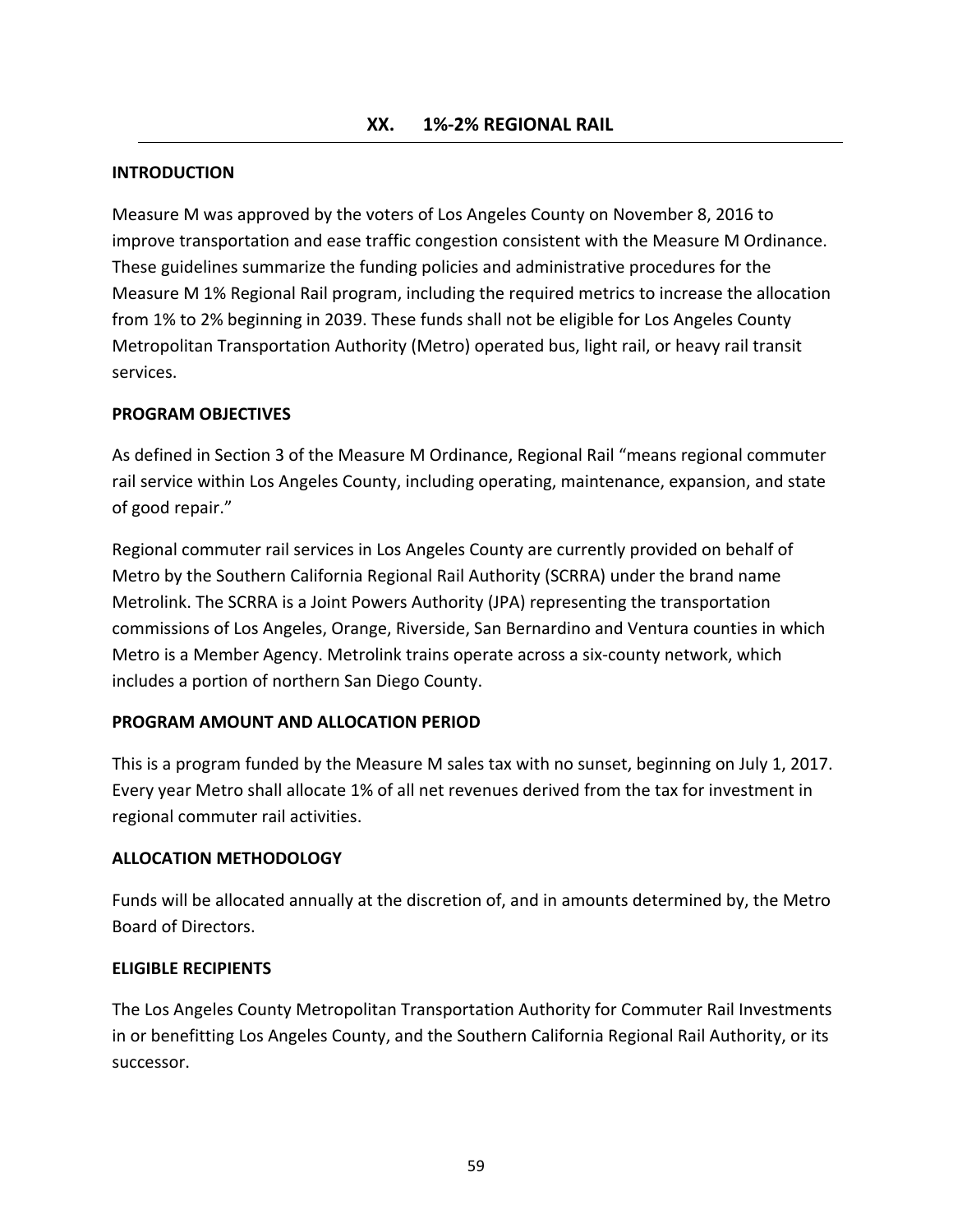# **ELIGIBLE USES**

Eligible expenses include the costs of regional commuter rail operations and services for Los Angeles County. Examples of eligible expenses include operations, maintenance, system expansion, state of good repair, capital projects, feasibility studies and any other expenses that will contribute to meet the program objectives.

## **FUNDING EXPANSION**

Section 7 of the Measure M Ordinance includes the provision that, "no earlier than July 1, 2039, the Metro Board of Directors shall increase the percentage of Net Revenues allocated to the Regional Rail program from 1% to 2% provided that the recipients satisfy certain performance criteria, which shall be adopted by the Metro Board of Directors."

Performance criteria shall be periodically reviewed by the Board. This review will include the evaluation of Operating, Cost Containment, and Investment criteria outlined belowgoals.

# Operating goals shall include the ongoing evaluation attainment of the following standards:

- Service Reliability and On-Time-Performance (OTP): The operator of regional commuter rail services in Los Angeles County shall maintain an average OTP of not less than 90% of scheduled operations measured on a rolling 24 month average.
- Achievement of less than 20 train delays per month due to Mechanical Issues as defined in the SCRRA's adopted Strategic Plan.
- Grow The growth and retention of retain ridership based on three (3) year average ridership changes. As a comparable industry benchmark, the Board shall consider +hat are at or above the average of the top 10 commuter rail operators as measured by the National Transit Database (NTD) or its successor index, or other alternative benchmarks as identified by the Metro Board.
- $\bullet$  To ensure a safe operating environment, the Board shall consider the rate of by reducing train accidents and passenger and employee injuries as measured by incidents per 100,000 train miles. The data shall be compiled and conform to standards as required by the Federal Railroad Administration (FRA) or its successor agency. at or above of the top 10 commuter rail operators as measured in the National Transit Database (NTD) or its successor index.

# Cost Containment goals shall include the ongoing attainment evaluation of the following standards:

 To ensure the efficient use of agency resources, the Board shall consider the growth in operating costs per revenue train mile and changes in the required Metro financial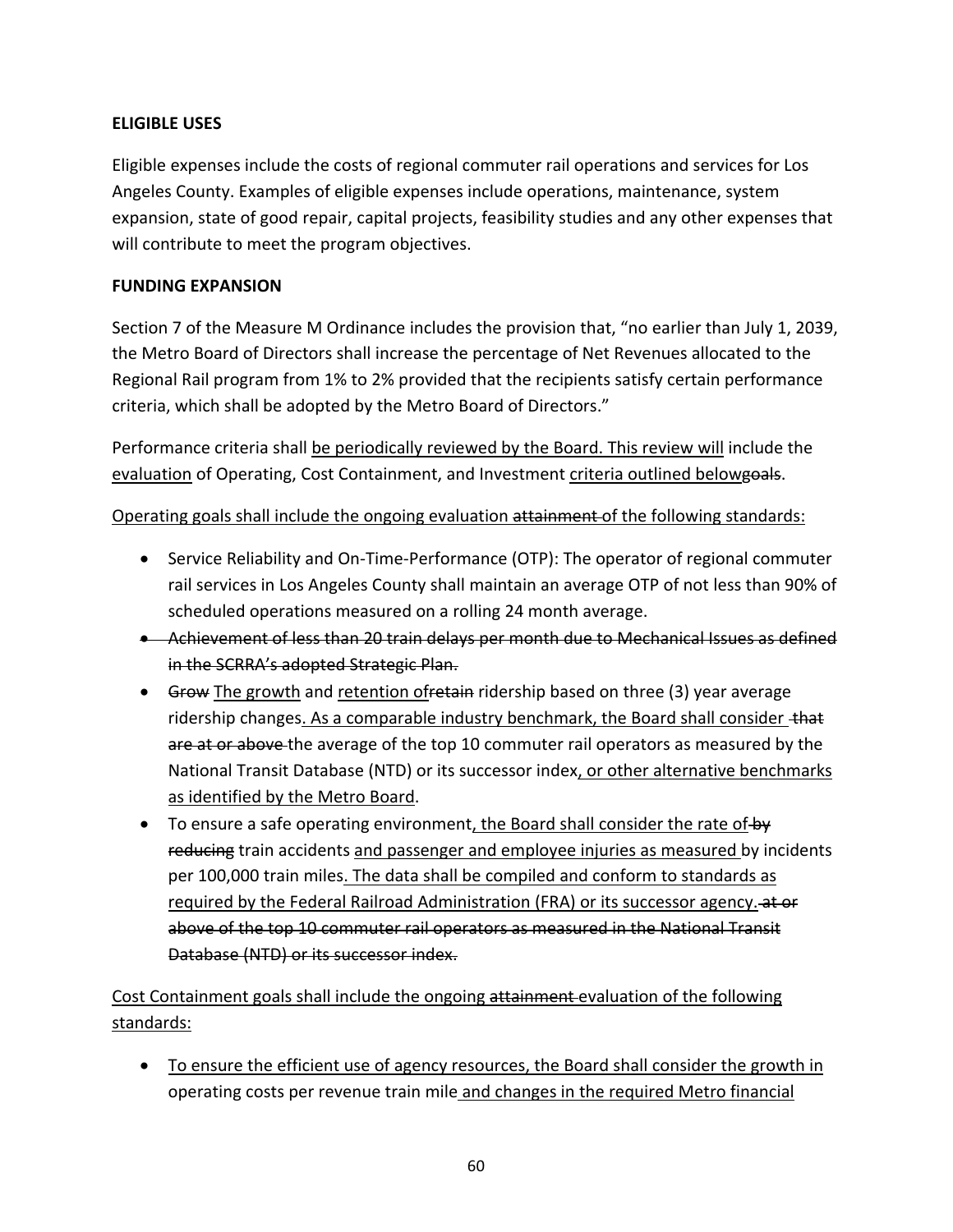contribution for the provision of commuter rail services in Los Angeles County. These values shall be reported and measured annually and on a rolling 3 year basis. As a comparable industry benchmark, the Board shall consider-shall not exceed the average costs per revenue train mileincrease of the top 10 commuter rail operators as measured by the National Transit Database (NTD) or its successor index, or other index as identified by the Metro Board.

• The Board shall also consider Total Revenue Recovery, including Fares and other Operating Revenues, and their relation to totalshall meet or exceed 50% of operating costs on an annual basis as measured on a 3 year rolling average.

# Investment goals shall include and be measured by the following standards:

The SCRRA, successor agency, or agency providing regional commuter rail services for LA County, shall provide Metro a detailed asset management plan (State of Good Repair) for Metro owned or shared commuter rail assets that reflects both a fiscally constrained 5‐year plan of proposed actions as well as a 10‐year unconstrained plan to identify Right‐Of‐Way (ROW), revenue equipment, capital projects, and other asset maintenance requirements. This plan shall be updated, at minimum, on a biannual basis.

As referenced above, the ten largest commuter rail operators shall be measured on the basis of total operating costs for the provision of commuter rail services as reported through the National Transit Database (NTD).

### **FUND DISBURSEMENT**

Funds will be disbursed after:

- A Memorandum of Understanding (MOU) between the recipient and Metro has been executed; or
- After approval by the Metro Board of Directors and applied towards an approved program of Regional Rail investment and subject to all Metro policies and procedures.

### **LAPSING REQUIREMENT**

Given the objective of the program to improve transit service, recipients are encouraged to spend these funds in a timely manner.

Recipients have four years, which is the year of allocation plus three years, to spend the funds allocated through this program. All invoices must be submitted no later than one year after the four year program. Metro staff may grant extensions on a case‐by‐case basis, accompanied by adequate documentation of justification of the need for the extension request.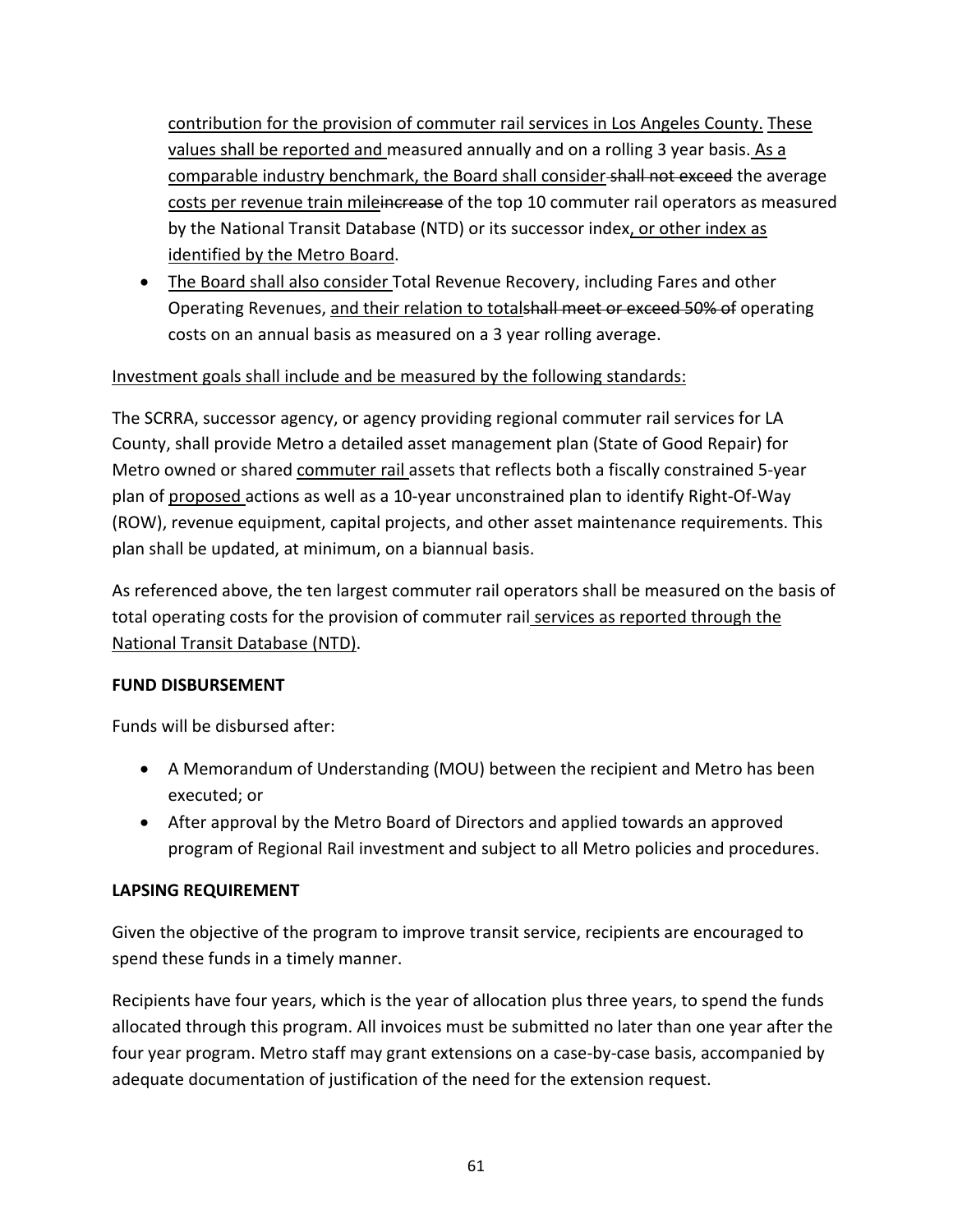### **REPORTING REQUIREMENTS**

Eligible recipients will provide an annual report to Metro describing how uses of Measure M funds are contributing to accomplishing the program objectives. In addition, eligible recipients will be required to prepare quarterly reports on the status of performance criteria outlined above. These quarterly reports shall be submitted to Metro for review by the Independent Taxpayer Oversight Committee.

### **AUDIT REQUIREMENTS**

Use of these funds will be audited as part of the annual audit of each recipient. Any organization receiving and utilizing these funds will retain all documents and records related to this program and the use of funds for a period of three years after the year in which the funds are expended.

### **MEASURE M RECOGNITION**

All operators are encouraged to recognize projects and services that are funded using Measure M funds. Examples include websites, car cards, schedules, other promotions and marketing materials. This will be left to the discretion of each operator.

### **REVISIONS TO PROGRAM GUIDELINES**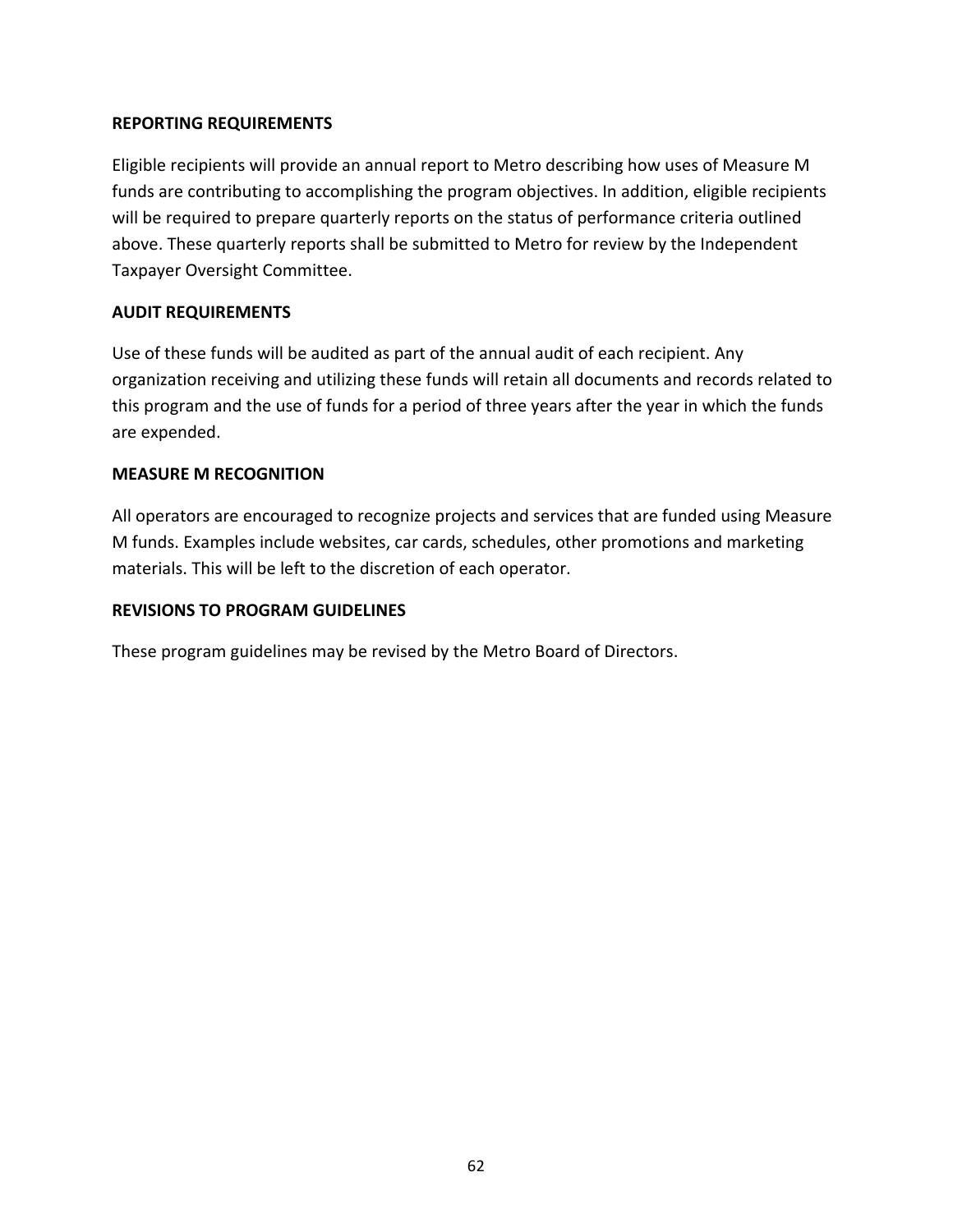### **INTRODUCTION**

Measure M was approved by the voters of Los Angeles County on November 8, 2016 to improve transportation and ease traffic congestion consistent with the Measure M Ordinance. These guidelines summarize the funding policies and administrative procedures for Measure M Metro Rail Operations for the Los Angeles County Metropolitan Transportation Authority (Metro).

#### **PROGRAM OBJECTIVES**

As defined in Section 3 of the Measure M Ordinance, Metro Rail Operations "means service delivery for operating and regular and preventative maintenance for Metro Rail Lines as defined in guidelines adopted by the Metro Board of Directors, as well as Metro State of Good Repair." Metro State of Good Repair "means the repair, rehabilitation, and replacement required to maintain reliable, safe, effective, and efficient rail transit services."

#### **PROGRAM AMOUNT AND ALLOCATION PERIOD**

This is a program funded by the Measure M sales tax with no sunset, beginning on July 1, 2017. Every year Metro shall allocate 5% of all net revenues derived from the tax solely for Metro Rail Operations.

#### **ALLOCATION METHODOLOGY**

Funds will be allocated to Metro exclusively for Metro Rail Operations. In addition, Metro may expend some portion or all of these funds for Metro State of Good Repair. Allocations and uses for Metro State of Good Repair are further defined in the "Program Guidelines for 2% Metro State of Good Repair."

#### **ELIGIBLE RECIPIENTS**

Metro shall be the sole recipient of Metro Rail Operations funds, as defined in the Measure M Ordinance.

#### **ELIGIBLE USES**

Eligible expenses include operating, regular and preventative maintenance for existing and new Metro Rail Lines, as well as the repair, replacement, and rehabilitation of Metro assets required for its rail transit vehicle fleet, systems and engineering, and stations. Examples of eligible expenses include, but are not limited to, the following: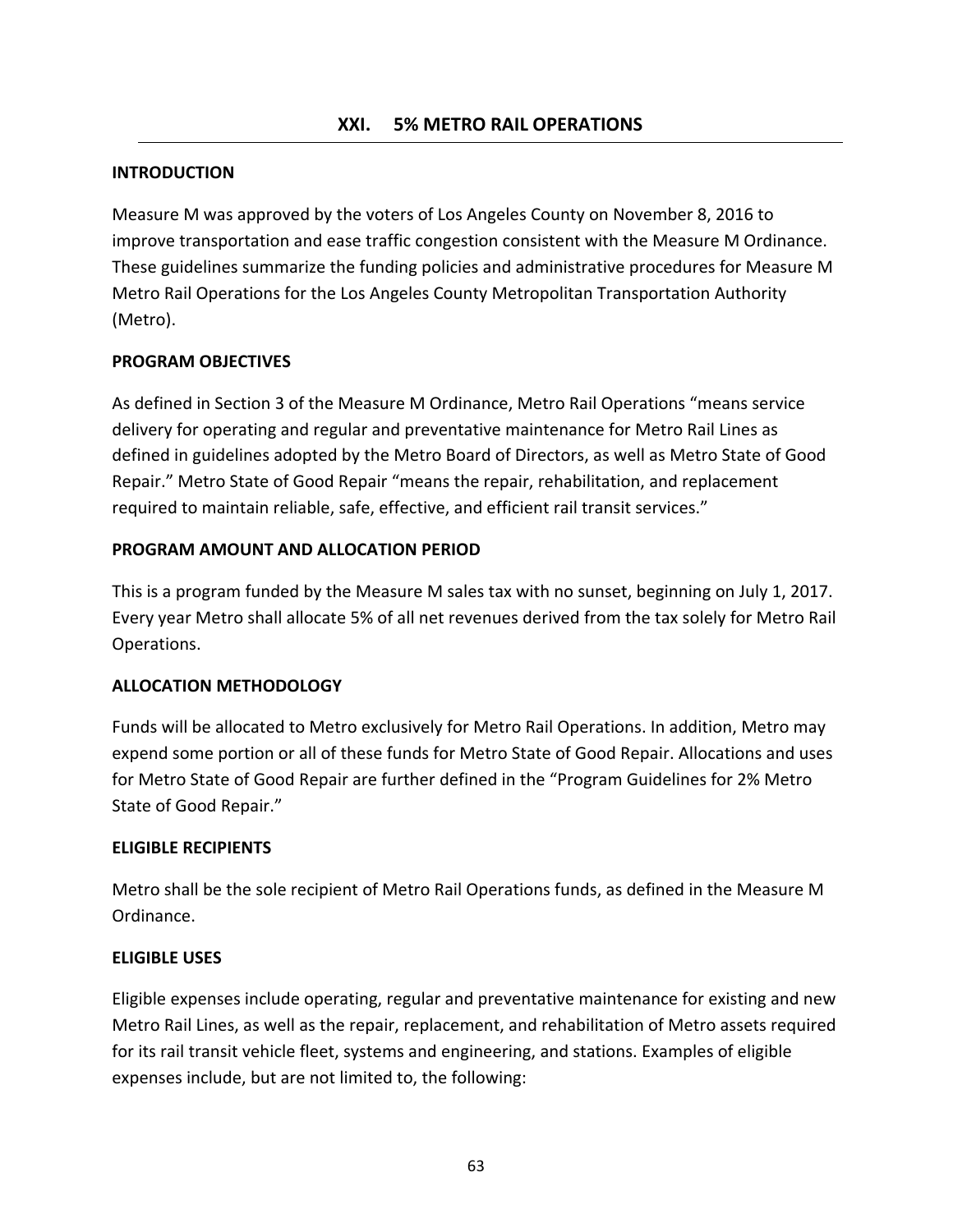- Rail transit operations, exclusive of bus bridges required for capital projects or disruptions in service
- Rail transit maintenance, including daily check-ups, cleaning, and repairs
- Rail transit communications, signals, power, controls, and track systems and engineering operations and upkeep
- Rail vehicle overhaul, midlife, and acquisition
- Maintenance and component replacement of rail communications, signals, power, controls, and track systems and engineering
- Rail station upkeep, repairs, and maintenance, including, but not limited to, fare gates, ticket vending machines (TVMs), transit passenger information system (TPIS) systems, and lighting
- Fare collection system and equipment

### **RESERVE/CARRYOVER REQUIREMENTS**

Given the objective of the program to address Metro Rail Operations, Metro is encouraged to spend these funds in a timely manner. However, Metro may reserve or carryover its allocation to the next fiscal year.

### **REPORTING REQUIREMENTS**

Metro will provide quarterly reports to the Measure M Independent Taxpayer Oversight Committee describing how uses of Measure M 5% Metro Rail Operations funds are contributing to accomplishing the program objectives.

Measure M funds may be used to supplement existing state, federal, and local transit funds in order to maintain the provision of the existing transit services in the event of a current or projected funding shortfall.

#### **AUDIT REQUIREMENTS**

Use of these funds will be subject to audit and oversight as determined by Measure M and all other applicable state and local laws. Metro will retain all documents and records related to this program and the use of funds for a period of three years after the year in which the funds are expended.

### **MEASURE M RECOGNITION**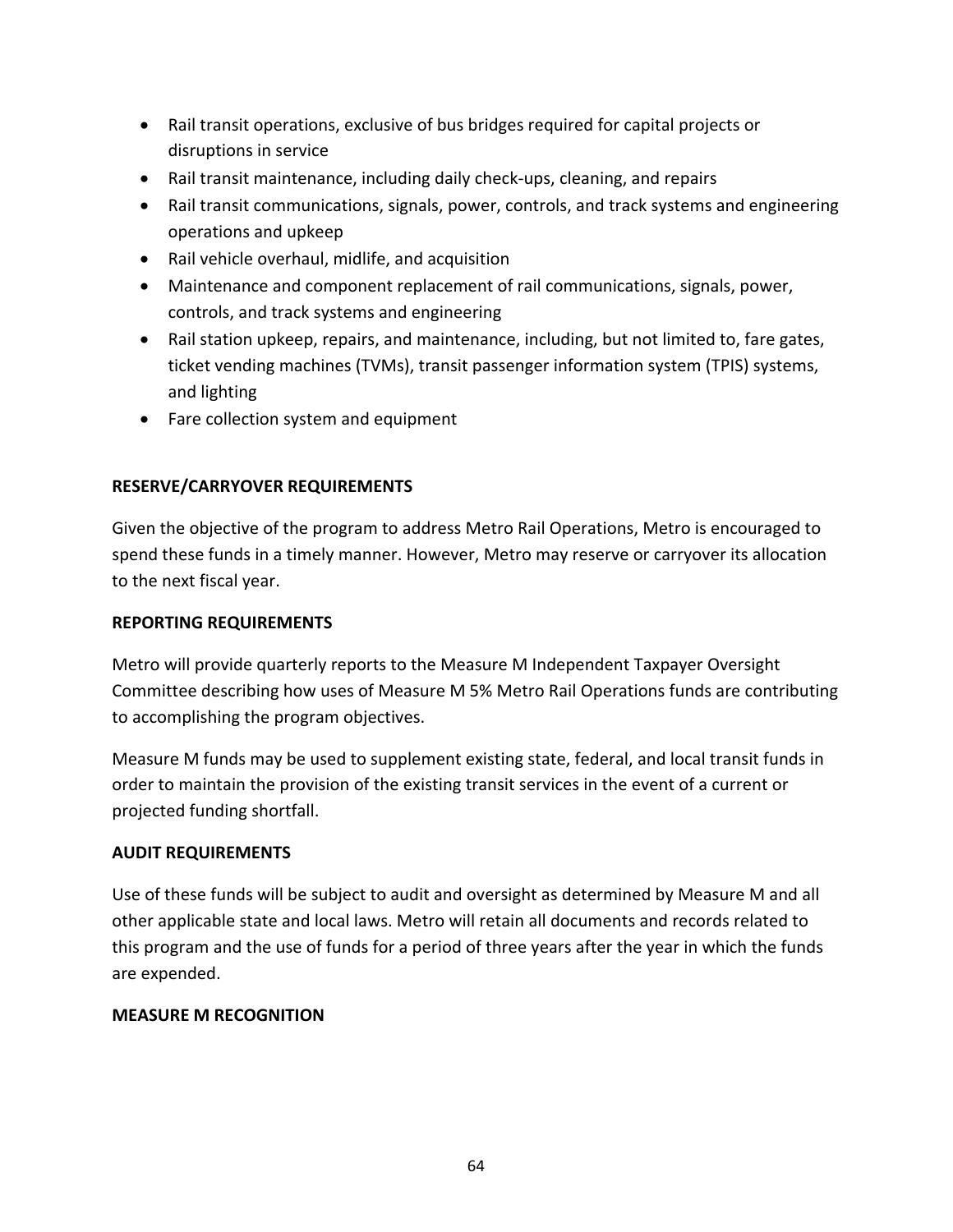Projects and services funded by the Measure M Metro Rail Operations program will recognize the use of Measure M funds. Examples include websites, car cards, schedules, other promotions and marketing materials. This will be left to the discretion of Metro.

### **REVISIONS TO PROGRAM GUIDELINES**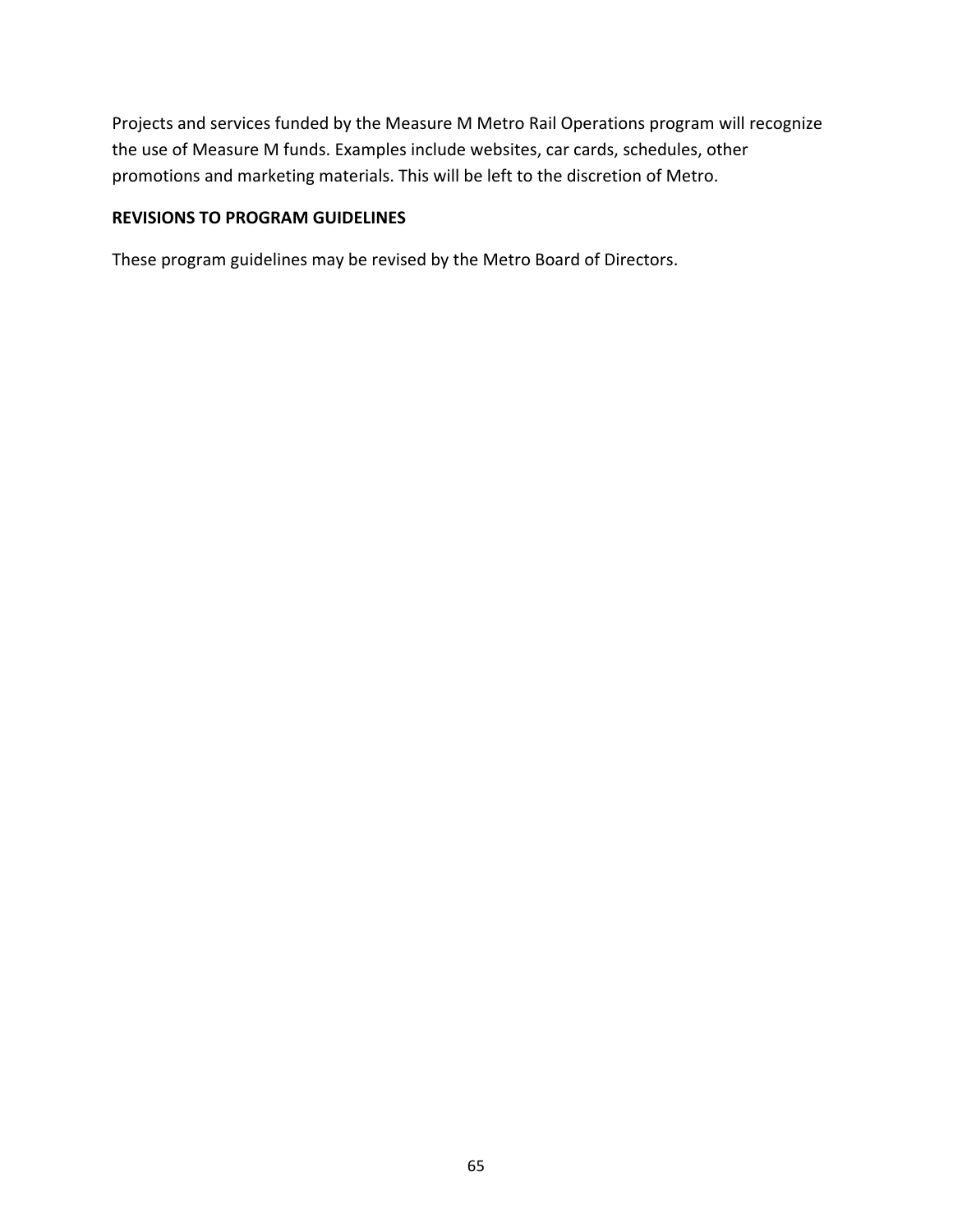## **INTRODUCTION**

Measure M was approved by the voters of Los Angeles County on November 8, 2016 to improve transportation and ease traffic congestion consistent with the Measure M Ordinance. These guidelines summarize the funding policies and administrative procedures for the Measure M 20% Transit Operations program for the Los Angeles County Metropolitan Transportation Authority (Metro) and Municipal Operators.

# **PROGRAM OBJECTIVES**

As defined in Section 3 of the Measure M Ordinance, Transit Operations "means countywide transit service operated by Metro and the Included and Eligible Municipal Operators receiving funds allocated through a Board‐adopted Formula Allocation Procedure (FAP)." The purpose of the Measure M 20% Transit Operations program is to improve countywide transit service operations, maintenance, and expansion. The intent of Measure M is to increase revenues available for the public transit system. The program is flexible to allow each operator to determine how best to accomplish making public transportation more convenient, affordable, and improve quality of life.

# **PROGRAM AMOUNT AND ALLOCATION PERIOD**

This is a program funded by the Measure M sales tax with no sunset, beginning on July 1, 2017. Every year Metro shall allocate 20% of all net revenues derived from the tax for transit operations to all existing eligible and included municipal transit operators in the County of Los Angeles and to Metro.

# **ALLOCATION METHODOLOGY**

Funds will be allocated among the included and eligible municipal operators according to the shares calculated by the Formula Allocation Procedure (FAP) for the year in which funds are allocated. The allocations to the eligible and included municipal operators and Metro for this program shall be made solely from the revenues derived from the Measure M 20% funds, and not from other local discretionary sources. Measure M 20% services will not be included in the Foothill Mitigation Calculation.

# **ELIGIBLE RECIPIENTS**

All included and eligible municipal operators and Metro participating in the FAP are eligible to receive these funds. Eligible recipients are those operators that were in existence when the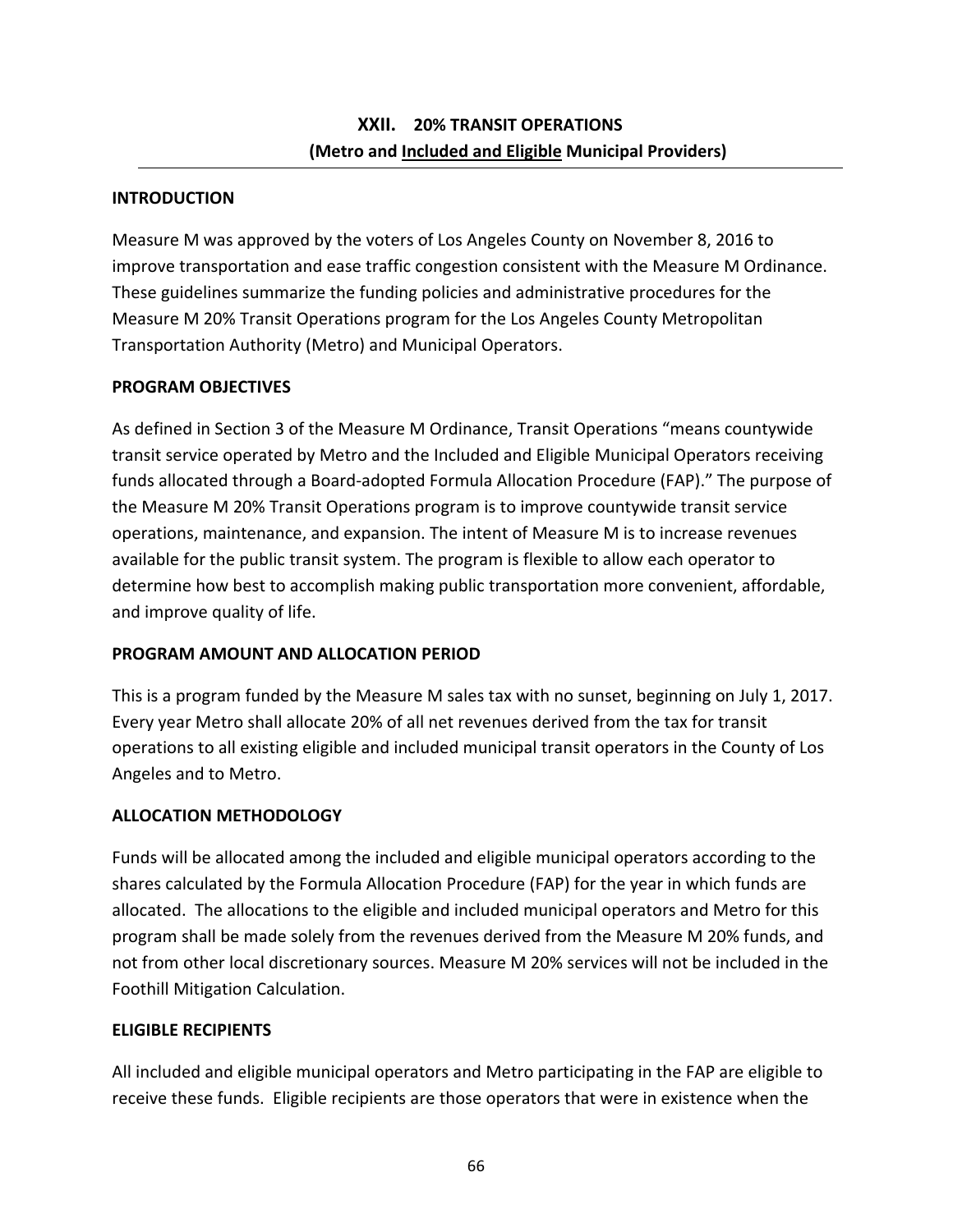Measure M program was approved by the voters of Los Angeles County (California) and include the following:

- City of Arcadia
- City of Claremont
- City of Commerce
- City of Culver City
- Foothill Transit
- City of Gardena
- City of La Mirada
- Long Beach Transit
- City of Montebello
- City of Norwalk
- City of Redondo Beach
- City of Santa Monica
- City of Torrance
- Antelope Valley Transit Authority
- City of Santa Clarita
- Los Angeles Department of Transportation
- Los Angeles County Metropolitan Transportation Authority Operations

### **ELIGIBLE USES**

Eligible expenses include operations for transit service, maintenance, and expansion, and any other operating expenses that will contribute to meet the above program purpose and/or objectives. For Metro, these funds are also eligible to be used for Metro Rail operations, and as secondary Metro Rail State of Good Repair and pilot programs for new transit services. Metro will develop policies that will define and establish criteria for implementing pilot programs.

#### **MAINTENANCE OF EFFORT**

Senate Bill No. 767 (De Leon) states that funds allocated by Metro to eligible and included municipal operators shall be used for transit operations and shall not supplant any funds authorized by other provisions of law and allocated by Metro to the eligible and included municipal operators for public transit. In addition to implementing new transit services and programs, eligible recipients may use Measure M 20% funds to supplement existing state, federal, and local transit funds in order to maintain the provision of the existing transit services in the event of a current or projected funding shortfall. Metro staff reserves the right to request appropriate documentation from eligible recipients to support the existence of a funding shortfall.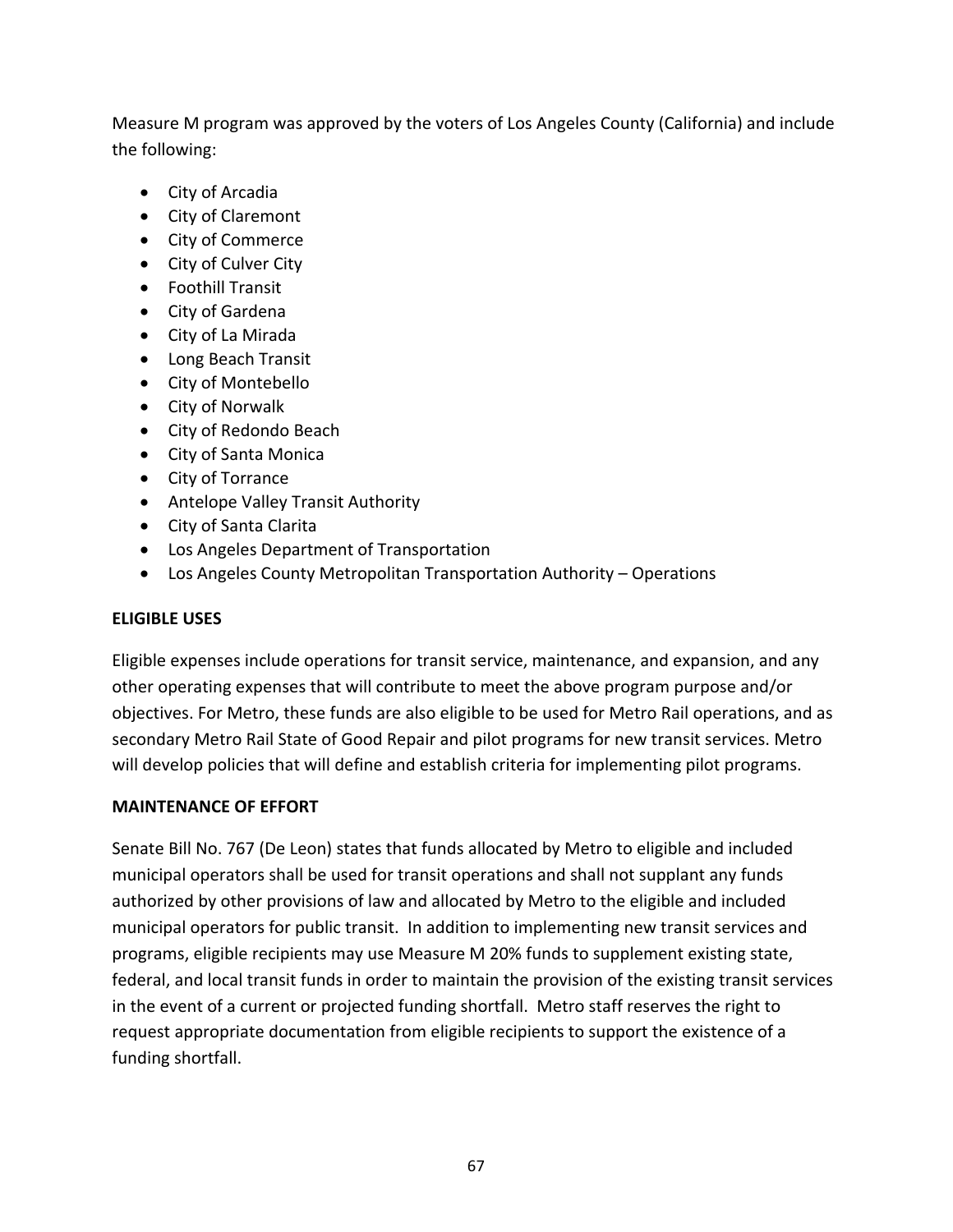For Metro, Senate Bill No. 767 (De Leon) states that funds allocated by Metro to itself shall be used for transit operations and shall not supplant funds from any other source allocated by Metro to itself for public transit operations (Attachment B – Senate Bill No. 767).

Measure M funds shall not supplant any local return fund contributions made toward the operations of a transit system.

# **FUND DISBURSEMENT**

Funds will be disbursed after a Memorandum of Understanding (MOU) between the operator and Metro has been executed and the operator has submitted to Metro a Measure M 20% Improvement Plan showing the assignment of that fiscal year's funds. The Measure M 20% Improvement Plan should include a description of how these funds will be spent. The plan should explain how these services will meet the program objective and benefit transit users. The Measure M 20% Improvement Plan may be amended by the operator in coordination with Metro's Local Programming staff. Funds for operating purposes will be disbursed monthly in equal portions of an operator's allocation once an invoice for the annual allocation amount is received from that operator.

All interest accrued on the Measure M 20% transit operations fund will be reallocated annually through the FAP and according to these guidelines.

# **RESERVE/CARRYOVER REQUIREMENTS**

An operator may reserve or carryover its allocation to the next fiscal year; however, the funds will retain their original year of allocation for the purpose of applying the lapsing requirement.

An operator may assign its funds for a given fiscal year to another operator that is able to use them according to the program, purpose, and objectives and within the lapsing requirement timeframe. Fund trade will not be allowed using Measure M 20% funds.

### **LAPSING REQUIREMENT**

Given the objective of the program to improve transit service, operators are encouraged to spend these funds in a timely manner.

Operators have three years, which is the year of allocation plus two years, to spend the funds allocated through this program. Metro may grant extensions on a case‐by‐case basis, accompanied by adequate documentation of justification of the need for the extension request. The appeal of any lapsing funds will be submitted to Metro, in consultation with Bus Operations Subcommittee (BOS), and subject to approval by the Metro Board of Directors, with any lapsed funds reverting back to the Measure M 20% fund for reallocation to eligible recipients.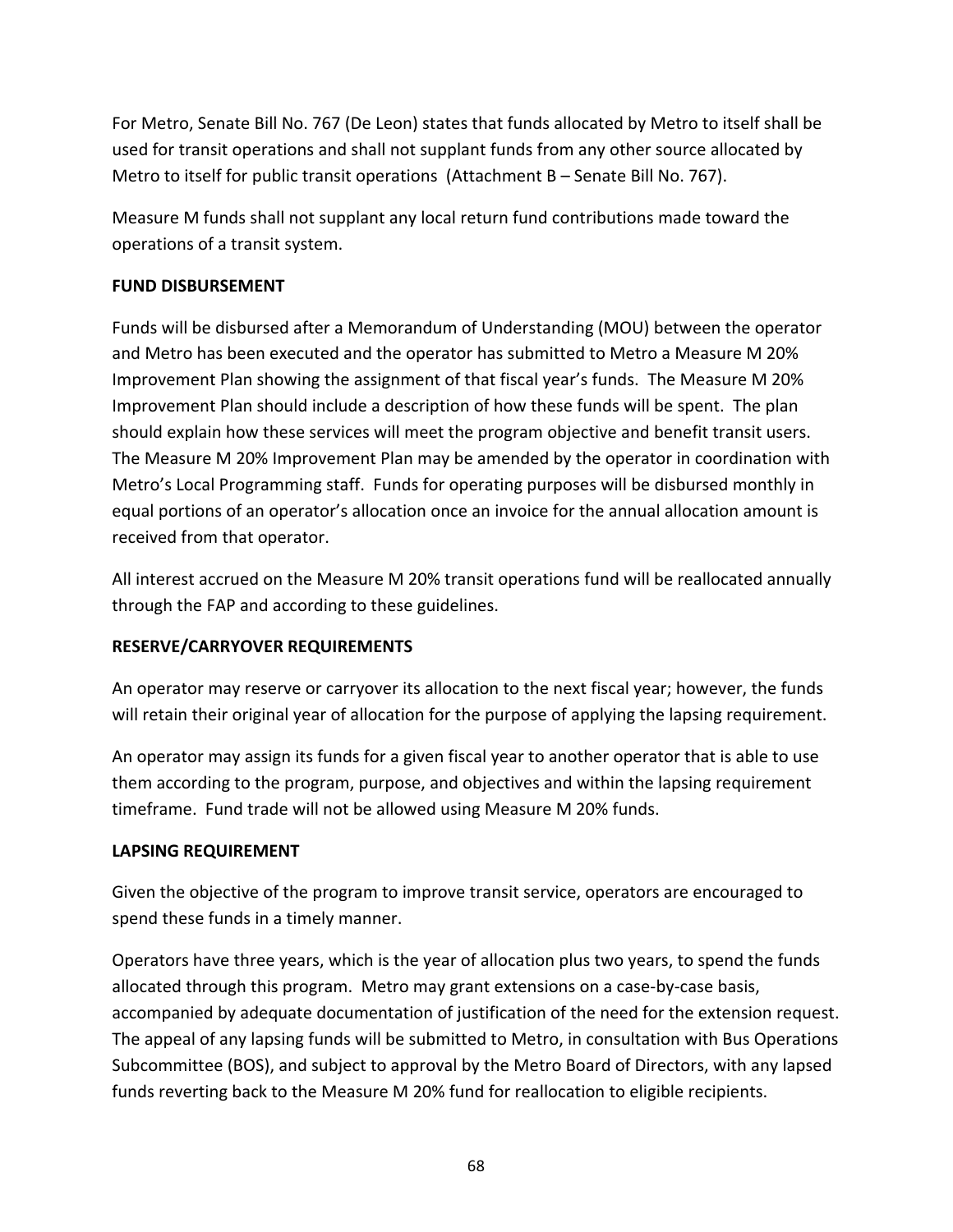#### **REPORTING REQUIREMENTS**

Operators will provide quarterly reports to Metro describing how uses of Measure M 20% funds are contributing to accomplishing the program objectives. Metro will compile the operators' quarterly reports into a regional Measure M 20% Program update for the Metro Board and the Measure M Independent Taxpayer Oversight Committee. The quarterly reports are in addition to the annual Improvement Plan. All service funded with Measure M 20% Transit Operations proceeds will be included in the FAP, and reported separately on the Transportation Performance Measurement forms. Measure M Funds may be used to supplement existing state, federal, and local transit funds in order to maintain the provision of the existing transit services in the event of a current or projected funding shortfall. Measure M 20% Funds used for expansion may only be included in the FAP if there is an overall service level increase (as evidenced in the National Transit Database Report).

#### **AUDIT REQUIREMENTS**

Use of these funds will be audited as part of the annual audit of each municipal operator. Those operators that perform their own audit shall consult with Metro for a scope of work, which covers the Measure M 20% audit requirement. The audit shall include in the scope of work compliance with the Maintenance of Effort provision and exceptions to that provision will be reported as a finding. Operators will retain all documents and records related to this program and the use of funds for a period of three years after the year in which the funds are expended.

#### **MEASURE M RECOGNITION**

All operators are encouraged to recognize projects and services that are funded using Measure M funds. Examples include websites, car cards, schedules, other promotions and marketing materials. This will be left to the discretion of each operator.

#### **REVISIONS TO PROGRAM GUIDELINES**

These guidelines cannot be changed without consensus from the eligible recipients, as defined in these guidelines, and upon approval of the Metro Board of Directors.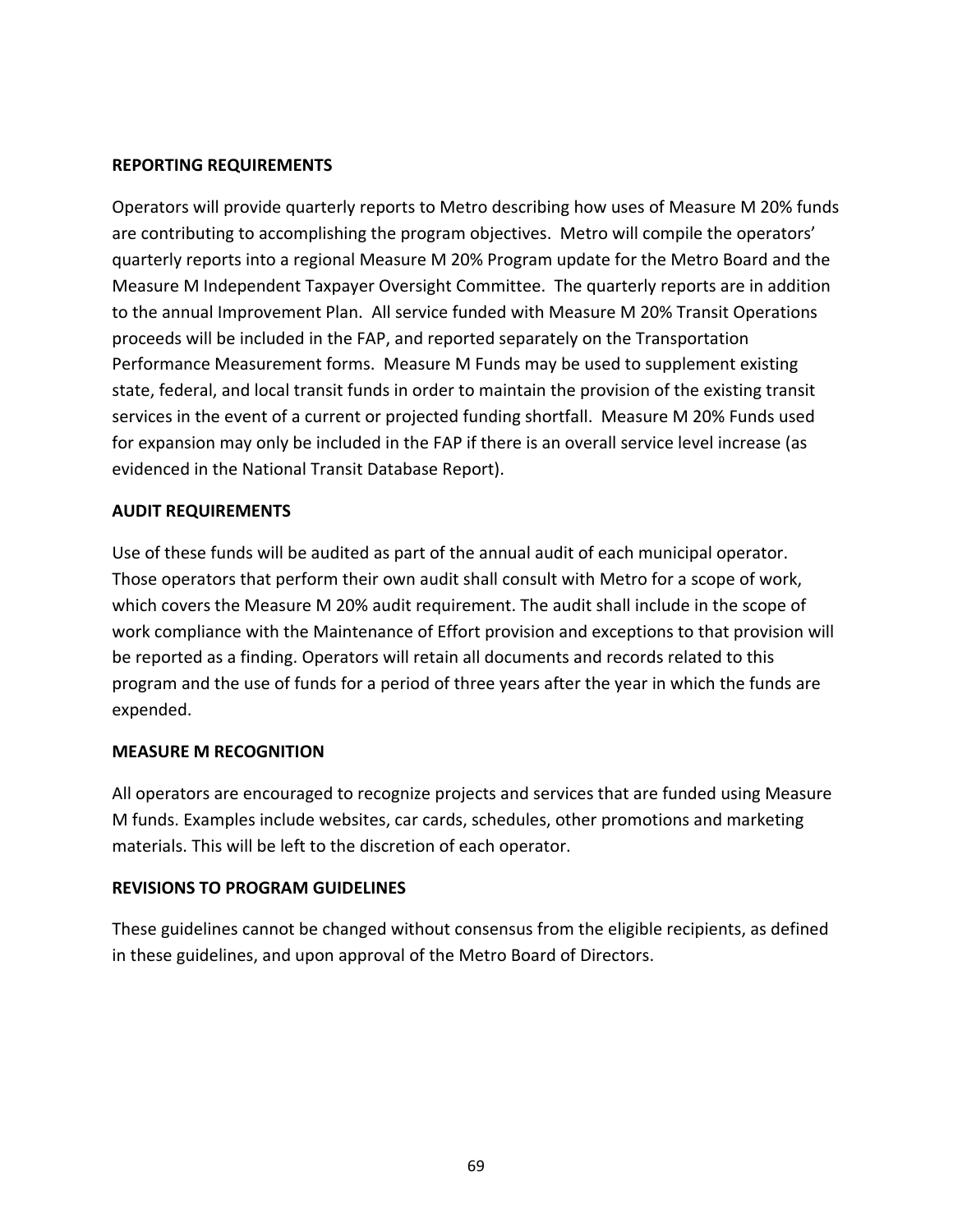# **XXIII. 2% ADA PARATRANSIT FOR THE DISABLED; METRO DISCOUNTS FOR SENIORS AND STUDENTS**

### **INTRODUCTION**

Measure M was approved by the voters of Los Angeles County on November 8, 2016 to improve transportation and ease traffic congestion consistent with the Measure M Ordinance. These guidelines summarize the funding policies and administrative procedures for the Measure M 2% program for:

- A) ADA paratransit for people with disabilities; and
- B) Los Angeles County Metropolitan Transportation Authority (Metro) discounts for seniors and students.

### **PROGRAM OBJECTIVES**

The purpose of this Measure M 2% program is:

- A) To maintain and improve the service performance of ADA paratransit services for people with disabilities in Los Angeles County. As defined in Section 3 of the Measure M Ordinance, ADA paratransit "means paratransit service for the disabled as provided or by the Americans with Disabilities Act;" and
- B) To fund Metro discounts for seniors and students.

In addition, this program will aim to bridge the mobility gap for older adults by designing programs to provide older adults and people with disabilities with the knowledge, practice and confidence to safely and independently travel on public transportation.

### **PROGRAM AMOUNT AND ALLOCATION PERIOD**

This is a program funded by the Measure M sales tax with no sunset, beginning on July 1, 2017. Every year Metro shall allocate 2% of all net revenues derived from the tax to the program objectives set out above.

### **ALLOCATION METHODOLOGY**

The program funds will be allocated annually based on budgetary needs, with ADA as a priority, for a maximum of 75% for ADA paratransit, and a minimum of 25% for Metro discounts for seniors and students. Any unused funds will revert back to the 2% ADA Paratransit for the Disabled and Metro Discounts for Seniors and Students pool of funds to be redistributed in the following fiscal year.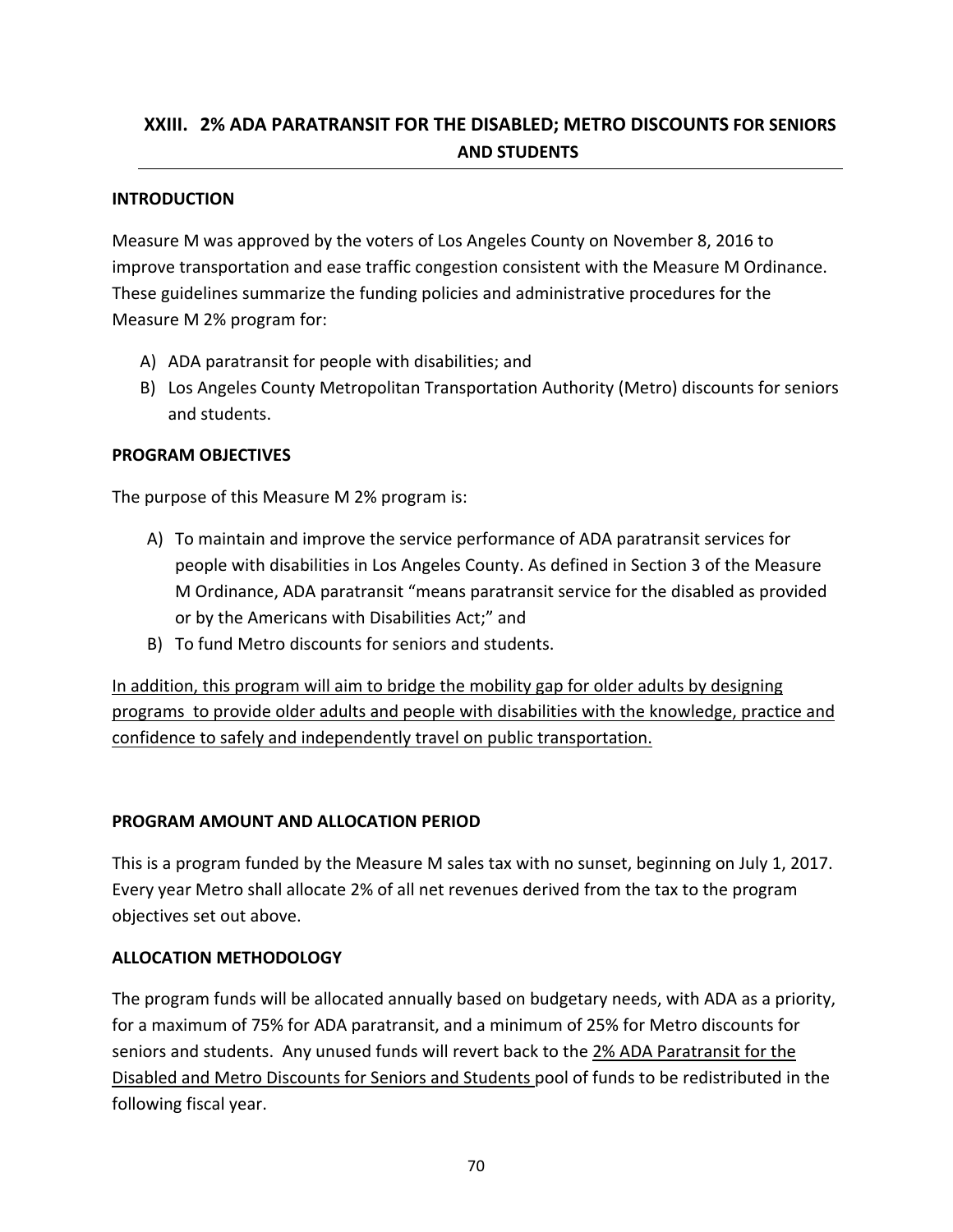#### **ELIGIBLE RECIPIENTS**

- A) For the ADA paratransit portion, any transportation agency that provides ADA paratransit services on behalf of Los Angeles County fixed route transit operators and Metro are eligible to receive the program funds. In Los Angeles County, ADA paratransit is currently provided by Access Services on behalf of fixed‐route transit operators countywide. If there are any changes to eligible ADA paratransit providers, the content of these guidelines should be revisited.
- B) For the Metro discounts for seniors and students portion, all funds will be allocated to Metro to fund the fare subsidy program described in Appendix B/Attachment A.

### **ELIGIBLE USES**

- A) For the ADA paratransit portion, eligible uses include ADA paratransit operating expenses, capital expenses expenses (including innovative technology), and activities to enhance ADA paratransit services provided by the eligible recipients as described above. Up to 10% of the ADA paratransit funds (maximum of 75% for ADA paratransit) may also be used for activities that encourage the use of other transportation options (besides ADA paratransit) by older adults and people with disabilities, such as Travel Training and other innovative programs in coordination with Metro.
- B) For the Metro discounts for seniors and students portion, funds will be allocated to the fare subsidy program described in Appendix B/Attachment A.

### **FUND DISBURSEMENT**

- A) For the ADA paratransit portion, funds will be disbursed after a Memorandum of Understanding (MOU) between each eligible ADA paratransit provider and Metro has been executed.
- B) For the Metro discounts for seniors and students portion, Metro will be the sole recipient, and all such monies will be used to fund the discounts as described in Attachment A.

### **REPORTING REQUIREMENTS**

A) Eligible recipients will provide an annual report to Metro describing how uses of Measure M 2% funds are contributing to accomplishing the program objectives. In addition, eligible recipients will be required to prepare quarterly reports on the status of performance metrics as specified in the MOU. These quarterly reports shall be submitted to Metro for review by the Independent Taxpayer Oversight Committee.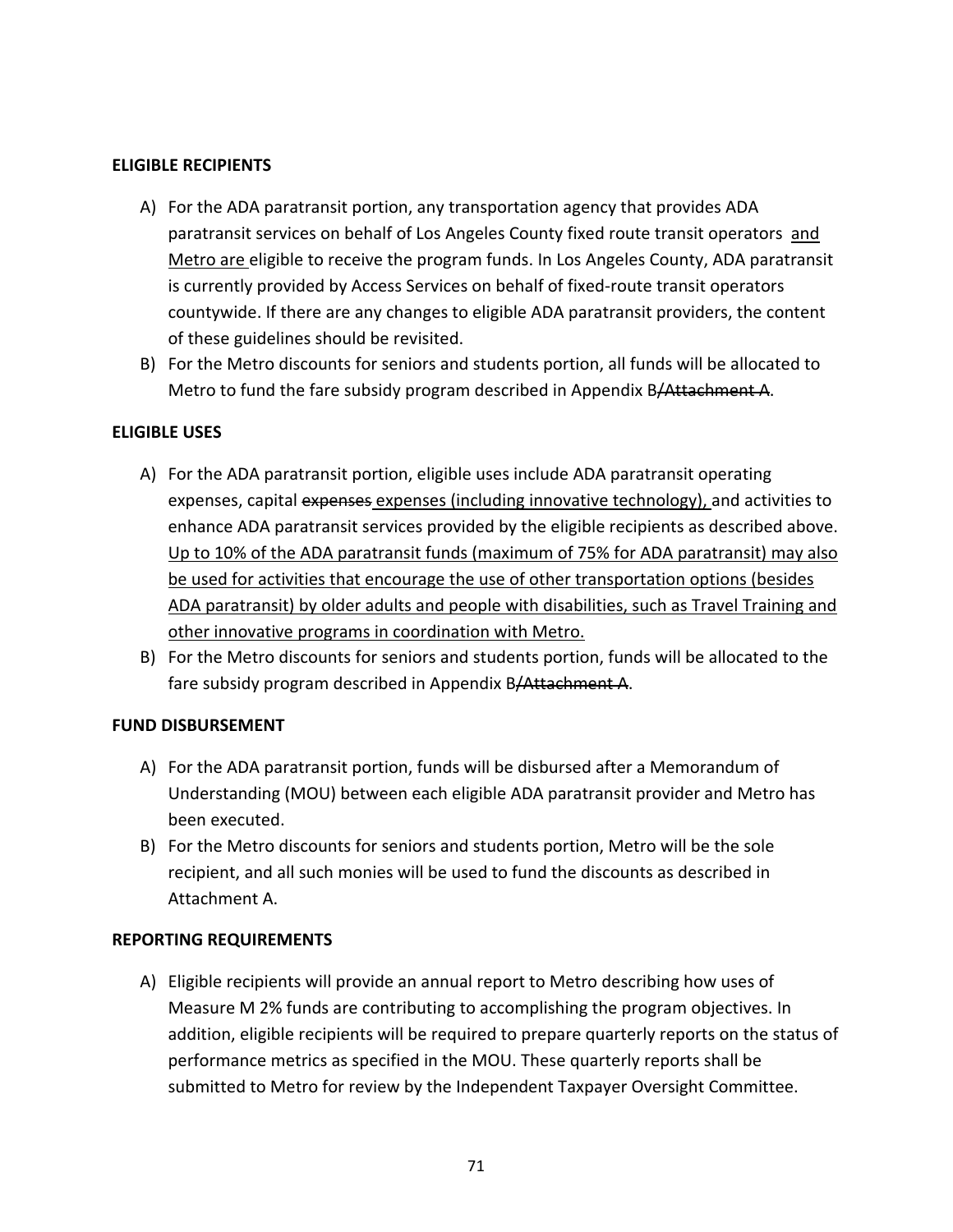B) Metro will be required to report quarterly to the Independent Taxpayer Oversight Committee on the status and utilization of the fare subsidy program described in Attachment A.

### **AUDIT REQUIREMENTS**

- A) Use of these funds by ADA paratransit providers will be audited as part of Metro's Consolidated Audit program.
- B) Use of these funds for Metro discounts for seniors and students will be audited as part of Metro's Consolidated Audit program.

### **MEASURE M RECOGNITION**

All recipients are encouraged to recognize projects and services that are funded using Measure M funds. Examples include websites, car cards, schedules, other promotions and marketing materials. This will be left to the discretion of each recipient.

### **REVISIONS TO PROGRAM GUIDELINES**

These program guidelines may be revised by the Metro Board of Directors. Future Board‐ adopted changes to the fare subsidy program described in Appendix B/Attachment A shall automatically append these guidelines.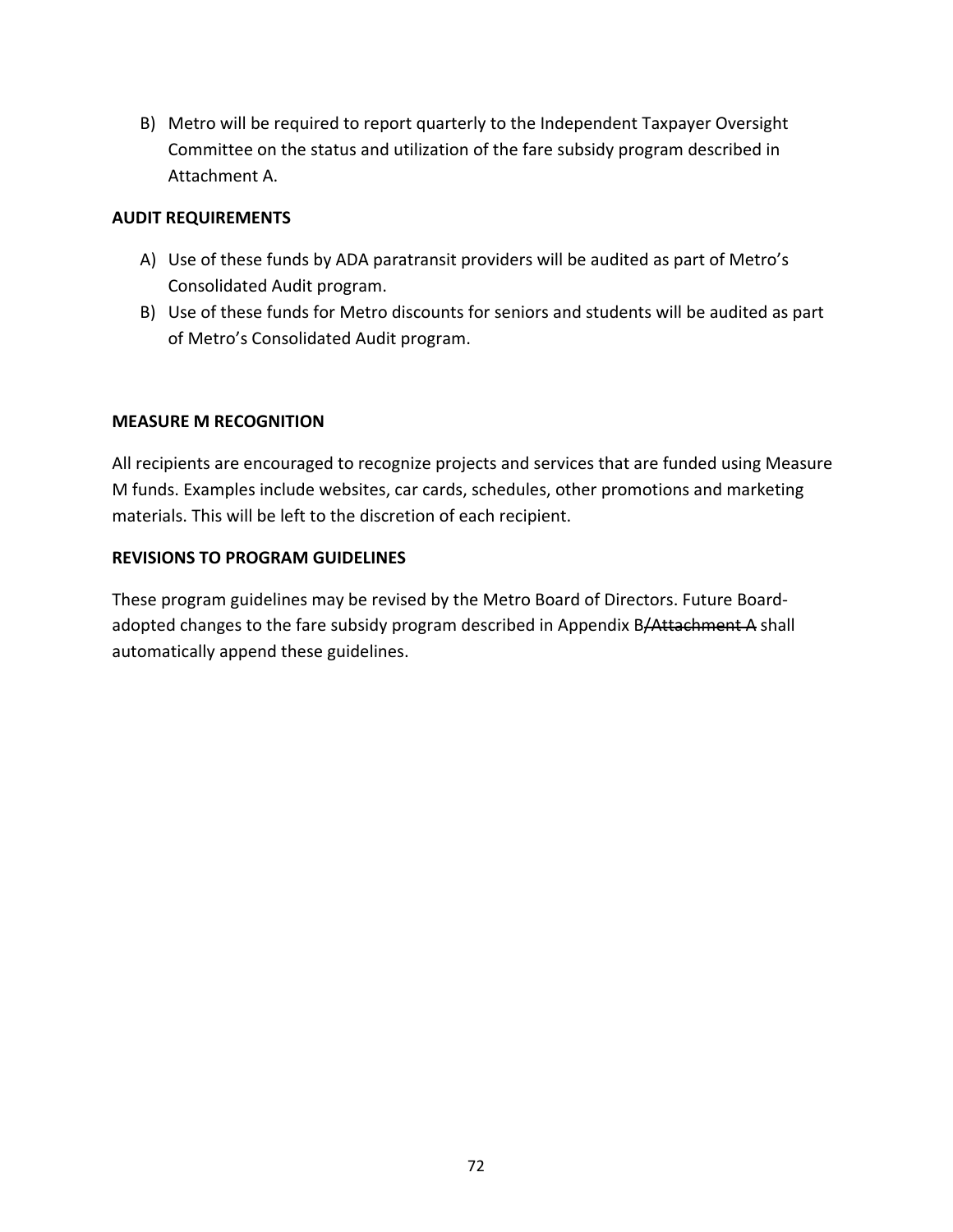#### **INTRODUCTION**

Measure M was approved by the voters of Los Angeles County on November 8, 2016 to improve transportation and ease traffic congestion consistent with the Measure M Ordinance. These guidelines summarize the funding policies and administrative procedures for Measure M 2% Metro State of Good Repair for the Los Angeles County Metropolitan Transportation Authority (Metro).

#### **PROGRAM OBJECTIVES**

As defined in Section 3 of the Measure M Ordinance, Metro State of Good Repair "means the repair, rehabilitation, and replacement required to maintain reliable, safe, effective, and efficient rail transit services." This definition is will also apply to Measure M funding categories that are Metro State of Good Repair eligible: 5% Metro Rail Operations and 20% Transit Operations.

#### **PROGRAM AMOUNT AND ALLOCATION PERIOD**

This is a program funded by the Measure M sales tax with no sunset, beginning on July 1, 2017. Every year Metro shall allocate 2% of all net revenues derived from the tax solely for Metro State of Good Repair.

#### **ALLOCATION METHODOLOGY**

Funds will be allocated to Metro exclusively for Metro State of Good Repair.

#### **ELIGIBLE RECIPIENTS**

Metro shall be the sole recipient of Metro State of Good Repair funds for rail, as defined in the Measure M Ordinance.

#### **ELIGIBLE USES**

Eligible expenses include the repair, replacement, and rehabilitation of Metro assets required for its rail transit vehicle fleet, systems and engineering, and stations. Examples of eligible expenses include, but are not limited to, the following:

- Rail vehicle overhaul, midlife, acquisition, and maintenance
- Maintenance, component replacement, and upkeep of rail communications, signals, power, controls, and track systems and engineering; and,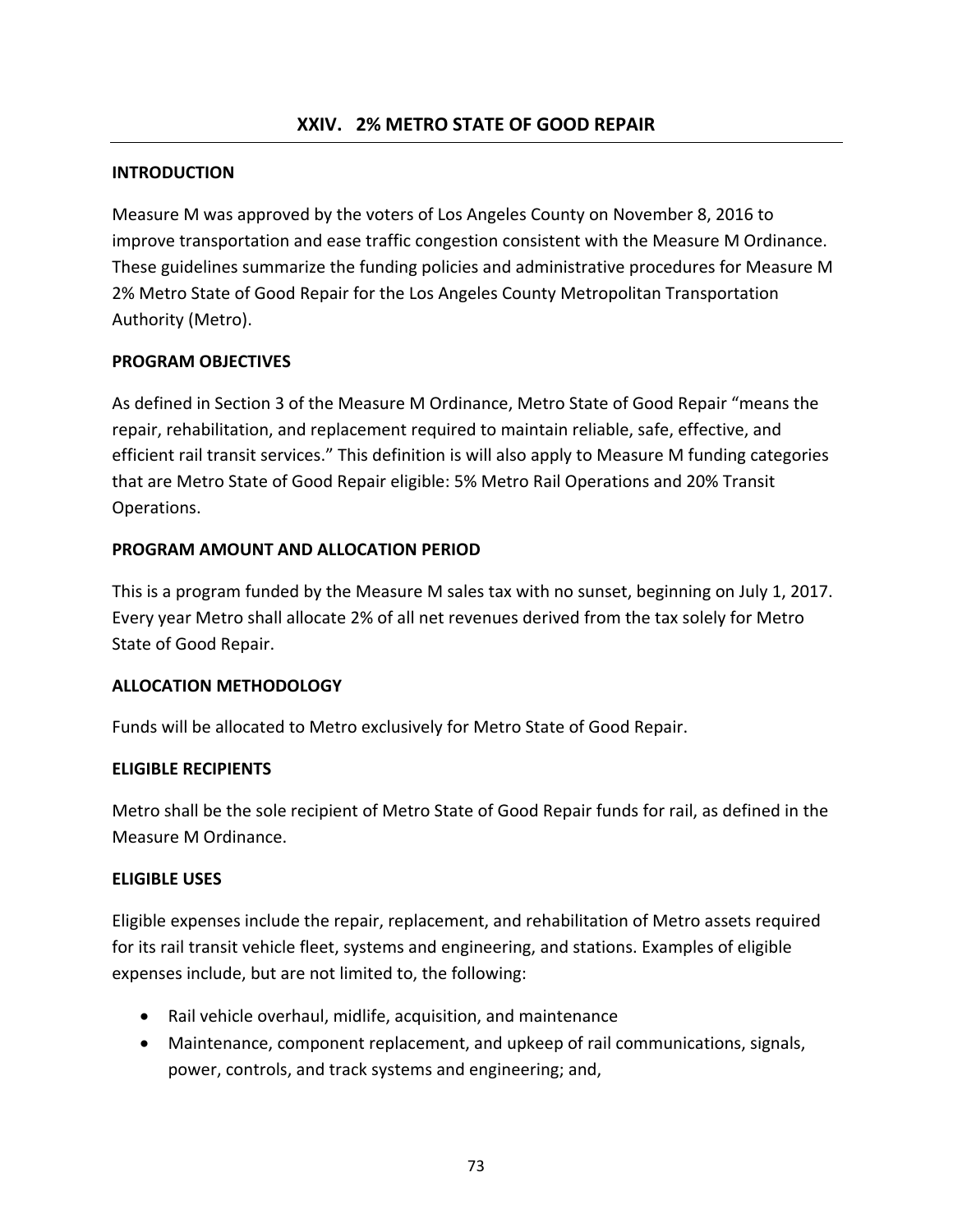- Rail station upkeep, repairs, and maintenance, including, but not limited to, fare gates, ticket vending machines (TVMs), transit passenger information system (TPIS) systems, and lighting, and public art restoration
- Fare collection system and equipment
- Systems, software and services to assess, prioritize and report on state of good repair projects

### **RESERVE/CARRYOVER REQUIREMENTS**

Given the objective of the program to address Metro State of Good Repair, Metro is encouraged to spend these funds in a timely manner. However, Metro may reserve or carryover its allocation to the next fiscal year.

### **REPORTING REQUIREMENTS**

Metro will provide quarterly reports to the Measure M Independent Taxpayer Oversight Committee describing how uses of Measure M 2% Metro State of Good Repair funds are contributing to accomplishing the program objectives.

Measure M funds may be used to supplement existing state, federal, and local transit funds in order to maintain the provision of the existing transit services in the event of a current or projected funding shortfall.

### **AUDIT REQUIREMENTS**

Use of these funds will be subject to audit and oversight as determined by Measure M and all other applicable state and local laws. Metro will retain all documents and records related to this program and the use of funds for a period of three years after the year in which the funds are expended.

### **MEASURE M RECOGNITION**

Projects and services funded by the Measure M Metro State of Good Repair program will recognize the use of Measure M funds. Examples include websites, car cards, schedules, other promotions and marketing materials. This will be left to the discretion of Metro.

#### **REVISIONS TO PROGRAM GUIDELINES**

These program guidelines may be revised by the Metro Board of Directors.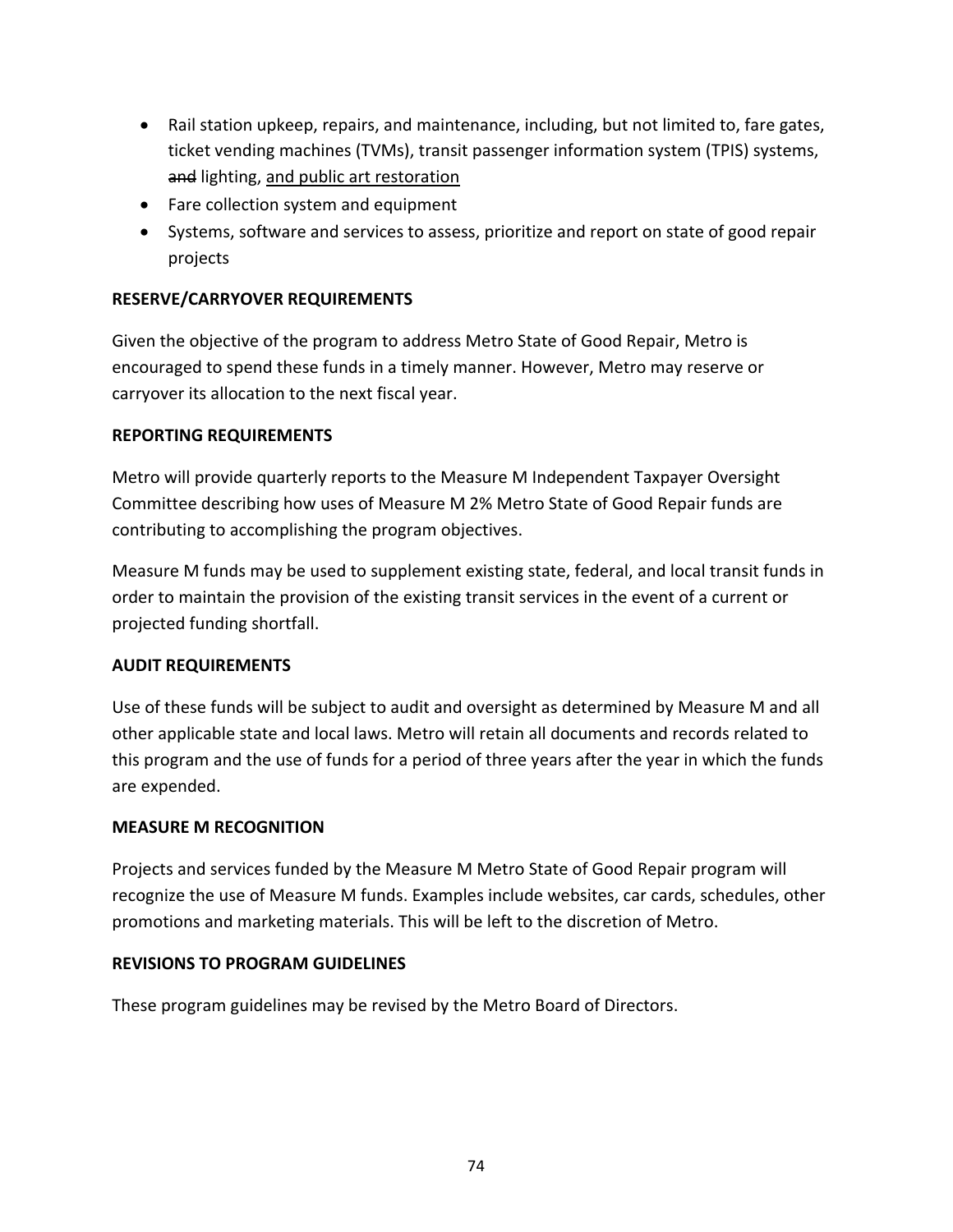#### **INTRODUCTION**

Measure M was approved by the voters of Los Angeles County on November 8, 2016 to improve transportation and ease traffic congestion. Consistent with the Measure M Ordinance, these guidelines summarize the funding policies and administrative procedures for the Measure M Local Return (LR) program.

#### **PROGRAM OBJECTIVES**

The Measure M Ordinance specifies that LR funds are to be used for transportation purposes. No net revenues distributed to cities and the County of Los Angeles (Jurisdictions) may be used for purposes other than transportation purposes. The Measure M Ordinance directs the Los Angeles County Metropolitan Transportation Authority (Metro) to develop LR Guidelines, including administrative requirements. The projects included herein further define those transportation purposes for which Measure M LR revenues may be used.

#### **PROGRAM AMOUNT AND ALLOCATION PERIOD**

This is a program funded by the Measure M sales tax with no sunset, beginning on July 1, 2017. Every year, Metro shall allocate 17% of all net revenues to the LR Program. This amount shall increase to 20% on July 1, 2039.

#### **ALLOCATION METHODOLOGY**

Metro will require that Jurisdictions submit Assurances and Understandings agreements before participating in the LR Program. The Measure M Ordinance specifies that 17% of its revenues be allocated to Jurisdictions on a per capita basis. After administrative costs are deducted, apportionments are made to all Jurisdictions within the Los Angeles County, currently 88 cities and the County of Los Angeles (for unincorporated areas). The Jurisdictions' allocations are based on the population shares from the projected populations as derived from annual estimates made by the California State Department of Finance. The projected populations are revised annually in the Transit Fund Allocations and approved by the Metro Board.

Reallocation of Local Return distributions can be subsequently pursued at the subregional level among the cities and county areas within subregional boundaries, to support smaller cities, at the discretion of those parties**.**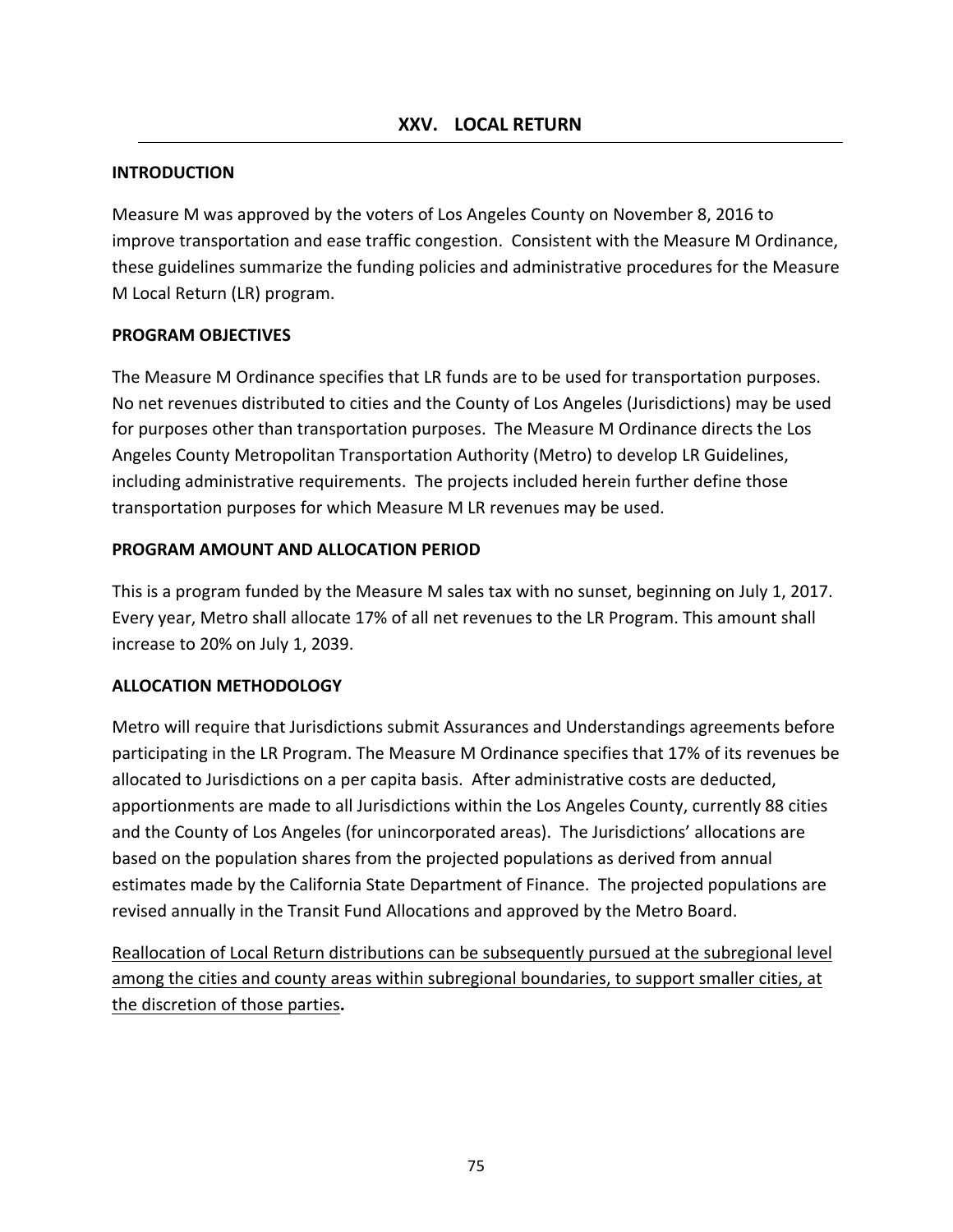#### **ELIGIBLE RECIPIENTS**

The following cities and the County of Los Angeles are eligible to receive Measure M LR funds:

- Agoura Hills
- Alhambra
- Arcadia
- Artesia
- Avalon
- Azusa
- Baldwin Park
- Bell
- Bellflower
- Bell Gardens
- Beverly Hills
- Bradbury
- Burbank
- Calabasas
- Carson
- **•** Cerritos
- Claremont
- Commerce
- Compton
- Covina
- Cudahy
- Culver City
- Diamond Bar
- Downey
- Duarte
- El Monte
- El Segundo
- Gardena
- Glendale
- Glendora
- **•** Hawaiian Gardens
- Hawthorne
- Hermosa Beach
- Hidden Hills
- Huntington Park
- Industry
- Inglewood
- Irwindale
- La Canada Flintridge
- La Habra Heights
- Lakewood
- La Mirada
- Lancaster
- La Puente
- La Verne
- Lawndale
- Lomita
- Long Beach
- Los Angeles City
- Lynwood
- Malibu
- Manhattan Beach
- Maywood
- Monrovia
- Montebello
- Monterey Park
- Norwalk
- Palmdale
- Palos Verdes Estates
- Paramount
- Pasadena
- Pico Rivera
- Pomona
- Rancho Palos Verdes
- Redondo Beach
- Rolling Hills
- Rolling Hills Estates
- Rosemead
- San Dimas
- San Fernando
- San Gabriel
- San Marino
- Santa Clarita
- Santa Fe Springs
- Santa Monica
- Sierra Madre
- Signal Hill
- South El Monte
- South Gate
- South Pasadena
- Temple City
- Torrance
- Vernon
- Walnut
- West Covina
- West Hollywood
- Westlake Village
- Whittier
- Unincorporated Los Angeles County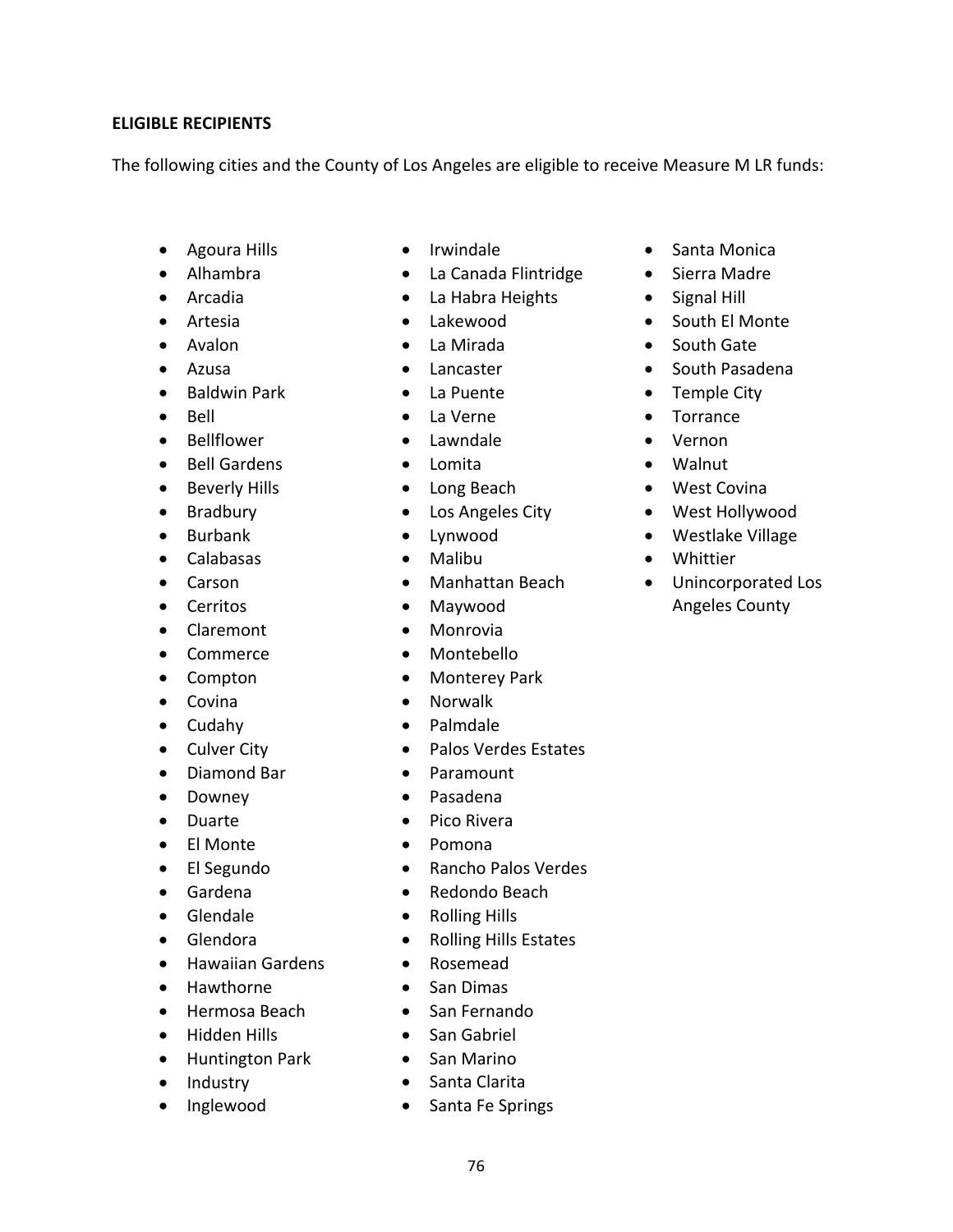#### **ELIGIBLE USES**

Following are listings of eligible projects for which Measure M LR funds can be used.

1. Streets and Roads. Planning, right‐of‐way and utility acquisition, engineering and design, administration, construction, improvement, maintenance, and operation of public streets and roads, bridges, highways and exclusive public mass transit guideways, and their related public facilities for non‐motorized traffic, including the mitigation of their environmental effects, improvements to capture, convey, infiltrate, and/or treat urban runoff and stormwater, and all costs associated with property acquisition for such purposes.

Streets and Roads improvements may consist of, but are not limited to, the following:

- Repair and maintenance of public roadways, pavement maintenance, slurry and rubberized seals, chip seals, pot‐hole repair, pavement rehabilitation, or other pavement preservation treatments, roadway construction or reconstruction, utility undergrounding, curb, gutter, sidewalk, trees, roadway signage, median and parkway improvements, and storm drain systems in connection with any roadway improvements
- Cape seals, or other pavement preservation treatments, slope maintenance to preserve the operation of the public right of way
- Capacity enhancements, street widenings, pavement marking and striping or restriping
- Exclusive bike or bus lanes
- Roadway safety improvements such as sound walls, roadway lighting, traffic signals, raised median or roadway striping and signage, railroad crossings, erosion/sediment controls for hillside roads, and guardrails
- Street improvements to meet Americans with Disabilities Act ("ADA") requirements

### Complete Streets

As defined in Section 3 of the Measure M Ordinance, "Complete Streets" means a comprehensive, integrated transportation network with infrastructure and design that allows safe and convenient travel along and across streets for all users, including pedestrians, users and operators of public transit, bicyclist, persons with disabilities, seniors, children, motorists, users of green modes, and movers of commercial goods.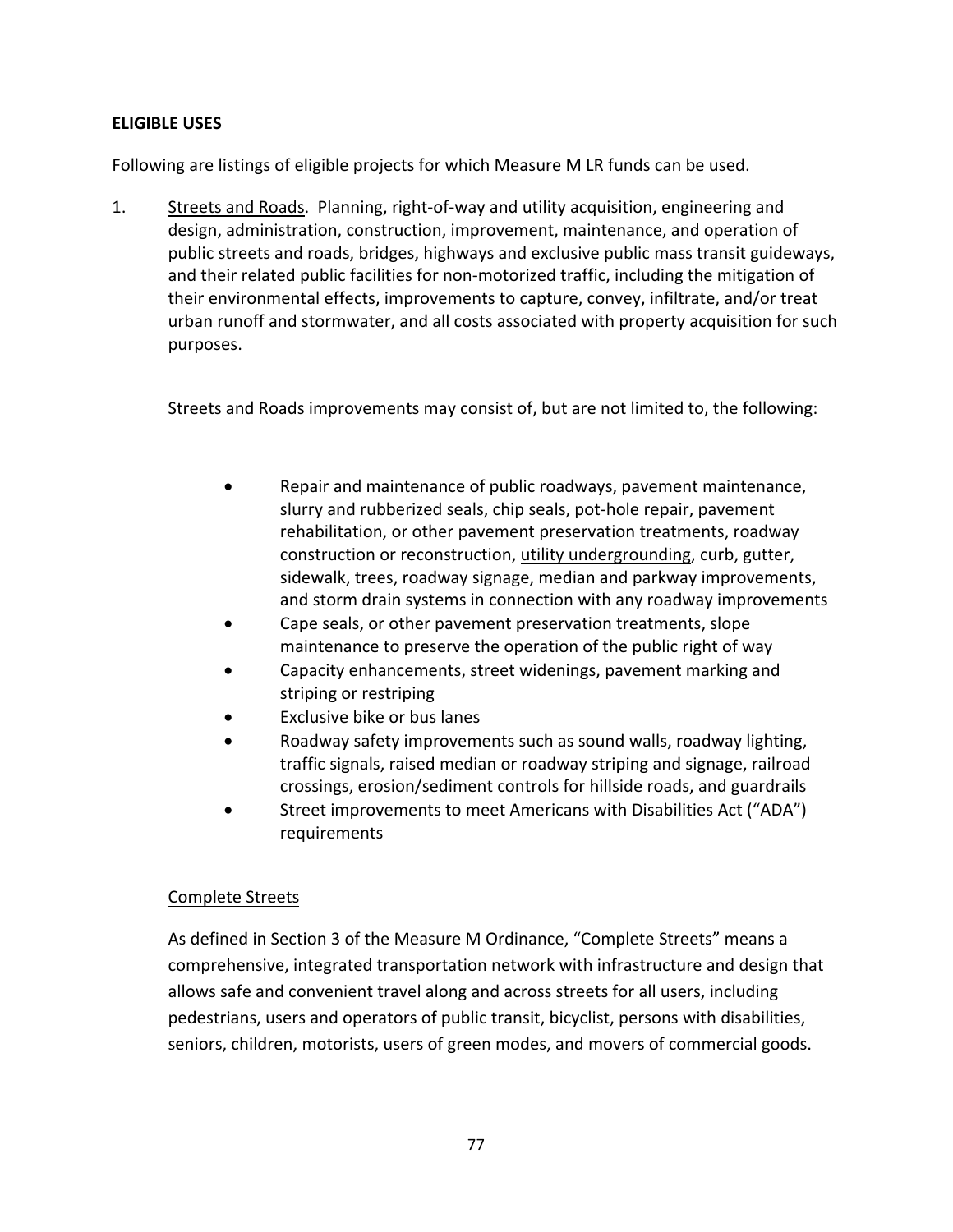Specific aspects of a complete street are dependent on the context in which the roadway is located (urban, suburban, rural, heavy traffic volume, numerous pedestrian destinations, etc.).

### Green Streets

As defined in Section 3 of the Measure M Ordinance, "Green Streets" means urban transportation rights‐of‐way integrated with stormwater treatment techniques that use natural processes and landscaping and quantitatively demonstrate that they capture and treat stormwater runoff from their tributary watershed through infiltration or other means and are included within the respective Enhanced Watershed Management Plan.

Green Streets are a stormwater management approach that incorporates vegetation (perennials, shrubs, trees), soil, and engineered systems, such as permeable pavements, to slow, filter, and cleanse stormwater runoff from impervious surfaces (e.g., streets, sidewalks). Green streets are designed to capture rainwater at its source, where rain falls. Enhanced Watershed Management Programs may include, but are not limited to, any Watershed Management Plan and/or Program approved by the California Regional Water Quality Control Board, Los Angeles Region, or its successors. Projects that integrate urban runoff stormwater capture, infiltration, and/or treatment techniques that are not included within a watershed management plan or program may still be eligible for Measure M LR funds as part of other eligible project categories.

Per Ordinance, no more than 33 1/3% of LR funds received may be spent on Green Streets projects in any fiscal year.

### **Storm Drains**

Storm drains are drains designed to remove excess rain and groundwater from impervious surfaces such as paved streets, parking lots, bikepaths, and sidewalks. Most storm drainage systems are designed to drain the water, untreated and unfiltered, into channels and water bodies.

- 2. Traffic Control Measures. Signal Synchronization, Transportation Demand Management ("TDM"), Transportation Systems Management ("TSM"), Intelligent Transportation System ("ITS"), new traffic signals, traffic signal modification, signalization of turns, traffic management center, and traffic safety.
	- a. Signal Synchronization. The research, planning, design, engineering, administration, construction, improvement, maintenance, and operation of traffic signals and traffic signal improvement projects, in particular those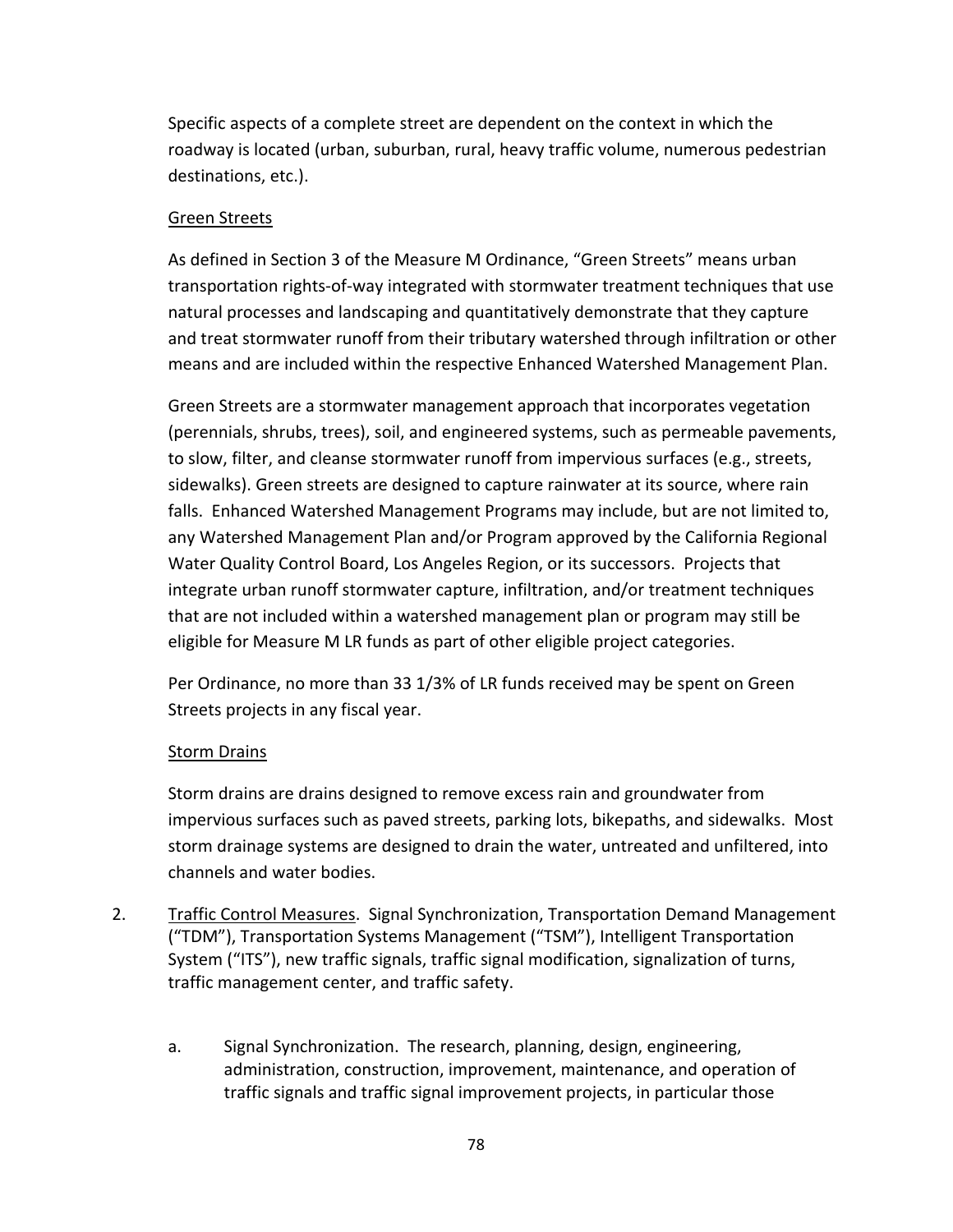improvements required to install and maintain traffic signal synchronization and coordinated traffic signal timing across jurisdictions.

Signal Synchronization Improvements may consist of, but are not limited to, the following:

- Installation of new traffic signal
- Installation of left-turn or right-turn phasing
- Maintenance, repair, replacement and/or upgrade of traffic and pedestrian signal equipment
- Installation, repair and maintenance of vehicle detection system which may include operation as a fully traffic‐actuated signal
- Installation of time‐based coordination; installation and maintenance of traffic signal coordination timing
- Traffic Management Center (TMC) establishment or modification for management of traffic signals
- Installation of signal‐related electrical system and/or fiber optic in the roadway
- b. TDM projects are defined as strategies/actions intended to influence how people commute, resulting in minimizing the number of vehicle trips made and vehicle miles traveled during peak travel periods.

TDM projects must be made available to all employers and/or residents within the Jurisdiction boundaries.

TDM‐eligible project expenditures may consist of, but are not limited to, the following:

- Vanpool and/or vanpool incentive programs, and carpool and biking incentive programs. Community‐based shuttles for employees, if such services complement existing transit service
- Parking management incentive programs, including parking cash‐outs or parking pricing strategies
- Employer or citizen ride‐matching programs and subsidies
- Transportation Management Organization's ("TMO") insurance costs or individual employer's vanpool programs under the umbrella vehicle insurance policy of the Jurisdiction
- Matching funds for LR‐eligible projects such as Safe Routes to School projects, Call for Projects, and highway improvement safety projects
- Car‐sharing programs
- Bike‐sharing programs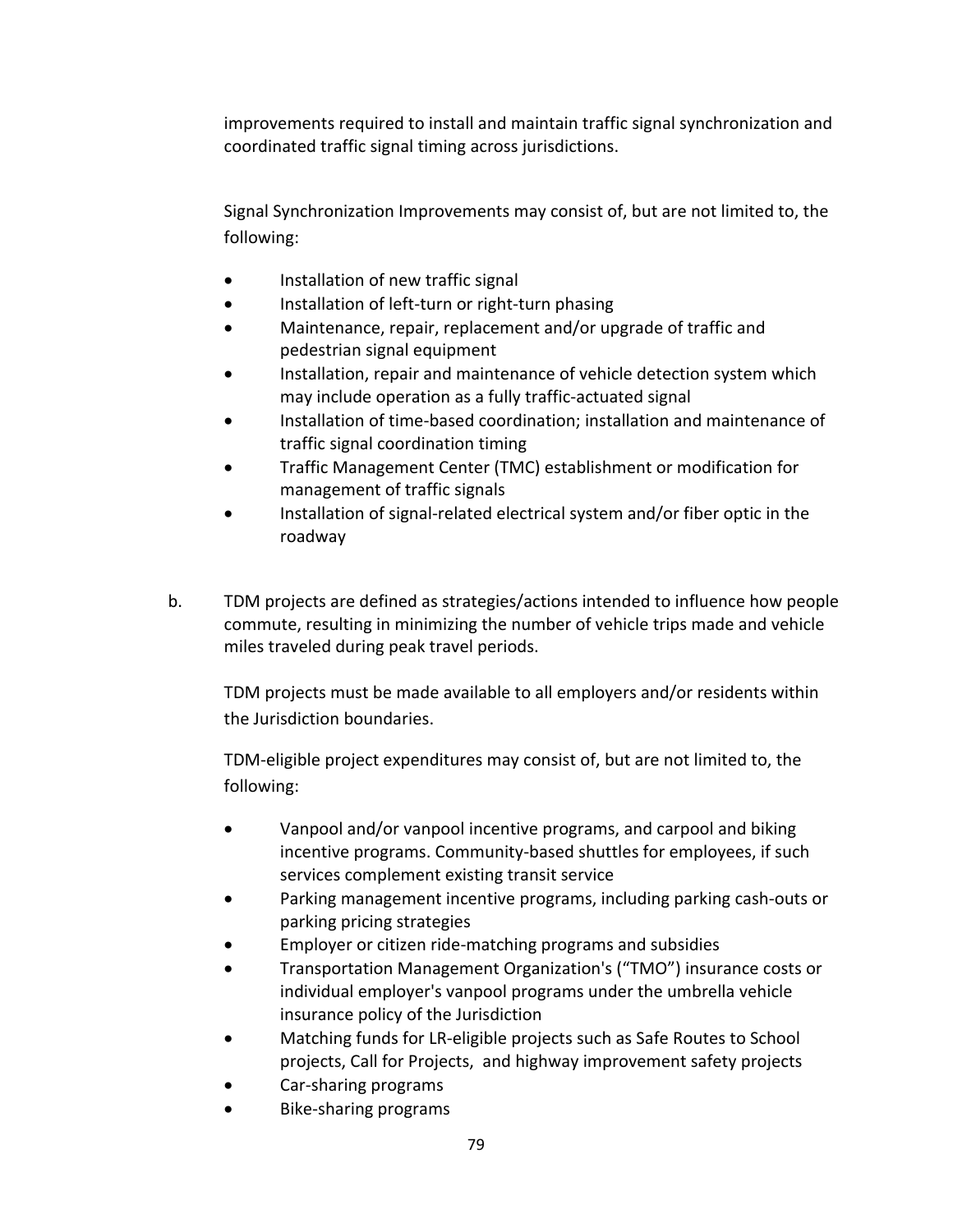- Guaranteed Ride Home Programs, Telework Incentives, Ride‐hailing incentives
- First/last mile transit connectivity strategies including shared mobility services (mobility hubs, secure bike parking, bike‐share, car‐share, universal reservation payment systems, etc.
- Safe routes for Seniors
- Safe routes to school
- Autonomous and/or Connected Shared Vehicle Technology
- c. TSM‐eligible project expenditures include those for relatively low‐cost, non‐ capacity-enhancing traffic control measures that improve vehicular flow and/or increase safety within an existing right‐of‐way. TSM projects may consist of, but are not limited to, the following:
	- Reserved bus lanes (no physical separation) on surface arterials
	- Contra‐flow lanes (reversible lanes during peak travel periods)
	- Ramp meter by‐pass (regulated access with bus/carpool unrestricted entry)
	- Traffic signal priority for buses (to allow approaching transit vehicles to extend green phase or change traffic signal from red to green)
	- Preferential turning lanes for buses
	- Other traffic signal improvements that facilitate traffic movement

# Traffic Control Measures ‐ Eligibility Restrictions

LR funds may not be used to alter system/signal timing that was implemented under a traffic forum project/grant, unless coordinated with all affected Jurisdictions in the corridor. If a LR-funded project is or has an ITS component, it must be consistent with the Regional ITS Architecture. ITS projects must comply with the Countywide ITS Policy and Procedures that the Metro Board has adopted.

3. Active Transportation. Active transportation is any non‐motorized, human‐powered mode of transportation, such as walking, bicycling, rolling, skating or scooting. Complete Streets projects are intended to facilitate and encourage the use of active transportation modes.

Bikeway and pedestrian improvements are for public uses and should follow ADA and California Title 24 specifications for accessibility requirements. Bikeways and pedestrian improvements may consist of, but are not limited to, the following: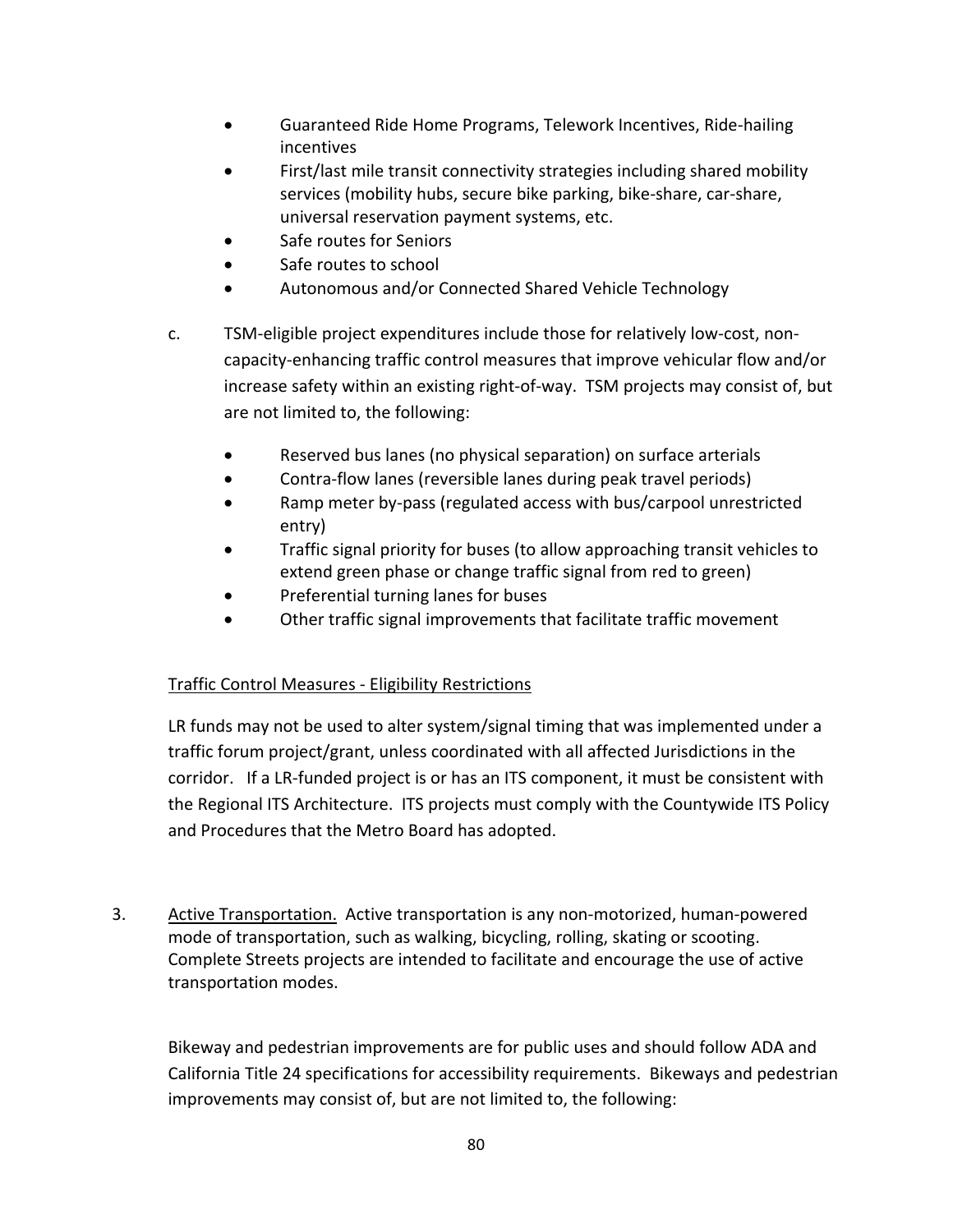- Construction and maintenance of bike/pedestrian facilities, sidewalks, related lighting, and cycle track operation and maintenance of off‐street bike and pedestrian facilities, shared use paths, bike/pedestrian trails and trail connections
- Installation, repair, and maintenance of street furniture, such as seating and parklets
- Signage, information/safety programs
- Lighting for bike and pedestrian safety, including ongoing energy and maintenance costs
- Bike signal, bike detection, bike valet, bike lane and bike parking/storage
- ADA improvements, streetscapes, crossings and curb cuts
- Bike sharing
- Pedestrian, bike safety and bike education and studies
- Pedestrian plans
- Demonstration, pilot, or temporary staging projects to show the public a project and test the project's feasibility
- Improve first and last mile access to transit
- Bicycle center and supportive secure parking, and repair services for city owned bike share program
- Open street events to provide opportunities for 1) riding transit, walking and riding a bike, possibly for the first time, 2) to encourage future mode shift to more sustainable transportation modes, and 3) for civic engagement to foster the development of multi‐modal policies and infrastructure at the city/community level
- Non‐profit and private organization consultant services that can offer their expertise in outreach, planning, cost estimation, grant writing, design, environmental review, implementation, and maintenance
- 4. Public Transit Services. Proposed new or expanded transit or paratransit services to address unmet transit needs must be coordinated with Metro and other affected existing regional bus transit systems to determine the proposed service's compatibility with the existing service(s). Metro may request that the proposed service be modified. Proposed services must also meet the criteria outlined under "Non‐Exclusive School Service" and "Specialized Transit." Emergency Medical Transportation is not an eligible use of LR funds. Public transit service expenditures may include, but are not limited to, the following:
	- New fixed‐route, paratransit (Elderly and Disabled and/or General Public) or Flexible Destination bus service
	- Extension or augmentation of an existing bus route(s) and coordination of existing paratransit service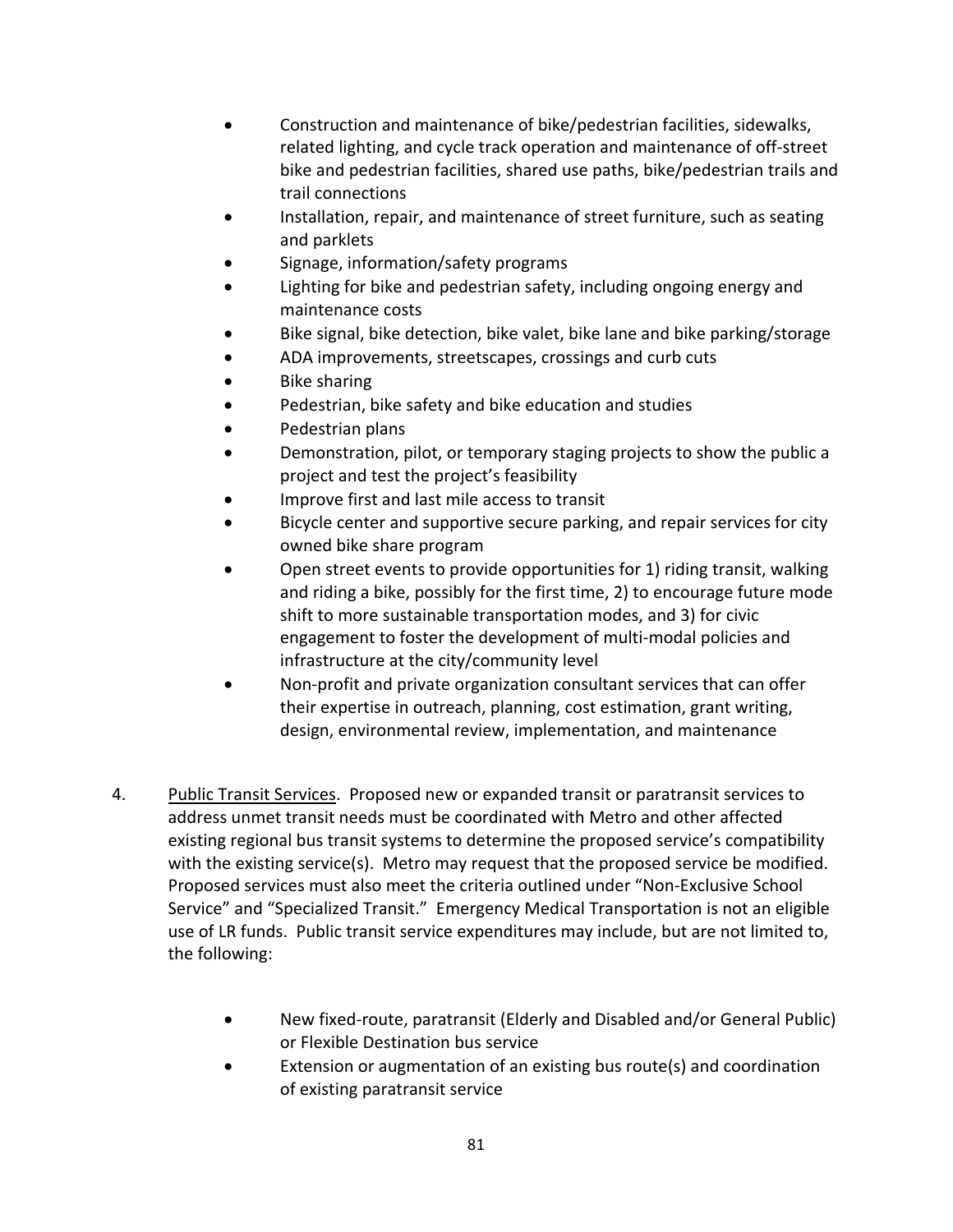- Contracting with a transit operator or private provider for transportation services
- Contracting with transit operator in an adjacent county to provide transportation services within Los Angeles County
- Operating subsidy to existing municipal or regional bus operator
- Service enhancements related to bus/rail interface
- Shuttle service between activity centers
- Fare subsidy, subsidized taxi or similar service for residents
- Taxi or similar service coupon/voucher programs used to provide paratransit systems for senior and disabled patrons
- ADA related improvements to fixed route or paratransit operations
- Transit security operations
- Recreational transit
- Software or technology for collecting, reporting, and analyzing real‐time operations, performance, or fare collection data
- Support existing levels of transit operations

### Public Transit Services ‐ Eligibility Restrictions

- a. **Non‐Exclusive School Service** which includes fixed‐route bus services or demand‐responsive services available to the general public, which also provide school trips, are eligible for LR funding. Exclusive school bus services are not eligible. Projects must meet the following conditions:
	- The vehicles utilized cannot be marked "School Bus" or feature graphics that in any way indicate they are not available to the general public. Yellow paint schemes should not be for the specific purpose of meeting the vehicle code definition of a school bus.
	- The bus head sign is to display its route designation by street intersection, geographic area, or other landmark/destination description and cannot denote "School Trip" or "Special." In cases where the service includes an alternate rush‐hour trip to provide service by a school location, the dashboard sign is to indicate the line termination without indicating the school name.
	- Timetables for such services which will be made available to the general public, shall provide the given schedule and route but must not be labeled "school service."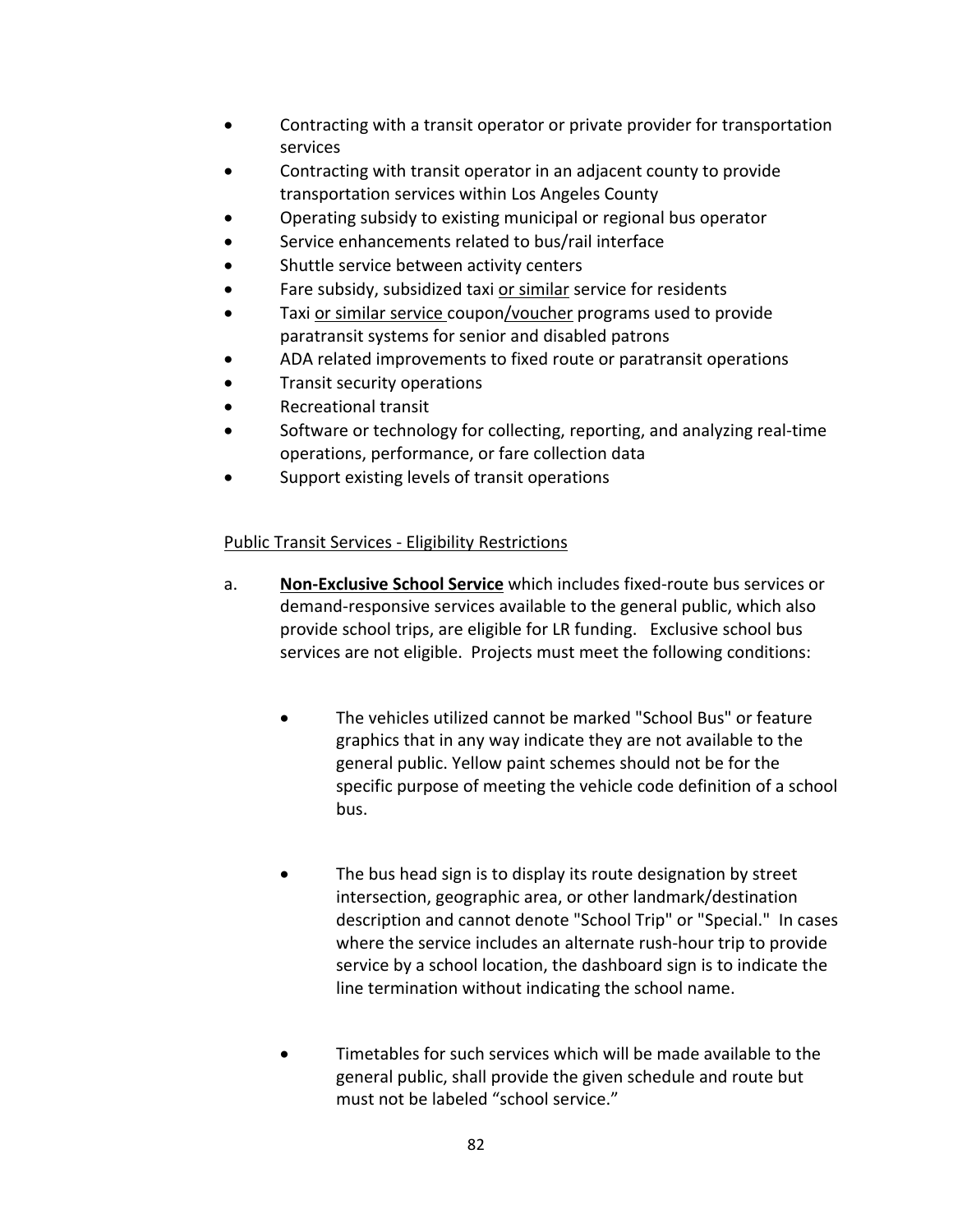- Drivers must be instructed that such service is available to the general public and board and alight all passengers as required at designated stops.
- The same fare payment options must be made available to all users.
- The overall transportation service provided in the Jurisdiction must not be for school‐hour service only.
- b. **Specialized Public Transit**, special‐user group service or social service transit may be eligible where it can be incorporated into the existing local transit or paratransit program. Jurisdictions must demonstrate that existing services cannot be modified to meet the identified user need. Projects must meet the following conditions:
	- The special‐user group identified does not discriminate on the basis of race, religion, sex, disability or ethnicity.
	- Service shall be available to all members of the general public having that specialized need and not be restricted to a specific group or program.
	- Service shall be advertised to the general public.
	- Metro may require, as a condition of approval, inter‐jurisdictional project coordination and consolidation.
	- LR funds may only be used for the transportation component of the special user group program, i.e., direct, clearly identifiable and auditable transportation costs, excluding salaries for specialized escorts or other program aides.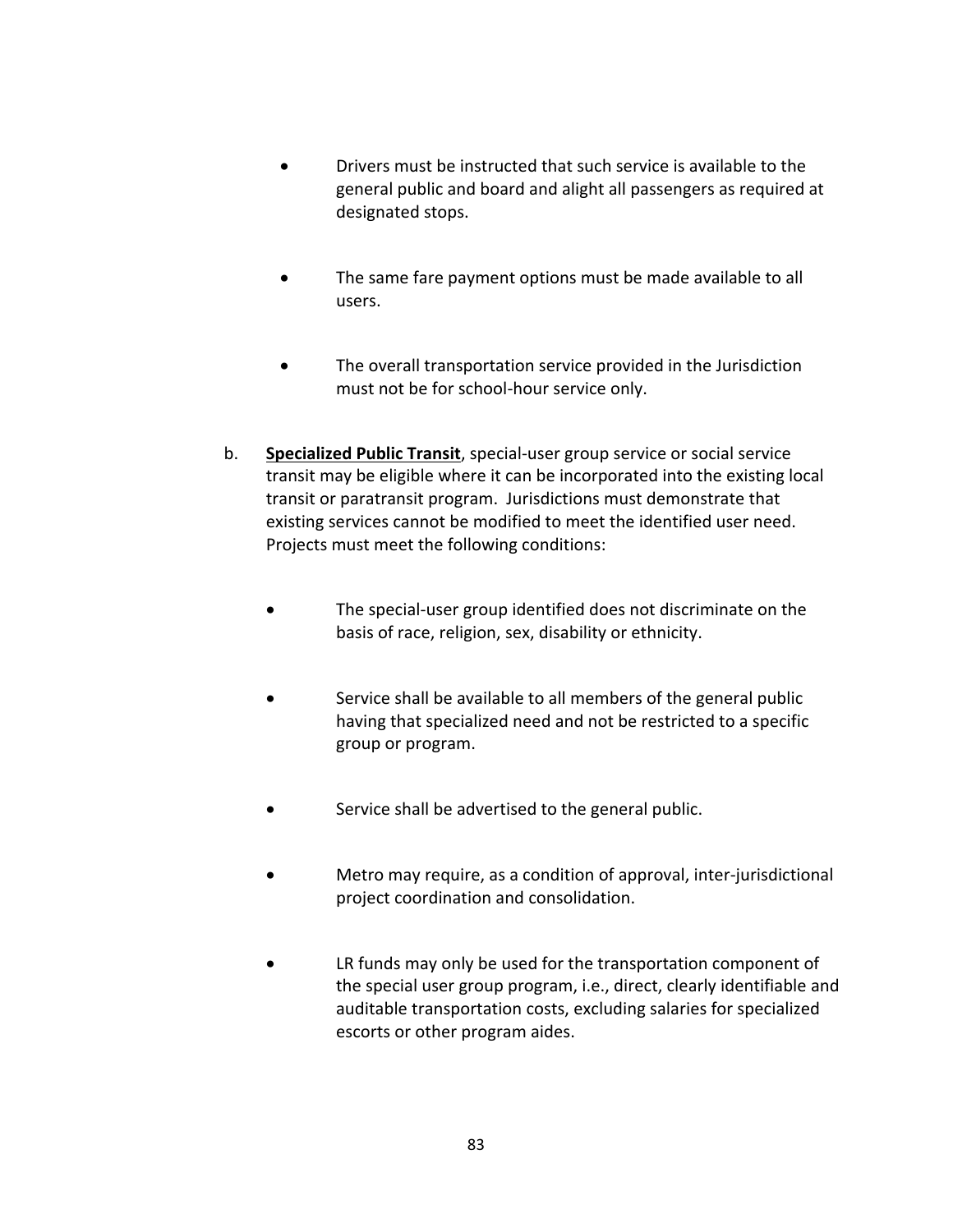- The designated vehicle(s) used must be made available for coordination with other paratransit programs if space permits.
- c. **Recreational Transit Services** are eligible for travel within a 300 mile radius of the designated point of departure within the Jurisdiction. All eligible trips must be made within California, and eligibility restricts the use to day trips (no overnight trips). Trips may be limited to certain general age groups (e.g., children under 18, senior citizens, persons with disabilities); however, trips must be made available to all individuals within that designated group. Special events or destinations may be served; however, all members of the general public including individuals with disabilities must be allowed to use the service.

LR funds may not be used to pay the salaries of recreation leaders or escorts involved in recreational transit projects. All recreational transit trips must be advertised to the public, such as through newspapers, flyers, posters, and/or websites. Jurisdictions must submit a Recreational Transit Service Form (Appendix C) on or before October  $15<sup>th</sup>$  after the fiscal year the service was made available, to certify that all conditions were met.

- 5. Public Transit Capital. Bus/rail improvements, maintenance, and transit capital. Jurisdictions must coordinate bus stop improvements with affected transit operators. Public Transit Capital projects may consist of, but are not limited to, the following:
	- Improvements to bus stops or rail stations (including street improvements)
	- Transit Infrastructure
	- Vehicles (new, replacement, and/or maintenance)
	- Transit facilities
	- Maintenance of facilities/state of good repair
	- Transportation Enhancements ("TE"), park‐and‐ride lots
	- Right‐of‐way improvements
	- Improvements to rail crossing(s)
	- Farebox systems and related improvements
	- Transit Access Pass ("TAP")
	- Universal Fare System ("UFS"), plan development or projects
	- Passenger counting systems, Automated Passenger Counter
	- Purchase and installations of bus stop/station amenities and signage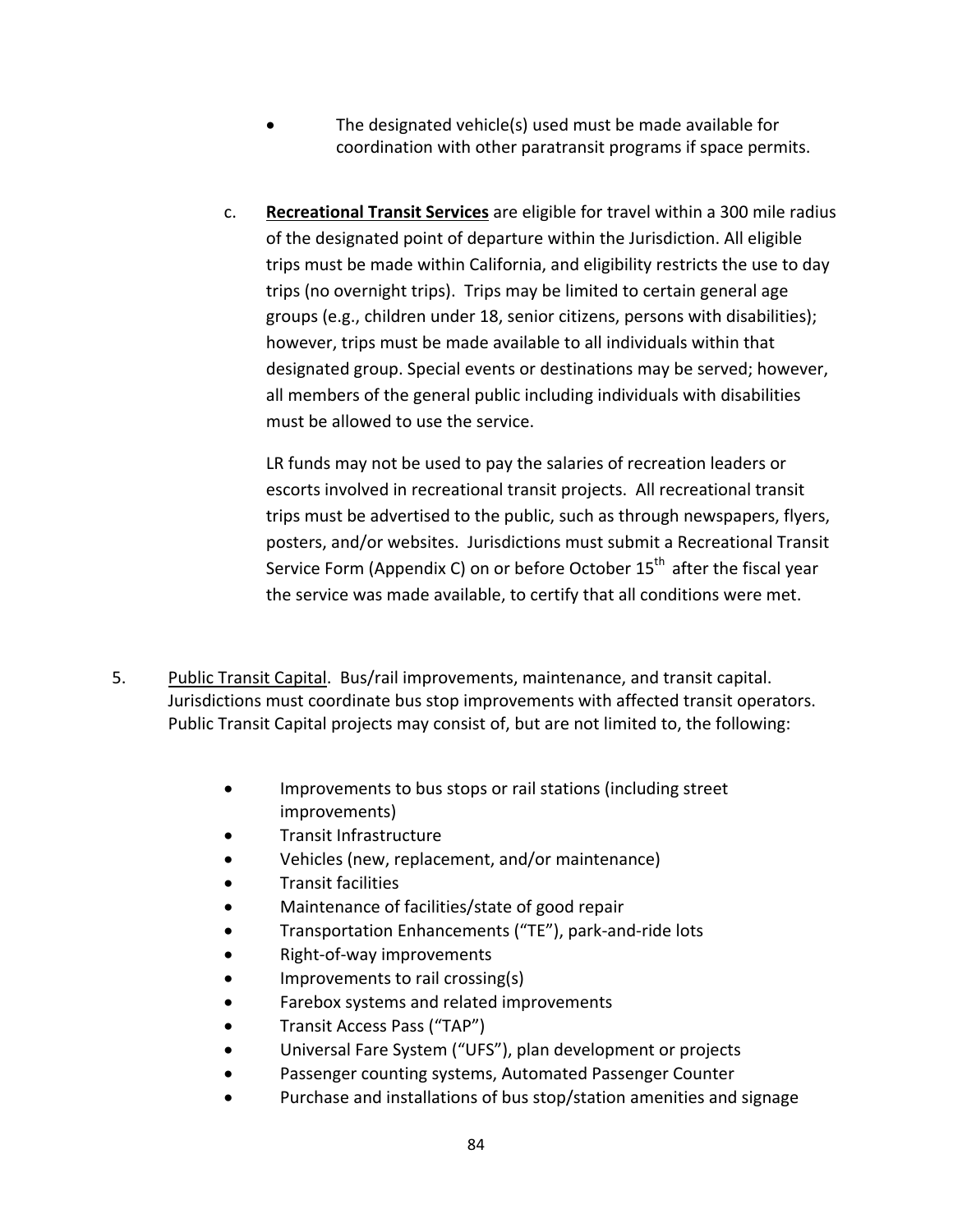- Parking facilities that support public transit use
- Transportation technical systems
- Transit security capital
- 6. Transit Oriented Community Investments (TOC). <del>Transit-oriented development (TOD) is</del> a type of community development that includes a mixture of housing, office, retail and/or other commercial development and amenities integrated into a walkable and bikeable neighborhood and located within a half‐mile of quality public transportation.

Measure M's intent goes beyond traditional transit oriented development TOD-to focus on the creation of "transit‐oriented communities" (TOC). TOCs represent a comprehensive approach to creating compact, walkable and bikeable places in a community context, rather than focusing on a single development site, particularly around transit, as described in Metro's Transit Oriented Communities Program as defined in Metro's TOC Policy to be developed and approved by the Metro Board.

Measure M funds must leverage private and other public funds to create TOC. Jurisdictions are encouraged to publicize that Measure M funding was used to fund the project.

7. Transportation Marketing. If promotional signage, literature, or other project marketing material is distributed or displayed as part of a Measure M project outreach or marketing activity, Jurisdictions are encouraged to include a notation indicating that Measure M funding was used to fund the project.

Marketing projects may consist of, but are not limited to, the following:

- Transportation kiosks and/or transit pass sales centers
- Transportation information amenities such as maps, brochures, transportation signage
- **•** Transportation user subsidy programs
- Promotions and events
- GIS mapping of bikeways and other bikeway information
- 8. Planning, Engineering and/or Study, Congestion Management Program ("CMP"). Planning, coordination, engineering and design costs incurred toward implementing an eligible LR project are eligible when the following conditions are met: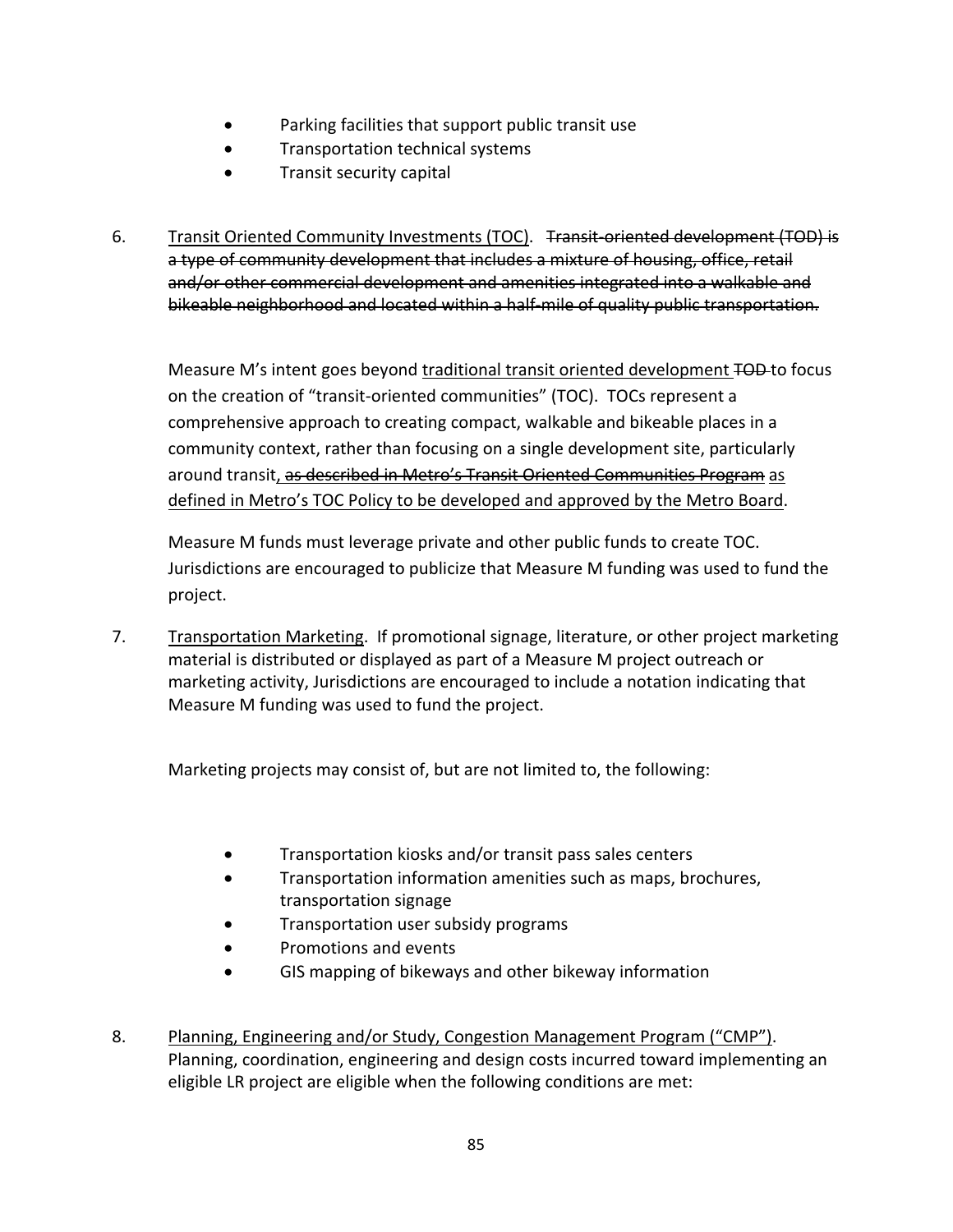- Projects being planned (designed, coordinated, etc.) are LR eligible. Coordination includes: Jurisdictions' start‐up costs or dues for Councils of Governments ("COGs") and Transportation Management Associations ("TMAs"); advocacy; and funding for Joint Powers Authorities ("JPAs") by Jurisdictions or ("COGs"). If some activities are LR eligible and some are not, partial payment of dues must be made proportionally to the organization's budget for LR‐eligible projects.
- TDM‐related activities as required by the CMP. CMP projects may consist of, but are not limited to the following:
	- a. preparation of TDM ordinances
	- b. administration and implementation of transit or TDM‐related projects pursuant to CMP deficiency plans
	- c. monitoring of transit standards by transit operators
- 9. Transportation Administration. Expenditures for those administrative costs associated with and incurred for the aforementioned eligible projects/programs.

Direct administration include those fully burdened costs that are directly associated with administering LR program or projects, salaries and benefits, office supplies and equipment, and other overhead costs. All costs must be associated with developing, maintaining, monitoring, coordinating, reporting and budgeting specific LR project(s). Expenditures must be reasonable and appropriate to the activities undertaken by the locality. The administrative expenditures for any year shall not exceed twenty percent (20%) of the total LR annual expenditures.

10. Local Funding Contributions. Measure M LR funds may be used as matching funds for other federal, state, or local sources that may be used to fund transportation projects as listed herein in this section.

The Measure M Ordinance requires a three percent (3%) local funding contribution for designated projects. LR funds may be used to provide these local funding contributions. The 3% Local Contribution to Major Transit Projects guidelines are included in Attachment A.

#### **MAINTENANCE OF EFFORT ("MOE")**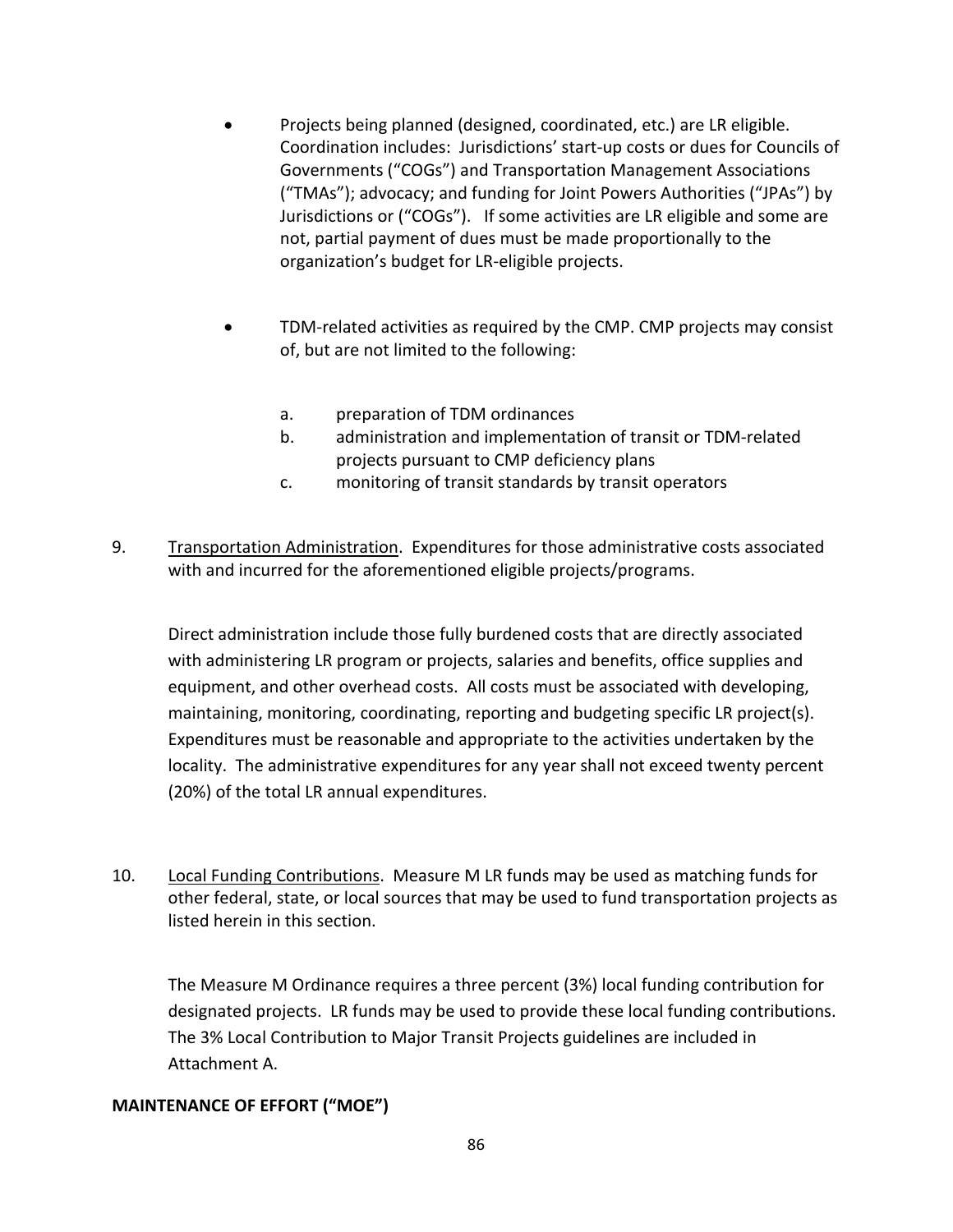Measure M LR Program funds are to be used to augment, not supplant, existing local revenues being used for transportation purposes. Jurisdictions must maintain their individual existing local commitment of funds, for current transportation projects and services.

In addition to implementing new Measure M eligible projects and programs, Jurisdictions may use Measure M LR funds to supplement existing Measure M eligible projects and programs should current grant funding that supports the operations of a program sunset, or it there is a current or projected funding shortfall. Metro reserves the right to request appropriate documentation from a Jurisdiction to support the existence of grant funding schedules and/or a funding shortfall.

### COORDINATION APPROACH

Jurisdictions are encouraged to coordinate and use their Measure M LR‐funded projects as follows:

- 1. More corridor‐based projects, specifically projects that support other Measure M rail, bus and highway corridors
- 2. Coordination on arterials
- 3. Land use policies to support rail and bus transit
- 4. Bike connectivity between Jurisdictions
- 5. Bicycle and pedestrian access to support transit stations and rail stations
- 6. Rapid bus service implementation
- 7. Street improvements to support coordinated signal synchronization across jurisdictions
- 8. Complete streets, green measures
- 9. Improve first and last mile access to transit network

### PROMOTE SUSTAINABILITY

Jurisdictions are encouraged to use Measure M LR funds for projects that will foster a more sustainable countywide transportation system by improving the efficiency and operation of streets and roads and/or increasing alternative transportation choices. Jurisdictions should also consider sustainability in the development of each project by incorporating design elements that reduce construction‐related and long‐term environmental impacts.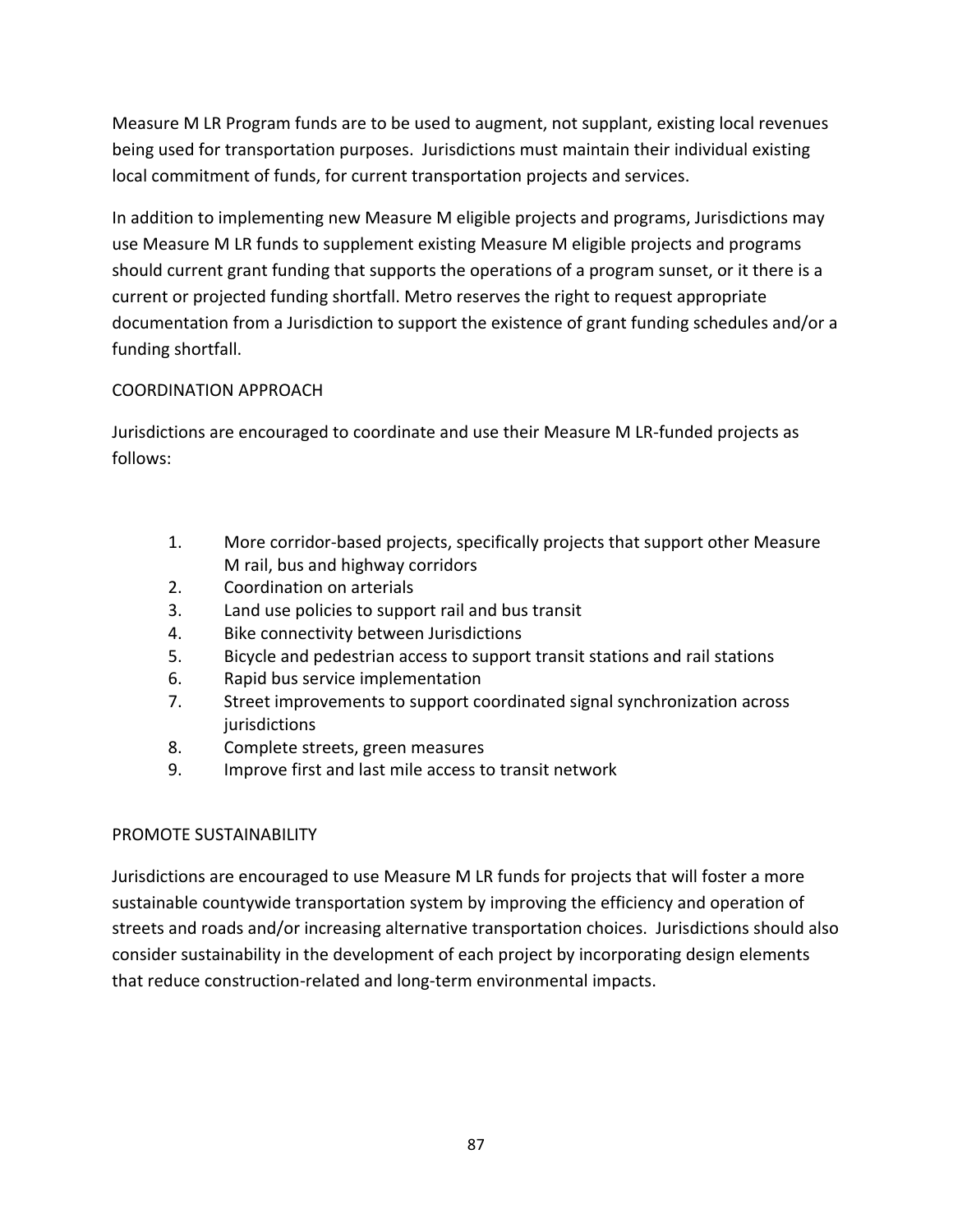Sustainable design elements should aim to reduce energy, water, waste and air pollutants that occur throughout the lifecycle of a project, including its construction, maintenance, and operations.

### **ADMINISTRATIVE**

#### AGREEMENT

Prior to receiving disbursements, a Jurisdiction must submit an executed Assurances and Understandings (legal agreement), a sample of which is shown in Attachment C.1. Funds are then automatically disbursed on a monthly basis from the net received revenues, on a per capita basis, to the Jurisdiction.

#### REPORTING REQUIREMENTS

#### Expenditure Plan (Form M‐One)

To maintain legal eligibility and meet Measure M LR program compliance requirements, Jurisdictions shall submit to Metro an Expenditure Plan (Form M‐One), annually, by August 1 of each year. A sample of Form M‐One is shown in Attachment C.2.

Form M‐One provides a listing of projects funded with Measure M LR funds along with estimated expenditures for the year. For both operation and capital projects, Part I is to be filled out. Part II is to be filled out for capital projects (projects over \$250,000). Metro will provide LR funds to a capital project or program sponsor who submits the required expenditure plan containing the following:

- 1. The estimated total cost for each project and/or program activity;
- 2. Funds other than Measure M that will be expended on the projects and/or program activity;
- 3. The active funding schedule for each project and/or program activity; and
- 4. The expected completion dates for each project and/or program activity.

### Expenditure Report (Form M‐Two)

The submittal of an Expenditure Report (Form M‐Two) is also required to maintain legal eligibility and meet Measure M LR program compliance requirements. Jurisdictions shall submit a Form M‐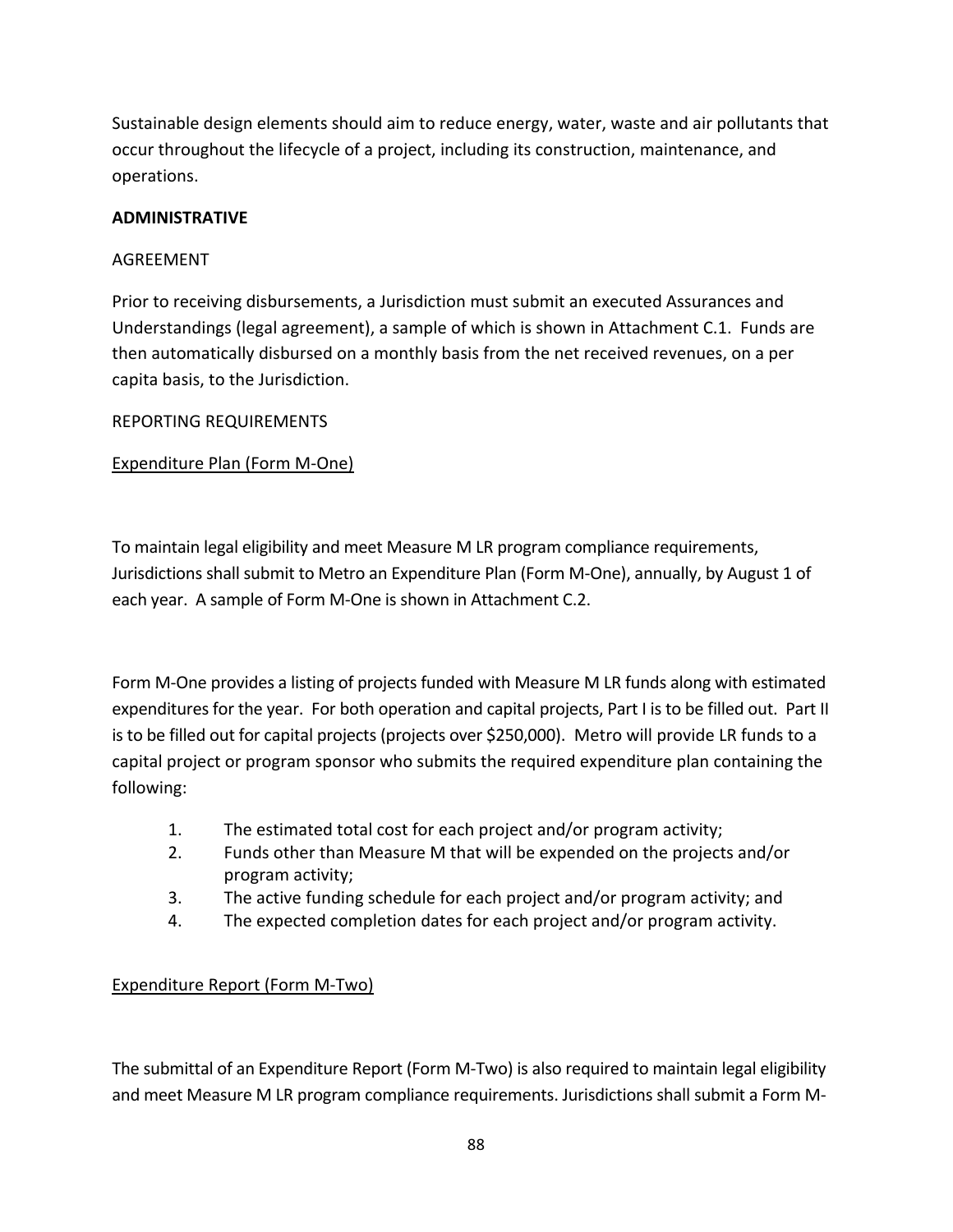Two, to Metro annually, by October 15<sup>th</sup> (following the conclusion of the fiscal year). The Expenditure Report serves to notify Metro of previous year LR fund receipts and expenditures. Jurisdictions are required to specify administration charges to Direct Administration in order to verify compliance of the 20% cap on administration costs. A sample of Form M‐Two is shown in Attachment C.3.

### Recreational Transit Form

Jurisdictions that use their Measure M LR funds for recreational transit services must fill out, sign and submit this form no later than October  $15<sup>th</sup>$  after the fiscal year in which the services were rendered. A sample Recreational Transit Form is shown in Attachment C.4.

### Form Submission Timeline

| <b>FORM</b>                      | <b>DETERMINATION</b>                                       | <b>ANNUAL</b>   |  |
|----------------------------------|------------------------------------------------------------|-----------------|--|
|                                  |                                                            | <b>DUE DATE</b> |  |
| Expenditure Plan                 | New, amended, ongoing and                                  | August 1        |  |
| (Form M-One)                     | carryover projects; Capital<br>projects require additional |                 |  |
|                                  | information                                                |                 |  |
| <b>Expenditure Report</b>        | All projects                                               | October 15      |  |
| (Form M-Two)                     |                                                            |                 |  |
| <b>Recreational Transit Form</b> | Recreational Transit only                                  | October 15      |  |

### FINANCE

### Establishing a Separate Account

Jurisdictions are required to establish a separate account, or sub‐account (line item), and deposit all Measure M LR revenues, interest earnings received and other income earned (such as fare revenues, revenue from advertising, etc.) in that account.

#### Pooling of Funds

Metro will allow Jurisdictions to pool Measure M LR funds in order to obtain maximum return on investments. Such investment earnings must be reported and expended consistent with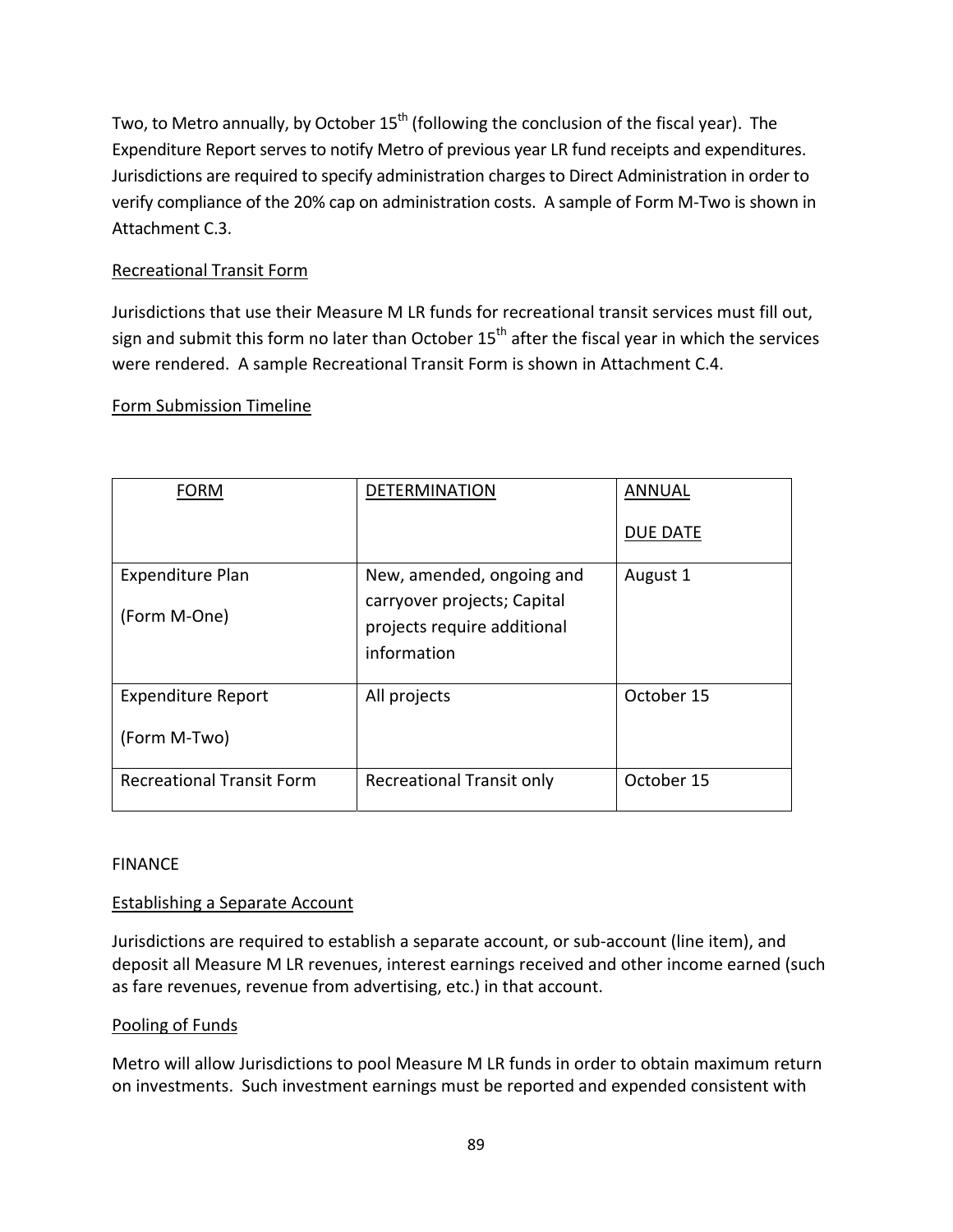these guidelines. As in fund exchanges or transfers, Jurisdictions involved in such arrangement should keep adequate records of such transactions in order to allow for subsequent audits.

### Unexpended Project Funds

All unexpended project funds remaining upon completion of an approved project must be re‐ programmed.

#### Reimbursement

Measure M LR funds may be used to advance a project which will subsequently be reimbursed by federal, state, or local grant funding, or private funds, if the project itself is eligible under these guidelines. The reimbursement must be returned to the Measure M LR account.

A jurisdiction may advance an approved Measure M LR project using City/County/State funds, to be subsequently reimbursed by Measure M LR funds.

#### Fund Exchange: Trade, Loan, Gift

Jurisdictions involved with fund exchanges are required to obtain Metro approval and keep all related documents on file.

- 1. Trading of Measure M LR funds are restricted to other dedicated transportation funds/revenues (except for Proposition C funds which are not allowed).
- 2. Jurisdictions may arrange a mutually acceptable temporary transfer or loan from one Jurisdiction to another in order to meet short‐term project financing needs while allowing for multi-year payback to the lead agency. These loans are to be made on terms to be negotiated between the involved parties. The participating Jurisdictions are held mutually responsible for ensuring that the end use of Measure M is for statutorily allowed purposes.
- 3. Jurisdictions can gift its Measure M LR funds to another Jurisdiction for the implementation of a mutual project, providing that the funds are used for eligible transportation purposes as listed herein. Jurisdictions giving the funds away cannot accept an exchange or gift of any kind in return.

See Attachment C.5. for a sample Fund Exchange Agreement.

### Bonding

Jurisdictions may issue bonds against Measure M LR Revenue. See Appendix C .6. for bonding requirements.

#### LAPSING REQUIREMENT

Measure M LR funds have five (5) years to be expended. Funds must be expended within five years of the last day of the fiscal year in which funds were originally allocated or received. For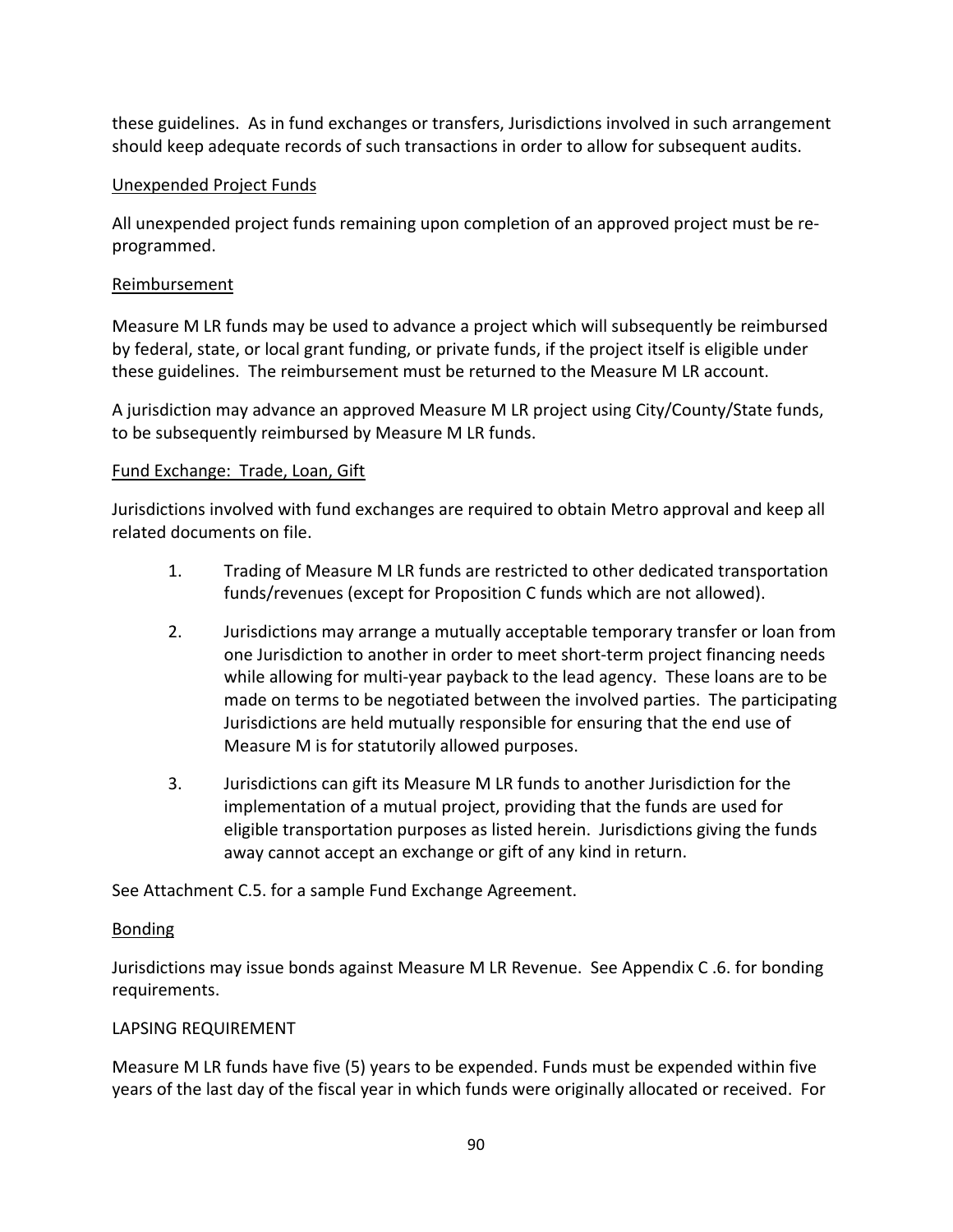example, funds received in FY 2017-18 are required to be expended by June 30, 2023. A First-In-First-Out (FIFO) method of calculation will be used to determine any lapsing of funds. The Measure M LR allocation, interest income and other income earned from LR projects (such as revenues from advertising) which are not expended within the allocated time, will consequently lapse, and be returned to Metro upon request, for reallocation to Jurisdictions on a per capita basis.

Metro will allow a time extension for Jurisdictions to reserve funds (see RESERVE/CARRYOVER REQUIREMENTS below).

### RESERVE/CARRYOVER REQUIREMENTS

Jurisdictions, may set up a reserve fund account to obtain additional time (beyond the five year term limit) to expend funds. The reserve project will be accounted for in a separate account, or sub-account for audit purposes and lapse date calculation. The reserve fund process is as follows:

- 1. The Jurisdiction must send a letter to Metro requesting a reserve fund along with project details, including an Expenditure Plan and justification and time continuance specific to the project for which the extension is needed.
- 2. Metro will determine if the extension is warranted. If the project qualifies, Metro will send an approval letter for the reserve.
- 3. The Jurisdiction will then be required to establish a separate account, or sub‐ account (line item), that can be audited.

However, if a Jurisdiction finds that the reserve fund project cannot be constructed for reasons beyond the Jurisdiction's control, the Jurisdiction may submit a request to Metro to reprogram the reserve. The Jurisdiction must indicate in writing the proposed use of the accumulated reserve funds to be reprogrammed, and receive written Metro approval. If the reserve funds are reprogrammed without the approval of Metro, Metro may request that the funds be paid back to Metro for reallocation to Jurisdictions on a per capita basis through the Measure M LR allocation process.

### AUDIT REQUIREMENTS

A financial and compliance audit will be conducted annually as part of Metro's Consolidated Audit Program to verify adherence to the Measure M Guidelines. Audits will be performed in accordance with auditing standards generally accepted in the United States of America and the Government Auditing Standards, issued by the Comptroller General of the United States. Those standards require that the audit is planned and performed to obtain reasonable assurance about whether the basic financial statements are free of material misstatement. The audit shall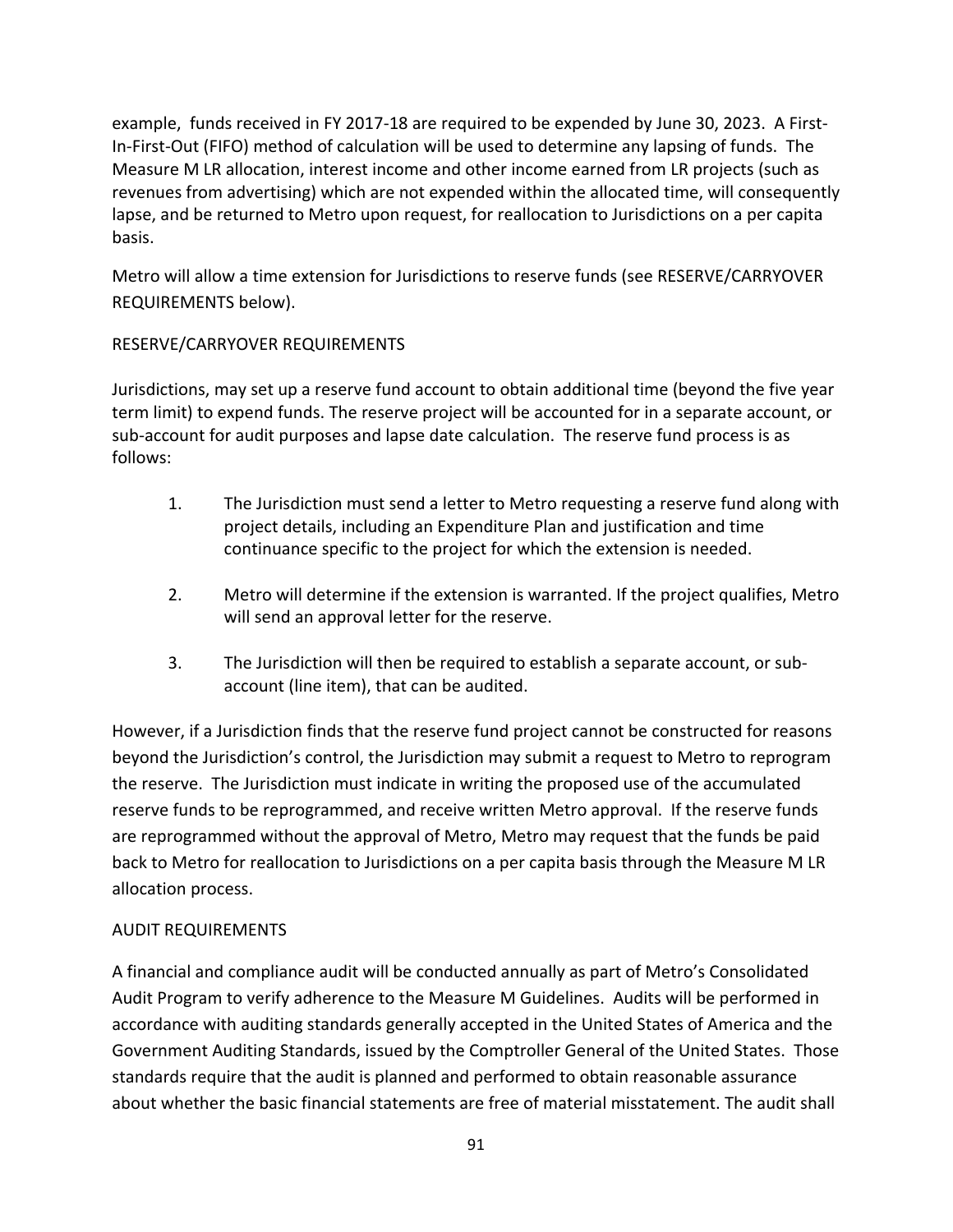include examining, on a test basis, evidence supporting the amounts and disclosures in the basic financial statements. The audit shall also include review of internal control procedures, assessing the accounting principles used, as well as evaluation of the overall basic financial presentation.

It is each Jurisdiction's responsibility to maintain proper accounting records and documentation to facilitate the performance of the audit prescribed in these guidelines. This includes proper controls that administrative charges are adequately supported (timesheets, payroll registers, labor distribution reports and other related documentation). Jurisdictions are required to retain LR records for at least four years following the year of allocation and be able to provide trial balances, financial statements, worksheets and other documentation required by the auditor. Jurisdictions are advised that they can be held accountable for excess audit costs arising from poor cooperation and inaccurate accounting records that would cause delays in the completion of the required audits.

**Note**: Jurisdictions are required to expend their Measure M LR funds for transportation purposes, as defined by these guidelines. Any Jurisdiction that violates this provision must fully reimburse the Measure M LR fund, including interest thereon, for the misspent funds and may be deemed ineligible to receive Measure M LR funds for a period of three (3) years.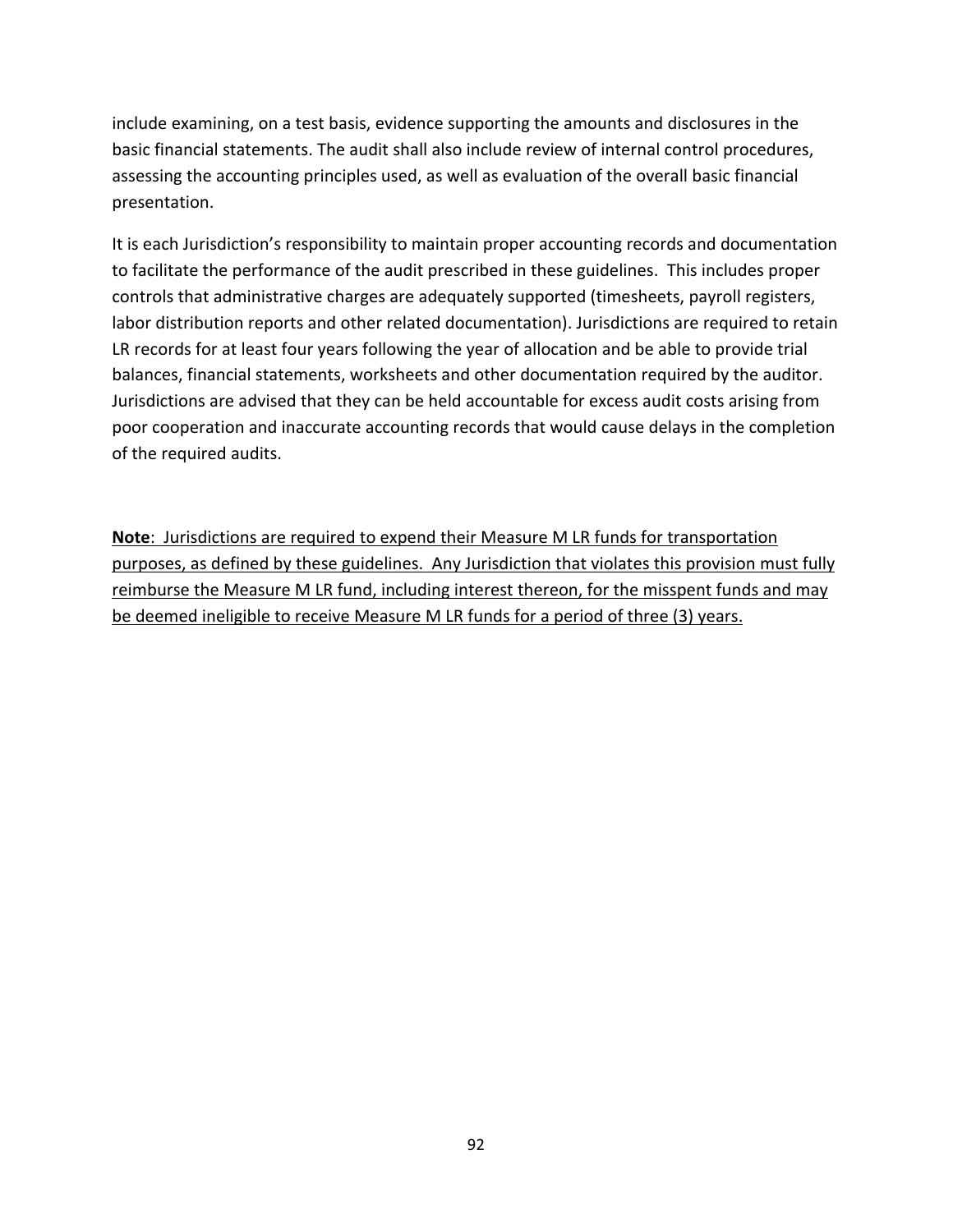# Financial and Compliance Provisions

The Measure M LR Audits shall include, but not limited to, verification of adherence to the following financial and compliance provisions of this guidelines:

| <b>Audit Area</b>                                                                                                                                     | <b>Non-Compliance Penalty</b><br>(for failure to comply with Audit Area)                                                                                                                                               |
|-------------------------------------------------------------------------------------------------------------------------------------------------------|------------------------------------------------------------------------------------------------------------------------------------------------------------------------------------------------------------------------|
| Measure M LR funds were expended for<br>transportation purposes (as defined by<br>the Measure M LR Guidelines).                                       | Reimbursement to the LR fund of<br>unsupported expenditures, and possible<br>suspension of disbursements for three (3)<br>years. The suspended funds will be<br>reallocated to Jurisdictions on a per capita<br>basis. |
| Assurances and Understandings (fully<br>executed agreement).                                                                                          | Suspension of disbursements until<br>compliance.                                                                                                                                                                       |
| Accounts and records have established a<br>separate operating Measure M Local<br>Transportation Assistance Account for LR<br>purposes.                | Suspension of disbursements until<br>compliance.                                                                                                                                                                       |
| Verification of revenues received<br>including allocations, project generated<br>revenues, interest income properly<br>credited to Measure M account. | Suspension of disbursements until<br>compliance.                                                                                                                                                                       |
| Verification that funds were expended                                                                                                                 |                                                                                                                                                                                                                        |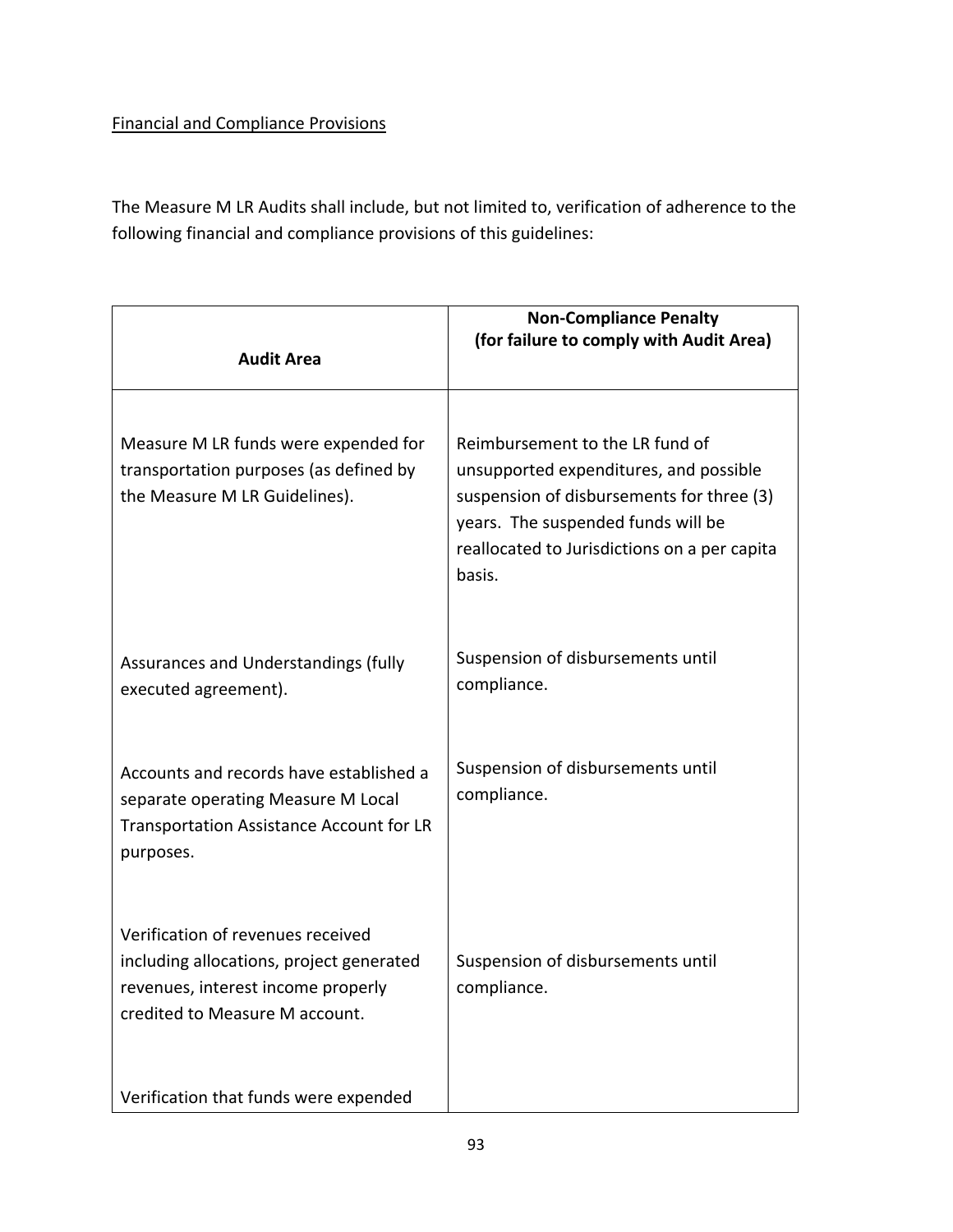| with Metro's approval.                                                                                                                                                                                                          | Jurisdiction will be required to reimburse<br>its LR account.                                                                               |
|---------------------------------------------------------------------------------------------------------------------------------------------------------------------------------------------------------------------------------|---------------------------------------------------------------------------------------------------------------------------------------------|
| Verification that funds were not<br>substituted for property tax and are in<br>compliance with the MOE.                                                                                                                         | Jurisdiction will be required to reimburse<br>its LR account (Auditors will measure MOE<br>compliance globally, not project by<br>project). |
| Verification that the funds are expended<br>within five (5) years from the last day of<br>the fiscal year in which funds were<br>originally allocated or received (unless an<br>approved reserve fund has been<br>established). | Lapsed funds will be returned to Metro for<br>reallocation to Jurisdictions on a population<br>basis.                                       |
| Verification that administrative<br>expenditures did not exceed 20% of the<br>total annual LR expenditures.                                                                                                                     | Jurisdictions will be required to reimburse<br>their LR account for the amount over the<br>20% сар.                                         |
| Verification that the Expenditure Plan<br>was submitted on or before August 1st at<br>the beginning of the new fiscal year.                                                                                                     | Audit exception.                                                                                                                            |
| Verification that the Annual Expenditure<br>Report was submitted on or before<br>October 15 <sup>th</sup> following the end of the<br>prior fiscal year.                                                                        | Audit Exception.                                                                                                                            |
| Where funds expended are reimbursable<br>by other grants or fund sources,                                                                                                                                                       |                                                                                                                                             |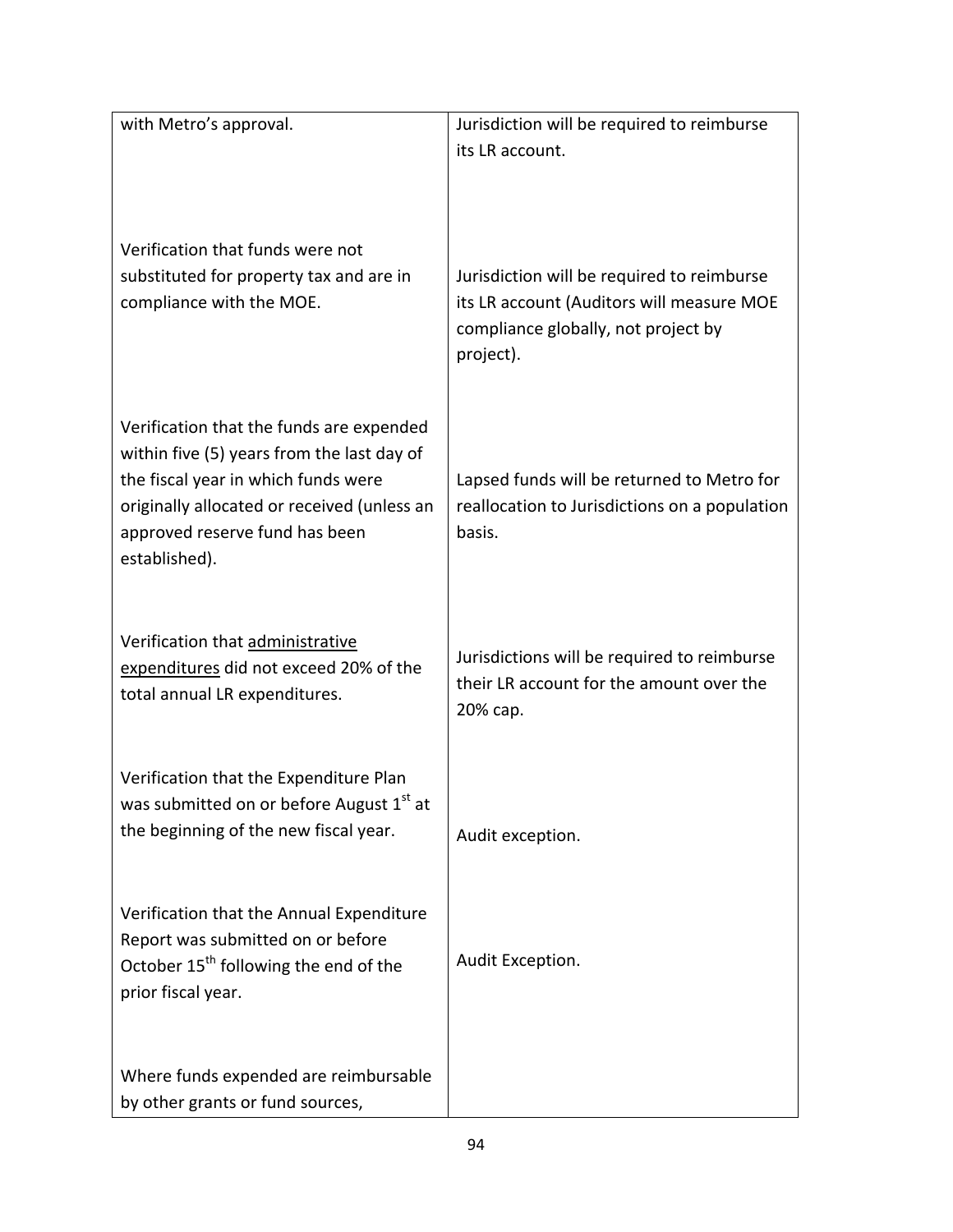| verification that the reimbursement is<br>credited to the Local Return account<br>upon receipt of reimbursement.                                                                                    | Audit exception and reimbursement<br>received must be returned to the LR<br>account |  |  |
|-----------------------------------------------------------------------------------------------------------------------------------------------------------------------------------------------------|-------------------------------------------------------------------------------------|--|--|
| Where Measure M funds were given,<br>loaned or exchanged by one Jurisdiction<br>to another, verification that the receiving<br>Jurisdiction has credited its LR account<br>with the funds received. | Audit exception and reimbursement of<br>affected funds to the LR account.           |  |  |
| Where a capital reserve has been<br>granted, verification that a separate<br>account for the capital reserve is<br>established, and current status is<br>reported in the Expenditure Plan           | Audit exception.                                                                    |  |  |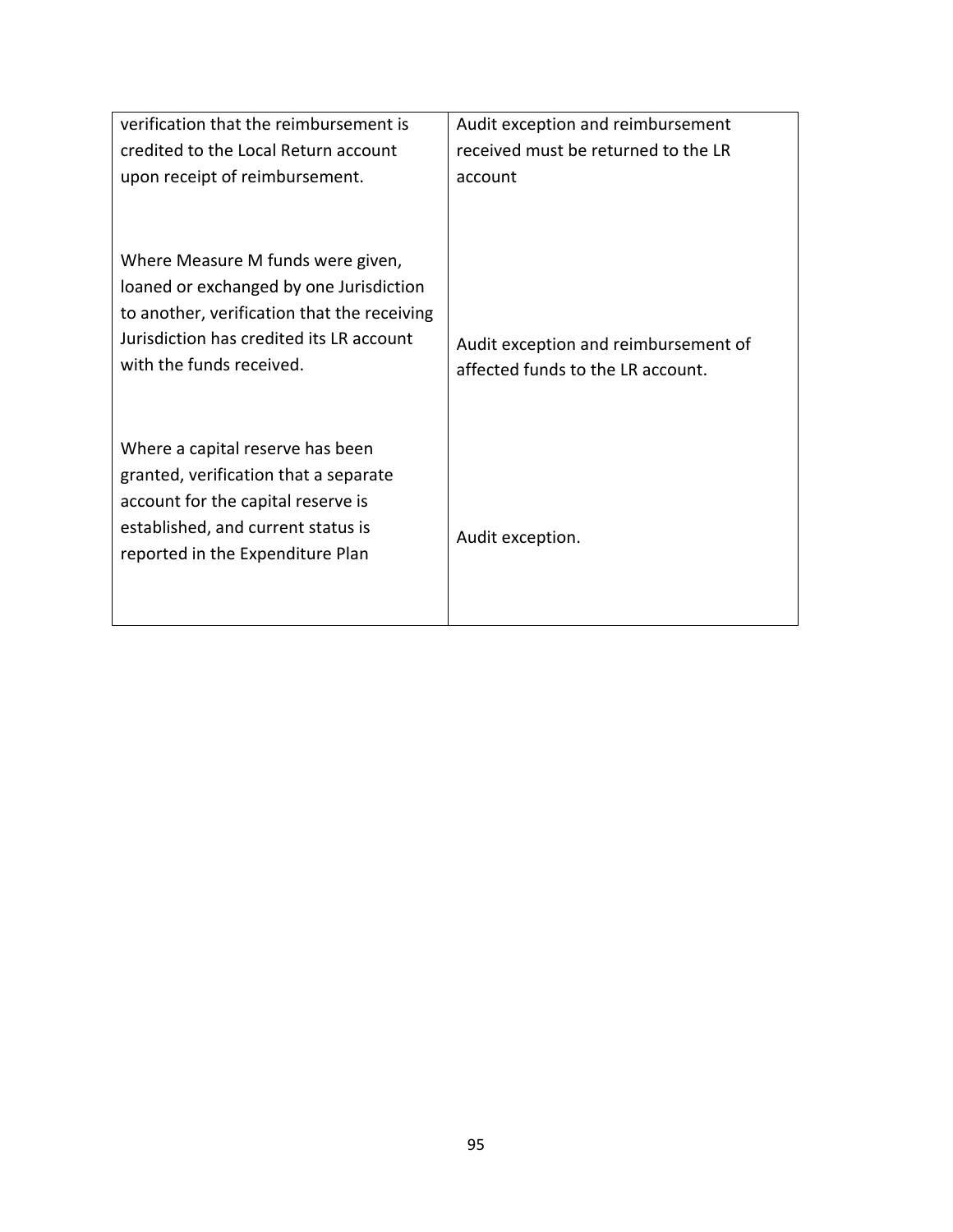### Audit Deliverables

The auditor shall submit to the Jurisdictions and to Metro a Comprehensive Annual Report of Measure M LR funds no later than March 31 following the end of fiscal year. The report must, at the minimum, contain the following:

- Audited Financial Statements Balance Sheet, Statement of Revenues and Expenditures and Changes in Fund Balances.
- Compliance Report, Summary of Exceptions, if any, and ensuing recommendations.
- Supplemental Schedules Capital Reserves, if any; Schedule of Detailed Project Expenditures; and Capital Assets.

### Suspension or Revocation

Jurisdictions are expected to take corrective action in response to the LR financial and compliance audit. Notwithstanding the provisions of these guidelines, Metro reserves the right to suspend or revoke allocation to jurisdictions that may be found to be in gross violation of these guidelines, or repeatedly committing violations, or refusing to take corrective measures.

### **MEASURE M RECOGNITION**

All jurisdictions are encouraged to recognize projects and services that are funded using Measure M funds. Examples may include websites, car cards, schedules, other promotions and marketing materials. This will be left to the discretion of each jurisdiction.

### **REVISIONS TO PROGRAM GUIDELINES**

These guidelines shall be reviewed by a Working Group of LR jurisdictions at least every five years. Any revisions to these program guidelines shall be approved by the Metro Board of Directors.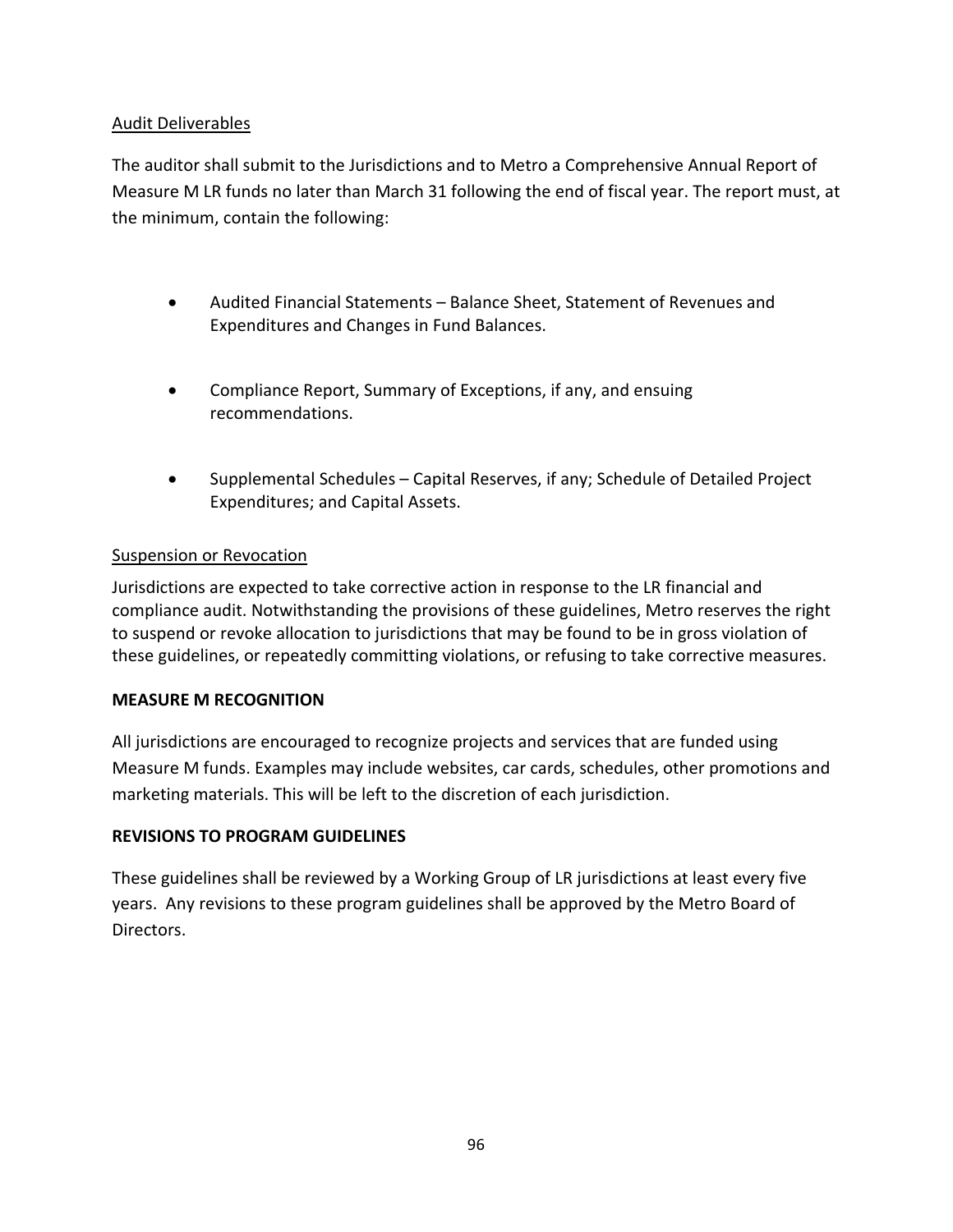# **APPENDIX**

- A. 3% Local Contribution to Major Transit Projects Guidelines
- B. Low Income Fare Subsidy Program (Measure M Metro Discounts for Seniors and Students)

C. Local Return Forms and Attachments (will be available within one month of adoption): *The following Attachments currently under development and not included in this draft:*

- 1. Assurances and Understandings (Sample)
- 2. Form M-One (Sample)
- 3. Form M-Two (Sample)
- 4. Recreational Transit Form (Sample)
- 5. Fund Exchange Agreement (Sample)
- 6. Bonding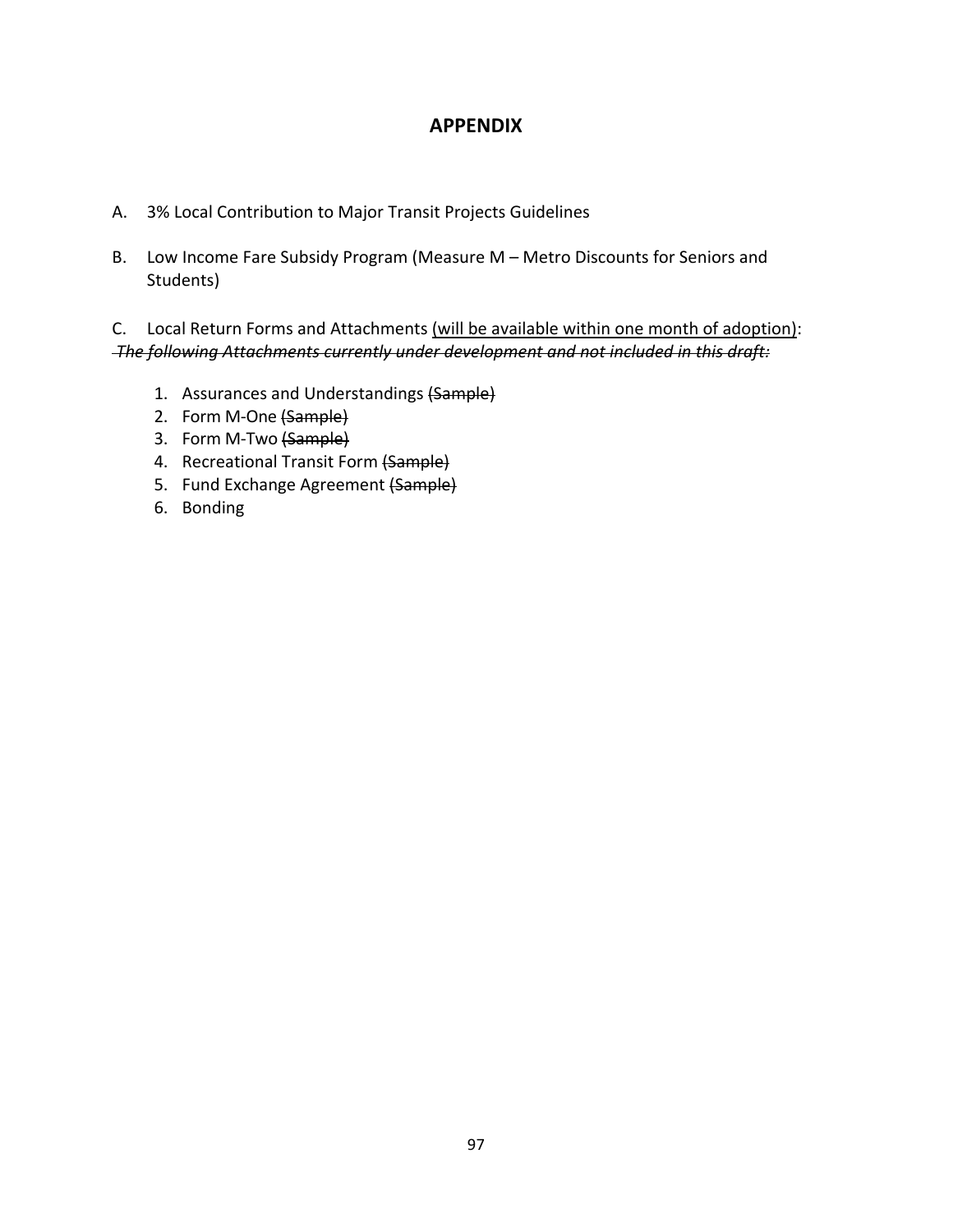### **APPENDIX A: POTENTIAL 3% JURISDICTIONS BY MAJOR TRANSIT PROJECT**

| <b>Measure M Transit Project</b>                                | <b>City - Station Location</b>                |  |  |
|-----------------------------------------------------------------|-----------------------------------------------|--|--|
| <b>Crenshaw Light Rail Northern Ext to West Hollywood (LRT)</b> | City of Los Angeles                           |  |  |
| Crenshaw Light Rail Northern Ext to West Hollywood (LRT)        | City of Los Angeles                           |  |  |
| Crenshaw Light Rail Northern Ext to West Hollywood (LRT)        | West Hollywood                                |  |  |
| East San Fernando Valley Transit Corridor (LRT)                 | City of Los Angeles                           |  |  |
| East San Fernando Valley Transit Corridor (LRT)                 | San Fernando                                  |  |  |
| <b>Gold Line Foothill Extension to Claremont Phase 2B (LRT)</b> | Pomona                                        |  |  |
| <b>Gold Line Foothill Extension to Claremont Phase 2B (LRT)</b> | Glendora                                      |  |  |
| <b>Gold Line Foothill Extension to Claremont Phase 2B (LRT)</b> | San Dimas                                     |  |  |
| <b>Gold Line Foothill Extension to Claremont Phase 2B (LRT)</b> | La Verne                                      |  |  |
| <b>Gold Line Foothill Extension to Claremont Phase 2B (LRT)</b> | Claremont                                     |  |  |
| <b>Green Line to Norwalk Metrolink Station (LRT)</b>            | Norwalk/Santa Fe Springs                      |  |  |
| <b>Green Line to Norwalk Metrolink Station (LRT)</b>            | <b>Norwalk</b>                                |  |  |
| <b>Lincoln Blvd LRT</b>                                         | Los Angeles County/City of Los<br>Angeles     |  |  |
| <b>Lincoln Blvd LRT</b>                                         | Inglewood                                     |  |  |
| <b>Lincoln Blvd LRT</b>                                         | City of Los Angeles                           |  |  |
| <b>Lincoln Blvd LRT</b>                                         | City of Los Angeles                           |  |  |
| <b>Lincoln Blvd LRT</b>                                         | City of Los Angeles                           |  |  |
| <b>Lincoln Blvd LRT</b>                                         | Santa Monica                                  |  |  |
| <b>Gold Line Eastside Phase II [SR-60]</b>                      | Montebello/Monterey Park                      |  |  |
| <b>Gold Line Eastside Phase II [SR-60]</b>                      | Los Angeles County/Monterey<br>Park           |  |  |
| <b>Gold Line Eastside Phase II [SR-60]</b>                      | Los Angeles County                            |  |  |
| <b>Gold Line Eastside Phase II [SR-60]</b>                      | Monterey Park                                 |  |  |
| <b>Gold Line Eastside Phase II [SR-60]</b>                      | South El Monte                                |  |  |
| <b>Gold Line Eastside Phase II [SR-60]</b>                      | Los Angeles County                            |  |  |
| <b>Gold Line Eastside Phase II [SR-60]</b>                      | Montebello                                    |  |  |
| <b>Gold Line Eastside Phase II [SR-60]</b>                      | Rosemead                                      |  |  |
| <b>Gold Line Eastside Phase II [SR-60]</b>                      | Los Angeles County                            |  |  |
| <b>Gold Line Eastside Phase II [Washington Blvd]</b>            | Montebello/Monterey Park                      |  |  |
| <b>Gold Line Eastside Phase II [Washington Blvd]</b>            | Los Angeles County/Monterey<br>Park           |  |  |
| <b>Gold Line Eastside Phase II [Washington Blvd]</b>            | Los Angeles County/Whittier                   |  |  |
| <b>Gold Line Eastside Phase II [Washington Blvd]</b>            | Los Angeles County/Santa Fe<br><b>Springs</b> |  |  |
| <b>Gold Line Eastside Phase II [Washington Blvd]</b>            | Los Angeles County                            |  |  |
| <b>Gold Line Eastside Phase II [Washington Blvd]</b>            | Pico Rivera                                   |  |  |
| <b>Gold Line Eastside Phase II [Washington Blvd]</b>            | Whittier                                      |  |  |
| <b>Gold Line Eastside Phase II [Washington Blvd]</b>            | Montebello                                    |  |  |
| <b>Gold Line Eastside Phase II [Washington Blvd]</b>            | Commerce                                      |  |  |
| <b>Gold Line Eastside Phase II [Washington Blvd]</b>            | Montebello                                    |  |  |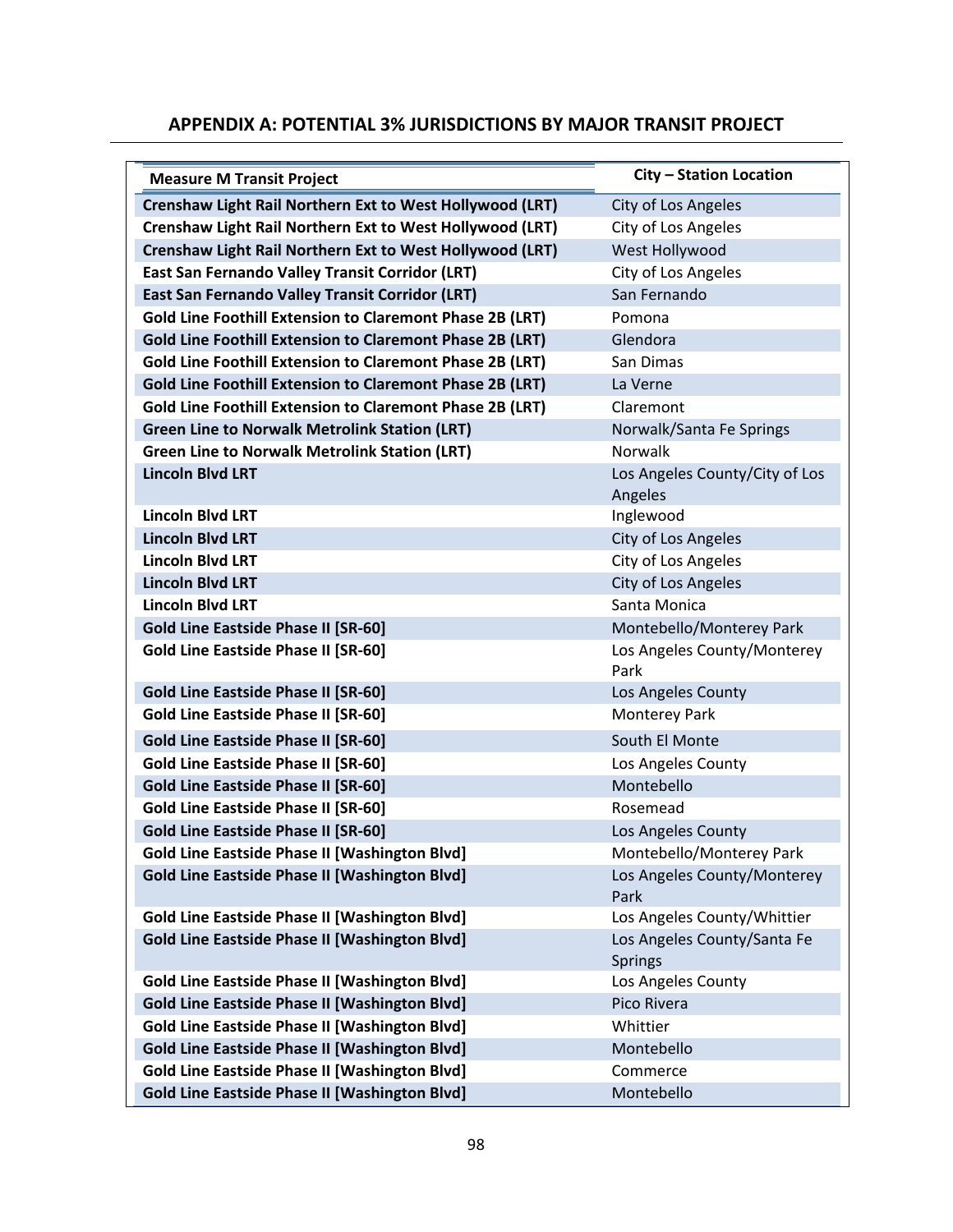| <b>Gold Line Eastside Phase II [Washington Blvd]</b>           | Los Angeles County                     |  |  |
|----------------------------------------------------------------|----------------------------------------|--|--|
| <b>Gold Line Eastside Phase II [Washington Blvd]</b>           | Santa Fe Springs                       |  |  |
| <b>Gold Line Eastside Phase II [Washington Blvd]</b>           | Los Angeles County                     |  |  |
| <b>Orange Line Conversion to Light Rail (LRT)</b>              | City of Los Angeles                    |  |  |
| Sepulveda Pass Corridor - Westwood to LAX (HRT)                | City of Los Angeles                    |  |  |
| Sepulveda Pass Corridor - Westwood to LAX (HRT)                | City of Los Angeles                    |  |  |
| Sepulveda Pass Corridor - Westwood to LAX (HRT)                | <b>Culver City</b>                     |  |  |
| Sepulveda Pass Corridor - Westwood to LAX (HRT)                | City of Los Angeles                    |  |  |
| Sepulveda Pass Corridor - Westwood to LAX (HRT)                | <b>Culver City</b>                     |  |  |
| <b>Sepulveda Pass Transit Corridor (HRT)</b>                   | City of Los Angeles                    |  |  |
| So Bay Green Line Ext to Torrance Transit Cen/Crenshaw Blvd    | Torrance/Redondo Beach                 |  |  |
|                                                                | (Harbor Subdvsn 182-190 St)            |  |  |
| So Bay Green Line Ext to Torrance Transit Cen/Crenshaw Blvd    | Torrance                               |  |  |
| So Bay Green Line Ext to Torrance Transit Cen/Crenshaw Blvd    | Lawndale                               |  |  |
| So Bay Green Line Ext to Torrance Transit Cen/Crenshaw Blvd    | Redondo Beach                          |  |  |
| So Bay Green Line Ext to Torrance Transit Cen/Crenshaw Blvd    | Redondo Beach                          |  |  |
| <b>Transit Connector Orange/Red Line to Gold Line (LRT)</b>    | Glendale                               |  |  |
| <b>Transit Connector Orange/Red Line to Gold Line (LRT)</b>    | <b>Burbank</b>                         |  |  |
| <b>Transit Connector Orange/Red Line to Gold Line (LRT)</b>    | City of Los Angeles                    |  |  |
| <b>Transit Connector Orange/Red Line to Gold Line (LRT)</b>    | Pasadena                               |  |  |
| <b>Vermont Transit Corridor (HRT)</b>                          | Los Angeles County/City of Los         |  |  |
|                                                                | Angeles                                |  |  |
| <b>Vermont Transit Corridor (HRT)</b>                          | City of Los Angeles                    |  |  |
| West Santa Ana Transit Corridor (Gardendale to Downtown)       | Huntington Park/Vernon                 |  |  |
| West Santa Ana Transit Corridor (Gardendale to Downtown)       | South Gate/Cudahy; Metro<br><b>ROW</b> |  |  |
| West Santa Ana Transit Corridor (Gardendale to Downtown)       | Huntington Park/Cudahy;<br>Metro ROW   |  |  |
| West Santa Ana Transit Corridor (Gardendale to Downtown)       | Huntington Park/Bell                   |  |  |
| West Santa Ana Transit Corridor (Gardendale to Downtown)       | South Gate                             |  |  |
| West Santa Ana Transit Corridor (Gardendale to Downtown)       | <b>Huntington Park</b>                 |  |  |
| West Santa Ana Transit Corridor (Gardendale to Downtown)       | <b>Huntington Park</b>                 |  |  |
| West Santa Ana Transit Corridor (Gardendale to Downtown)       | <b>Huntington Park</b>                 |  |  |
| West Santa Ana Transit Corridor (Gardendale to Downtown)       | Los Angeles County                     |  |  |
| West Santa Ana Transit Corridor (Gardendale to Downtown)       | City of Los Angeles                    |  |  |
| West Santa Ana Transit Corridor (Gardendale to Downtown)       | Bell                                   |  |  |
| West Santa Ana Transit Corridor (Gardendale to Downtown)       | Downey                                 |  |  |
| West Santa Ana Transit Corridor (Gardendale to Downtown)       | South Gate/Downey                      |  |  |
| <b>West Santa Ana Transit Corridor (Pioneer to Gardendale)</b> | Bellflower                             |  |  |
| West Santa Ana Transit Corridor (Pioneer to Gardendale)        | South Gate                             |  |  |
| West Santa Ana Transit Corridor (Pioneer to Gardendale)        | Paramount                              |  |  |
| <b>West Santa Ana Transit Corridor (Pioneer to Gardendale)</b> | Cerritos                               |  |  |
| West Santa Ana Transit Corridor (Pioneer to Gardendale)        | Artesia                                |  |  |
| Westside Purple Line Ext to Westwood/VA Hospital (Section 3)   | City of Los Angeles                    |  |  |
| Westside Purple Line Ext to Westwood/VA Hospital (Section 3)   | Los Angeles County                     |  |  |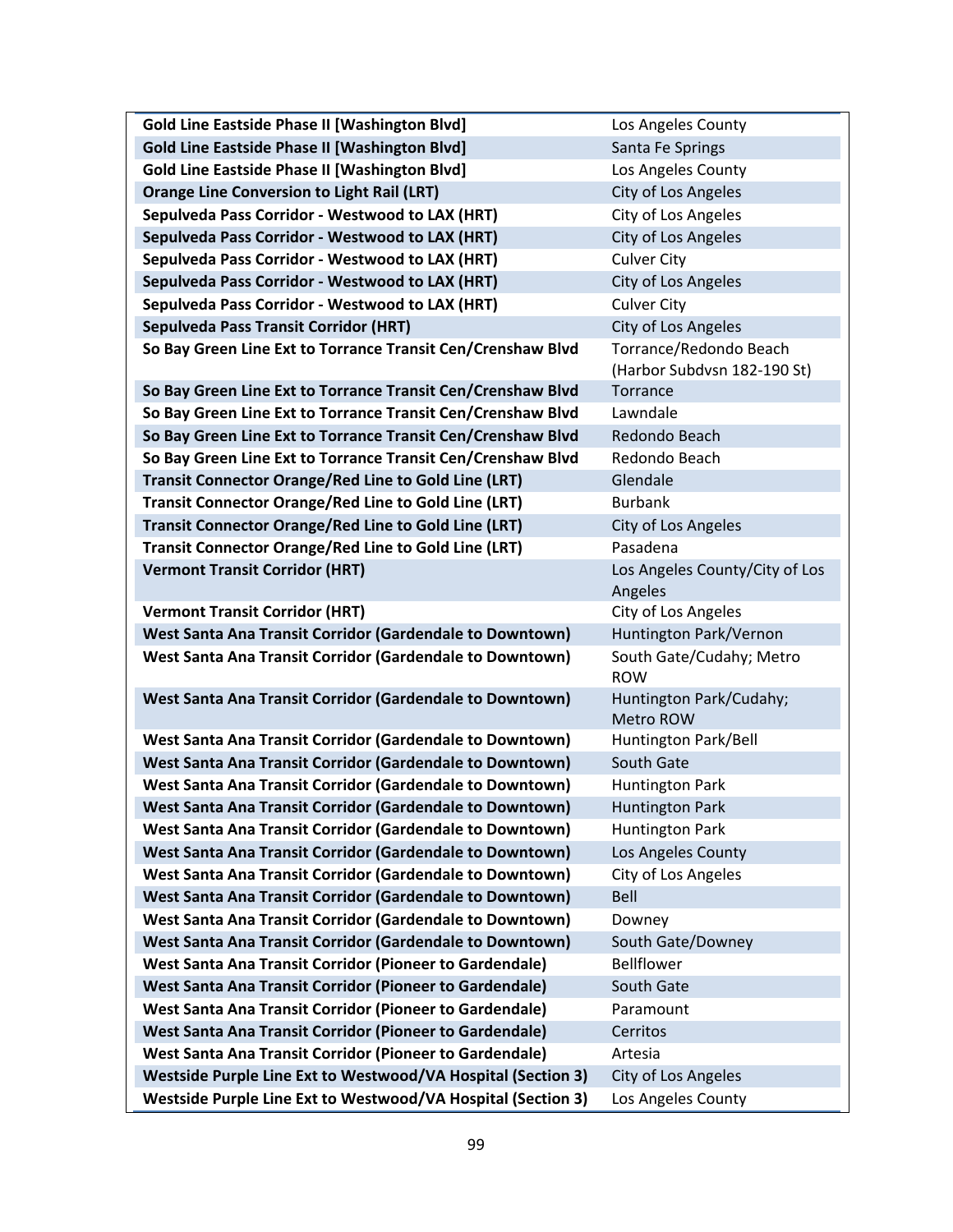# **Note: In May 2017, the Metro Board approved the Program outlined below.**

# **Measure M – Metro Discounts for Seniors and Students Summary Description of Low Income Fare Subsidy Program**

### **BACKGROUND**

As required by the Measure M Ordinance and further described in the Measure M Guidelines for the 2% program (ADA Paratransit for the Disabled; Metro Discounts for Seniors and Students), a minimum of 25% of the revenues generated by this program shall be allocated to fare discounts for seniors and students. This document outlines the provisions for the use of these funds.

### Current Fare Discounts Offered to Seniors and Students

Within Metro's existing fare structure, there are a wide variety of discounted fare products available to seniors, K-12 students, and college/vocational students. The total effective subsidy for all reduced fare products and Metro fare subsidies currently offered is over \$100M annually. By contrast, Measure M is expected to generate \$4M annually for this purpose—an overall subsidy increase of less than 5%.

### Leveraging Measure M to Benefit Low Income Seniors and Students

In order to best utilize the Measure M monies available for senior and student discounts, these limited funds will be directed toward fare discounts for low income seniors and low income students. With the fare subsidy program described below, Metro is aiming to maximize the impact of the Measure M 2% program by providing fare subsidy benefits to the senior and student transit riders who need it most.

# **LOW INCOME FARE SUBSIDY PROGRAM**

This revised fare subsidy program focused on low income riders in Los Angeles County will build upon the successes and lessons learned of the current fare subsidy programs – Immediate Needs Transportation Program (INTP) and Rider Relief Transportation Program (RRTP). The program will utilize funds from the existing programs and the additional Measure M revenues to offer additional subsidies to program participants, with a total estimated FY18 budget of \$14M - \$5M from INTP, \$5M from RRTP, and a projected \$4M in new sales tax revenue from Measure M.

The program will combine and increase benefits provided separately by each program today, while improving the customer's experience in applying for and utilizing program benefits. Projected efficiencies under the new program together with additional funds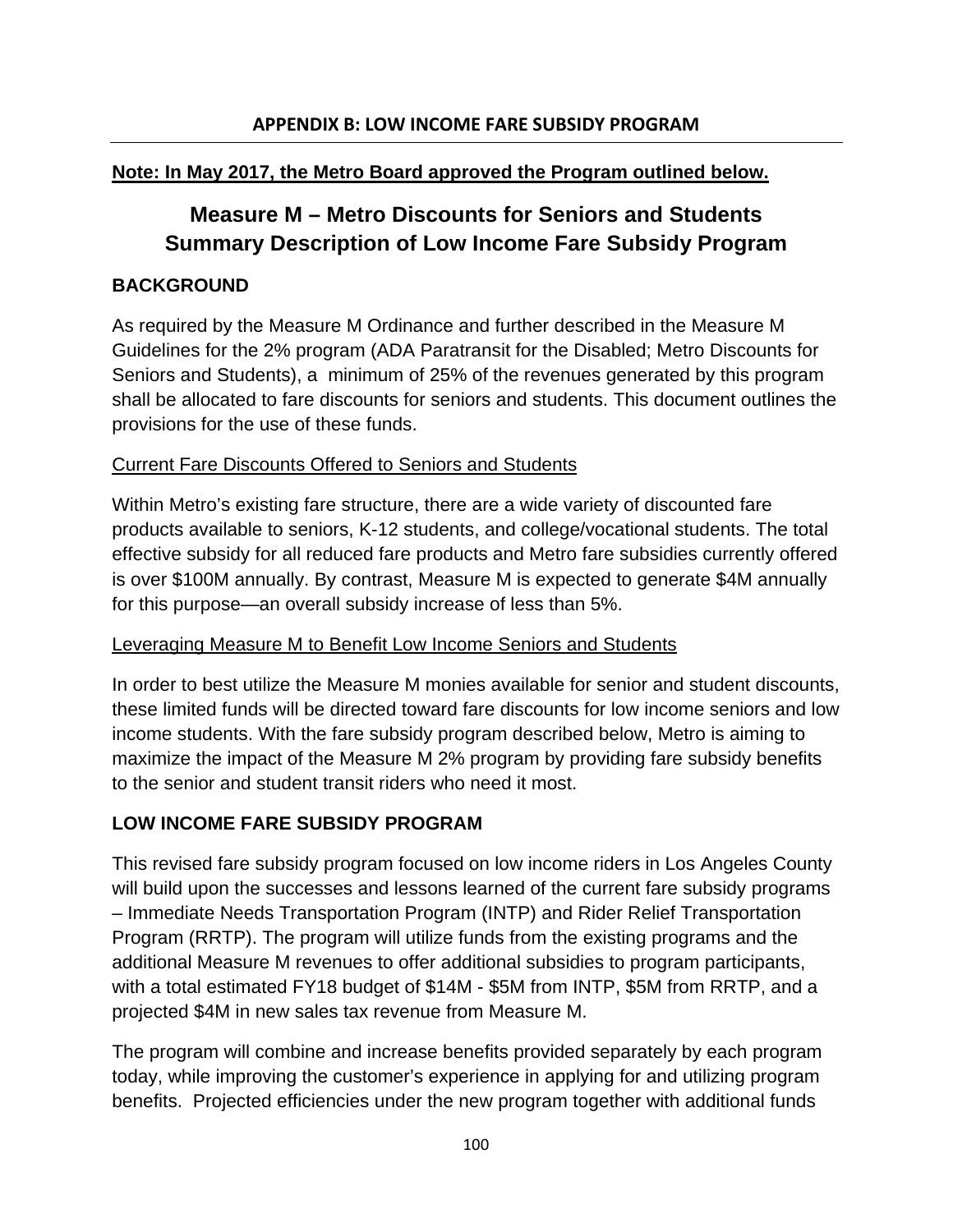from Measure M will fund the expansion of subsidies to program participants, allowing Metro to provide more benefits to more riders. Key elements of the new program are summarized in the following table.

| <b>New Low Income Program Benefits</b><br>(to be phased in over the next 24 months)                                                                          |                                                                                             |                                    |                                        |                        |                     |
|--------------------------------------------------------------------------------------------------------------------------------------------------------------|---------------------------------------------------------------------------------------------|------------------------------------|----------------------------------------|------------------------|---------------------|
| Individual Benefits (Choice of one each month)                                                                                                               |                                                                                             |                                    |                                        |                        |                     |
| Pass Type                                                                                                                                                    | Pass<br>Amount                                                                              | <b>New</b><br>Subsidy<br>per Month | <b>New</b><br>Subsidized<br>Pass Price | % Off<br>Pass<br>Price | Total<br>Discount * |
| Regular Fare 30-Day<br>or                                                                                                                                    | \$100                                                                                       | \$24                               | \$76                                   | 24%                    | 24%                 |
| Regular Fare 7-Day<br>(four weeks per month)                                                                                                                 | \$25                                                                                        | \$6<br>(four times<br>per month)   | \$19                                   | 24%                    | 24%                 |
| <b>College/Vocational Pass</b><br>30-Day                                                                                                                     | \$43                                                                                        | \$13                               | \$30                                   | 30%                    | 70%                 |
| <b>Student 30-Day Pass</b>                                                                                                                                   | \$24                                                                                        | \$10                               | \$14                                   | 42%                    | 86%                 |
| Senior/Disabled 30-Day<br>Pass                                                                                                                               | \$20                                                                                        | \$8                                | \$12                                   | 40%                    | 88%                 |
| 20 Rides (per month)                                                                                                                                         | Option available as an alternative to pass purchase.<br>Applicable to all rider categories. |                                    |                                        |                        |                     |
| <b>Agency Benefits</b>                                                                                                                                       |                                                                                             |                                    |                                        |                        |                     |
| Taxi Coupons and/or Vouchers, not counted against individual benefits above.<br>Some short term transit benefits are anticipated as well (e.g., day passes). |                                                                                             |                                    |                                        |                        |                     |
| <b>Total Budget</b>                                                                                                                                          | \$14 million in First Year                                                                  |                                    |                                        |                        |                     |

\*Includes: 1) reduced fare discounts already available to that rider category, and 2) an additional low income subsidy benefits.

Details on the new program, including comparison with the current fare subsidy programs, are described in further detail below.

• Consolidation of Transit Benefits for Individuals - RRTP provides a discount off a weekly or monthly pass while the INTP provides tokens for individual trips. Individuals may not participate in both programs so must choose to register in one or the other, receiving either the pass discount or tokens. The revised program will allow participants to choose which benefit meets their needs each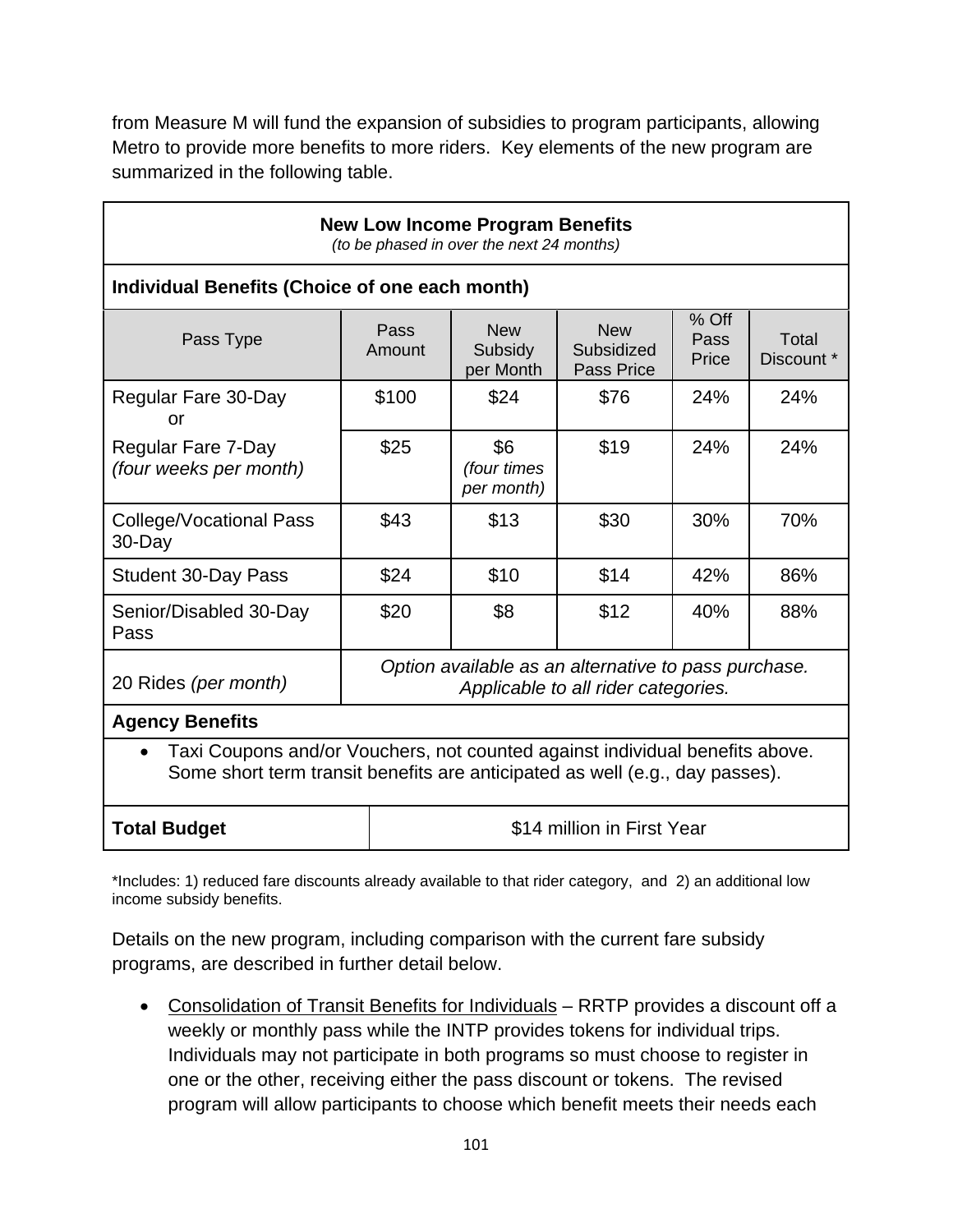month. Further, very few types of trips or trip purposes qualify for tokens under the INTP program. The revised program will no longer consider trip purpose, making all trips made using transit eligible.

- Increased Subsidy Amount RRTP provides \$10 off a full-fare pass, and \$6 off a reduced fare (senior/disabled, college/vocational, or student) pass. INTP provides an average of 10 tokens (rides) per person per month. Under the new program, pass discounts will increase to \$24 for full-fare customers and \$13, \$9, or \$8 for reduced fare; or, a monthly ride benefit of 20 rides.
- Simplify Participant Eligibility Process Customers are required to appear in person twice a year for RRTP coupon distribution, and monthly for INTP token allocation. Under the revised program, participant eligibility will be determined once per year at any time during the year to allow the customer to receive benefits for 12 consecutive months.
- TAP Integration Today subsidies are provided in the form of paper coupons (RRTP) and tokens (INTP). When fully implemented, the new program will provide participant benefits through a customer's enrolled TAP card, streamlining and improving the experience for customers, agencies, vendors, and Metro staff.
- New TAP Ride-Based Option Tying customer benefits to a TAP card allows for a new ride fare product to replace the tokens issued under the INTP today. Under the revised program, the customer can choose either a discounted pass product or the TAP rides each month. This enhancement will allow the customer to receive full benefit of the Metro two hour transfer that is not supportable with the tokens used today.
- Convenient Access to Program Benefits Customers will be able to utilize taptogo.net as well as the entire TAP vendor network for redeeming their pass or ride benefits under the revised program.
- Refocused Taxi Element The taxi element of the revised program will focus on agencies rather than individuals, and on specific critical trip purposes. Today, individuals may receive taxi coupons from participating agencies that can be utilized at any time and for any reason. The new program will provide access to taxi services to approved agencies/organizations like hospitals and shelters to call upon on behalf of their members to provide trips categorized by mobility limitations, urgency, or safety. A member's enrollment in the transit subsidy